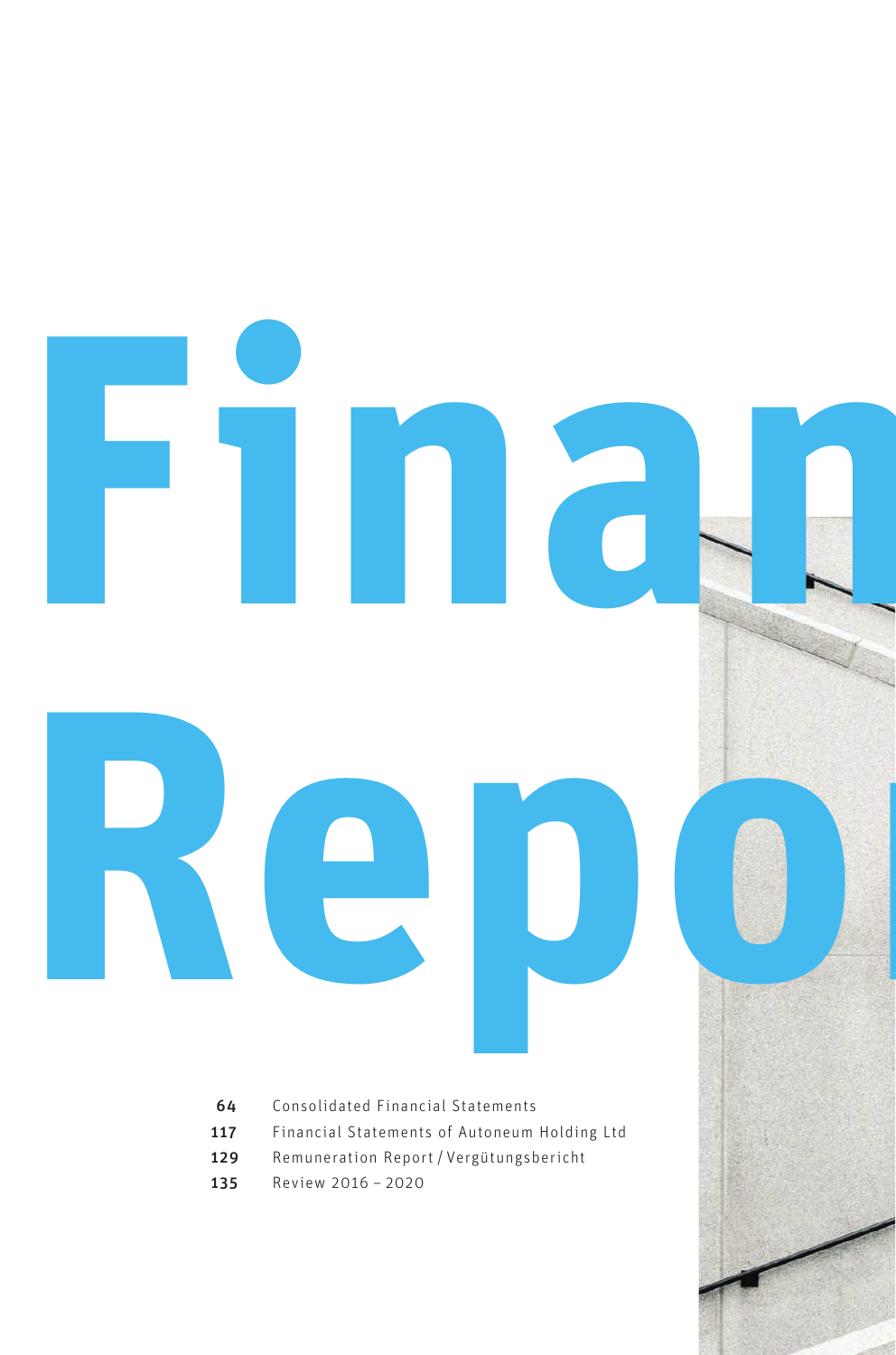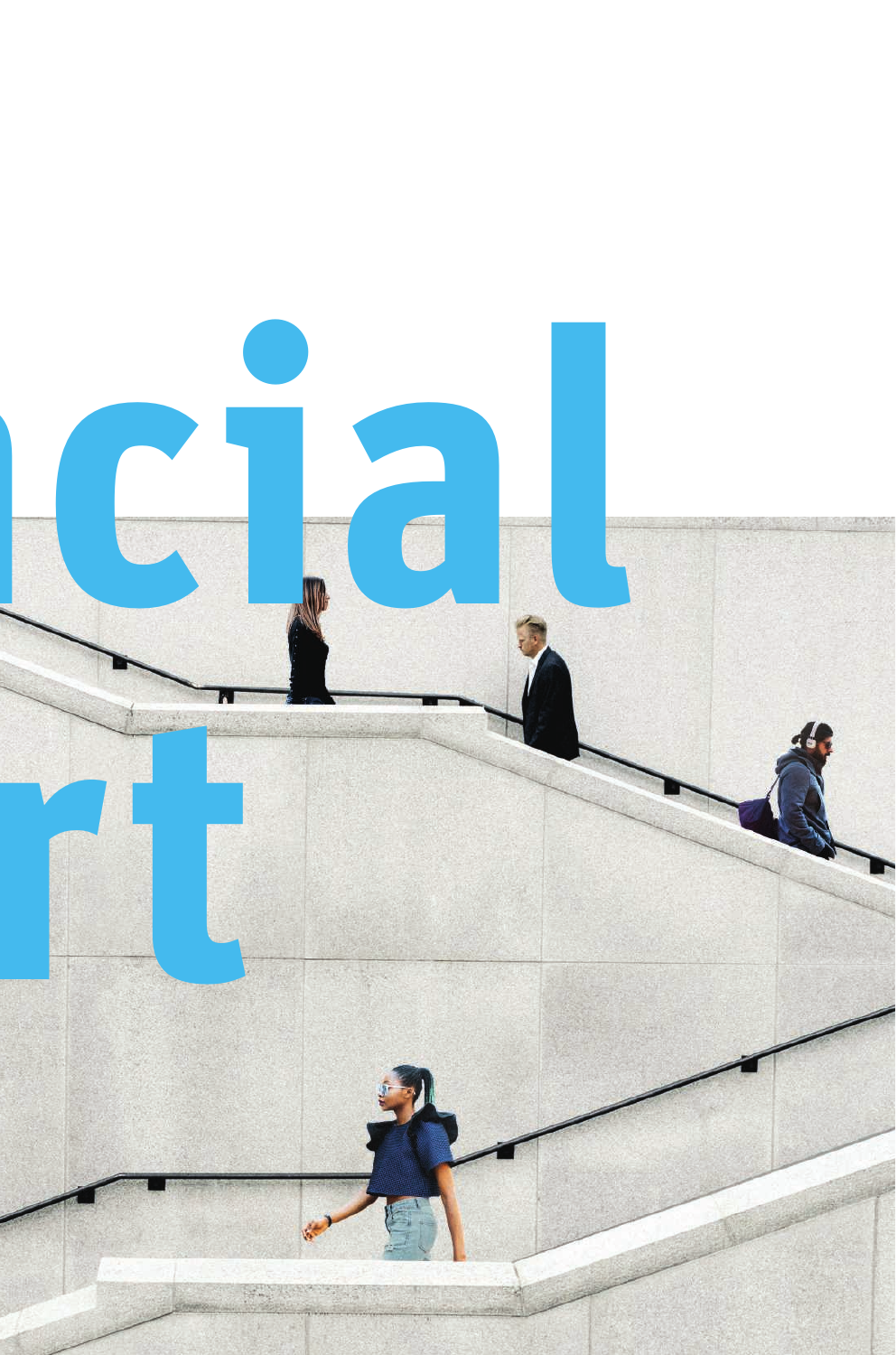# <span id="page-2-0"></span>Consolidated income statement

| CHF million                                          | Notes | 2020     |         | 2019        |         |
|------------------------------------------------------|-------|----------|---------|-------------|---------|
| Revenue                                              | (4)   | 1 740.6  | 100.0%  | 2 2 9 7 . 4 | 100.0%  |
| Material expenses <sup>1</sup>                       |       | $-827.9$ | 47.6%   | $-1154.6$   | 50.3%   |
| Employee expenses                                    | (5)   | $-505.8$ | 29.1%   | $-642.8$    | 28.0%   |
| Other expenses                                       | (6)   | $-293.5$ | 16.9%   | $-363.2$    | 15.8%   |
| Other income                                         | (7)   | 35.0     | 2.0%    | 27.3        | 1.2%    |
| <b>EBITDA</b>                                        |       | 148.5    | 8.5%    | 164.0       | 7.1%    |
| Depreciation, amortization and impairment            | (8)   | $-120.6$ | 6.9%    | $-196.9$    | 8.6%    |
| EBIT                                                 |       | 27.8     | 1.6%    | $-32.9$     | $-1.4%$ |
| Financial income                                     | (9)   | 3.4      |         | 4.5         |         |
| Financial expenses                                   | (10)  | $-36.8$  |         | $-30.8$     |         |
| Share of profit of associated companies              | (15)  | 3.5      |         | 4.0         |         |
| <b>Earnings before taxes</b>                         |       | $-2.1$   | $-0.1%$ | $-55.3$     | $-2.4%$ |
| Income taxes                                         | (11)  | $-8.6$   |         | $-22.4$     |         |
| Net result                                           |       | $-10.7$  | $-0.6%$ | $-77.7$     | $-3.4%$ |
| attributable to shareholders of Autoneum Holding Ltd |       | $-25.3$  |         | $-96.8$     |         |
| attributable to non-controlling interests            |       | 14.6     |         | 19.1        |         |
|                                                      |       |          |         |             |         |
| Basic earnings per share in CHF                      | (12)  | $-5.45$  |         | $-20.82$    |         |
| Diluted earnings per share in CHF                    | (12)  | $-5.45$  |         | $-20.82$    |         |

1 Material expenses include CHF –7.3 million (2019: CHF –3.4 million) changes in inventories of finished goods and work in progress.

# Consolidated statement of comprehensive income

| CHF million                                                   | 2020    | 2019     |
|---------------------------------------------------------------|---------|----------|
| Net result                                                    | $-10.7$ | $-77.7$  |
| Currency translation adjustment <sup>2</sup>                  | $-58.6$ | $-11.8$  |
| Inflation adjustment                                          | 1.3     | 1.8      |
| Total items that will be reclassified to income statement     | $-57.4$ | $-10.0$  |
| Remeasurement of defined benefit pension plans                | 3.8     | $-13.1$  |
| Changes in fair value of equity investments (FVOCI)           | $-9.6$  | 6.0      |
| Income taxes                                                  | $-0.8$  | 1.1      |
| Total items that will not be reclassified to income statement | $-6.6$  | $-6.0$   |
| Other comprehensive income                                    | $-63.9$ | $-16.0$  |
| Total comprehensive income                                    | $-74.6$ | $-93.7$  |
| attributable to shareholders of Autoneum Holding Ltd          | $-78.9$ | $-110.6$ |
| attributable to non-controlling interests                     | 4.3     | 16.9     |

2 The currency translation adjustment includes CHF –1.0 million (2019: CHF 0.2 million) from associated companies accounted for using the equity method.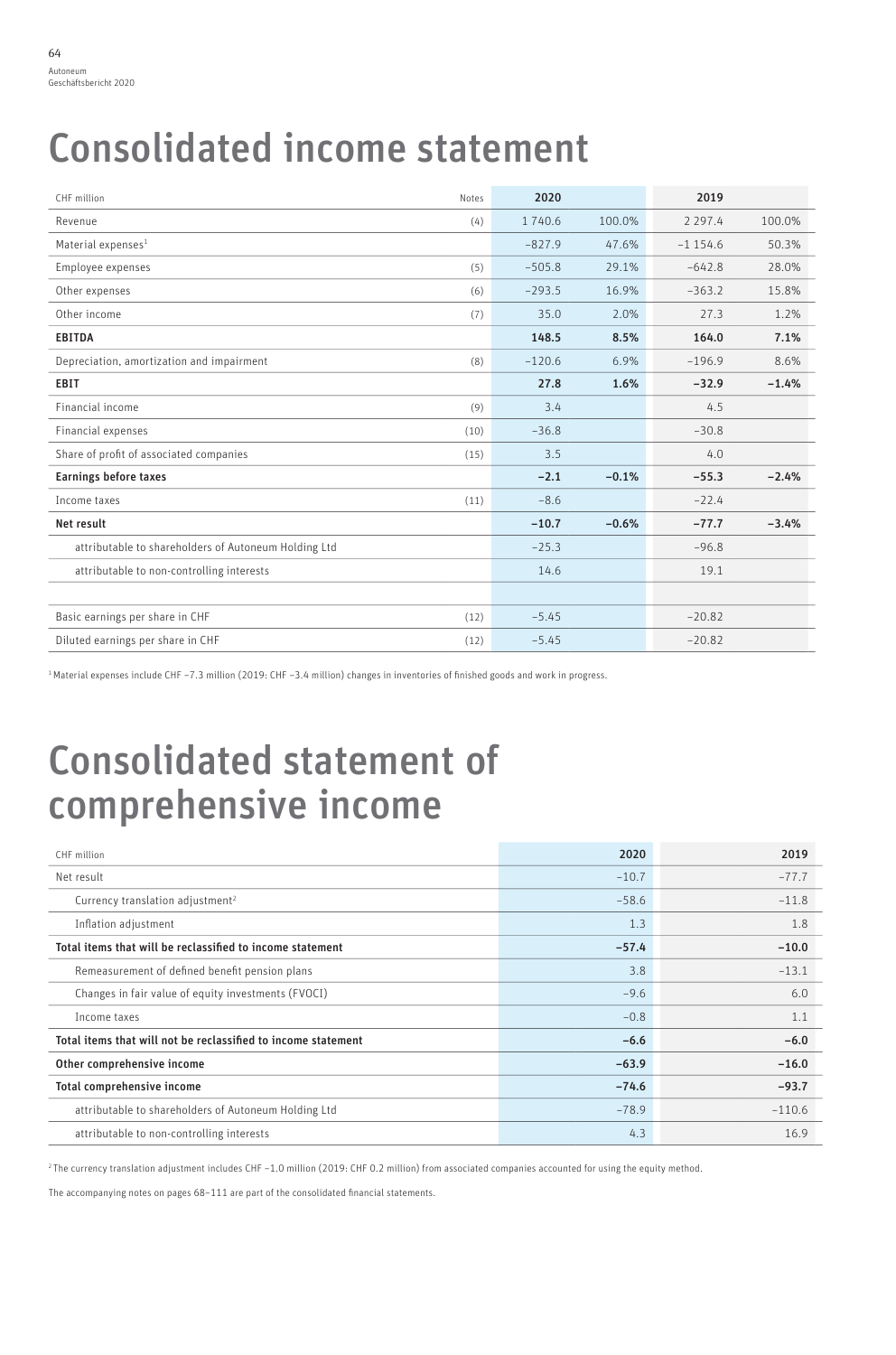# Consolidated balance sheet

| CHF million                                                 | Notes | 31.12.2020  | 31.12.2019  |
|-------------------------------------------------------------|-------|-------------|-------------|
| Assets                                                      |       |             |             |
| Tangible assets                                             | (13)  | 810.5       | 942.5       |
| Intangible assets                                           | (14)  | 9.4         | 12.0        |
| Investments in associated companies                         | (15)  | 20.5        | 18.5        |
| Financial assets                                            | (16)  | 42.9        | 55.9        |
| Deferred income tax assets                                  | (11)  | 22.4        | 21.7        |
| Employee benefit assets                                     | (24)  | 3.2         | 3.4         |
| Other assets                                                | (17)  | 93.0        | 120.8       |
| Non-current assets                                          |       | 1 002.0     | 1 174.7     |
| Inventories                                                 | (18)  | 154.0       | 193.8       |
| Trade receivables                                           | (19)  | 246.5       | 281.5       |
| Current income tax receivables                              |       | 7.8         | 8.0         |
| Other assets                                                | (17)  | 74.8        | 81.3        |
| Financial assets                                            | (16)  | 1.0         | 1.0         |
| Cash and cash equivalents                                   | (20)  | 322.0       | 98.7        |
| <b>Current assets</b>                                       |       | 806.1       | 664.4       |
| Assets                                                      |       | 1808.1      | 1839.1      |
|                                                             |       |             |             |
| Shareholders' equity and liabilities                        |       |             |             |
| Equity attributable to shareholders of Autoneum Holding Ltd |       | 309.7       | 389.1       |
| Equity attributable to non-controlling interests            | (22)  | 103.9       | 109.8       |
| Shareholders' equity                                        |       | 413.6       | 498.9       |
| Borrowings                                                  | (23)  | 787.5       | 652.4       |
| Deferred income tax liabilities                             | (11)  | 27.5        | 29.2        |
| Employee benefit liabilities                                | (24)  | 37.2        | 47.6        |
| Provisions                                                  | (25)  | 14.8        | 14.8        |
| Other liabilities                                           | (26)  | 7.2         | 4.0         |
| Non-current liabilities                                     |       | 874.1       | 748.0       |
| Borrowings                                                  | (23)  | 98.3        | 105.9       |
| Current income tax liabilities                              |       | 13.6        | 16.2        |
| Provisions                                                  | (25)  | 19.5        | 19.0        |
| Trade payables                                              |       | 203.7       | 274.2       |
| Other liabilities                                           | (26)  | 185.2       | 176.9       |
| <b>Current liabilities</b>                                  |       | 520.3       | 592.2       |
| Liabilities                                                 |       | 1 3 9 4 . 5 | 1 3 4 0 . 2 |
| Shareholders' equity and liabilities                        |       | 1808.1      | 1839.1      |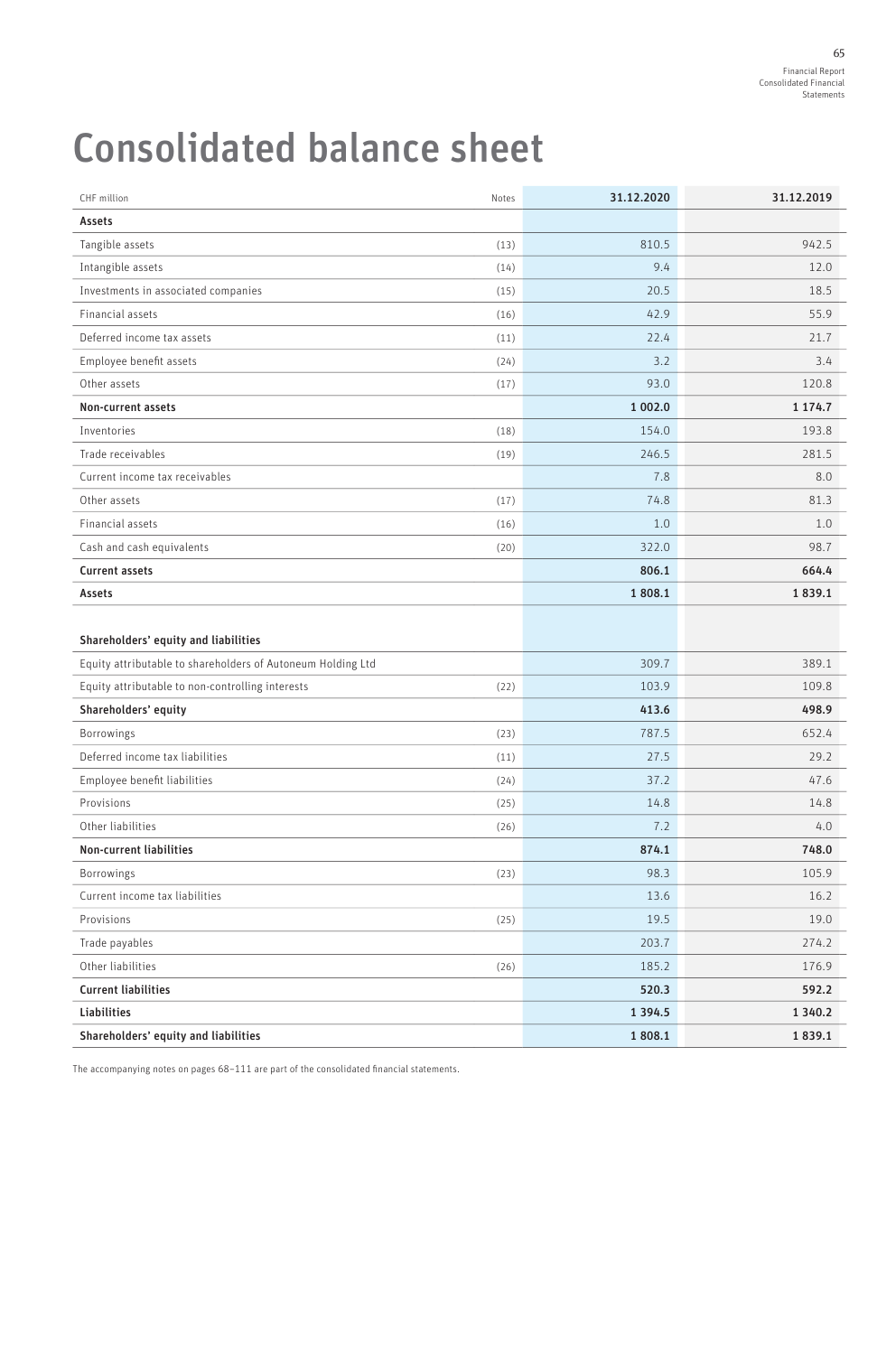# Consolidated statement of changes in equity

|                                          | Attributable to the shareholders of Autoneum Holding Ltd |                          |                          |                              | <b>Attributable</b>         |                                 |          |                                     |         |
|------------------------------------------|----------------------------------------------------------|--------------------------|--------------------------|------------------------------|-----------------------------|---------------------------------|----------|-------------------------------------|---------|
| CHF million                              | Share<br>capital                                         | Treasury<br>shares       | Capital<br>reserve       | <b>Fair value</b><br>reserve | <b>Retained</b><br>earnings | Currency<br>transl.<br>adjustm. | Total    | to non-<br>controlling<br>interests | Total   |
| At January 1, 2019                       | 0.2                                                      | $-3.7$                   | 217.5                    | 12.1                         | 340.6                       | $-48.6$                         | 518.1    | 108.4                               | 626.5   |
| Net result                               | $\overline{\phantom{0}}$                                 | $\equiv$                 | $\overline{\phantom{a}}$ | ۰                            | $-96.8$                     | $\overline{\phantom{a}}$        | $-96.8$  | 19.1                                | $-77.7$ |
| Other comprehensive income               | $\qquad \qquad -$                                        | $\overline{\phantom{0}}$ | $\qquad \qquad -$        | 6.0                          | $-10.1$                     | $-9.7$                          | $-13.8$  | $-2.2$                              | $-16.0$ |
| Total comprehensive income               | -                                                        | $\overline{\phantom{0}}$ | -                        | 6.0                          | $-106.9$                    | $-9.7$                          | $-110.6$ | 16.9                                | $-93.7$ |
| Dividends paid <sup>1</sup>              | $\overline{\phantom{0}}$                                 | $\equiv$                 | $\equiv$                 | $\equiv$                     | $-16.8$                     | $\overline{\phantom{a}}$        | $-16.8$  | $-15.5$                             | $-32.3$ |
| Purchase of treasury shares <sup>2</sup> | $\qquad \qquad -$                                        | $-2.8$                   | $\equiv$                 | ۰                            | $\equiv$                    | $\overline{\phantom{a}}$        | $-2.8$   | $\equiv$                            | $-2.8$  |
| Share-based remuneration                 | $\qquad \qquad -$                                        | 2.9                      | $\overline{\phantom{a}}$ | $\overline{\phantom{0}}$     | $-1.7$                      | $\overline{\phantom{a}}$        | 1.1      | $\qquad \qquad -$                   | 1.1     |
| <b>Total transactions with owners</b>    | $\overline{\phantom{0}}$                                 | 0.1                      | ۰                        | ۳                            | $-18.5$                     | $\overline{\phantom{m}}$        | $-18.4$  | $-15.5$                             | $-33.9$ |
| At December 31, 2019                     | 0.2                                                      | $-3.6$                   | 217.5                    | 18.0                         | 215.1                       | $-58.2$                         | 389.1    | 109.8                               | 498.9   |
| Net result                               | $\overline{\phantom{0}}$                                 | ۰                        | $\overline{\phantom{0}}$ | ۰                            | $-25.3$                     | $\overline{\phantom{a}}$        | $-25.3$  | 14.6                                | $-10.7$ |
| Other comprehensive income               | $\qquad \qquad -$                                        | $\qquad \qquad -$        | $\overline{\phantom{a}}$ | $-9.6$                       | 4.3                         | $-48.3$                         | $-53.6$  | $-10.3$                             | $-63.9$ |
| Total comprehensive income               | $\overline{\phantom{0}}$                                 | $\overline{\phantom{0}}$ | $\overline{\phantom{0}}$ | $-9.6$                       | $-21.0$                     | $-48.3$                         | $-78.9$  | 4.3                                 | $-74.6$ |
| Dividends paid <sup>1</sup>              | $\overline{\phantom{0}}$                                 | $\equiv$                 | $\equiv$                 | ۰                            | $\overline{\phantom{0}}$    | $\equiv$                        | $\equiv$ | $-10.2$                             | $-10.2$ |
| Purchase of treasury shares <sup>2</sup> | $\qquad \qquad -$                                        | $-1.6$                   | $\overline{\phantom{a}}$ | $\qquad \qquad -$            | $\qquad \qquad -$           | $\overline{\phantom{a}}$        | $-1.6$   | $\qquad \qquad -$                   | $-1.6$  |
| Share-based remuneration                 | $\qquad \qquad -$                                        | 1.7                      | $\overline{\phantom{m}}$ | $\overline{\phantom{0}}$     | $-0.6$                      | $\overline{\phantom{a}}$        | 1.1      | $\qquad \qquad -$                   | 1.1     |
| <b>Total transactions with owners</b>    | $\overline{\phantom{0}}$                                 | 0.1                      | ۰                        | ۳                            | $-0.6$                      | $\overline{\phantom{0}}$        | $-0.4$   | $-10.2$                             | $-10.7$ |
| At December 31, 2020                     | 0.2                                                      | $-3.5$                   | 217.5                    | 8.4                          | 193.5                       | $-106.6$                        | 309.7    | 103.9                               | 413.6   |

<sup>1</sup> Autoneum Holding Ltd did not pay a dividend for the 2019 financial year in 2020 as approved by the Annual General Meeting. In 2019, Autoneum Holding Ltd paid a dividend of<br>CHF 3.60 per share entitled to dividends, tota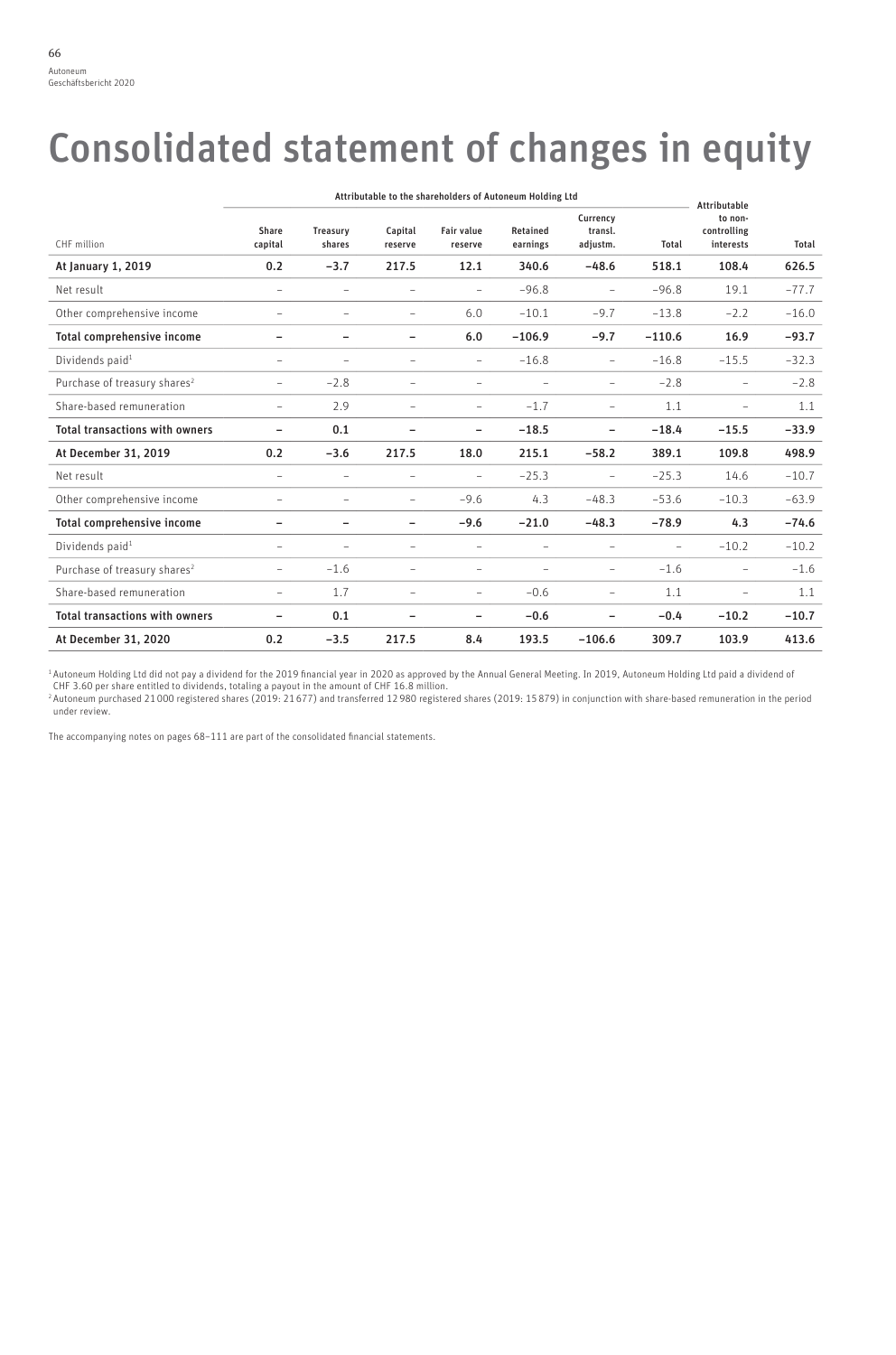#### Financial Report Consolidated Financial Statements 67

# Consolidated statement of cash flows

| CHF million                                                   | Notes | 2020     | 2019     |
|---------------------------------------------------------------|-------|----------|----------|
| Net result                                                    |       | $-10.7$  | $-77.7$  |
| Dividend income                                               | (9)   | $-1.0$   | $-1.0$   |
| Interest income                                               | (9)   | $-2.0$   | $-2.4$   |
| Interest expenses                                             | (10)  | 28.4     | 25.7     |
| Income tax expenses                                           | (11)  | 8.6      | 22.4     |
| Depreciation, amortization and impairment                     | (8)   | 120.6    | 196.9    |
| Share of profit of associated companies                       | (15)  | $-3.5$   | $-4.0$   |
| Loss from disposal of tangible assets, net                    |       | 0.8      | 1.5      |
| Gain from disposal of subsidiary or business                  | (7)   | $-1.8$   |          |
| Other non-cash income and expenses                            |       | 16.4     | $-0.4$   |
| Change in net working capital                                 |       | 8.8      | 11.9     |
| Change in post-employment benefit assets and liabilities      |       | $-4.6$   | 2.3      |
| Change in non-current provisions                              |       | 1.0      | $-3.5$   |
| Change in other non-current assets                            |       | 21.8     | $-13.4$  |
| Change in other non-current liabilities                       |       | 4.1      | 3.7      |
| Dividends received                                            |       | 1.5      | 2.9      |
| Interest received                                             |       | 1.9      | 2.4      |
| Interest paid                                                 |       | $-26.7$  | $-25.2$  |
| Income taxes paid                                             |       | $-13.8$  | $-23.1$  |
| Cash flows from operating activities                          |       | 149.7    | 119.2    |
| Investments in tangible assets                                | (13)  | $-41.9$  | $-125.8$ |
| Investments in intangible assets                              | (14)  | $-0.7$   | $-4.0$   |
| Investments in financial assets                               |       | $-0.6$   | $-1.5$   |
| Proceeds from disposal of tangible assets                     |       | 3.4      | 0.6      |
| Proceeds from disposal of financial assets                    |       | 0.3      | 0.2      |
| Proceeds from disposal of subsidiary or business <sup>1</sup> |       | 2.2      | 1.4      |
| Cash flows used in investing activities                       |       | $-37.2$  | $-129.1$ |
| Dividends paid to shareholders of Autoneum Holding Ltd        |       |          | $-16.8$  |
| Dividends paid to non-controlling interests                   |       | $-10.2$  | $-15.5$  |
| Purchase of treasury shares                                   | (21)  | $-1.6$   | $-2.8$   |
| Proceeds from borrowings                                      | (23)  | 340.2    | 337.4    |
| Repayment of borrowings                                       | (23)  | $-206.1$ | $-284.8$ |
| Cash flows from financing activities                          |       | 122.3    | 17.5     |
| Currency translation adjustment                               |       | $-11.6$  | $-2.0$   |
| Change in cash and cash equivalents                           |       | 223.2    | 5.6      |
| Cash and cash equivalents at beginning of the year            |       | 98.7     | 93.1     |
| Cash and cash equivalents at end of the year                  | (20)  | 322.0    | 98.7     |

<sup>1</sup> Deferred purchase price payments from transactions in previous periods.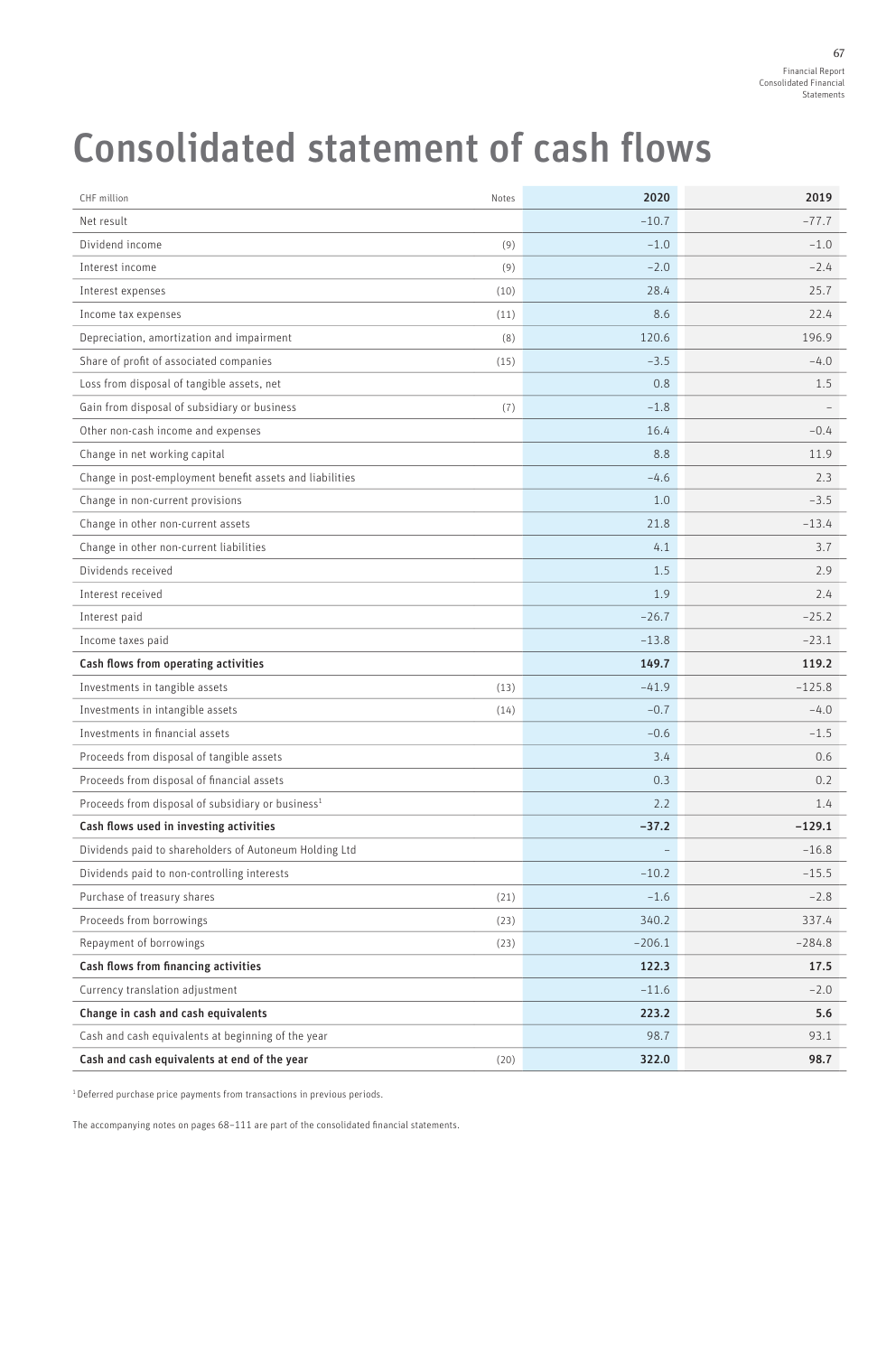# Notes to the consolidated financial statements

# 1 SIGNIFICANT ACCOUNTING POLICIES

# 1.1 BASIS OF PREPARATION

Autoneum Holding Ltd ("the Company") was incorporated on December 2, 2010 as a Swiss corporation domiciled in Winterthur. The Company has been listed on the SIX Swiss Exchange (AUTN, ISIN: CH0127480363) since May 13, 2011. Autoneum Holding Ltd together with its subsidiaries will henceforth be referred to as "Autoneum Group", "Group" or "Autoneum". A list of subsidiaries, associated companies and non-consolidated investments of Autoneum Group can be found in note 35 on page 111.

The consolidated financial statements have been prepared in accordance with International Financial Reporting Standards (IFRS). The consolidated financial statements are based on historical cost, with the exception of employee benefit assets and liabilities, which are measured at the fair value of the plan assets less the present value of the defined benefit obligation, and specific financial instruments, which are measured at fair value. The consolidated financial statements were authorized for issue by the Board of Directors on March 2, 2021 and are subject to approval by the Annual General Meeting of shareholders on March 25, 2021.

The consolidated financial statements are published exclusively in English. Due to rounding, numbers presented throughout this report may not add up precisely to the totals provided. All ratios and variances are calculated using the underlying amount rather than the presented rounded amount.

## 1.2 SIGNIFICANT ACCOUNTING JUDGMENTS, ESTIMATES AND ASSUMPTIONS

The preparation of the Group's consolidated financial statements requires management to make judgments, estimates and assumptions that affect the application of the Group's accounting policies and the reported amounts of revenues, expenses, assets and liabilities, the accompanying disclosures, and the disclosure of contingent liabilities. Uncertainty about these assumptions and estimates could result in outcomes that require a material adjustment to the carrying amount of assets or liabilities in future periods. Other disclosures relating to the Group's exposure to risks and uncertainties include the risk management process (refer to note 2, page 80) and the sensitivity analyses of defined benefit plans (refer to note 24, page 102).

## **JUDGMENTS**

In the process of applying the Group's accounting policies, management has made the following judgment in connection with the consolidation of entities in which the Group holds less than the majority of voting rights.

Assessing whether Autoneum has control over an entity includes all facts and circumstances that may indicate that the Group is able to direct the relevant activities and key decisions. Autoneum concludes that it has control over certain entities in which it holds 50% or more (refer to note 22, page 100), based on specific rights allocated. Facts and circumstances indicating that Autoneum controls an entity may change and lead to a reassessment of the management's conclusion.

In rare circumstances, IFRS 16 requires management judgment in order to determine an appropriate lease term. The application of IFRS 16 is outlined in note 1.9 on page 72.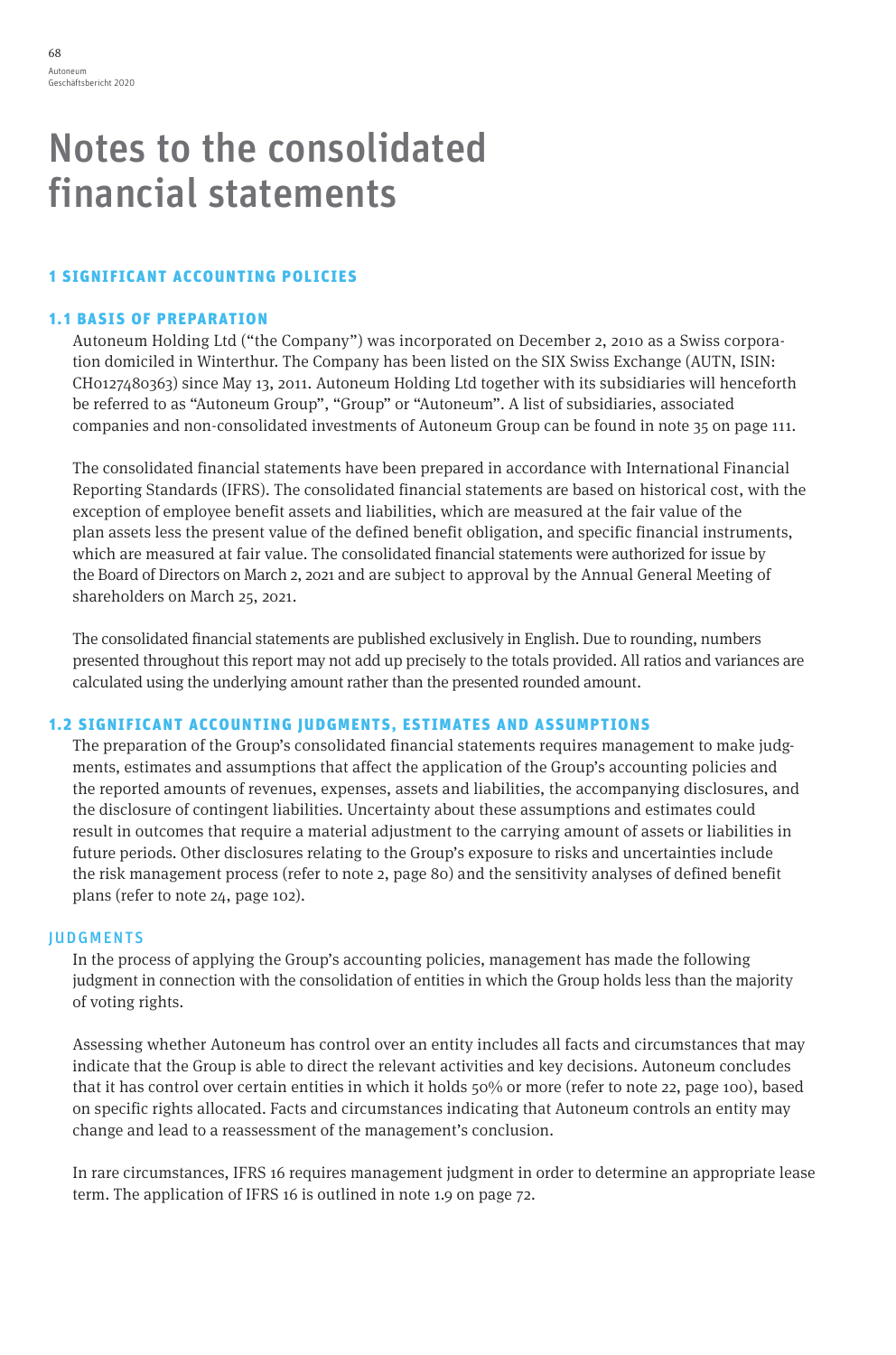#### ESTIMATES AND ASSUMPTIONS

Key assumptions and estimation uncertainties that have a significant risk of resulting in a material adjustment in the year ending December 31, 2021 include the following:

Impairment losses on tangible assets are assessed based on estimated cash flows, which may vary from actual cash flows. Important assumptions to consider are useful lives, growth rates, achievable margins, utilization levels and the discount rates.

Preproduction costs that are capitalized in the balance sheet include mainly employee costs. In case hourly records are not available, controlling staff estimate the hours spent for each project. Testing for impairment of the capitalized preproduction costs requires management to estimate both the total future consideration and total future costs of a project.

For defined benefit plans, actuarial valuations which are the basis for the employee benefit assets and liabilities in the balance sheet are carried out regularly. These calculations are based on statistical and actuarial assumptions. In particular, the present value of the defined benefit obligation is affected by assumptions such as discount rate, expected future salary growth and the life expectancy. Other assumptions for the valuation are derived from statistical data such as mortality tables and staff turnover rates. Actuaries are independent from Autoneum. Assumptions may differ significantly from actual results. These deviations can ultimately have an effect on the employee benefit assets or liabilities in future periods (refer to note 24, page 102).

In the course of the ordinary operating activities of Autoneum Group, obligations from guarantee and warranty, litigation and non-income tax risk, and environmental risk can arise. Provisions for these obligations are measured on the basis of estimated future cash outflow. The outcome of these business transactions may result in claims against Autoneum that may be below or above the related provisions. Provisions for litigation and non-income tax risk comprise complex cases that include material uncertainties. Environmental provisions are recognized for the expected costs for the cleanup and reconstruction of contaminated sites that are interdependent of many uncertainties, such as Autoneum's share of the cost or the applicable approach for determining these costs. The financial impact of these cases for future periods can only be estimated, because uncertainties relating to amount and date of cash outflow exist (refer to note 25, page 106).

Assumptions in relation to income taxes include interpretations of the tax regulations in place in the relevant countries. The adequacy of these interpretations is assessed by the tax authorities. This can result, at a later stage, in changes in the income tax expenses. To determine whether a deferred income tax asset on tax loss carryforwards may be recognized requires judgment in assessing whether there will be future taxable profits against which these tax loss carryforwards can be offset (refer to note 11, page 89).

## 1.3 CHANGES IN ACCOUNTING POLICIES

## ADOPTED CHANGES IN ACCOUNTING POLICIES

Except as described below, the accounting policies applied in these consolidated financial statements are the same as those applied in the consolidated financial statements as of December 31, 2019.

In the reporting period, the Group has initially adopted the IFRS 16 amendment "Covid-19-Related Rent Concessions", issued in May 2020. As a practical expedient, the Group accounts for any change in lease payments resulting from rent concessions the same way it would account for the change applying the standard if the change were not a lease modification. The practical expedient applies only to rent concessions occurring as a direct consequence of the coronavirus pandemic and only if all of the following criteria are met: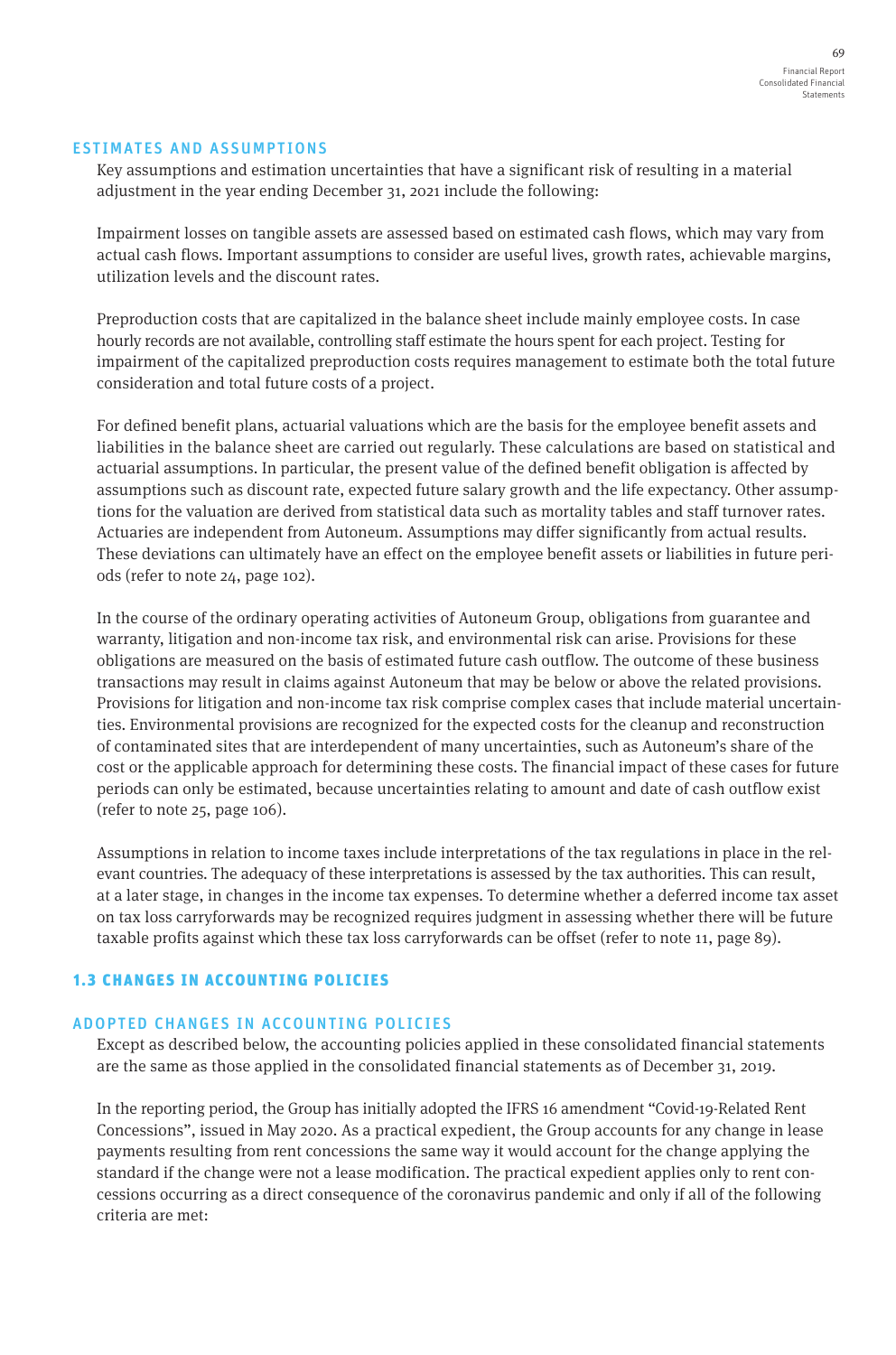- · The change in lease payments results in revised consideration for the lease that is substantially the same as, or less than, the consideration for the lease immediately preceding the change,
- · any reduction in lease payments affects only payments originally due on or before June 30, 2021
- · there is no substantive change to other terms and conditions of the lease.

In the reporting period, Autoneum has applied the practical expedient to all leases that meet the conditions and recognized CHF 0.6 million in profit and loss to reflect changes in lease payments that arise from rent concessions.

Other new and revised standards and interpretations are effective as of January 1, 2020 but have no or no significant impact on the Group's consolidated financial statements.

## FUTURE CHANGES IN ACCOUNTING POLICIES

The following new and revised standards and interpretations have been issued, but are not yet effective. They have not been applied early in these consolidated financial statements. However, a preliminary assessment has been conducted by the management and the expected impact of each standard and interpretation is presented in the following table.

|                                                                                                                     | <b>Effective date</b> | <b>Planned application by</b><br>Autoneum |
|---------------------------------------------------------------------------------------------------------------------|-----------------------|-------------------------------------------|
| New standards and interpretations                                                                                   |                       |                                           |
| IFRS 17 Insurance Contracts <sup>1</sup>                                                                            | January 1, 2023       | January 1, 2023                           |
| Revisions and amendments of standards and interpretations                                                           |                       |                                           |
| Interest Rate Benchmark Reform - Phase 2<br>(Amendments to IFRS 9, IAS 39, IFRS 7, IFRS 4 and IFRS 16) <sup>1</sup> | January 1, 2021       | January 1, 2021                           |
| Reference to the Conceptual Framework (Amendments to IFRS $3)^1$                                                    | January 1, 2022       | January 1, 2022                           |
| Onerous Contracts - Cost of Fulfilling a Contract (Amendments to IAS 37) <sup>1</sup>                               | January 1, 2022       | January 1, 2022                           |
| Annual Improvements to IFRS Standards 2018-2020 <sup>1</sup>                                                        | January 1, 2022       | January 1, 2022                           |
| Property, Plant and Equipment: Proceeds before Intended Use (Amendments to IAS 16) <sup>1</sup>                     | January 1, 2022       | January 1, 2022                           |
| Classification of liabilities as current or non-current (Amendments to IAS $1)^2$                                   | January 1, 2023       | January 1, 2023                           |
| Amendments to IFRS 171                                                                                              | January 1, 2023       | January 1, 2023                           |

<sup>1</sup> No impact or no significant impact is expected on the consolidated financial statements.

2 The impact on the consolidated financial statements of Autoneum cannot yet be determined with sufficient reliability.

#### 1.4 CORONAVIRUS PANDEMIC

On March 11, 2020 the World Health Organization declared the coronavirus outbreak to be a pandemic in recognition of its rapid spread across the globe, with over 150 countries affected. There are several economic relief plans related to the coronavirus pandemic around the world.

#### ECONOMIC RELIEFS DUE TO COVID-19

In the reporting period, Autoneum has benefited from a selection of programs. In BG Europe the majority of relief plans related to short-time work programs. In BG North America the Coronavirus Aid, Relief and Economic Security (CARES) Act allows employers to delay paying social security payments and reduce payroll taxes which Autoneum made use of in the US. In addition, the US government allowed to carry back net operating losses from previous years for income tax refunding. In Canada Autoneum applied for the Canada Emergency Wage Subsidy (CEWS) program. In BG Asia the Group has benefited from a variety of reliefs including social security reductions to decrease employee expenses and energy cost discounts to reduce other expenses. In BG SAMEA the majority of relief plans related to short-time work programs.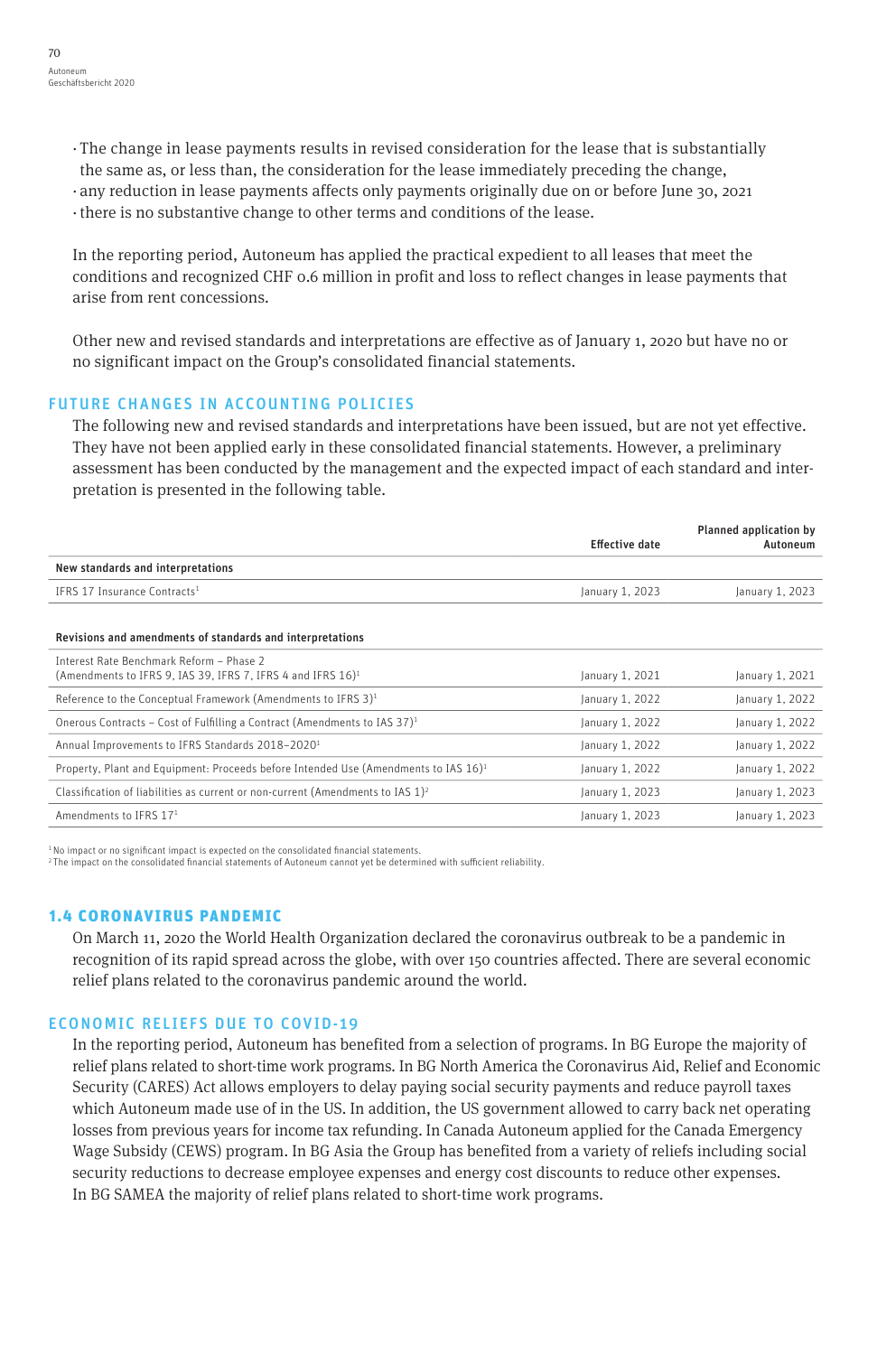#### GOING CONCERN AND ASSOCIATED LIQUIDITY MEASURES

Autoneum maintains a long-term credit agreement with a bank syndicate and issued two fixed-rate bonds (refer to note 23, page 101). Along with the economic relief plans related to the coronavirus pandemic, the liquidity is ensured. Based on the above, management considers the company has sufficient resources to continue operating for at least 12 months.

#### IMPAIRMENT

The worldwide lockdowns and production stoppages at vehicle manufacturers, the decline in demand in the first half-year 2020, short-time working and the general deterioration of the economic environment have been identified as triggering events for potential impairments. Therefore, the tangible assets for each cashgenerating unit were tested for impairment. In 2020, no material impairments have been identified as a result of this test and the carrying amount of the cash-generating units are recoverable.

#### DEFINED BENEFIT PLANS

There was a certain volatility in the fair value of pension assets and discount rates during the first half-year of 2020, but the situation had largely stabilized until the end of the year.

#### EXPECTED CREDIT LOSS

The Company has considered the impact of the Covid-19 pandemic on the expected credit loss of its financial instruments (mainly trade receivables) which has not resulted in a material impact. Covid-19 has also no major impact regarding extended payment terms or other reliefs.

#### 1.5 SCOPE AND METHODS OF CONSOLIDATION

The consolidated financial statements of Autoneum Holding Ltd include the Company and its subsidiaries. Subsidiaries are entities controlled by the Group. The Group controls an entity when it is exposed to, or has rights to, variable returns from its involvement with the entity and has the ability to affect those returns through its power over the entity. The financial statements of subsidiaries are included in the consolidated financial statements from the date on which control commences until the date on which control is lost.

Acquisitions are accounted for using the acquisition method. Intercompany transactions are eliminated. If Autoneum does not have control over entities but significant influence, which is usually the case if Autoneum holds interests of between 20% and 50%, these investments are classified as associated companies and accounted for using the equity method. Interests of less than 20% where Autoneum does not have significant influence are classified as non-consolidated investments and are accounted for at fair value. The subsidiaries, associated companies and non-consolidated investments are listed in note 35 on page 111.

#### 1.6 FOREIGN CURRENCY TRANSLATION

Items included in the financial statements of each Group company are measured using the currency of the primary economic environment in which the company operates ("functional currency"). The consolidated financial statements are prepared in Swiss francs, which is the functional currency and the reporting currency of Autoneum Holding Ltd.

Transactions in foreign currencies are translated into the functional currency by applying the exchange rates prevailing on the date of the transaction. Foreign exchange gains and losses resulting from the settlement of such transactions and from the translation at year end exchange rates of monetary assets and liabilities denominated in foreign currencies are recognized in the income statement. For consolidation purposes, items in the balance sheet of foreign subsidiaries are translated at year end exchange rates, while income statement items are translated at average rates for the period. The resulting currency translation differences are recognized in other comprehensive income and, in the event of a disposal of a foreign operation, transferred to the income statement as part of the gain or loss from disposal.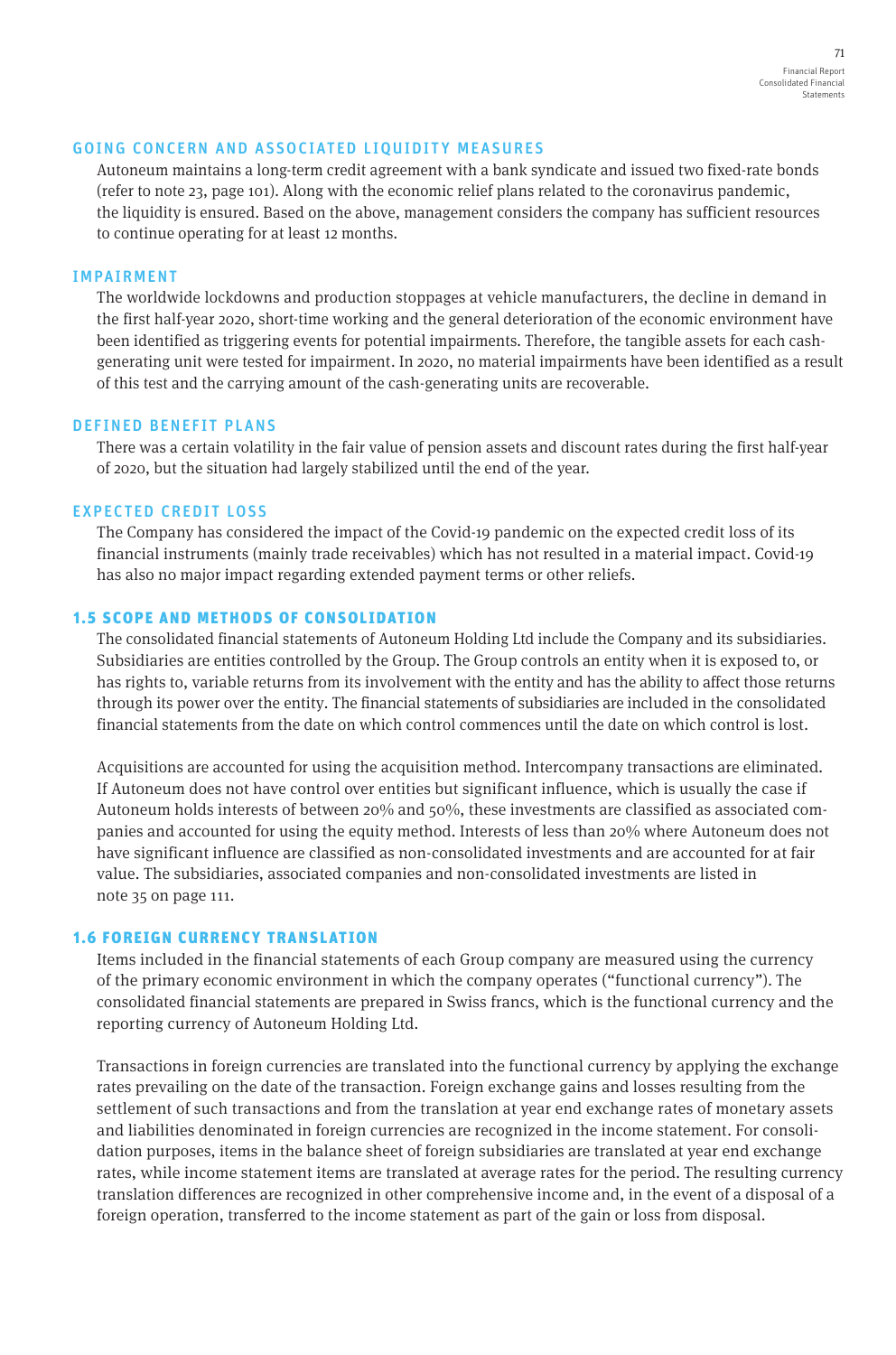# 1.7 HYPERINFLATION ACCOUNTING

The Argentinian economy exceeded 100 inflation points in 36 months and is considered to be hyperinflationary in accordance with the criteria in IAS 29 "Financial Reporting in Hyperinflationary Economies" effective as of July 1, 2018. The standard requires that the financial statements prepared in the currency of a hyperinflationary economy be stated in terms of the measuring unit current at the reporting date. The financial statements of the Argentinian subsidiary were restated accordingly before being translated and included in the consolidated financial statements of the Group. Inflation is assessed as follows:

- ·Until December 31, 2016: Argentinian wholesale price index (WPI), except for the two
- months of November and December 2015 for which the city of Buenos Aires CPI is used.
- · From January 1, 2017 onwards: Argentinian consumer price index (CPI).

# 1.8 TANGIBLE ASSETS

Tangible assets are stated at historical cost less accumulated depreciation, which is recognized on a straight-line basis over the estimated useful life of the asset. Historical cost includes expenditures that are directly attributable to the acquisition of the assets. Useful life is determined according to the expected utilization of each asset. The relevant ranges are as follows:

| <b>Buildings</b>              | $20 - 50$ years |
|-------------------------------|-----------------|
| Machinery and plant equipment | $5-15$ years    |
| Data-processing equipment     | $4 - 8$ vears   |
| Vehicles and furniture        | $3-10$ years    |

Components of certain assets with different useful lives are depreciated separately. Gains or losses arising from the disposal of tangible assets are recognized in the income statement. Costs of maintenance and repair are charged to the income statement as incurred. The residual values and useful lives of tangible assets are reviewed, and adjusted if appropriate, at each balance sheet date.

## 1.9 LEASES

The Group leases various buildings, vehicles, machineries and other assets. Lease terms are negotiated on an individual basis and contain a wide range of different terms and conditions.

Leases are recognized as right-of-use assets as part of tangible assets and corresponding lease liabilities at the commencement date. Each lease payment is allocated between the lease liability and finance cost. The finance cost is charged to profit or loss. The right-of-use asset is depreciated over the shorter of the asset's useful life and the lease term on a straight-line basis and charged to profit or loss. Assets and liabilities arising from a lease are initially measured on a present value basis, using the rate implicit in the lease if this rate could be readily determined. If not, the lessee's incremental borrowing rate is used, which reflects the refinancing costs of Autoneum.

At the commencement date, right-of-use assets are measured at cost comprising the following:

- · the amount of the initial measurement of the lease liability,
- · any lease payments made at or before the commencement date, less any lease incentive received,
- · any initial direct costs incurred by the lessee, and
- ·restoration costs.

At the commencement date, lease liabilities are initially measured at the present value of the lease payments. Following lease payments are included in the net present value:

· fixed payments, less any lease incentives receivable,

- · variable lease payments that depend on an index or a rate, initially measured using the index or rate as at the commencement date,
- · amounts expected to be payable by the lessee under residual value guarantees,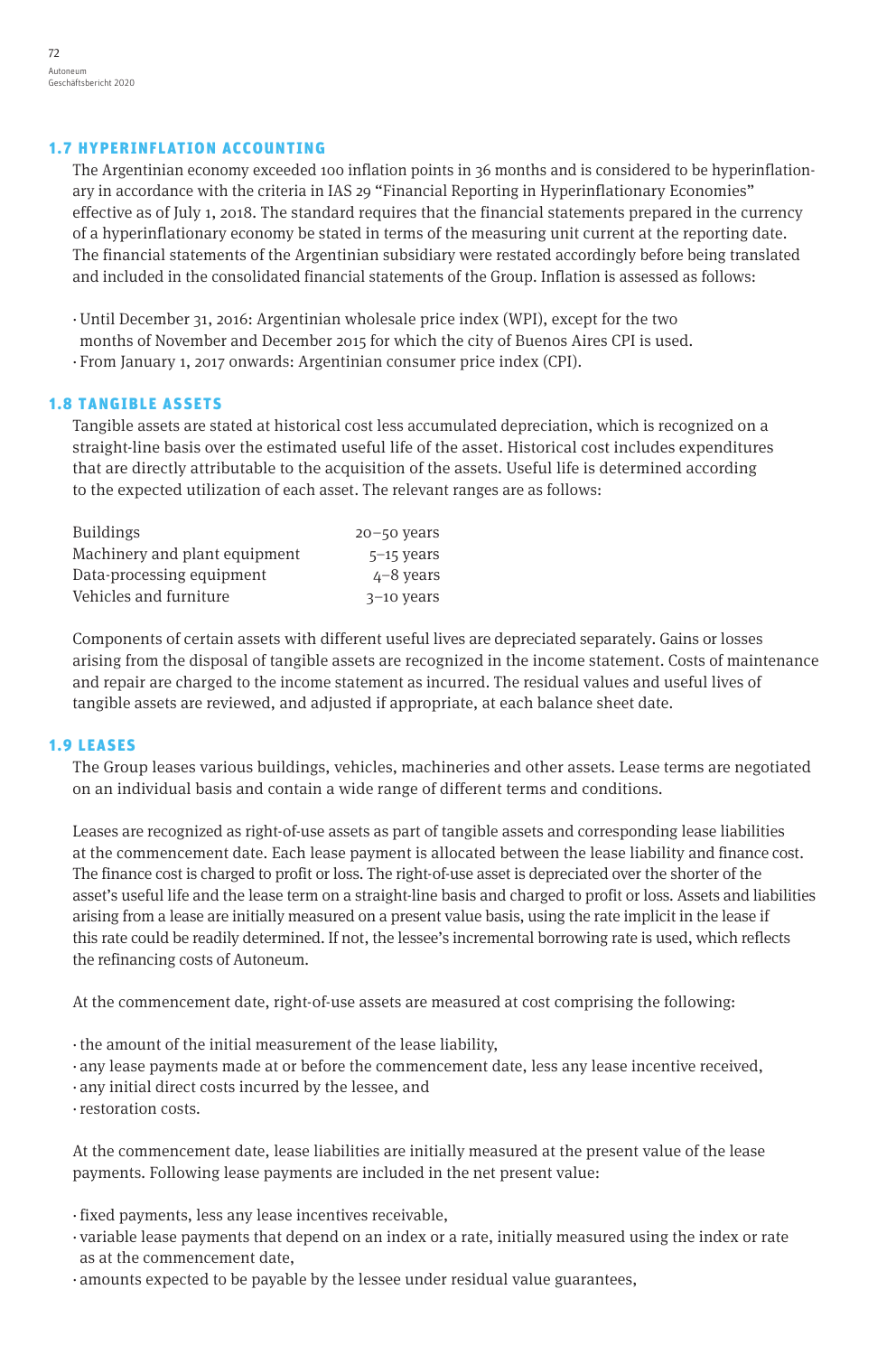- · the exercise of a purchase option if the lessee is reasonably certain to exercise that option, and
- · payments of penalties for terminating the lease, if the lease term reflects the lessee exercising an option to terminate the lease.

The Group recognizes short-term leases and leases for which the underlying asset is of low value as operating expenses in profit or loss. Short-term leases are leases with a lease term of twelve months or less. Low-value assets are those not exceeding an amount of CHF 5 000.

Extension and termination options are included in a number of lease agreements across the Group. In determining the lease term, the management considers all facts and circumstances that create an economic incentive to exercise an extension option, or not to exercise a termination option. Extension options are only included in the lease term if the Group is reasonably certain to extend the contract.

## 1.10 INTANGIBLE ASSETS

Intangible assets such as product licenses, patents and trademark rights as well as software acquired from third parties are included in the balance sheet at acquisition cost and are amortized on a straightline basis over a period of up to eight years. The residual values and useful lives of intangible assets are reviewed, and adjusted if appropriate, at each balance sheet date. Autoneum has neither in the current reporting period nor in the prior period intangible assets that have an indefinite useful life recorded in the balance sheet. Autoneum has no goodwill capitalized in the balance sheet.

### 1.11 IMPAIRMENT OF ASSETS

Tangible assets, intangible assets and other assets (non-current) are tested for impairment if there are indications that, due to changed circumstances, their carrying value may no longer be fully recoverable. If such a situation arises, the recoverable amount is determined. This is the higher of its value in use and its fair value less cost to sell. Value in use is based on the estimated future cash flows, discounted to their present value using a pre-tax discount rate that reflects current market assessments of the time value of money and the risks specific to the asset. If the recoverable amount is below the carrying amount, a corresponding impairment loss is recognized in the income statement. Where the recoverable amount cannot be determined for an individual asset, it is determined for the cash-generating unit to which the asset belongs. To determine the value of an asset, estimates of the expected future cash flows from both usage and disposal are made.

## 1.12 CAPITALIZED PREPRODUCTION COSTS

In order to be able to deliver an OEM with serial parts over the production period, Autoneum designs and develops a serial part based on its existing product technologies that meets the OEM's specifications and prepares its manufacturing process allowing serial production over the production period, which is usually between five to eight years. The costs for this process qualify as costs to fulfill a contract and are capitalized as preproduction costs in the line item other assets. Those costs are capitalized when the costs are directly attributable to a project, means between the nomination date and start of production, the costs enhance resources of the entity that will be used in satisfying performance obligations in the future, and the costs are expected to be recovered. The majority of costs that fulfill those requirements are employee costs that are allocated to specific projects, either based on actual hours entered by employees multiplied by an hourly cost rate, or in case hourly records are not available, based on estimates made by controlling staff. The capitalized preproduction costs are amortized in the income statement in the line item material expenses over the period when revenue from the sale of the serial parts is recognized, which is usually between five to eight years.

In case the carrying amount of the capitalized preproduction costs exceeds the remaining amount of consideration that Autoneum will receive minus the remaining costs that Autoneum will incur to fulfill the contract, an impairment loss is recognized immediately.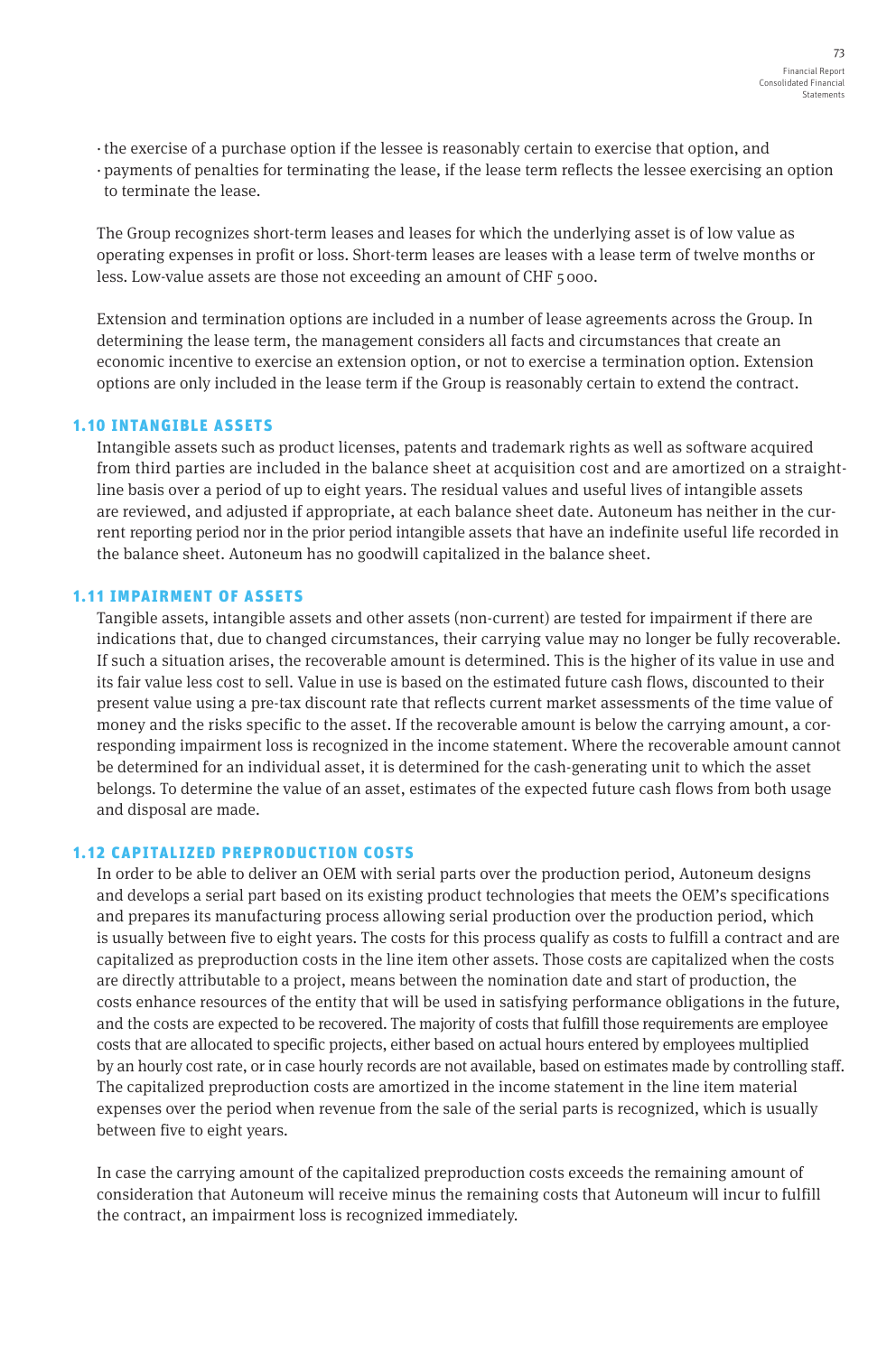#### 1.13 FINANCIAL INSTRUMENTS

A financial instrument is any contract that gives rise to a financial asset of one entity and a financial liability or equity instrument of another entity.

# INITIAL RECOGNITION AND MEASUREMENT OF FINANCIAL ASSETS

The classification of financial assets at initial recognition depends on the financial asset's contractual cash flow characteristics and the Group's business model for managing them. Trade receivables are measured at the transaction price determined under IFRS 15 (refer to note 1.21 on page 77). The Group initially measures all other financial assets at its fair value plus, in the case of a financial asset not at fair value through profit or loss, transaction costs. In order for a financial asset to be classified and measured at amortized cost or fair value through OCI, it needs to give rise to cash flows that are solely payments of principal and interest (SPPI) on the principal amount outstanding. This assessment is referred to as the SPPI test and is performed at an instrument level. The Group's business model for managing financial assets refers to how it manages its financial assets in order to generate cash flows. The business model determines whether cash flows will result from collecting contractual cash flows, selling the financial assets, or both.

Purchases or sales of financial assets that require delivery of assets within a time frame established by regulation or convention in the marketplace (regular way trades) are recognized on the trade date, i.e., the date that the Group commits to purchasing or selling the asset.

### SUBSEQUENT MEASUREMENT OF FINANCIAL ASSETS

For subsequent measurement, Autoneum classifies its financial assets in three categories:

- · Financial assets at amortized cost: The Group measures financial assets at amortized cost if the financial asset is held within a business model with the objective to hold financial assets in order to collect contractual cash flows, and the contractual terms of the financial asset give rise on specified dates to cash flows that are solely payments of principal and interest on the principal amount outstanding. Financial assets at amortized cost are subsequently measured using the effective interest method and are subject to impairment. Gains and losses are recognized in profit or loss when the asset is derecognized, modified or impaired.
- · Financial assets designated at fair value through OCI with no recycling of cumulative gains and losses upon derecognition (equity instruments): Upon initial recognition, the Group can elect to classify irrevocably its equity investments as equity instruments designated at fair value through OCI when they meet the definition of equity under IAS 32 "Financial Instruments: Presentation" and are not held for trading. The classification is determined on an instrument-by-instrument basis. Gains and losses on these financial assets are never recycled to profit or loss. Dividends are recognized as financial income in the income statement when the right of payment has been established. Equity instruments designated at fair value through OCI are not subject to impairment assessment. The Group elected to classify irrevocably its listed investments in non-consolidated companies under this category.
- · Financial assets at fair value through profit or loss: Financial assets at fair value through profit or loss include financial assets held for trading, financial assets designated upon initial recognition at fair value through profit or loss, or financial assets mandatorily required to be measured at fair value. Financial assets are classified as held for trading if they are acquired for the purpose of selling or repurchasing in the near term. Derivatives are also classified as held for trading. Financial assets with cash flows that are not solely payments of principal and interest are classified and measured at fair value through profit or loss, irrespective of the business model. Financial assets at fair value through profit or loss are carried in the statement of financial position at fair value with net changes in fair value recognized in the income statement.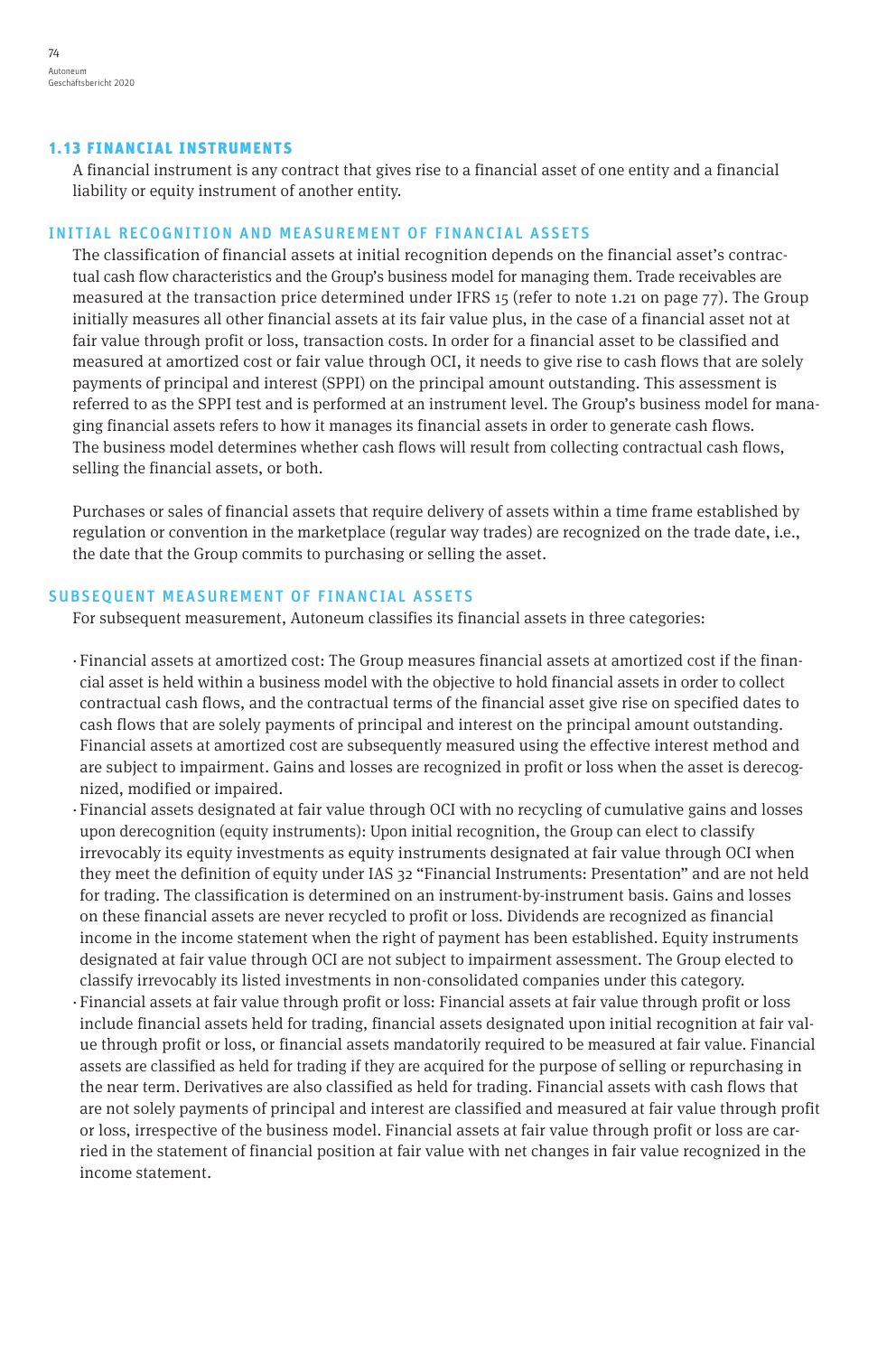### DERECOGNITION OF FINANCIAL ASSETS

A financial asset is primarily derecognized when the rights to receive cash flows from the asset have expired or the Group has transferred its rights to receive cash flows from the asset or has assumed an obligation to pay the received cash flows in full without material delay to a third party under a "pass-through arrangement".

#### IMPAIRMENT OF FINANCIAL ASSETS

The Group recognizes an allowance for expected credit losses (ECLs) for all debt instruments not held at fair value through profit or loss. ECLs are based on the difference between the contractual cash flows due in accordance with the contract and all the cash flows that the Group expects to receive, discounted at an approximation of the original effective interest rate.

ECLs are recognized in two stages. For credit exposures for which there has not been a significant increase in credit risk since initial recognition, ECLs are provided for credit losses that result from default events that are possible within the next twelve months (a 12-month ECL). For those credit exposures for which there has been a significant increase in credit risk since initial recognition, a loss allowance is required for credit losses expected over the remaining life of the exposure, irrespective of the timing of the default (a lifetime ECL).

For trade receivables and contract assets, the Group applies a simplified approach in calculating ECLs. The Group calculates ECLs according to a provision matrix based on days the amounts are past due. Publicly available credit default probabilities for the individual customer based on their ratings (mainly Standard&Poor's long-term issuer rating) are further used in the assessment.

As Autoneum did not encounter material credit losses in the past, the Group considers a financial asset in default when contractual payments are 180 days past due. However, in certain cases, the Group may also consider a financial asset to be in default when internal or external information indicates that the Group is unlikely to receive the outstanding contractual amounts in full before taking into account any credit enhancements held by the Group. A financial asset is written off when there is no reasonable expectation of recovering the contractual cash flows.

## INITIAL RECOGNITION AND MEASUREMENT OF FINANCIAL LIABILITIES

Financial liabilities are classified at initial recognition as financial liabilities at fair value through profit or loss, or as financial liabilities at amortized cost. All financial liabilities are recognized initially at fair value and, in the case of financial liabilities at amortized cost, net of directly attributable transaction costs. The Group's financial liabilities include trade and other payables, loans and borrowings including bank overdrafts, and derivative financial instruments.

#### SUBSEQUENT MEASUREMENT OF FINANCIAL LIABILITIES

The measurement of financial liabilities depends on their classification, as described below:

- · Financial liabilities at fair value through profit or loss include financial liabilities held for trading and financial liabilities designated upon initial recognition as at fair value through profit or loss. Financial liabilities are classified as held for trading if they are incurred for the purpose of repurchasing in the near term. This category also includes derivative financial instruments entered into by the Group. Gains or losses on liabilities held for trading are recognized in the income statement.
- · The category financial liabilities at amortized cost is most relevant to the Group. After initial recognition, interest-bearing loans and borrowings are subsequently measured at amortized cost using the effective interest method. Gains and losses are recognized in profit or loss when the liabilities are derecognized as well as through the effective interest amortization process. Amortized cost is calculated by taking into account any discount or premium on acquisition and fees or costs that are an integral part of the effective interest. The effective interest amortization is included as finance expenses in the income statement. This category generally applies to interest-bearing loans and borrowings.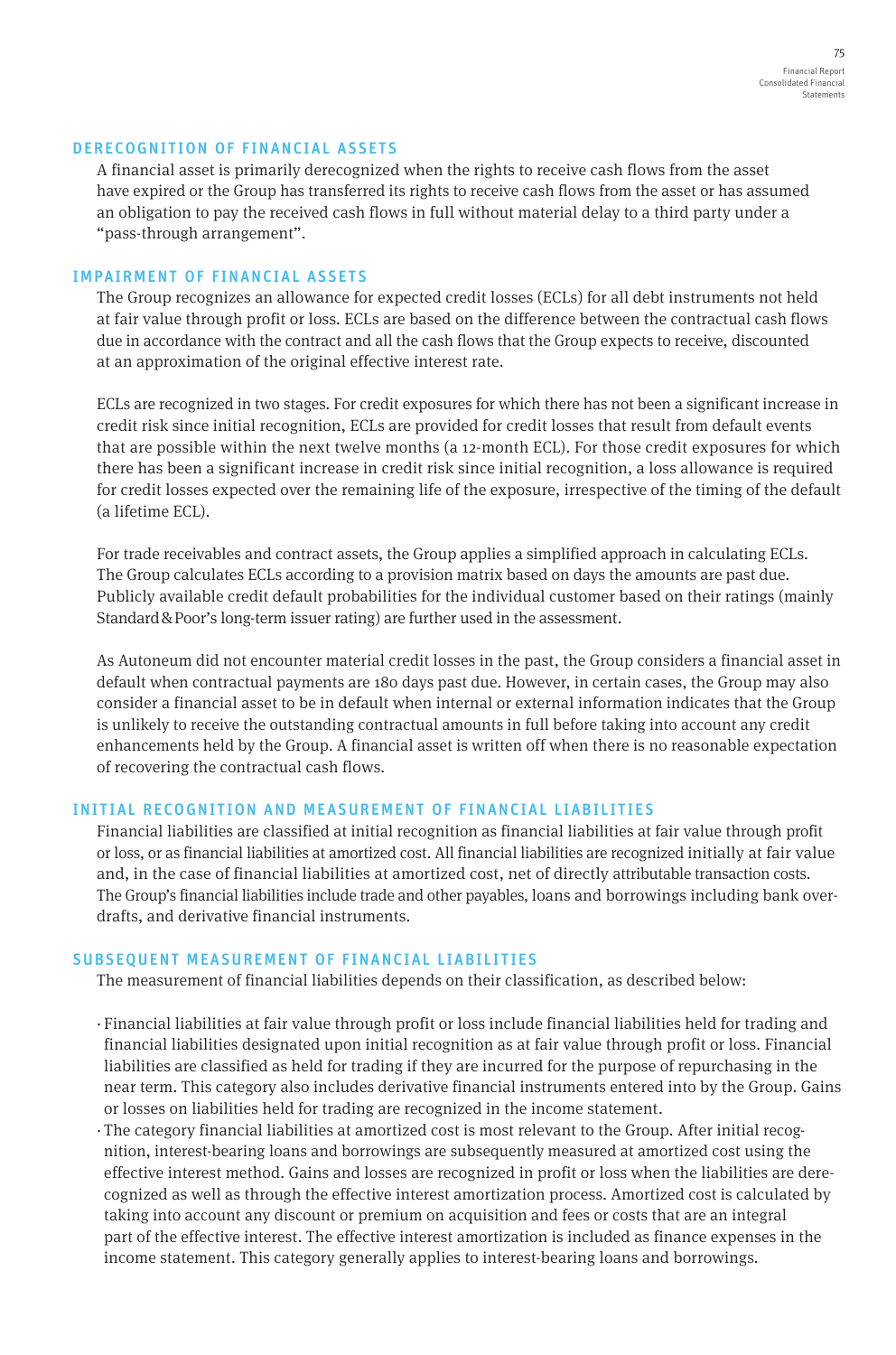#### DERECOGNITION OF FINANCIAL LIABILITIES

A financial liability is derecognized when the obligation under the liability is discharged or cancelled or expires. When an existing financial liability is replaced by another from the same lender on substantially different terms, or the terms of an existing liability are substantially modified, such an exchange or modification is treated as the derecognition of the original liability and the recognition of a new liability. The difference in the respective carrying amounts is recognized in the income statement.

### OFFSETTING OF FINANCIAL INSTRUMENTS

Financial assets and financial liabilities are offset and the net amount is reported in the consolidated statement of financial position if there is a currently enforceable legal right to offset the recognized amounts and there is an intention to settle on a net basis, to realize the assets and settle the liabilities simultaneously.

### DERIVATIVE FINANCIAL INSTRUMENTS

The Group uses derivative financial instruments, such as forward currency contracts, to hedge its foreign currency risks. Such derivative financial instruments are initially recognized at fair value on the date on which a derivative contract is entered into and are subsequently remeasured at fair value. Derivatives are carried as financial assets when the fair value is positive and as financial liabilities when the fair value is negative. Any gains or losses arising from changes in the fair value of derivatives are taken directly to profit or loss.

#### 1.14 INVENTORIES

Raw materials, consumables and purchased parts are valued at the lower of average cost or net realizable value. Semi-finished goods and finished goods are valued at the lower of manufacturing cost or net realizable value. Valuation adjustments are made for obsolete materials and excess stock.

#### 1.15 CASH AND CASH EQUIVALENTS

Cash and cash equivalents include bank accounts and time deposits with original maturities from the date of acquisition of up to three months.

#### 1.16 EQUITY

Ordinary shares are classified as equity since the shares are non-redeemable and any dividends are discretionary.

When shares are repurchased, the amount of the consideration paid is recognized as a deduction from equity and presented as a separate component in equity. When treasury shares are sold or reissued subsequently, the amount received is recognized as an increase in equity and the resulting surplus or deficit on the transaction is recognized in retained earnings.

#### 1.17 PROVISIONS

Provisions are recognized when the Group has a present legal or constructive obligation as a result of past events, it is probable that an outflow of resources will be required to settle the obligation, and the amount can be reliably estimated. Provisions are discounted if the impact is significant.

#### 1.18 INCOME TAXES

Income taxes comprise both current and deferred income taxes. Normally, income taxes are recognized in the income statement, unless they are linked to a position that is recognized directly in equity or in other comprehensive income. In this case, the income taxes are also recognized directly in equity or in other comprehensive income.

Current income taxes are calculated and accrued on the basis of taxable income for the year. Deferred income taxes on temporary differences between carrying amounts of assets and liabilities for financial reporting purposes and amounts determined for local tax purposes are calculated using the liability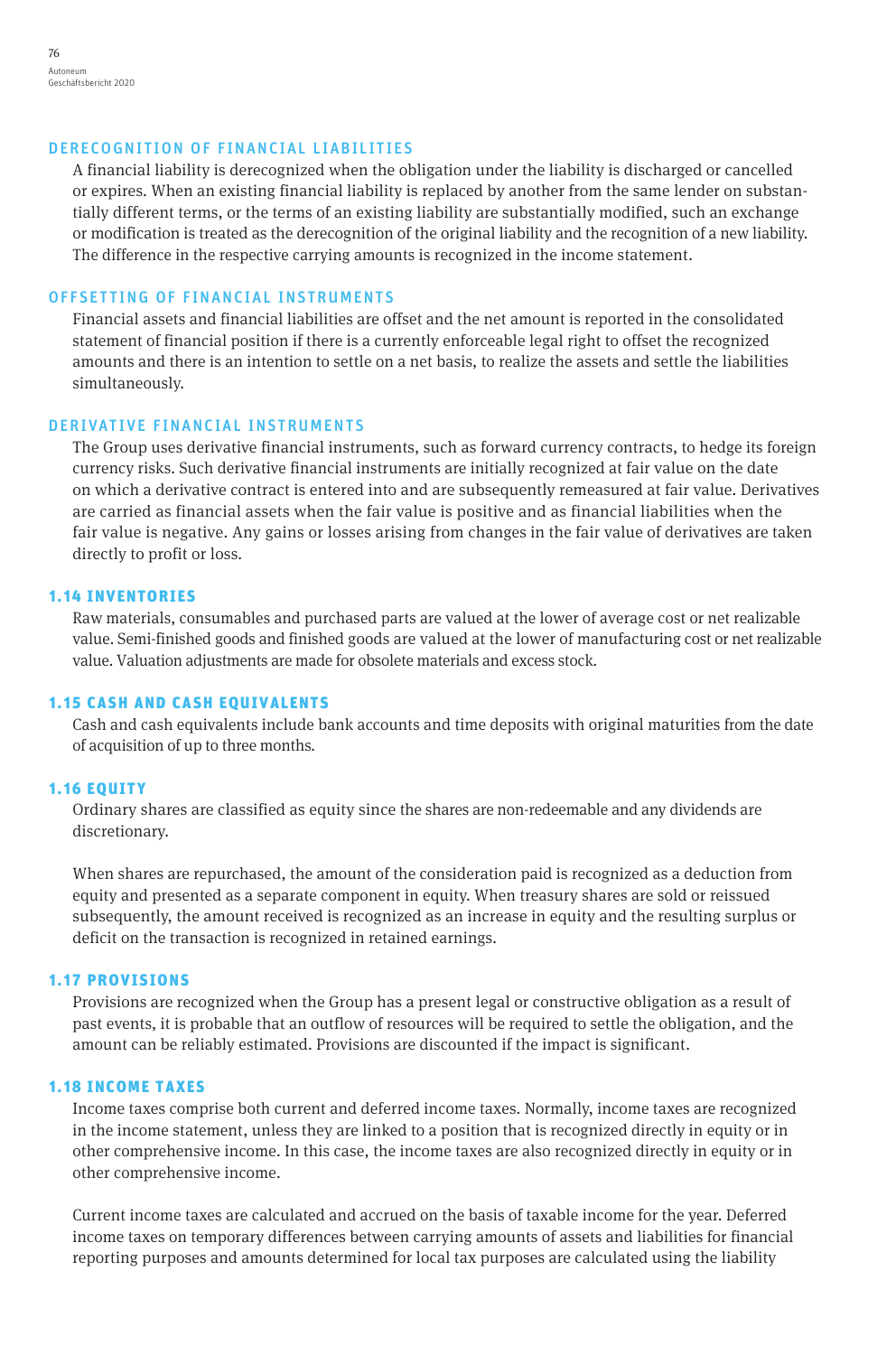method. Deferred income taxes are measured at the tax rate expected to be applied to temporary differences when they reverse, using tax rates enacted or substantially enacted at the reporting date. Deferred income tax assets and liabilities are offset to the extent that an entity has a legally enforceable right to offset current income taxes, and the deferred income taxes relate to income taxes levied by the same taxation authority and relate to the same taxable entity.

Temporary differences resulting from investments in Group companies are not considered if Autoneum is able to control the timing of the reversal of the temporary differences and if it is probable that these temporary differences will not reverse in future.

The tax impact of losses and deductible temporary differences is capitalized to the extent it appears probable that such losses and deductible temporary differences will be offset in the future by taxable income.

## 1.19 EMPLOYEE BENEFITS

Employee pension plans are operated by certain subsidiaries, depending upon the level of coverage provided by the government pension facilities in the various countries in which they are present. Some are provided by independent pension funds. If there is no independent pension fund, the respective obligations are shown in the balance sheet under employee benefit liabilities. As a rule, pensions are funded by employees' and employers' contributions. Pension plans exist on the basis of both defined contribution and defined benefit.

Pension liabilities arising from defined benefit plans are calculated annually by independent actuaries using the projected unit credit method. The discount rate used for the calculation is based on interest rates of high-quality corporate bonds that are denominated in the currency in which the benefits will be paid, and that have terms to maturity approximating to the terms of the related pension obligation. Remeasurement gains or losses are recognized in other comprehensive income. Pension cost relating to services rendered in the reporting period is recognized in the income statement as current service cost. Pension cost relating to services rendered in previous periods as a result of new or amended pension benefits is recognized in the income statement as past service cost. The net interest expenses or income on the net defined benefit liability or asset for the period is determined by applying the discount rate used to measure the defined benefit obligation at the beginning of the period to the then net defined benefit liability or asset, taking into account any changes in the net defined benefit liability (asset) during the period as a result of contributions and benefit payments. The net interest expenses or income is recognized in financial expenses or income. The fair value of plan assets is deducted from the defined benefit obligations. Any asset resulting from this calculation is only capitalized up to an amount not exceeding benefits from future contribution reductions or refunds.

In the case of defined contribution plans, the contributions are recognized as expenses in the period in which they were incurred.

## 1.20 SHARE-BASED PAYMENTS

Share-based payments to members of the Board of Directors, the Executive Board and senior management are measured at fair value at the grant date, and recognized in the income statement over the vesting period. The fair value is assessed based on the current market price and taking into account a discount for dividends that will not be collected by the beneficiary because the transfer of the shares is deferred. For share-based payments that are settled with equity instruments, a corresponding increase in equity is recognized.

# 1.21 REVENUE RECOGNITION

Revenue is measured based on the consideration specified in a contract with a customer. The Group recognizes revenue when it transfers control over a good or service to a customer.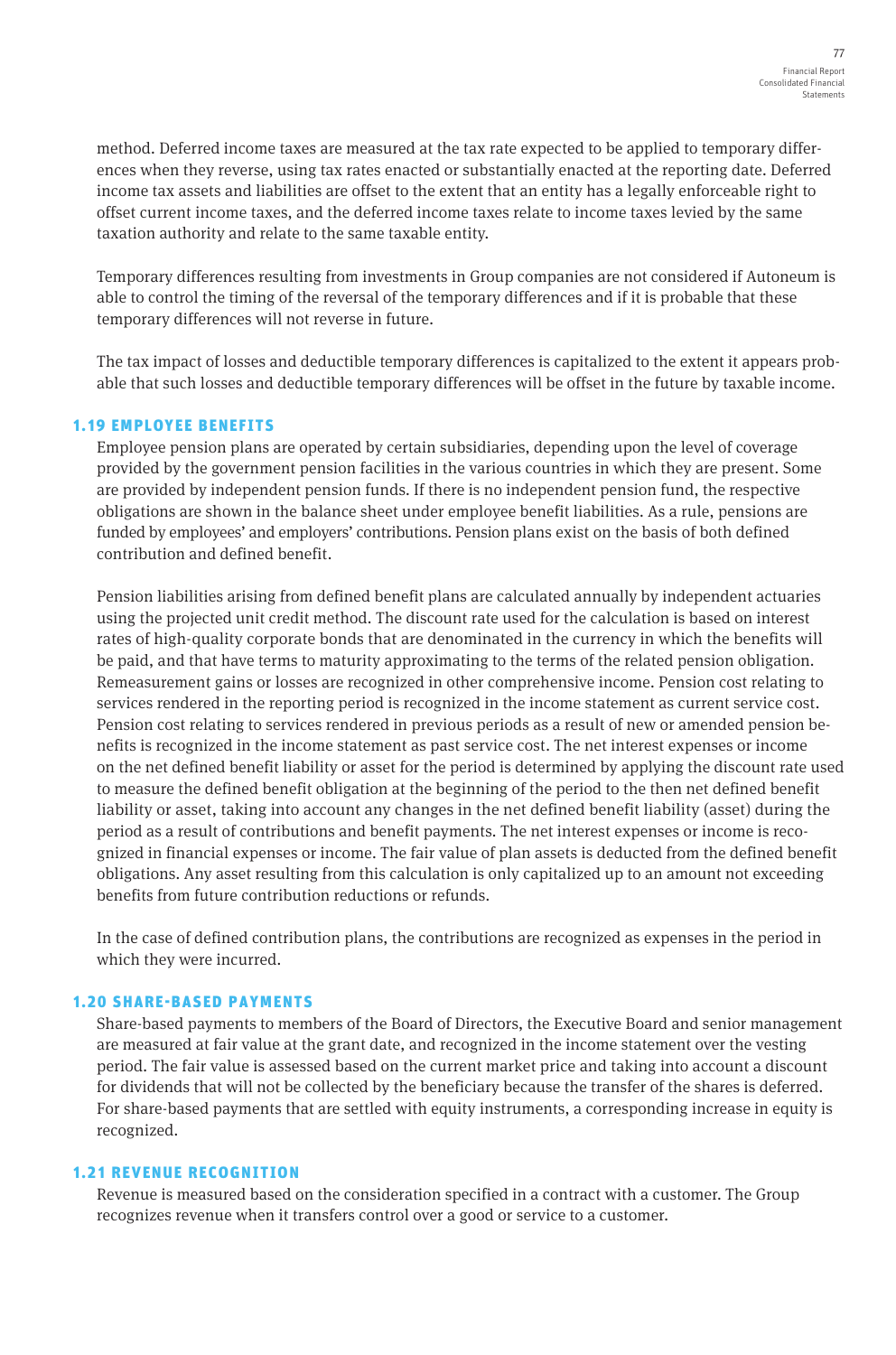The main business of Autoneum is to develop and produce multifunctional and lightweight components and systems for noise and heat protection for its customers, i.e., Original Equipment Manufacturers (OEM). Autoneum and the OEM agree on a contract upon nomination. The contracts include that Autoneum sells serial parts to the OEM over a production period of five to eight years. The serial parts are manufactured using a tool, which is either manufactured by Autoneum or procured by a third-party supplier and which is sold to the OEM, usually before start of production. As a result, Autoneum agrees on two different kinds of performance obligations upon nomination: a performance obligation for each serial part that will be delivered to the OEM during the serial production period and a performance obligation for the procurement of the tools. Revenue is allocated to the performance obligations based on the selling price that is agreed with the OEM.

The majority of total revenue (more than 90%) is generated with the sale of the serial parts to the OEM and a minor part of total revenue (less than 10%) is generated with the sale of the tools to the OEM.

Upon nomination, the OEM and Autoneum agree on a sales price per serial part and agree that Autoneum will produce and deliver the serial parts to the OEM over its complete serial production period. The OEM and Autoneum agree on a contract that includes an expected quantity of serial products that will be delivered to the OEM, as the final quantity of required serial parts depends on the number of cars that the OEM will produce. Revenue from the sale of the serial parts is recognized at the point in time when control of the parts is transferred to the OEM, which is according to the delivery terms that are agreed with the OEM. Revenue is recognized based on the applicable sales price at the point in time the serial parts are transferred to the OEM. Control of the tools is transferred to the OEM at the point in time when the OEM accepts the tool.

Revenue recognized from contracts with customers is disclosed as revenue in the consolidated financial statements.

## 1.22 FINANCING COSTS

Borrowing costs that are directly attributable to the acquisition, construction or production of a qualified asset are capitalized as a part of the acquisition costs of the qualified asset. All other financing costs are recognized directly in the income statement.

## 1.23 GOVERNMENT GRANTS

Government grants are assistance by government in the form of transfers of resources in return for compliance with certain conditions. Government grants related to capital expenditure (investment premiums) are initially recognized as a liability and subsequently recognized over the useful life of the subsidized tangible asset. In case a government grant is awarded for the purpose of giving immediate financial support to an entity rather than an incentive to undertake specific expenditures, the grant is recognized in profit or loss of the period in which it becomes receivable and is deducted on the related expenses.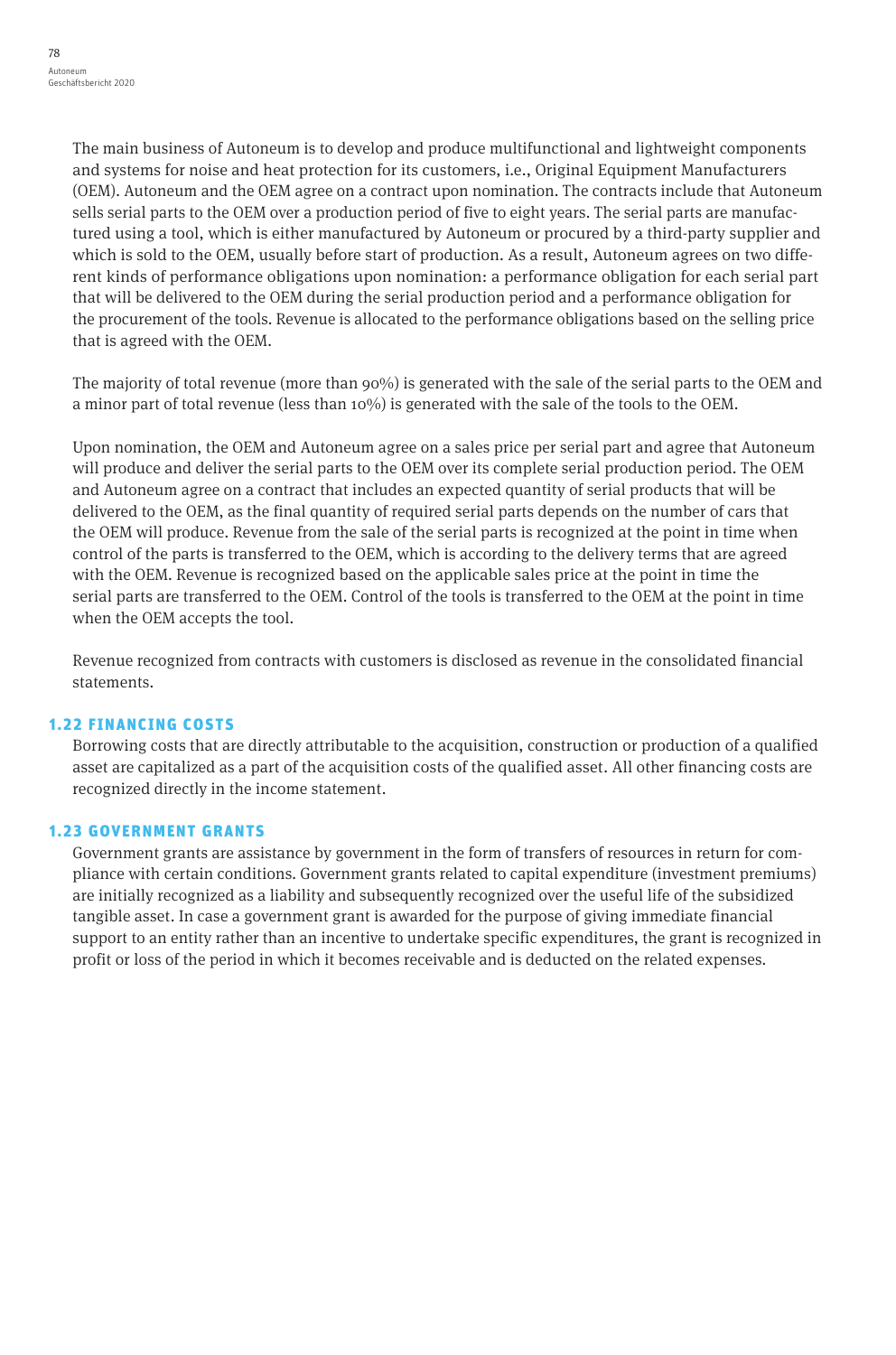# 1.24 DEFINITION OF NON-GAAP MEASURES

EBIT as a subtotal includes all income and expenses before addition/deduction of financial income, financial expenses, share of profit of associated companies and income taxes. EBITDA as a subtotal includes EBIT before deduction of depreciation and impairment of tangible assets as well as amortization and impairment of intangible assets.

| CHF million                                   | 2020    |                          | 2019        |          |
|-----------------------------------------------|---------|--------------------------|-------------|----------|
| Group                                         |         |                          |             |          |
| Revenue                                       | 1740.6  | 100.0%                   | 2 2 9 7 . 4 | 100.0%   |
| EBIT                                          | 27.8    | 1.6%                     | $-32.9$     | $-1.4%$  |
| One-time effects from impairment <sup>1</sup> |         | $\qquad \qquad -$        | 68.0        | 3.0%     |
| EBIT before one-time effects                  | 27.8    | 1.6%                     | 35.0        | 1.5%     |
|                                               |         |                          |             |          |
| <b>BG North America</b>                       |         |                          |             |          |
| Revenue                                       | 753.5   | 100.0%                   | 1 0 0 1.8   | 100.0%   |
| EBIT                                          | $-43.6$ | $-5.8%$                  | $-134.8$    | $-13.5%$ |
| One-time effects from impairment <sup>1</sup> |         | $\overline{\phantom{m}}$ | 62.0        | 6.2%     |
| EBIT before one-time effects                  | $-43.6$ | $-5.8%$                  | $-72.8$     | $-7.3%$  |
|                                               |         |                          |             |          |
| <b>BG Asia</b>                                |         |                          |             |          |
| Revenue                                       | 254.1   | 100.0%                   | 275.7       | 100.0%   |
| EBIT                                          | 22.2    | 8.7%                     | 11.9        | 4.3%     |
| One-time effects from impairment <sup>1</sup> |         | $\overline{\phantom{a}}$ | 6.0         | 2.2%     |
| EBIT before one-time effects                  | 22.2    | 8.7%                     | 17.9        | 6.5%     |

1 One-time impairment of tangible and intangible assets in 2019.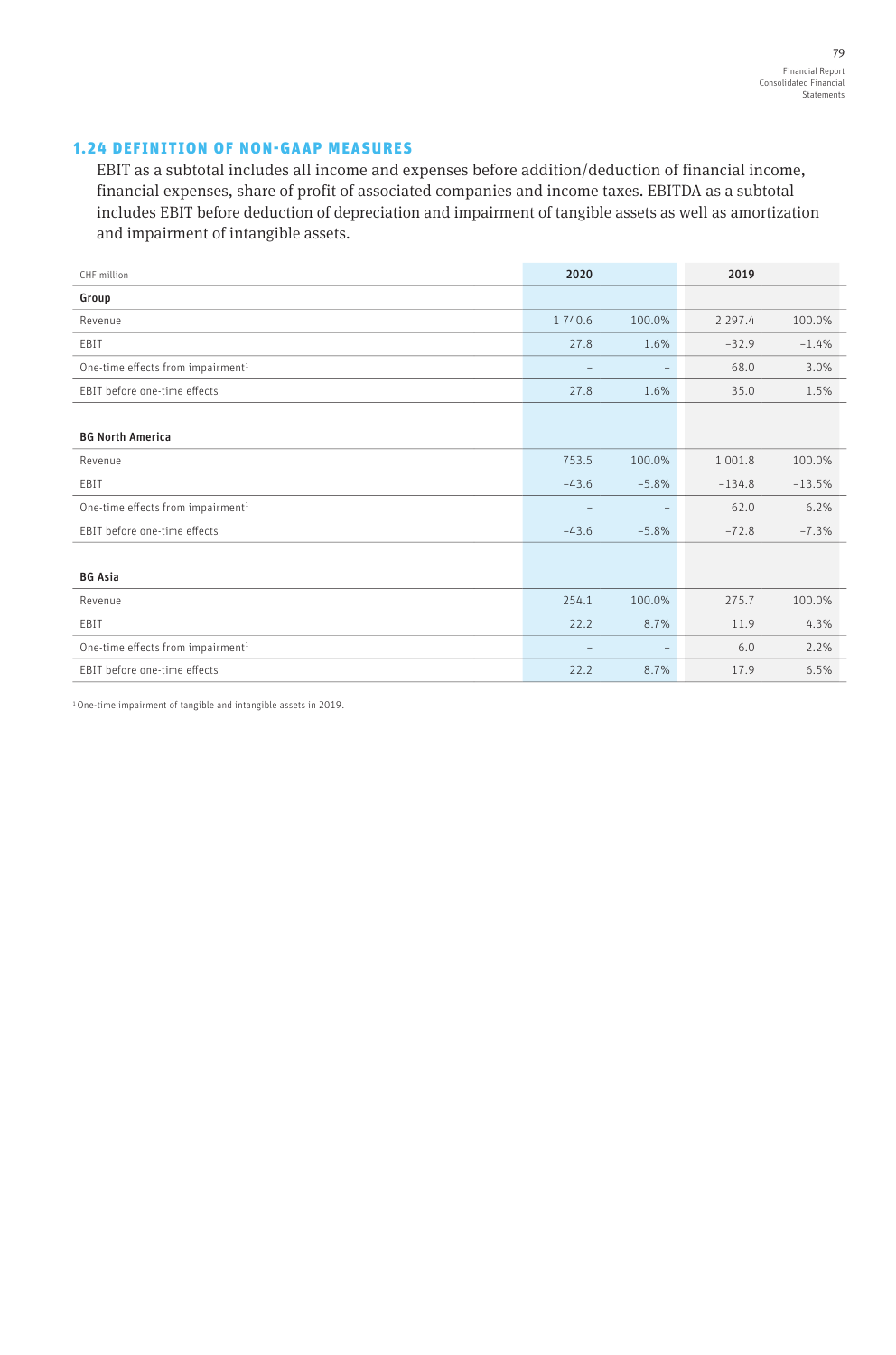#### 2 RISK MANAGEMENT

Autoneum maintains an internal control system with the objective of ensuring effectiveness and efficiency of operations, reliability of financial reporting and compliance with applicable laws and regulations. The internal control system is an important part of the risk management system.

The process of risk management is governed by the regulation "Autoneum Risk Management System", which was adopted by the Board of Directors. The regulation defines the main categories of risk, which serve as a basis of the risk management, and the bodies that deal within the Group with the various risks. In addition, the regulation defines the procedures for detecting, reporting and managing risk and the criteria for qualitative and quantitative risk assessment.

The regulation defines the following main risk categories: strategic risk, operational risk, financial risk, compliance risk, capital risk, litigation and other risk (e.g. political, legal, organizational, environmental and work safety risk).

Besides the financial and capital risk (refer to paragraphs 2.1 and 2.2 respectively), the following risks within the main risk categories are a focus of Autoneum:

- · Strategic risk: This risk results on the one hand from different markets in which Autoneum operates (local aspects, legal regulations, degree of maturity of markets). On the other hand, it results from the share of the customers in Autoneum's revenue, as well as from the technical and regulatory requirements on Autoneum products.
- ·Operational risk: This risk results from the technical development of orders until end of production, from the need for cost-efficient production and the possibility of interruptions in production.

Strategic risk resulting from developments in the relevant markets and of the products offered therein is assessed as part of the strategic planning and financial planning processes. Strategic risk and operational risk are regularly reviewed at meetings within the Business Groups and with the CEO and the CFO of the Group. These meetings also deal with other risks impacting actual performance against budget, in order to identify and implement corrective measures.

Risks resulting from divestments or other major projects are monitored at Group level within the framework of authorities and approvals for the respective project. Quarterly project review reports were prepared for the attention of the Board of Directors.

Specific risks are addressed by periodic reports in dedicated bodies. Such reports cover environmental and work safety risk at the various sites, treasury risk and risk from legal actions and compliance.

An aggregate review of all identified risks and of the instruments and measures to address them is performed on a semi-annual basis by the Risk Council, consisting of representatives of all Business Groups and Corporate functions. The review results are reported to the Board of Directors and Group Executive Board.

## 2.1 FINANCIAL RISK

As a result of its worldwide activities Autoneum is exposed to various financial risks, such as credit risk, liquidity risk and market risk (foreign exchange risk, interest rate risk and price risk).

Autoneum's financial risk management aims to minimize the potential adverse impact of the development of the financial markets on the Group's financial performance and to secure its financial stability. This may include the use of derivative financial instruments to hedge certain risk exposures. Financial risks are identified primarily locally and evaluated and managed centrally by Group Treasury in close cooperation with the Group's legal units.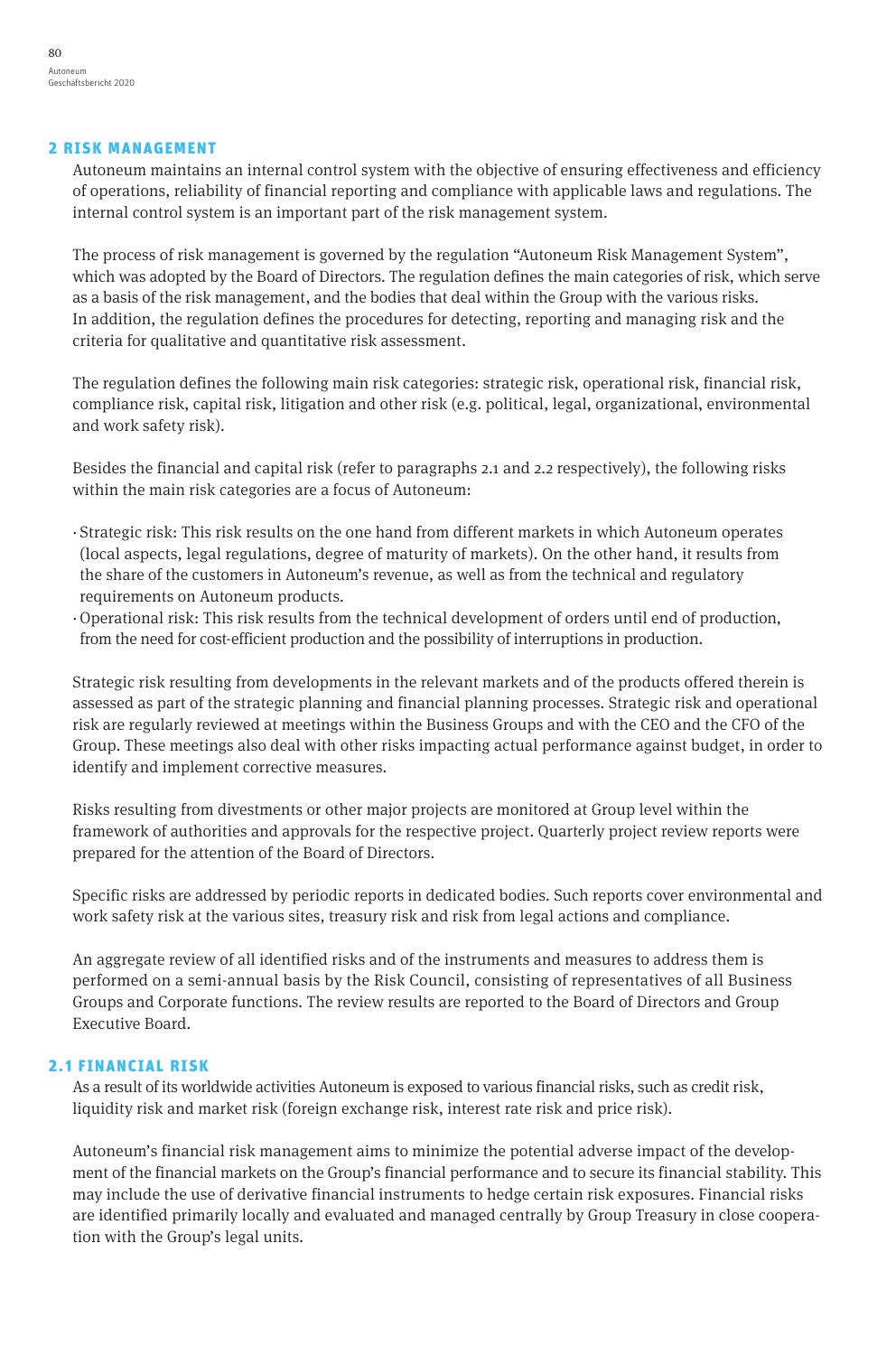#### CREDIT RISK

Credit risk arises from cash and cash equivalents, derivative financial instruments and deposits with banks and financial institutions, as well as from exposures to customers, including outstanding receivables, contract assets and committed transactions. Credit risk may result in a financial loss if one party in a transaction is unable or unwilling to meet its obligations. It is Autoneum's objective to limit the impact of a default. The maximum risk of these positions corresponds to the book values of financial instruments that are classified as financial assets at amortized cost (refer to note 29 on page 108).

Credit risk of financial counterparties is monitored centrally by Group Treasury. Significant relationships with banks and financial institutions are basically only entered into with counterparties rated not lower than "A" (according to Standard & Poor's). At the date of reporting, management does not expect significant losses from non-performance by financial institutions where funds are invested or financial transactions are outstanding.

Autoneum maintains business relationships with all significant automotive manufacturers and has a geographically broad, diversified customer portfolio. No customer accounted for more than 11.6% (2019: 13.6%) of Autoneum's revenue. The Group monitors the creditworthiness of its key customers by using independent ratings (if available) and by taking into account their financial position, past experience and other factors. The related credit risk is considered as low at the date of reporting. In accordance with IFRS 9, the Group calculates the Expected Credit Loss according to a provision matrix based on days the amounts are past due. For trade receivables which are not overdue by more than 180 days, expected credit losses are determined by using publicly available credit default probabilities for the individual customer based on their ratings (mainly Standard&Poor's long-term issuer rating). If at this stage information indicating a higher collection risk for individual customers is available, individual allowances are recognized for the respective balances. The risk of an impairment loss increases significantly for open trade receivable balances that are overdue for more than 180 days. Unless the open balance is negligible, an individual assessment is performed to estimate expected credit losses. Individual assessments incorporate forward-looking information such as macroeconomic forecasts.

The average expected loss rates for trade receivables per aging category as well as for contract assets are as follows:

#### AVERAGE EXPECTED LOSS RATE FOR TRADE RECEIVABLES PER AGING CATEGORY AS OF DECEMBER 31, 2020

| CHF million               | Not due | No more than<br>180 days<br>overdue | 181 days<br>to one year<br>overdue | More than<br>1 year overdue | Total  |
|---------------------------|---------|-------------------------------------|------------------------------------|-----------------------------|--------|
| Expected loss rate (in %) | 0.5%    | 2.2%                                | 51.4%                              | 84.6%                       | 1.8%   |
| Trade receivables (gross) | 228.5   | 17.7                                | 2.7                                | 1.9                         | 250.8  |
| Allowance for impairment  | $-1.1$  | $-0.4$                              | $-1.4$                             | $-1.6$                      | $-4.5$ |
| <b>Trade receivables</b>  | 227.4   | 17.3                                | 1.3                                | 0.3                         | 246.5  |

## AVERAGE EXPECTED LOSS RATE FOR TRADE RECEIVABLES PER AGING CATEGORY AS OF DECEMBER 31, 2019

| CHF million               | Not due | No more than<br>180 days<br>overdue | 181 days<br>to one year<br>overdue | More than<br>1 year overdue | Total  |
|---------------------------|---------|-------------------------------------|------------------------------------|-----------------------------|--------|
| Expected loss rate (in %) | 0.2%    | 0.3%                                | 32.7%                              | 78.2%                       | 0.9%   |
| Trade receivables (gross) | 250.6   | 29.8                                | 2.3                                | 1.4                         | 284.0  |
| Allowance for impairment  | $-0.6$  | $-0.1$                              | $-0.7$                             | $-1.1$                      | $-2.5$ |
| Trade receivables         | 250.0   | 29.7                                | 1.5                                | 0.3                         | 281.5  |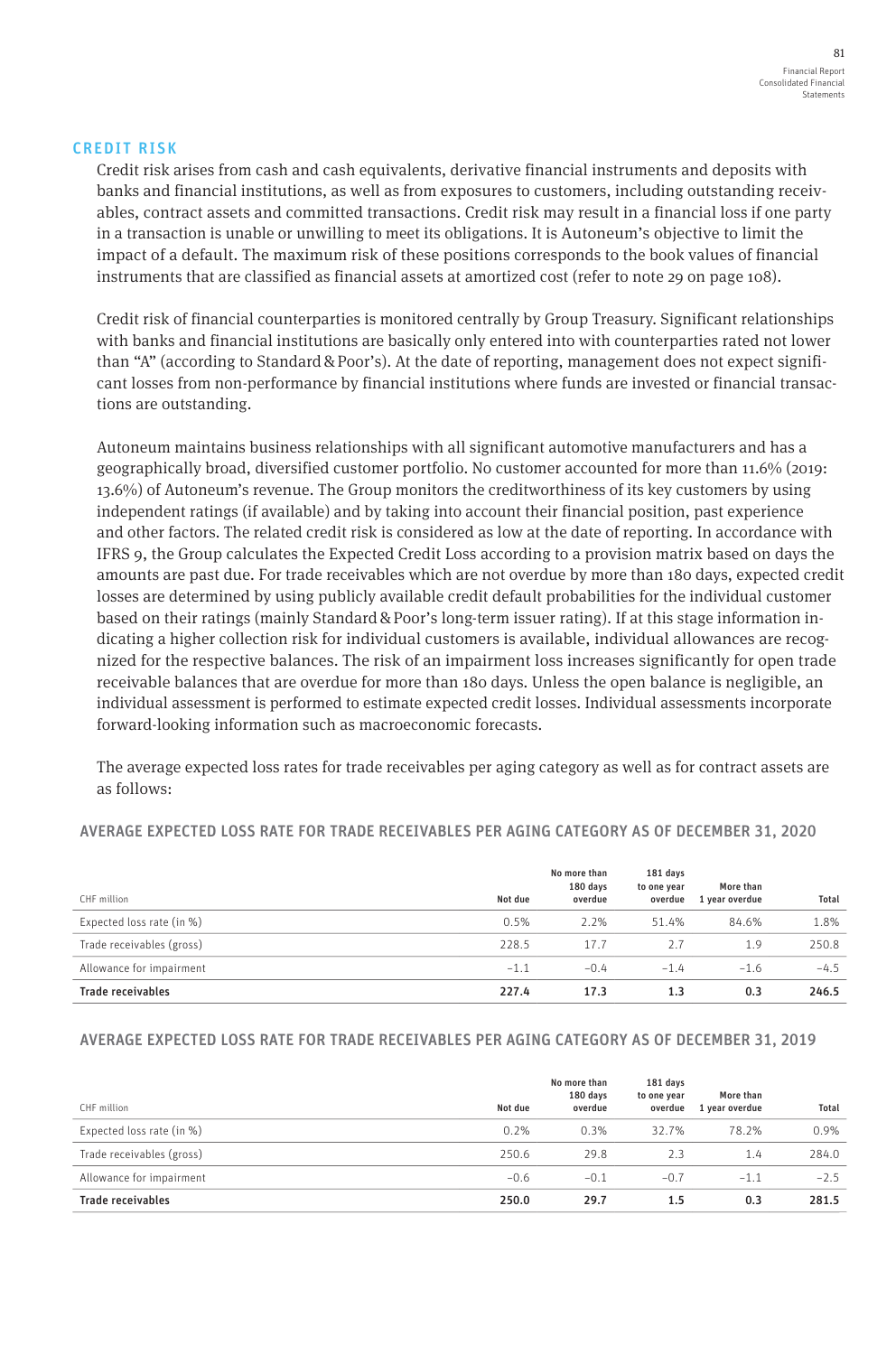# AVERAGE EXPECTED LOSS RATE FOR CONTRACT ASSETS AS OF DECEMBER 31

| CHF million               | Not due 2020 | Not due 2019 |
|---------------------------|--------------|--------------|
| Expected loss rate (in %) | 10.3%        | 0.1%         |
| Contract assets (gross)   | 39.3         | 51.0         |
| Allowance for impairment  | $-4.1$       | $-0.1$       |
| <b>Contract assets</b>    | 35.3         | 50.9         |

### LIQUIDITY RISK

The objective of liquidity risk management is to ensure that sufficient financial resources are available at any point in time in order to be able to completely fulfill all payment obligations of the Group when due. As part of an integral budgeting and forecasting process, Group Treasury centrally monitors the planned liquidity position of the Group. Group Treasury compares the planned liquidity requirements with the available funds to detect shortages at an early stage. The liquidity risk management of Autoneum includes the maintenance of sufficient liquidity reserves and the availability of funding through an adequate amount of committed credit lines.

Beside several smaller bilateral credit facilities with banks, Autoneum maintains a credit agreement for the medium- and long-term financing with a group of banks in the amount of CHF 350.0 million, which expires on December 31, 2022. Furthermore, a bond in the amount of CHF 75.0 million with maturity as of July 4, 2023 and a bond in the amount of CHF 100.0 million with maturity as of December 8, 2025 have been issued, both of which are listed at the SIX Swiss Exchange (refer to note 23, page 101).

The following tables show the contractual maturities of Autoneum's financial liabilities (including interest).

| Financial liabilities at December 31, 2020 | Carrying<br>amount |                     |                          | Contractual undiscounted cash flows |                    |
|--------------------------------------------|--------------------|---------------------|--------------------------|-------------------------------------|--------------------|
| CHF million                                |                    | Less than<br>1 year | 1 to 5<br>years          | More<br>than 5 years                | Total<br>cash flow |
| Bonds                                      | 174.7              | 2.0                 | 180.9                    | $\qquad \qquad -$                   | 182.8              |
| Bank debts                                 | 363.2              | 60.4                | 304.5                    | -                                   | 365.0              |
| Lease liabilities                          | 292.1              | 36.0                | 113.0                    | 240.2                               | 389.3              |
| Other borrowings <sup>1</sup>              | 55.8               | 6.9                 | 52.9                     | $\qquad \qquad -$                   | 59.8               |
| Trade payables                             | 203.7              | 203.7               | ۰                        | -                                   | 203.7              |
| Accrued expenses                           | 83.3               | 83.3                | $\overline{\phantom{0}}$ | $\qquad \qquad -$                   | 83.3               |
| Other payables                             | 13.2               | 13.2                | -                        | -                                   | 13.2               |
| Total                                      | 1 1 8 6 . 1        | 405.6               | 651.3                    | 240.2                               | 1 2 9 7 . 2        |

1 In 2019, two shareholders of Autoneum Holding Ltd have provided subordinated shareholder loans (refer to note 30, page 109).

| Financial liabilities at December 31, 2019 | Carrying<br>amount |                     |                          | Contractual undiscounted cash flows |                    |
|--------------------------------------------|--------------------|---------------------|--------------------------|-------------------------------------|--------------------|
| CHF million                                |                    | Less than<br>1 year | 1 to 5<br>years          | More<br>than 5 years                | Total<br>cash flow |
| Bonds                                      | 174.6              | 2.0                 | 82.0                     | 101.1                               | 185.1              |
| Bank debts                                 | 210.6              | 62.5                | 148.9                    | $\qquad \qquad -$                   | 211.4              |
| Lease liabilities                          | 324.6              | 40.3                | 127.5                    | 277.7                               | 445.5              |
| Other borrowings <sup>1</sup>              | 48.5               | 7.2                 | 43.1                     | $\qquad \qquad -$                   | 50.3               |
| Trade payables                             | 274.2              | 274.2               | ۰                        | -                                   | 274.2              |
| Accrued expenses                           | 68.7               | 68.7                | $\qquad \qquad -$        | -                                   | 68.7               |
| Other payables                             | 18.6               | 18.6                | $\overline{\phantom{0}}$ | $\qquad \qquad -$                   | 18.6               |
| <b>Total</b>                               | 1 1 1 9 . 8        | 473.4               | 401.5                    | 378.8                               | 1 2 5 3 . 7        |

1 In 2019, two shareholders of Autoneum Holding Ltd have provided subordinated shareholder loans (refer to note 30, page 109).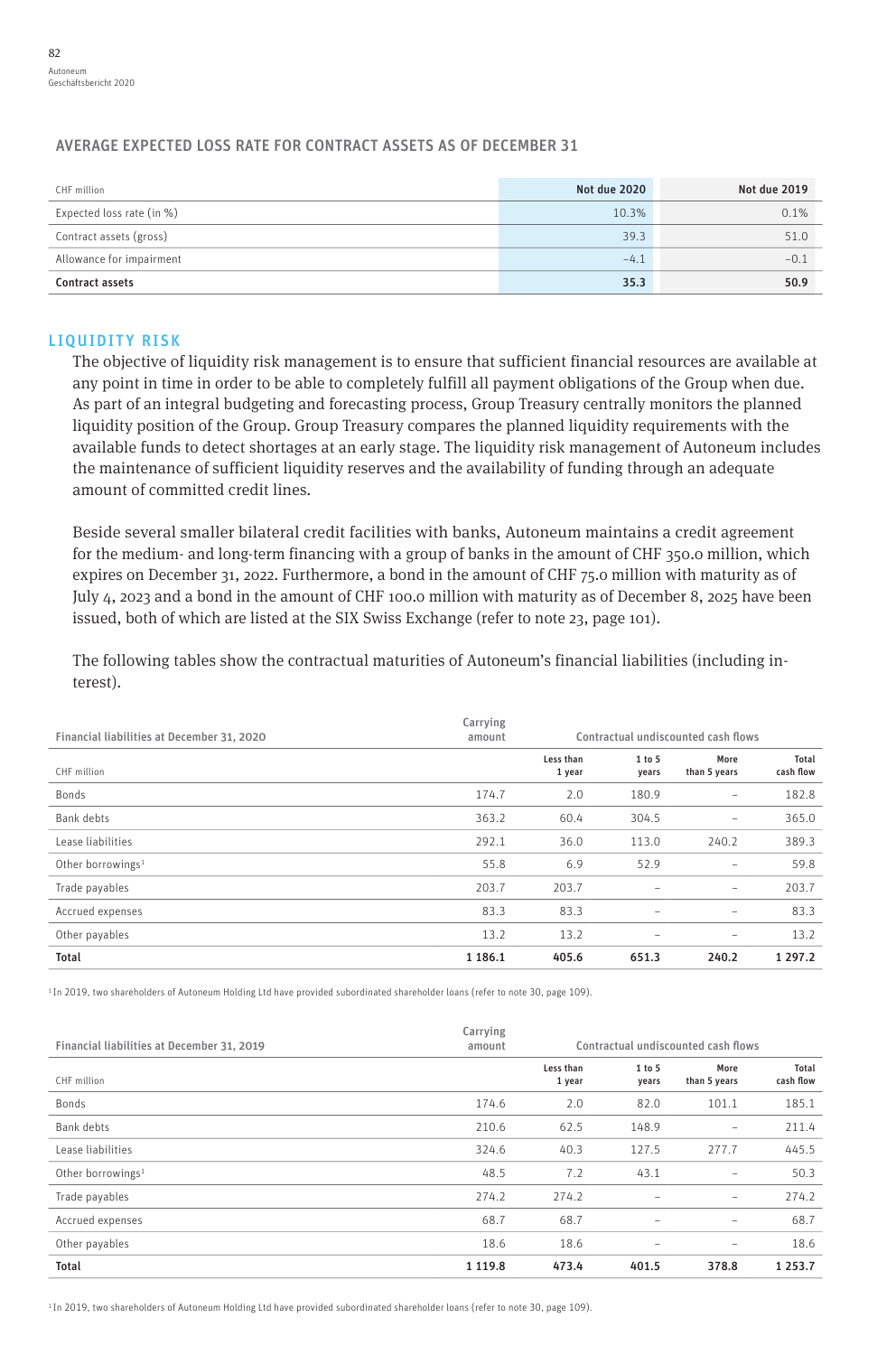#### FOREIGN EXCHANGE RISK

Due to the global nature of its activities, the Group is exposed to foreign exchange risk. Foreign exchange risk arises from investments in foreign subsidiaries (translation risk) as well as from transactions and financial assets or financial liabilities that are denominated in a currency other than the functional currency of a legal unit (transaction risk). In order to hedge transaction risk that cannot be eliminated through offsetting transactions in the same foreign currency (natural hedging), subsidiaries may use forward contracts, which are usually traded with banks via Group Treasury. The transaction risk from foreign currencies is monitored continuously.

The subsidiaries' cash holdings with banks are denominated mostly in the functional currency of the subsidiary. The majority of the business transacted in Autoneum's subsidiaries is also in their functional currency. At the reporting date, the Group held financial instruments which were denominated in currencies other than the functional currency of the respective Group company as follows:

| CHF million  | Assets<br>31.12.2020 | <b>Liabilities</b><br>31.12.2020 | Assets<br>31.12.20191 | Liabilities<br>31.12.20191 |
|--------------|----------------------|----------------------------------|-----------------------|----------------------------|
| EUR          | 100.2                | 73.2                             | 137.6                 | 157.8                      |
| <b>USD</b>   | 31.3                 | 48.7                             | 63.1                  | 84.5                       |
| Other        | 20.9                 | 7.1                              | 22.5                  | 6.3                        |
| <b>Total</b> | 152.3                | 129.0                            | 223.2                 | 248.6                      |

<sup>1</sup> Previous-year calculation adjusted due to implementation of a new calculation logic.

The Group is exposed to foreign exchange risk mostly against the euro and the US dollar. The currency-related sensitivity of the Group against these two currencies is shown in the following table:

| CHF million       | Reasonable<br>shift | Impact on<br>net result | Impact on<br>equity |
|-------------------|---------------------|-------------------------|---------------------|
|                   |                     |                         |                     |
| December 31, 2020 |                     |                         |                     |
| EUR/CHF           | $+/- 5%$            | $+/- 2.3$               | $+/- 8.6$           |
| USD/CHF           | $+/- 10\%$          | $-/+ 5.0$               | $+/- 45.9$          |
|                   |                     |                         |                     |
| December 31, 2019 |                     |                         |                     |
| EUR/CHF           | $+/- 10\%$          | $+/- 3.4$               | $+/- 17.8$          |
| USD/CHF           | $+/- 10%$           | $-/- 6.6$               | $+/- 58.8$          |
|                   |                     |                         |                     |

The potential impact on net result is mainly due to foreign exchange gains and losses on financial instruments as well as the translation of the profit or loss of foreign subsidiaries into Swiss francs for consolidation purposes. The impact on equity additionally includes currency translation adjustments arising from the translation of the net investment in foreign subsidiaries.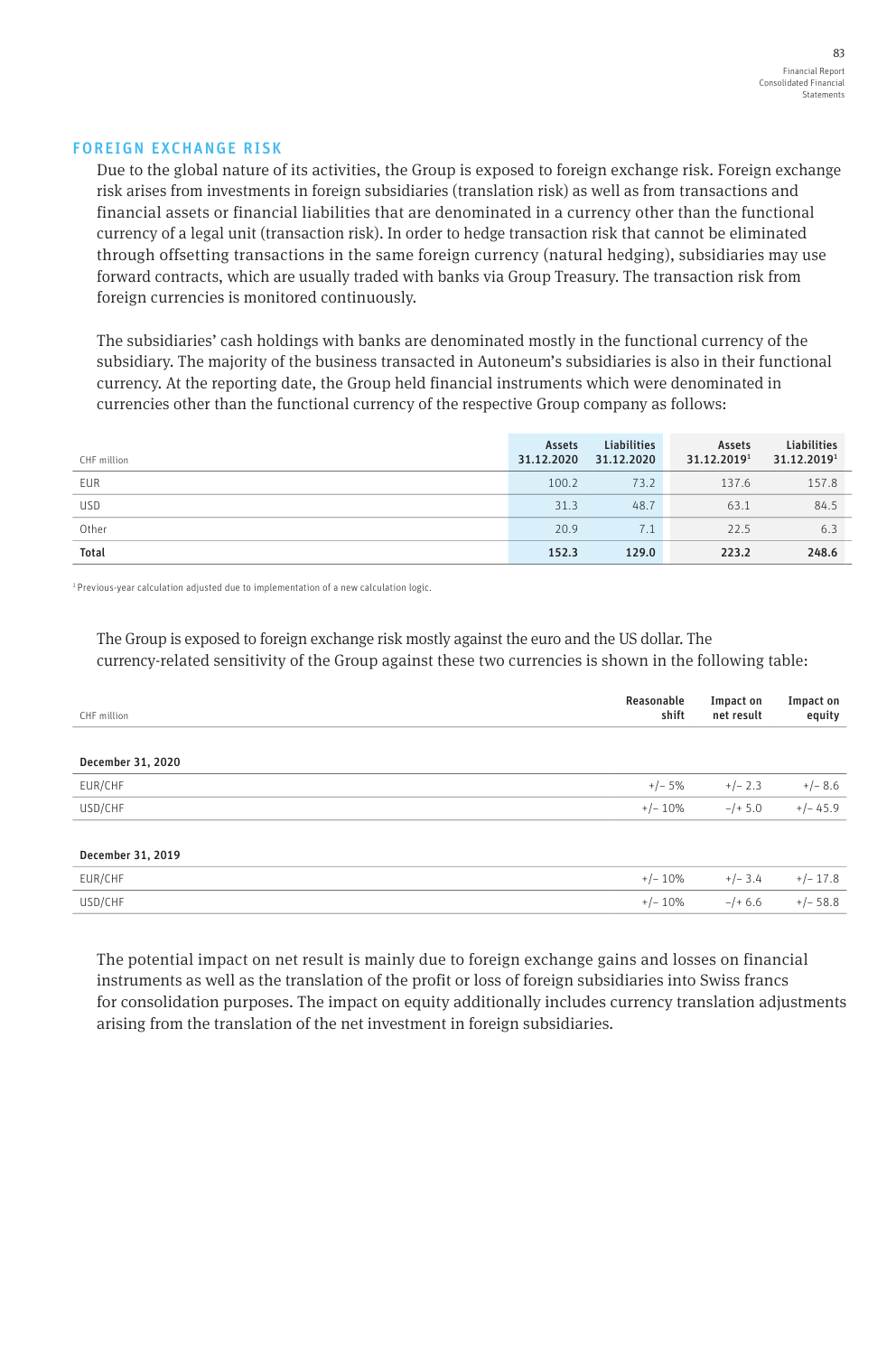#### INTEREST RATE RISK

The interest rate risk of the Group relates to interest-bearing assets and liabilities. Floating interest rate positions are subject to cash flow interest risk. Fixed-interest positions are subject to fair value interest risk if measured at fair value. In general, Autoneum aims to maintain, in consideration of seasonal fluctuations, a balanced relation between fixed and floating interest-bearing financial liabilities as disclosed in note 23 on page 101. The two bonds issued at fixed interest rates are not subject to any interest rate risk, whereas the long-term credit agreement with floating interest rates is subject to a cash flow interest risk. The Group analyzes the interest rate risk on a net basis. No hedging of the interest rate risk was performed in the reporting period or in the prior period. Based on the interest-bearing assets and liabilities that existed at December 31, 2020 a 100 basis point higher level of the respective underlying refinancing base rates (e.g. LIBOR) would lead to a CHF 1.2 million (2019: CHF 1.1 million) lower net result as well as equity of the Group on an annual basis. A 100 basis point lower level of those rates would lead to a CHF 0.5 million (2019: CHF 0.5 million) higher net result as well as equity of the Group on an annual basis.

#### PRICE RISK

Holding financial assets that are measured at fair value exposes Autoneum to a risk of price fluctuation. Autoneum held a significant investment in Nihon Tokushu Toryo Co. Ltd., whose shares are listed on the Tokyo Stock Exchange. Autoneum is exposed to a price risk according to the fluctuations in the share price. This investment is classified as a financial asset at fair value through other comprehensive income and changes in the share price do not impact profit or loss. The amount of financial assets at fair value through profit or loss that Autoneum held is not significant.

#### 2.2 CAPITAL RISK

The Group's objectives when managing capital are to safeguard the Group's ability to continue as a going concern in order to provide returns for the shareholders and benefits for other stakeholders, and to maintain an optimally leveraged capital structure in order to reduce the cost of capital. Autoneum aims to reach a stable investment grade rating as perceived by bank partners and debt investors.

Autoneum Group therefore targets a healthy balance sheet with an adequate portion of equity. In the midterm, Autoneum aims for an equity ratio above 35%. As of December 31, 2020 the equity ratio equaled 22.9% (2019: 27.1%). For the next few years, the dividend policy will depend on a number of factors, such as net result and the financial situation of the Group, the demand for capital and liquidity, the general business environment as well as legal and contractual restrictions. Subject to the foregoing, the Group intends to distribute at least 30% of its net result attributable to shareholders of Autoneum Holding Ltd. Dividends, if any, are expected to be declared and paid in Swiss francs.

#### 3 CHANGE IN SCOPE OF CONSOLIDATION AND SIGNIFICANT TRANSACTIONS

There was no change in scope of consolidation in 2020 and the previous year.

#### 4 SEGMENT INFORMATION

Segment information is based on Autoneum Group's internal organization and management structure as well as on the internal financial reporting to the Group Executive Board and the Board of Directors. The chief operating decision maker is the CEO.

Autoneum is the leading global automobile supplier in acoustic and thermal management for vehicles. Autoneum develops and produces multifunctional and lightweight components and systems for noise and heat protection and thereby enhances vehicle comfort.

The reporting is based on the following four reportable segments (Business Groups/BG): BG Europe, BG North America, BG Asia and BG SAMEA (South America, Middle East and Africa). "Corporate and elimination" include Autoneum Holding Ltd and the corporate center with its respective legal entities, an operation that produces parts for Autoneum's manufacturing lines, investments in associates and inter-segment elimination. Transactions between the Business Groups are made on the same basis as with independent third parties.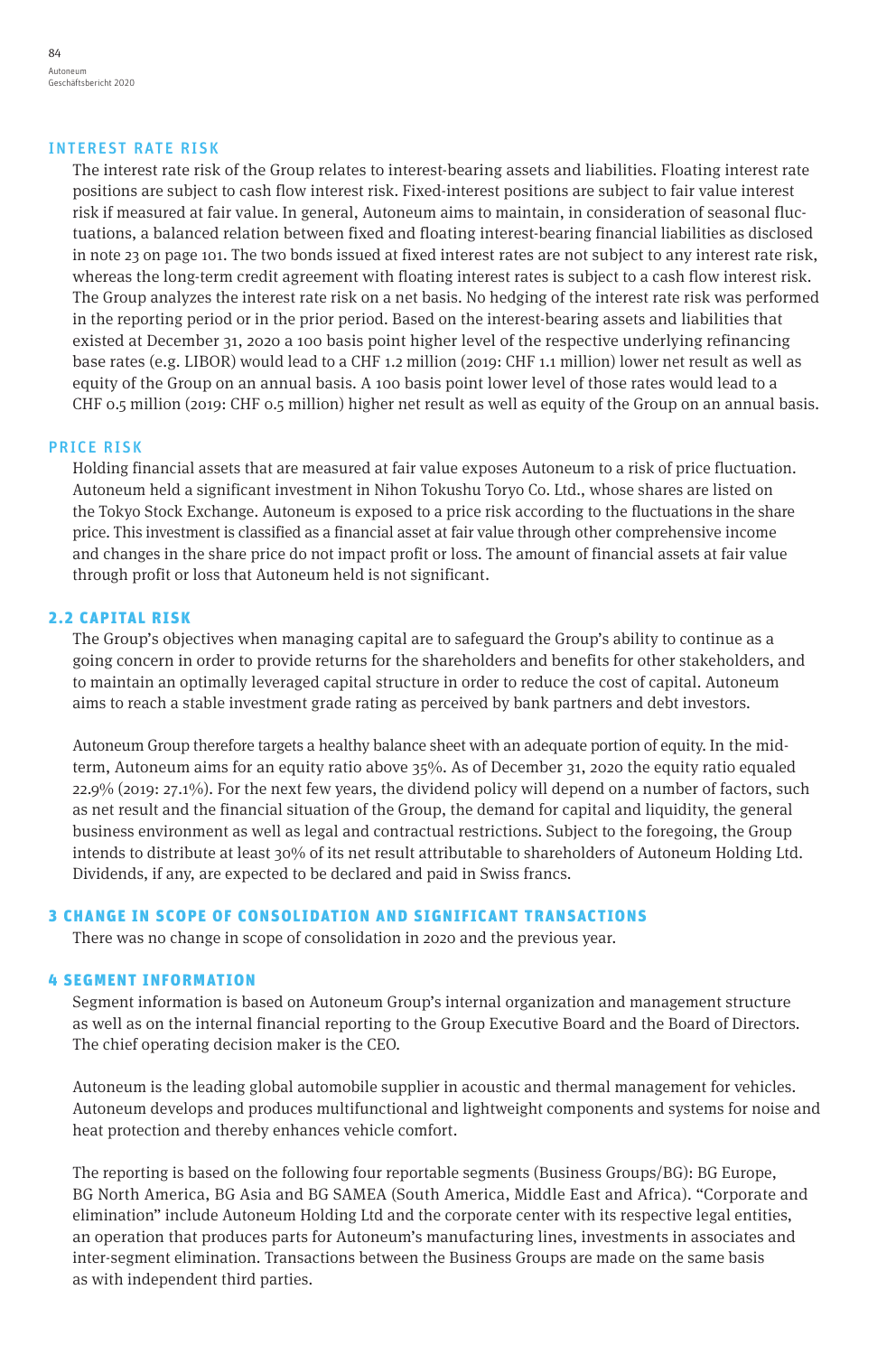# SEGMENT INFORMATION 2020

| CHF million                                   | <b>BG Europe</b> | <b>BG North</b><br>America | <b>BG Asia</b> | <b>BG SAMEA</b> | Total<br>segments | Corporate<br>and<br>elimination | Total<br>Group |
|-----------------------------------------------|------------------|----------------------------|----------------|-----------------|-------------------|---------------------------------|----------------|
| Third-party revenue                           | 640.4            | 753.5                      | 252.1          | 87.5            | 1733.6            | 7.0                             | 1740.6         |
| Inter-segment revenue                         | 1.4              | $\qquad \qquad -$          | 2.0            | 0.9             | 4.3               | $-4.3$                          |                |
| Revenue                                       | 641.8            | 753.5                      | 254.1          | 88.4            | 1737.9            | 2.7                             | 1740.6         |
| EBITDA                                        | 62.1             | 7.1                        | 41.0           | 15.9            | 126.1             | 22.3                            | 148.5          |
| in % of revenue                               | 9.7%             | 0.9%                       | 16.1%          | 18.0%           | 7.3%              | n/a                             | 8.5%           |
| Depreciation, amortization<br>and impairment  | $-40.6$          | $-50.7$                    | $-18.8$        | $-5.0$          | $-115.1$          | $-5.5$                          | $-120.6$       |
| EBIT                                          | 21.5             | $-43.6$                    | 22.2           | 10.9            | 11.0              | 16.9                            | 27.8           |
| in % of revenue                               | 3.3%             | $-5.8%$                    | 8.7%           | 12.3%           | 0.6%              | n/a                             | 1.6%           |
| Assets at December 31 <sup>1</sup>            | 522.0            | 669.3                      | 277.4          | 68.8            | 1 5 3 7 . 5       | 270.6                           | 1808.1         |
| Liabilities at December 31                    | 417.5            | 510.1                      | 171.8          | 45.9            | 1 145.4           | 249.0                           | 1 3 9 4 . 5    |
| Addition in tangible<br>and intangible assets | 19.5             | 23.8                       | 8.0            | 2.4             | 53.8              | 0.6                             | 54.4           |
| Employees at December 31 <sup>2</sup>         | 4372             | 4895                       | 2 1 9 2        | 910             | 12 3 6 9          | 405                             | 12774          |

1 Assets in "Corporate and elimination" include investments in associated companies in the amount of CHF 20.5 million, refer to note 15, page 95.<br><sup>2</sup> Full-time equivalents including temporary employees (excluding apprentic

# SEGMENT INFORMATION 2019

| CHF million                                   | <b>BG Europe</b> | <b>BG North</b><br>America | <b>BG Asia</b> | <b>BG SAMEA</b> | Total<br>segments | Corporate<br>and<br>elimination | Total<br>Group |
|-----------------------------------------------|------------------|----------------------------|----------------|-----------------|-------------------|---------------------------------|----------------|
| Third-party revenue                           | 891.0            | 1 0 0 1.7                  | 273.3          | 123.6           | 2 2 8 9 . 7       | 7.7                             | 2 2 9 7 . 4    |
| Inter-segment revenue                         | 9.8              | 0.1                        | 2.3            | 2.2             | 14.5              | $-14.5$                         |                |
| Revenue                                       | 900.9            | 1 001.8                    | 275.7          | 125.8           | 2 3 0 4 . 2       | $-6.8$                          | 2 2 9 7 . 4    |
| EBITDA                                        | 93.0             | $-18.5$                    | 39.0           | 16.8            | 130.4             | 33.6                            | 164.0          |
| in % of revenue                               | 10.3%            | $-1.8%$                    | 14.2%          | 13.4%           | 5.7%              | n/a                             | 7.1%           |
| Depreciation, amortization<br>and impairment  | $-42.0$          | $-116.3$                   | $-27.1$        | $-6.2$          | $-191.6$          | $-5.3$                          | $-196.9$       |
| EBIT                                          | 51.0             | $-134.8$                   | 11.9           | 10.7            | $-61.2$           | 28.2                            | $-32.9$        |
| in % of revenue                               | 5.7%             | $-13.5%$                   | 4.3%           | 8.5%            | $-2.7%$           | n/a                             | $-1.4%$        |
| Assets at December 31 <sup>1</sup>            | 610.1            | 774.8                      | 295.5          | 80.0            | 1760.4            | 78.7                            | 1839.1         |
| Liabilities at December 31                    | 473.4            | 545.9                      | 187.2          | 58.0            | 1 264.5           | 75.7                            | 1 3 4 0 . 2    |
| Addition in tangible<br>and intangible assets | 43.8             | 90.6                       | 22.7           | 4.3             | 161.5             | 1.3                             | 162.8          |
| Employees at December 31 <sup>2</sup>         | 4411             | 5 1 8 3                    | 2041           | 1035            | 12 670            | 458                             | 13 128         |

1 Assets in "Corporate and elimination" include investments in associated companies in the amount of CHF 18.5 million, refer to note 15, page 95.<br><sup>2</sup> Full-time equivalents including temporary employees (excluding apprentic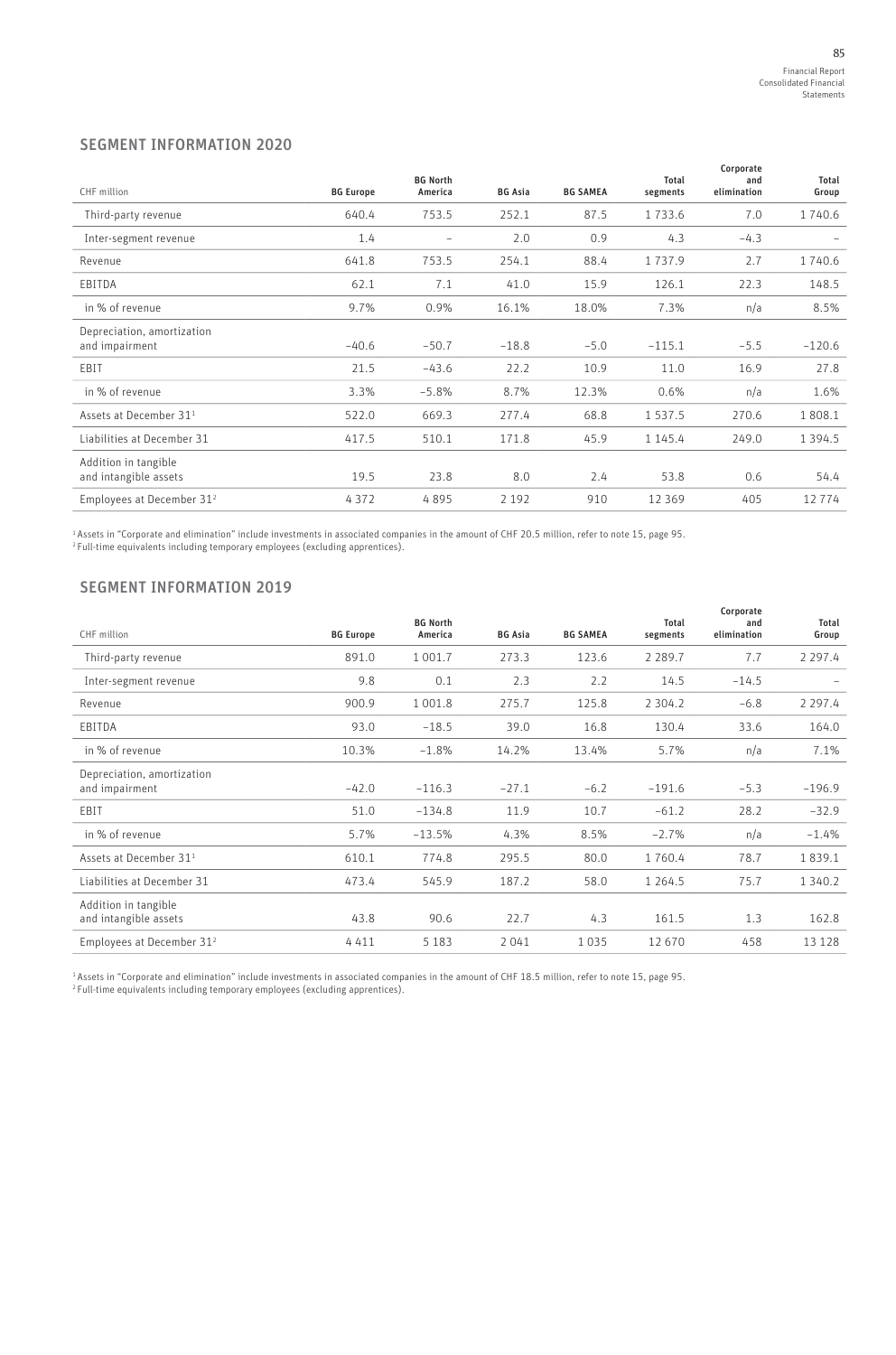### REVENUE AND NON-CURRENT ASSETS BY COUNTRY

|                          | Revenue <sup>1</sup><br>2020 | Revenue <sup>1</sup><br>2019 | Non-current<br>$ases$ <sup>2</sup><br>31.12.2020 | Non-current<br>$ases$ <sup>2</sup><br>31.12.2019 |
|--------------------------|------------------------------|------------------------------|--------------------------------------------------|--------------------------------------------------|
| CHF million              |                              |                              |                                                  |                                                  |
| USA                      | 546.2                        | 724.0                        | 292.2                                            | 340.9                                            |
| China                    | 231.9                        | 251.8                        | 114.2                                            | 132.5                                            |
| Germany                  | 134.4                        | 198.1                        | 21.4                                             | 24.1                                             |
| Mexico                   | 116.8                        | 146.8                        | 82.8                                             | 105.7                                            |
| France                   | 104.0                        | 140.5                        | 26.7                                             | 29.6                                             |
| Great Britain            | 96.2                         | 150.4                        | 26.3                                             | 30.7                                             |
| Canada                   | 92.3                         | 132.0                        | 10.4                                             | 13.0                                             |
| Spain                    | 87.8                         | 129.3                        | 31.9                                             | 33.5                                             |
| Switzerland <sup>3</sup> | 2.1                          | 0.9                          | 81.3                                             | 85.4                                             |
| Remaining countries      | 328.9                        | 423.7                        | 153.2                                            | 177.4                                            |
| Total                    | 1740.6                       | 2 2 9 7 . 4                  | 840.5                                            | 972.9                                            |

<sup>1</sup> Revenue is disclosed by location of customers.<br><sup>2</sup> Non-current assets consist of tangible assets, intangible assets and investments in associated companies.

3 Domicile of Autoneum Holding Ltd.

The following customers accounted for more than 10% of annual revenue in 2020 or 2019:

#### REVENUE WITH MAJOR CUSTOMERS

| CHF million | 2020  | 2019  |
|-------------|-------|-------|
| Ford        | 202.3 | 313.0 |
| <b>BMW</b>  | 200.3 | 271.6 |
| Honda       | 186.4 | 246.2 |
| Toyota      | 175.6 | 206.8 |

Information on revenue by product group is not available. The major customers generate revenue in all geographic segments.

When Autoneum is nominated by an OEM the contract includes that Autoneum will manufacture a tool which is sold to the OEM before start of production and that Autoneum will produce and deliver serial parts to the OEM over the production period, which is usually between five to eight years. As the OEM's production volumes are continuously adapted to the market demand, the number of serial parts that Autoneum will deliver to the OEM can only be estimated. Autoneum expects that the contracts for which Autoneum was nominated as of December 31, 2020 will generate revenue in the amount of CHF 9.6 billion (2019: CHF 11.3 billion) in future years.

# 5 EMPLOYEE EXPENSES

| CHF million                                     | 2020     | 2019     |
|-------------------------------------------------|----------|----------|
| Wages and salaries                              | $-367.8$ | $-473.8$ |
| Social security expenses                        | $-90.3$  | $-109.6$ |
| Pension expenses for defined contribution plans | $-5.6$   | $-7.4$   |
| Pension expenses for defined benefit plans      | $-1.8$   | $-6.4$   |
| Other personnel expenses                        | $-40.2$  | $-45.8$  |
| <b>Total</b>                                    | $-505.8$ | $-642.8$ |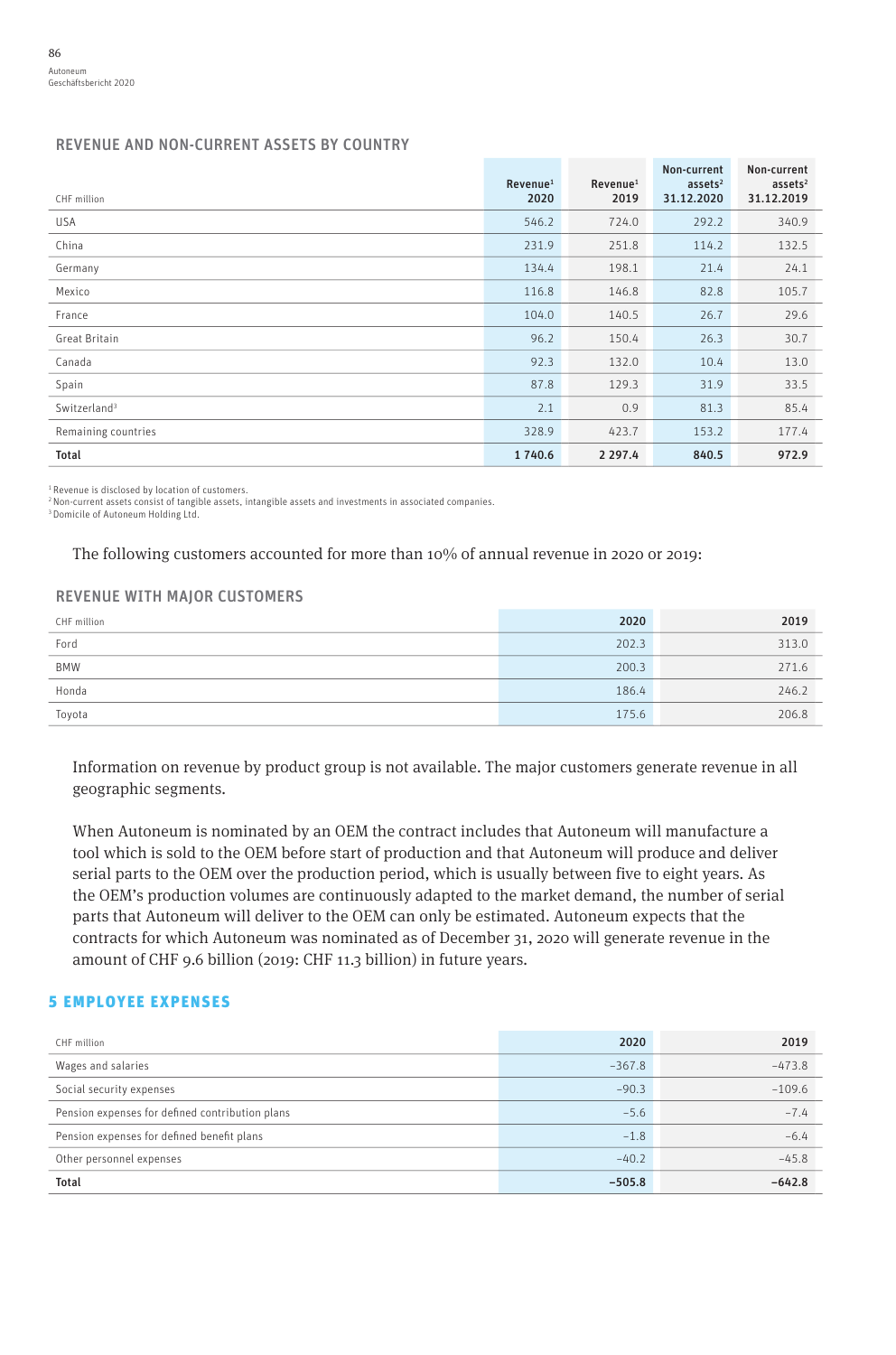Autoneum started a long-term incentive plan (LTI) for the management in 2012. Part of Autoneum's net result is allocated to beneficiaries defined in advance by granting them shares of Autoneum Holding Ltd. The shares become property of the beneficiaries after a vesting period of 35 months, if the beneficiaries are then still employed by an Autoneum company. Immediate vesting occurs in case of death or retirement of the beneficiary. In case of employment termination, shares not yet vested lapse without compensation. Exceptions are possible at the discretion of the Nomination and Compensation Committee. Vesting occurs every year in April. Employee expenses resulting from share-based compensation in the course of the LTI are recognized over the vesting period. No shares (2019: 4 037 shares valued at CHF 105.00) were granted in 2020, and expenses of CHF 0.3 million (2019: CHF 0.5 million) were recognized in wages and salaries.

Members of the Board of Directors receive part of their remuneration in Autoneum shares. 11 605 shares (2019: 8 693 shares) valued at CHF 60.53 (2019: CHF 124.20) were granted in 2020, and expenses of CHF 0.7 million (2019: CHF 1.1 million) were recognized in wages and salaries.

Members of the Group Executive Board receive part of their remuneration in Autoneum shares. 637 shares (2019: 560 shares) valued at a weighted average share price of CHF 113.15 (2019: CHF 158.58) were granted in 2020, and expenses of CHF 0.1 million (2019: CHF 0.1 million) were recognized in wages and salaries.

In the reporting period, the Board of Directors approved the one-off and extraordinary participation in a turnaround incentive plan (TIP). In view of the challenges ahead, it is intended to create an incentive system to achieve the medium-term goals set for the turnaround of the Company over the next three years. Beneficiaries of the TIP are the members of the Group's senior management including the Group Executive Board, who were granted an individual, maximum number of Autoneum shares on a one-off basis in the 2020 financial year. The shares become property of the beneficiaries after a vesting period of 35 months, if the beneficiaries are then still employed by an Autoneum company and if the targets set for the turnaround are achieved at the end of the term of the TIP. The targets set are based on the profitability (EBIT) and free cash flow of the Group for the financial years 2020 until 2022, both criteria weighted 50% each. Minimum and maximum limits are defined for the weighted targets. The achievement of the minimum limit is a condition for the transfer of shares. The maximum limit corresponds to the maximum number of shares originally granted. Between the two limits, the actual number of shares transferred increases linearly. The entitlement to the other shares lapses without compensation. The value of the turnaround incentive is calculated by the maximum number of shares granted multiplied by the share price on the day the allocation is made. The actual number of shares transferred is calculated after the end of the vesting period at the end of February 2023 taking into account the turnaround targets. Employee expenses resulting from share-based compensation in the course of the TIP are recognized over the vesting period. 8 701 shares valued at CHF 60.80 were granted in 2020, and expenses of CHF 0.1 million were recognized in wages and salaries.

## 6 OTHER EXPENSES

| CHF million                         | 2020     | 2019     |
|-------------------------------------|----------|----------|
| Repairs and maintenance             | $-65.1$  | $-82.8$  |
| Energy                              | $-57.0$  | $-67.1$  |
| Marketing and distribution expenses | $-46.4$  | $-63.4$  |
| Operating material                  | $-21.3$  | $-27.1$  |
| Insurance and other charges         | $-16.8$  | $-15.1$  |
| IT and office expenses              | $-15.7$  | $-19.0$  |
| Audit and consulting expenses       | $-14.8$  | $-13.6$  |
| Lease expenses                      | $-11.8$  | $-12.6$  |
| Miscellaneous expenses              | $-44.7$  | $-62.5$  |
| Total                               | $-293.5$ | $-363.2$ |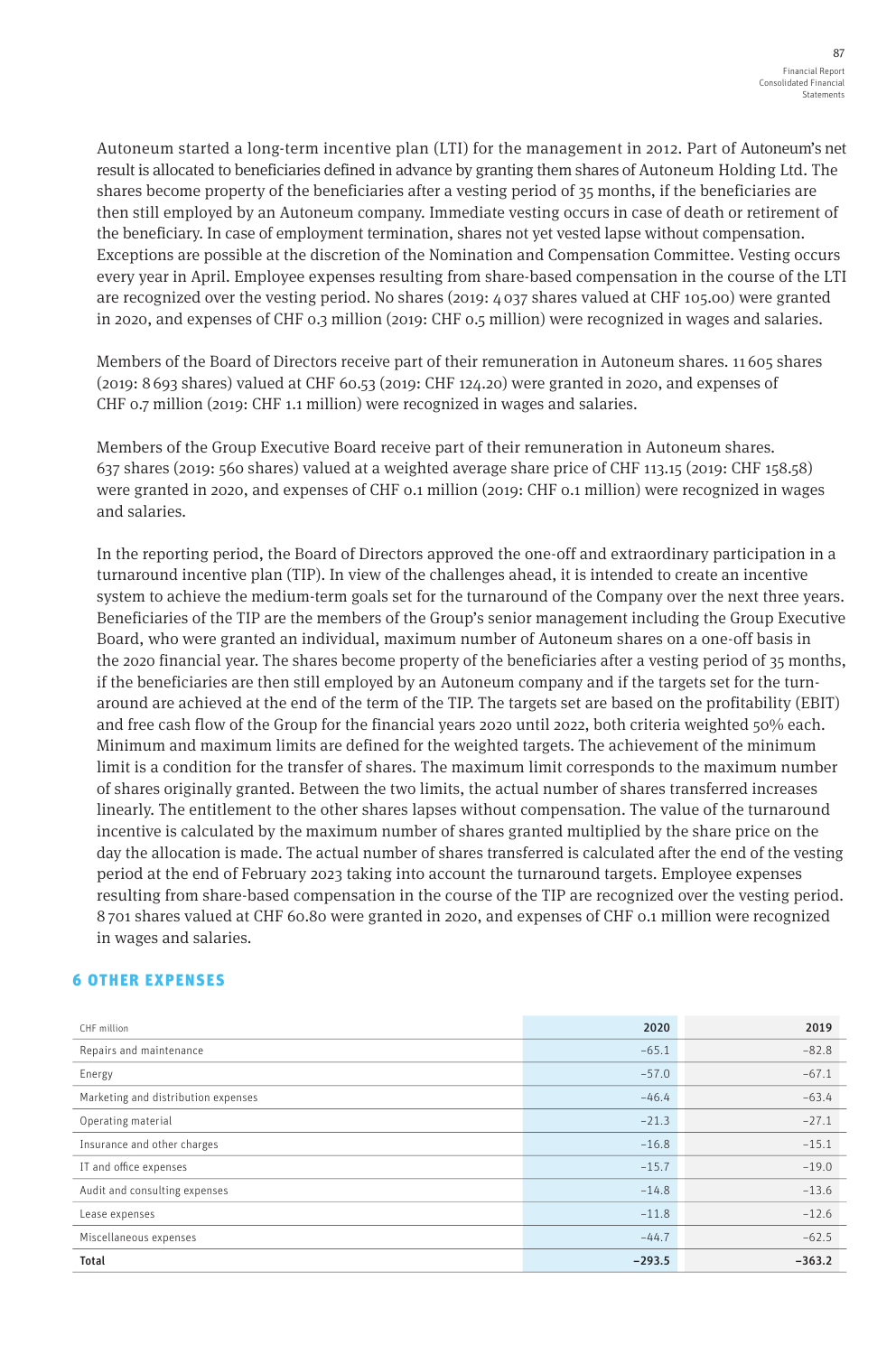# 7 OTHER INCOME

| CHF million                                               | 2020 | 2019 |
|-----------------------------------------------------------|------|------|
| Gain from disposal of subsidiary or business <sup>1</sup> | 1.8  |      |
| Rental income                                             | 1.6  |      |
| Miscellaneous income                                      | 31.6 | 25.7 |
| <b>Total</b>                                              | 35.0 | 27.3 |

1 Earn-out received from transactions in previous periods.

Miscellaneous income contains mainly income generated with by-products arising during the manufacturing process and income from release of unused provisions.

# 8 DEPRECIATION, AMORTIZATION AND IMPAIRMENT

| CHF million                       | 2020                     | 2019     |
|-----------------------------------|--------------------------|----------|
| Depreciation of tangible assets   | $-117.4$                 | $-125.6$ |
| Impairment of tangible assets     | $-0.3$                   | $-68.0$  |
| Amortization of intangible assets | $-2.9$                   | $-3.1$   |
| Impairment of intangible assets   | $\overline{\phantom{0}}$ | $-0.2$   |
| <b>Total</b>                      | $-120.6$                 | $-196.9$ |

# 9 FINANCIAL INCOME

| CHF million            | 2020 | 2019 |
|------------------------|------|------|
| Interest income        | 2.0  | 2.4  |
| Dividend income        | 1.0  |      |
| Other financial income | 0.3  |      |
| <b>Total</b>           | 3.4  | 4.5  |

# 10 FINANCIAL EXPENSES

| CHF million                                                         | 2020    | 2019    |
|---------------------------------------------------------------------|---------|---------|
| Interest expenses                                                   | $-28.4$ | $-25.7$ |
| Net foreign exchange losses                                         | $-7.6$  | $-3.9$  |
| Net loss on net monetary position from hyperinflationary accounting | $-0.8$  | $-1.0$  |
| Other financial expenses                                            | -       | $-0.1$  |
| <b>Total</b>                                                        | $-36.8$ | $-30.8$ |

Interest expenses include CHF 12.5 million (2019: CHF 13.9 million) interest expenses for lease liabilities, CHF 1.0 million (2019: CHF 1.4 million) interest expenses for defined benefit plans and CHF 0.7 million (2019: CHF 0.4 million) amortization of transactions costs.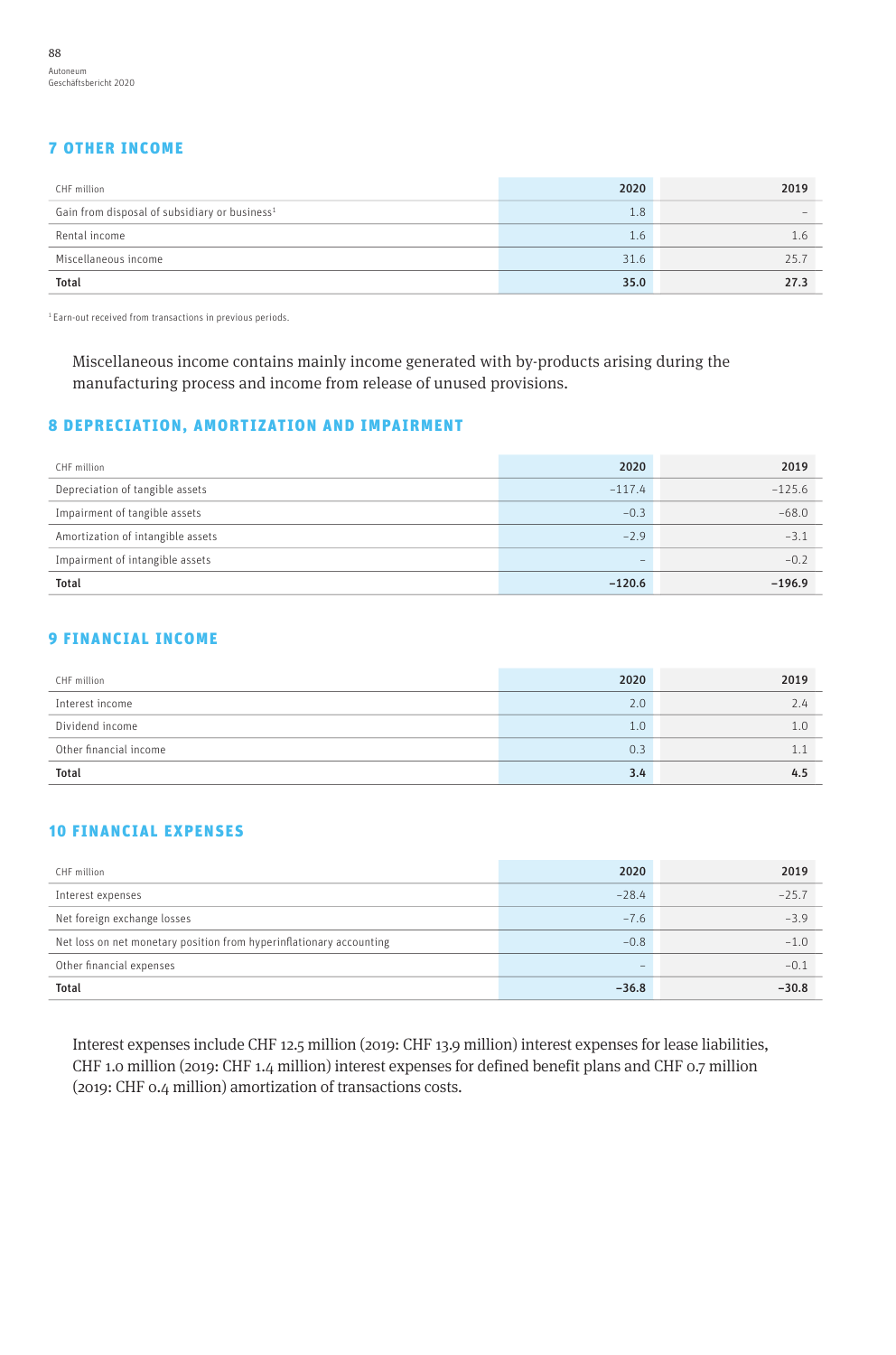# 11 INCOME TAXES

| CHF million           | 2020    | 2019    |
|-----------------------|---------|---------|
| Current income taxes  | $-11.0$ | $-24.5$ |
| Deferred income taxes | 2.4     |         |
| <b>Total</b>          | $-8.6$  | $-22.4$ |

#### Reconciliation between expected and actual income tax result:

| CHF million                                                                                    | 2020    | 2019    |
|------------------------------------------------------------------------------------------------|---------|---------|
| Earnings before taxes                                                                          | $-2.1$  | $-55.3$ |
| Average applicable income tax rate                                                             | 23.9%   | 25.1%   |
| Expected income tax result                                                                     | 0.5     | 13.8    |
| Non-taxable income and non-deductible expenses                                                 | $-1.6$  | $-3.6$  |
| Current income taxes from prior periods                                                        | 0.6     | 1.3     |
| Current year losses for which no deferred income tax assets were recognized                    | $-13.0$ | $-35.6$ |
| Utilization of previously unrecognized tax loss carryforwards                                  | 4.8     | 2.9     |
| Recognition of previously unrecognized or derecognition of<br>deductible temporary differences | 1.3     | $-3.3$  |
| Non-recoverable withholding taxes                                                              | $-2.1$  | $-2.6$  |
| Income taxes at other income tax rates or taxable base                                         | $-1.2$  | 2.4     |
| Impact of changes in income tax rates                                                          | 1.2     | 2.1     |
| Other effects                                                                                  | 1.0     | 0.1     |
| Income tax expenses                                                                            | $-8.6$  | $-22.4$ |

The change in the average applicable income tax rate is mainly due to the different geographic composition of earnings before taxes.

Deferred income tax assets and liabilities pertain to the following balance sheet line items:

| CHF million                            | <b>Deferred</b><br>income<br>tax assets<br>31.12.2020 | <b>Deferred</b><br>income<br>tax liabilities<br>31.12.2020 | <b>Deferred</b><br>income<br>tax assets<br>31.12.2019 | <b>Deferred</b><br>income<br>tax liabilities<br>31.12.2019 |
|----------------------------------------|-------------------------------------------------------|------------------------------------------------------------|-------------------------------------------------------|------------------------------------------------------------|
| Non-current assets                     | 2.9                                                   | 43.4                                                       | 4.9                                                   | 48.7                                                       |
| Inventories                            | 0.6                                                   | 1.5                                                        | 1.3                                                   | 4.0                                                        |
| Other assets                           | 1.3                                                   | 1.4                                                        | 1.8                                                   | 1.8                                                        |
| Employee benefit liabilities           | 2.9                                                   | $\overline{\phantom{m}}$                                   | 4.7                                                   | 0.7                                                        |
| Provisions                             | 0.4                                                   | 0.3                                                        | 0.2                                                   | 0.6                                                        |
| Other liabilities                      | 7.6                                                   | 0.7                                                        | 9.4                                                   | 0.9                                                        |
| Tax loss carryforwards and tax credits | 26.4                                                  |                                                            | 27.1                                                  |                                                            |
| Inflation adjustment                   | 0.2                                                   | $\qquad \qquad -$                                          | -                                                     | 0.1                                                        |
| Subtotal                               | 42.2                                                  | 47.2                                                       | 49.4                                                  | 56.9                                                       |
| Offsetting                             | $-19.7$                                               | $-19.7$                                                    | $-27.7$                                               | $-27.7$                                                    |
| Total                                  | 22.4                                                  | 27.5                                                       | 21.7                                                  | 29.2                                                       |

The decrease in the net deferred income tax liability by CHF 2.5 million (2019: CHF 3.0 million) relates to the deferred income tax income recognized in the consolidated income statement of CHF 2.4 million (2019: CHF 2.1 million), to the deferred income tax expense recognized in other comprehensive income of CHF 0.8 million (2019: CHF 1.1 million income), a positive inflation adjustment of CHF 0.3 million (2019: negative inflation adjustment of CHF 0.1 million) and to a positive currency translation adjustment of CHF 0.5 million (2019: negative currency translation adjustment of CHF 0.2 million).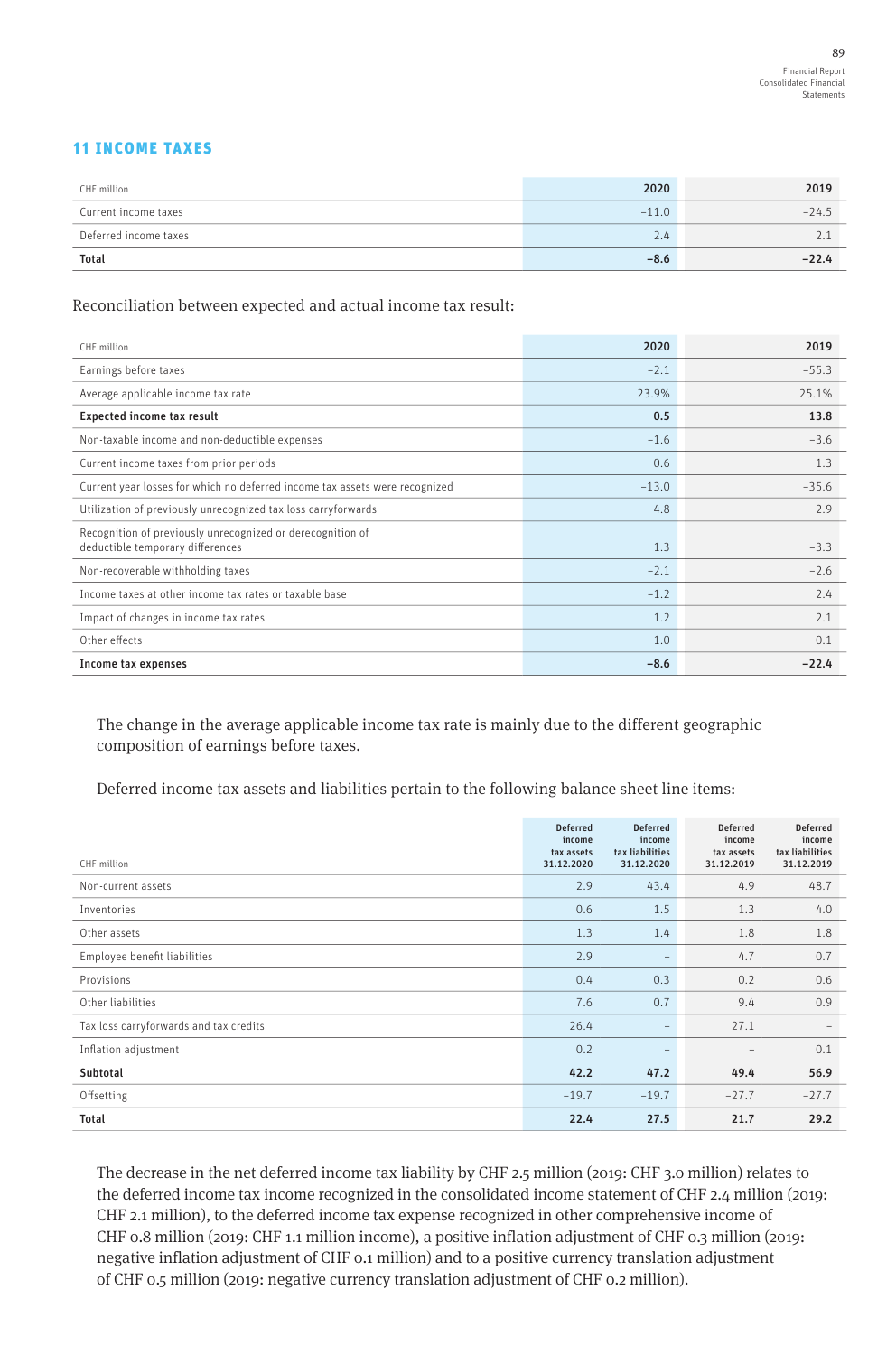No deferred income tax assets have been recognized from deductible temporary differences in the amount of CHF 136.6 million (2019: CHF 67.1 million). At the reporting date, tax loss carryforwards in the amount of CHF 55.8 million (2019: CHF 48.7 million) are recognized for Group companies that incurred losses in 2020 or 2019 (2019 or 2018) supported by taxable temporary differences and expected future profitability.

The table below discloses tax loss carryforwards by their year of expiry:

| CHF million       | Recognized <sup>1</sup><br>31.12.2020 | Non-<br>recognized <sup>2</sup><br>31.12.2020 | Recognized <sup>1</sup><br>31.12.2019 | Non-<br>recognized <sup>2</sup><br>31.12.2019 |
|-------------------|---------------------------------------|-----------------------------------------------|---------------------------------------|-----------------------------------------------|
| Less than 3 years | $\qquad \qquad -$                     | 12.8                                          | $\qquad \qquad =$                     | 1.0                                           |
| In 3 to 7 years   | 10.5                                  | 12.5                                          | $\qquad \qquad -$                     | 26.6                                          |
| Thereafter        | 86.2                                  | 371.3                                         | 100.2                                 | 408.4                                         |
| <b>Total</b>      | 96.8                                  | 396.5                                         | 100.2                                 | 436.0                                         |

1 Tax loss carryforwards for which deferred income tax assets are recognized.

2 Tax loss carryforwards for which no deferred income tax assets are recognized.

The tax loss carryforwards for which no deferred income tax assets were recognized originate from countries with a deferred income tax rate between 9% and 34% in both the reporting year and the prior year.

The table below discloses tax credits by their year of expiry:

| CHF million       | Recognized <sup>1</sup><br>31.12.2020 | Non-<br>recognized <sup>2</sup><br>31.12.2020 | Recognized <sup>1</sup><br>31.12.2019 | Non-<br>recognized <sup>2</sup><br>31.12.2019 |
|-------------------|---------------------------------------|-----------------------------------------------|---------------------------------------|-----------------------------------------------|
| Less than 3 years | $\qquad \qquad -$                     | 1.3                                           | $\qquad \qquad =$                     | $\overline{\phantom{a}}$                      |
| In 3 to 7 years   | $\qquad \qquad -$                     | 15.9                                          | $\qquad \qquad$                       | 4.0                                           |
| Thereafter        | 2.1                                   | 10.0                                          | 1.7                                   | 16.7                                          |
| <b>Total</b>      | 2.1                                   | 27.2                                          | 1.7                                   | 20.7                                          |

1 Tax credits for which deferred income tax assets are recognized.

2 Tax credits for which no deferred income tax assets are recognized.

# 12 EARNINGS PER SHARE

|                                                 |                  | 2020      | 2019     |
|-------------------------------------------------|------------------|-----------|----------|
| Net result attributable to shareholders of AUTN | CHF million      | $-25.3$   | $-96.8$  |
| Average number of shares outstanding            | Number of shares | 4 640 846 | 4650196  |
| Average number of shares outstanding diluted    | Number of shares | 4 648 297 | 4654598  |
| Basic earnings per share                        | CHF              | $-5.45$   | $-20.82$ |
| Diluted earnings per share                      | CHE.             | $-5.45$   | $-20.82$ |

The average number of shares outstanding is calculated based on the number of shares issued less the weighted average number of treasury shares held. The shares vested but not yet transferred in the course of the management's long-term incentive plan (LTI), the turnaround incentive plan (TIP), and the performance-related bonus lead to a diluted average number of shares outstanding but have no dilution effect to net result attributable to shareholders of Autoneum.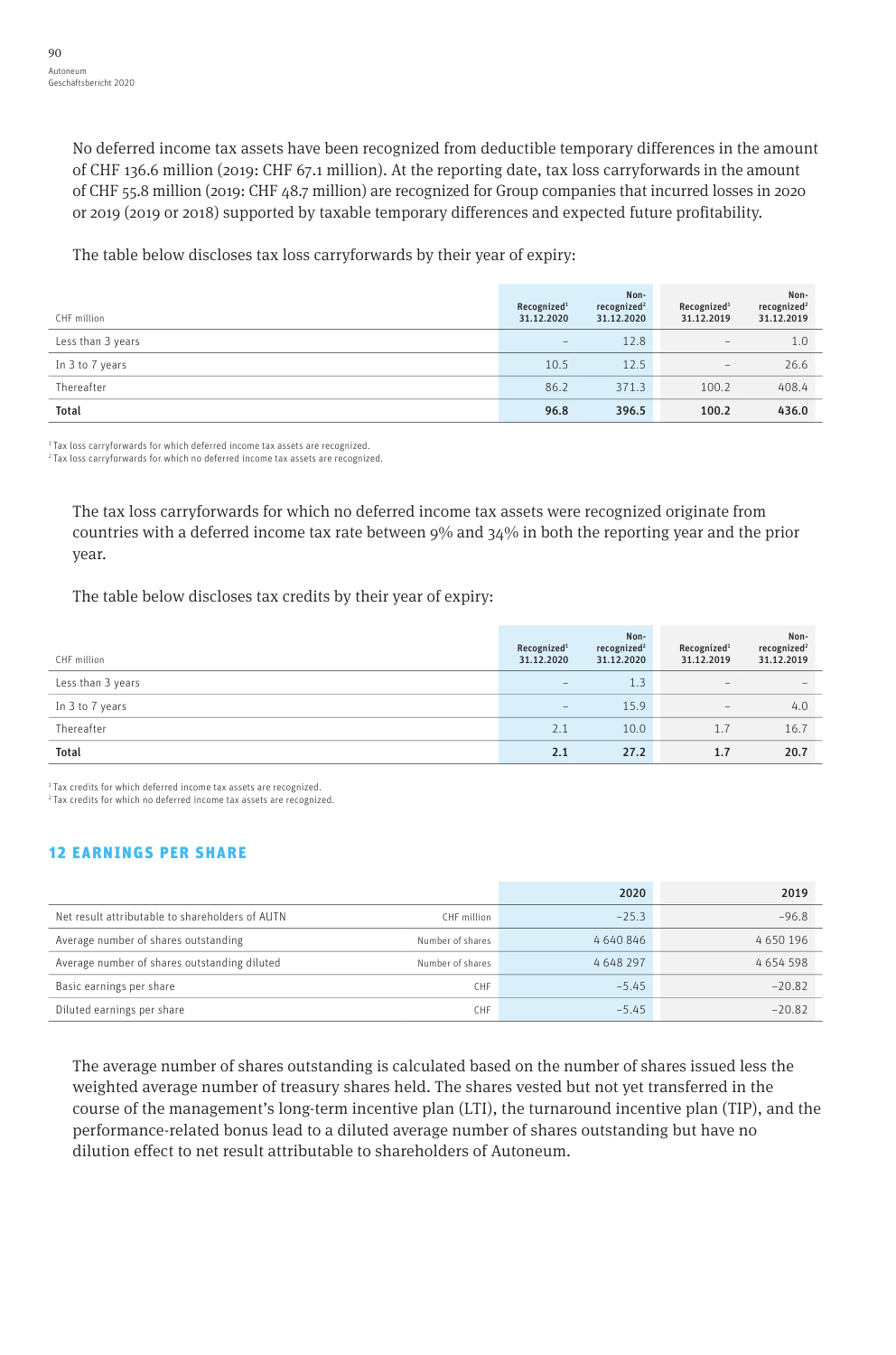# 13 TANGIBLE ASSETS

#### TANGIBLE ASSETS 2020

| CHF million                                                     | Land and<br>buildings | Machinerv<br>and plant<br>equipment | Data-<br>processing<br>equipment | Vehicles<br>and<br>furniture | <b>Tangible</b><br>assets under<br>construction | Total     |
|-----------------------------------------------------------------|-----------------------|-------------------------------------|----------------------------------|------------------------------|-------------------------------------------------|-----------|
| Cost at January 1, 2020                                         | 550.2                 | 1 3 5 5 .0                          | 34.9                             | 44.7                         | 96.1                                            | 2 081.0   |
| Addition                                                        | 4.1                   | 10.8                                | 0.9                              | 3.9                          | 33.9                                            | 53.7      |
| Disposal                                                        | $-3.8$                | $-19.4$                             | $-1.7$                           | $-2.5$                       | $-1.7$                                          | $-29.1$   |
| Modification                                                    | 0.3                   | $-0.1$                              | ÷                                | ÷                            | $\overline{\phantom{a}}$                        | 0.2       |
| Reclassification                                                | 43.2                  | 36.1                                | 1.6                              | 2.5                          | $-83.4$                                         |           |
| Inflation adjustment                                            | $\equiv$              | 1.8                                 | 0.1                              | ÷                            | $-0.1$                                          | 1.8       |
| Currency translation adjustment                                 | $-29.0$               | $-87.8$                             | $-2.6$                           | $-2.7$                       | $-6.1$                                          | $-128.2$  |
| Cost at December 31, 2020                                       | 565.1                 | 1 2 9 6 . 3                         | 33.2                             | 46.0                         | 38.8                                            | 1979.4    |
| Accumulated depreciation and<br>impairment at January 1, 2020   | $-186.2$              | $-903.5$                            | $-23.2$                          | $-25.6$                      | ÷.                                              | $-1138.5$ |
| Depreciation                                                    | $-33.4$               | $-72.1$                             | $-4.4$                           | $-7.6$                       | $\overline{\phantom{0}}$                        | $-117.4$  |
| Impairment                                                      | ÷                     | $\equiv$                            | ÷                                | $-0.3$                       | $\equiv$                                        | $-0.3$    |
| Disposal                                                        | 3.7                   | 17.6                                | 1.6                              | 2.1                          | $\overline{\phantom{a}}$                        | 25.0      |
| Reclassification                                                | $-3.2$                | 3.2                                 | $\equiv$                         | $\equiv$                     | $\overline{\phantom{a}}$                        |           |
| Inflation adjustment                                            | $\equiv$              | $-1.2$                              | $\equiv$                         | $\equiv$                     | $\overline{\phantom{a}}$                        | $-1.2$    |
| Currency translation adjustment                                 | 7.8                   | 52.2                                | 1.8                              | 1.7                          | $\overline{\phantom{0}}$                        | 63.5      |
| Accumulated depreciation and<br>impairment at December 31, 2020 | $-211.3$              | $-903.9$                            | $-24.1$                          | $-29.7$                      |                                                 | $-1168.9$ |
| Net book value at January 1, 2020                               | 364.0                 | 451.6                               | 11.7                             | 19.1                         | 96.1                                            | 942.5     |
| Net book value at December 31, 2020                             | 353.8                 | 392.4                               | 9.1                              | 16.4                         | 38.8                                            | 810.5     |

# TANGIBLE ASSETS 2020 EXCLUDING RIGHT-OF-USE ASSETS

| CHF million                                                     | Land and<br>buildings | Machinerv<br>and plant<br>equipment | Data-<br>processing<br>equipment | Vehicles<br>and<br>furniture | <b>Tangible</b><br>assets under<br>construction | Total     |
|-----------------------------------------------------------------|-----------------------|-------------------------------------|----------------------------------|------------------------------|-------------------------------------------------|-----------|
| Cost at January 1, 2020                                         | 269.2                 | 1 2 9 9 . 5                         | 34.3                             | 31.5                         | 96.1                                            | 1730.6    |
| Addition                                                        | 0.3                   | 6.8                                 | 0.7                              | 0.2                          | 33.9                                            | 41.9      |
| Disposal                                                        | $-1.5$                | $-18.8$                             | $-1.7$                           | $-1.2$                       | $-1.7$                                          | $-24.9$   |
| Reclassification                                                | 2.4                   | 76.9                                | 1.6                              | 2.5                          | $-83.4$                                         |           |
| Inflation adjustment                                            | $\equiv$              | 1.8                                 | 0.1                              | $\equiv$                     | $-0.1$                                          | 1.8       |
| Currency translation adjustment                                 | $-12.5$               | $-81.4$                             | $-2.6$                           | $-2.2$                       | $-6.1$                                          | $-104.7$  |
| Cost at December 31, 2020                                       | 257.8                 | 1 2 8 4 . 9                         | 32.4                             | 30.8                         | 38.8                                            | 1 644.7   |
| Accumulated depreciation and<br>impairment at January 1, 2020   | $-162.1$              | $-898.0$                            | $-23.0$                          | $-21.7$                      | $\overline{\phantom{0}}$                        | $-1104.8$ |
| Depreciation                                                    | $-8.4$                | $-68.4$                             | $-4.2$                           | $-3.4$                       | -                                               | $-84.3$   |
| Impairment                                                      | $\equiv$              | $\equiv$                            | $\equiv$                         | $-0.3$                       | $\equiv$                                        | $-0.3$    |
| Disposal                                                        | 1.4                   | 16.9                                | 1.6                              | 0.9                          | $\equiv$                                        | 20.8      |
| Inflation adjustment                                            | $\equiv$              | $-1.2$                              | $\equiv$                         | $\overline{\phantom{a}}$     | $\overline{\phantom{0}}$                        | $-1.2$    |
| Currency translation adjustment                                 | 6.0                   | 51.5                                | 1.8                              | 1.5                          | $\equiv$                                        | 60.7      |
| Accumulated depreciation and<br>impairment at December 31, 2020 | $-163.2$              | $-899.3$                            | $-23.7$                          | $-23.0$                      |                                                 | $-1109.2$ |
| Net book value at January 1, 2020                               | 107.1                 | 401.6                               | 11.3                             | 9.8                          | 96.1                                            | 625.8     |
| Net book value at December 31, 2020                             | 94.6                  | 385.6                               | 8.7                              | 7.8                          | 38.8                                            | 535.5     |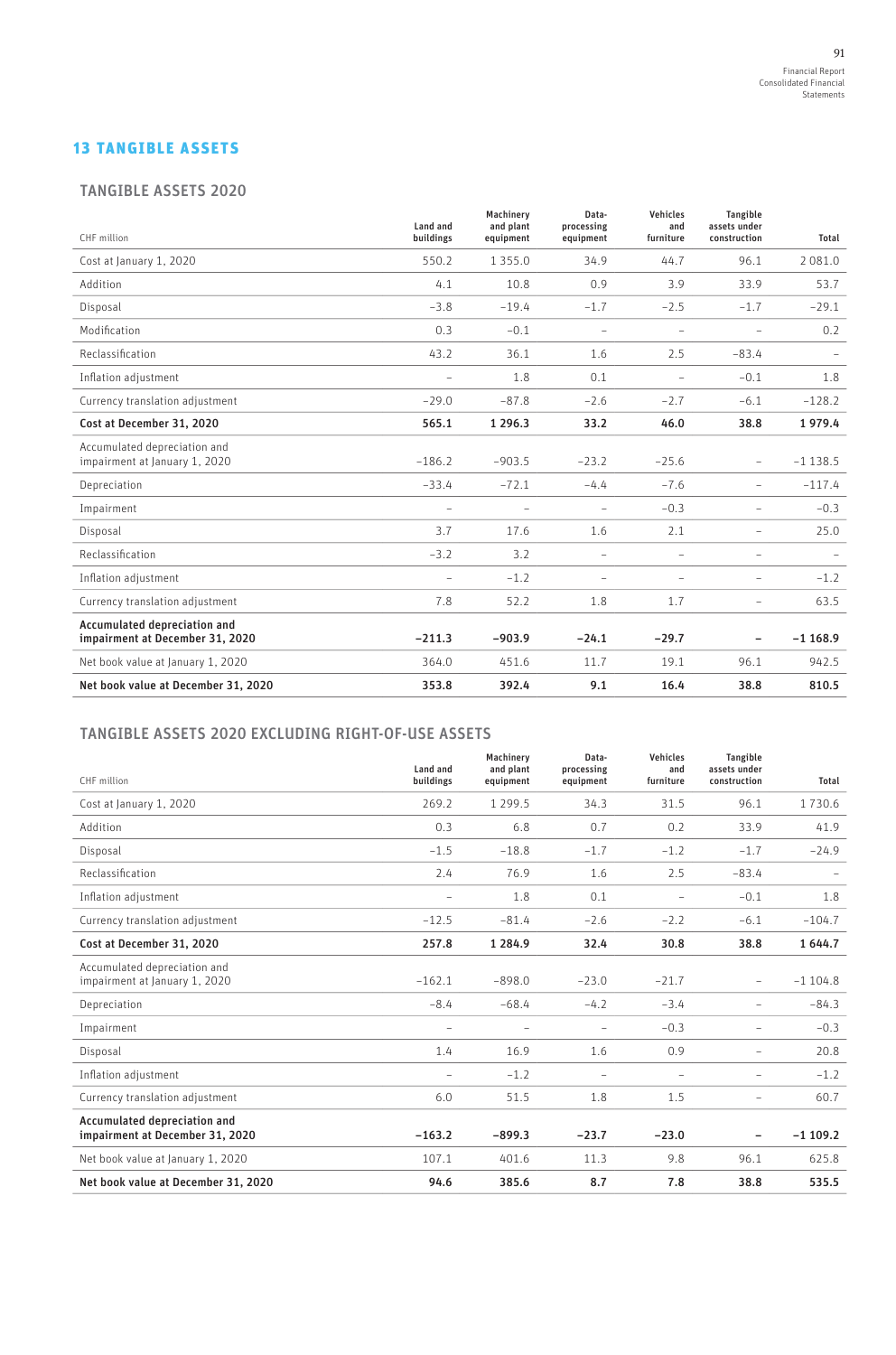# RIGHT-OF-USE ASSETS 2020

| CHF million                                                     | Land and<br>buildings | Machinery<br>and plant<br>equipment | Data-<br>processing<br>equipment | Vehicles<br>and<br>furniture | Tangible<br>assets under<br>construction | Total   |
|-----------------------------------------------------------------|-----------------------|-------------------------------------|----------------------------------|------------------------------|------------------------------------------|---------|
| Cost at January 1, 2020                                         | 281.0                 | 55.5                                | 0.6                              | 13.2                         | $\overline{\phantom{m}}$                 | 350.4   |
| Addition                                                        | 3.9                   | 4.1                                 | 0.2                              | 3.7                          | $\qquad \qquad -$                        | 11.9    |
| Disposal                                                        | $-2.3$                | $-0.7$                              | $\equiv$                         | $-1.2$                       | $\overline{\phantom{a}}$                 | $-4.2$  |
| Modification                                                    | 0.3                   | $-0.1$                              | $\overline{\phantom{a}}$         | $\overline{\phantom{a}}$     | $\overline{\phantom{a}}$                 | 0.2     |
| Reclassification                                                | 40.8                  | $-40.8$                             | -                                | $\overline{\phantom{a}}$     | $\overline{\phantom{m}}$                 |         |
| Currency translation adjustment                                 | $-16.5$               | $-6.4$                              | $-0.1$                           | $-0.5$                       | $\overline{\phantom{a}}$                 | $-23.5$ |
| Cost at December 31, 2020                                       | 307.3                 | 11.5                                | 0.8                              | 15.2                         | -                                        | 334.7   |
| Accumulated depreciation and<br>impairment at January 1, 2020   | $-24.1$               | $-5.5$                              | $-0.2$                           | $-3.9$                       | $\equiv$                                 | $-33.7$ |
| Depreciation                                                    | $-25.0$               | $-3.7$                              | $-0.2$                           | $-4.2$                       | $\qquad \qquad -$                        | $-33.1$ |
| Disposal                                                        | 2.3                   | 0.7                                 | $\overline{\phantom{a}}$         | 1.2                          | $\qquad \qquad -$                        | 4.2     |
| Reclassification                                                | $-3.2$                | 3.2                                 | $\overline{\phantom{m}}$         |                              | $\overline{\phantom{m}}$                 |         |
| Currency translation adjustment                                 | 1.9                   | 0.7                                 | $\qquad \qquad -$                | 0.2                          | $\qquad \qquad -$                        | 2.8     |
| Accumulated depreciation and<br>impairment at December 31, 2020 | $-48.1$               | $-4.6$                              | $-0.4$                           | $-6.6$                       | -                                        | $-59.8$ |
| Net book value at January 1, 2020                               | 257.0                 | 50.0                                | 0.4                              | 9.3                          | $\qquad \qquad -$                        | 316.7   |
| Net book value at December 31, 2020                             | 259.2                 | 6.8                                 | 0.4                              | 8.6                          | -                                        | 275.0   |

# TANGIBLE ASSETS 2019

| CHF million                                                     | Land and<br>buildings    | Machinery<br>and plant<br>equipment | Data-<br>processing<br>equipment | <b>Vehicles</b><br>and<br>furniture | Tangible<br>assets under<br>construction | Total     |
|-----------------------------------------------------------------|--------------------------|-------------------------------------|----------------------------------|-------------------------------------|------------------------------------------|-----------|
| Cost at January 1, 2019                                         | 530.9                    | 1 2 2 2 .5                          | 32.7                             | 38.5                                | 170.6                                    | 1995.3    |
| Addition                                                        | 22.2                     | 21.4                                | 0.8                              | 5.1                                 | 109.3                                    | 158.8     |
| Disposal                                                        | $-3.8$                   | $-39.4$                             | $-1.7$                           | $-1.3$                              | $-0.1$                                   | $-46.3$   |
| Modification                                                    | $-0.9$                   | 0.2                                 | $\overline{\phantom{a}}$         | 0.1                                 | $\overline{\phantom{a}}$                 | $-0.6$    |
| Reclassification                                                | 9.6                      | 167.0                               | 3.6                              | 3.1                                 | $-183.4$                                 |           |
| Inflation adjustment                                            | $\overline{\phantom{a}}$ | 3.2                                 | $\overline{\phantom{a}}$         | $\sim$                              | $\sim$                                   | 3.3       |
| Currency translation adjustment                                 | $-7.8$                   | $-19.9$                             | $-0.6$                           | $-0.7$                              | $-0.4$                                   | $-29.5$   |
| Cost at December 31, 2019                                       | 550.2                    | 1 3 5 5 . 0                         | 34.9                             | 44.7                                | 96.1                                     | 2 081.0   |
| Accumulated depreciation and<br>impairment at January 1, 2019   | $-149.0$                 | $-818.9$                            | $-20.3$                          | $-16.5$                             | $\overline{\phantom{a}}$                 | $-1004.8$ |
| Depreciation                                                    | $-33.1$                  | $-79.2$                             | $-4.9$                           | $-8.4$                              | $\overline{\phantom{a}}$                 | $-125.6$  |
| Impairment                                                      | $-9.0$                   | $-56.7$                             | $-0.1$                           | $-2.2$                              | $\equiv$                                 | $-68.0$   |
| Disposal                                                        | 3.4                      | 38.0                                | 1.7                              | 1.1                                 | $\qquad \qquad -$                        | 44.2      |
| Reclassification                                                | $-1.6$                   | 1.6                                 | $\equiv$                         | $\equiv$                            | $\equiv$                                 |           |
| Inflation adjustment                                            | $\equiv$                 | $-2.2$                              | $\equiv$                         | $\overline{\phantom{a}}$            | $\overline{\phantom{a}}$                 | $-2.3$    |
| Currency translation adjustment                                 | 3.1                      | 13.9                                | 0.4                              | 0.4                                 | $\equiv$                                 | 18.0      |
| Accumulated depreciation and<br>impairment at December 31, 2019 | $-186.2$                 | $-903.5$                            | $-23.2$                          | $-25.6$                             |                                          | $-1138.5$ |
| Net book value at January 1, 2019                               | 381.9                    | 403.6                               | 12.4                             | 22.0                                | 170.6                                    | 990.5     |
| Net book value at December 31, 2019                             | 364.0                    | 451.6                               | 11.7                             | 19.1                                | 96.1                                     | 942.5     |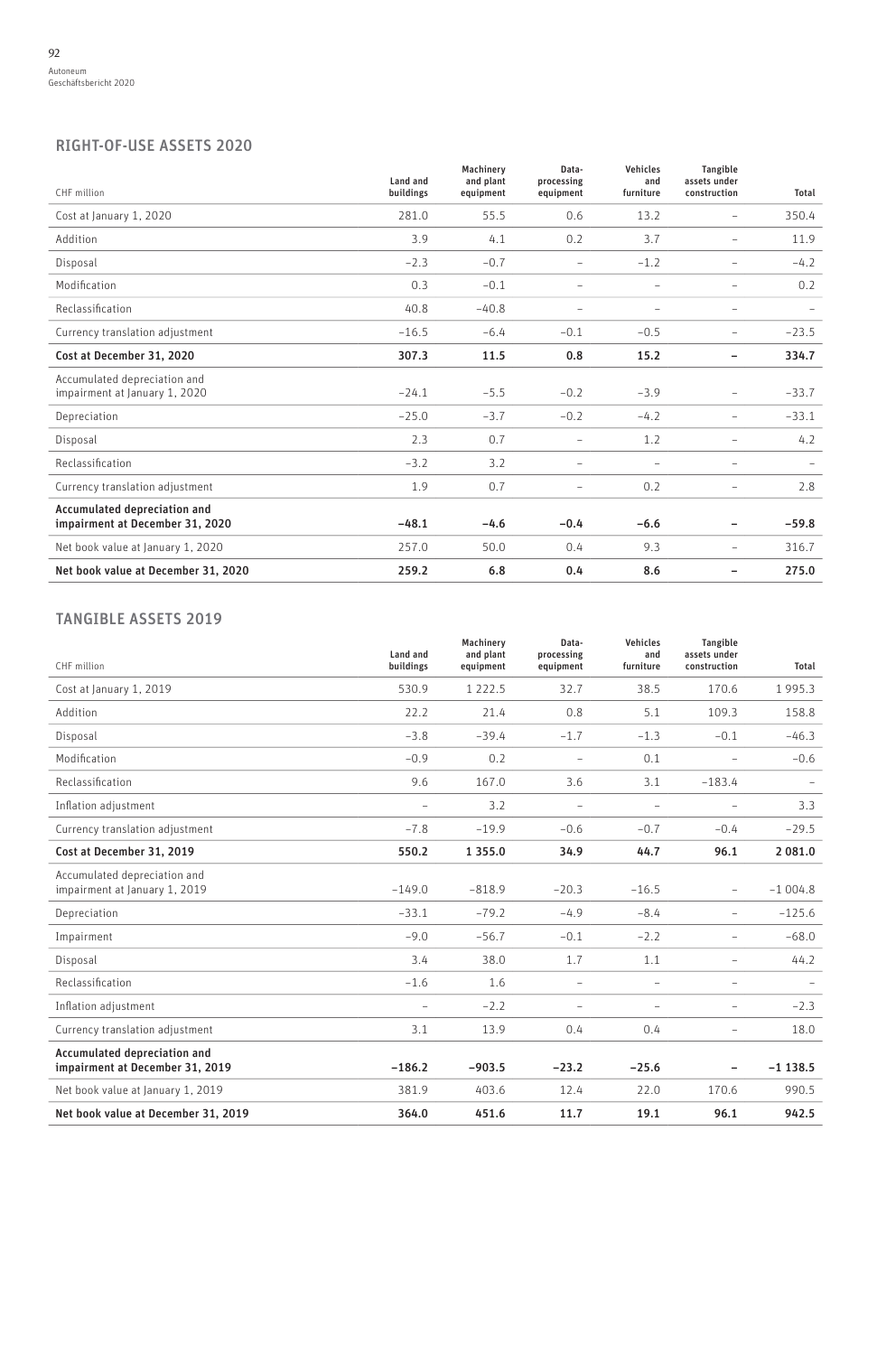# TANGIBLE ASSETS 2019 EXCLUDING RIGHT-OF-USE ASSETS

| CHF million                                                     | Land and<br>buildings | Machinerv<br>and plant<br>equipment | Data-<br>processing<br>equipment | Vehicles<br>and<br>furniture | <b>Tangible</b><br>assets under<br>construction | Total     |
|-----------------------------------------------------------------|-----------------------|-------------------------------------|----------------------------------|------------------------------|-------------------------------------------------|-----------|
| Cost at January 1, 2019                                         | 267.2                 | 1 174.0                             | 32.1                             | 29.0                         | 170.6                                           | 1672.9    |
|                                                                 |                       |                                     |                                  |                              |                                                 |           |
| Addition                                                        | 0.3                   | 14.8                                | 0.8                              | 0.5                          | 109.3                                           | 125.8     |
| Disposal                                                        | $-3.5$                | $-38.7$                             | $-1.7$                           | $-0.7$                       | $-0.1$                                          | $-44.7$   |
| Reclassification                                                | 9.2                   | 167.4                               | 3.6                              | 3.1                          | $-183.4$                                        |           |
| Inflation adjustment                                            | $\equiv$              | 3.2                                 | $\equiv$                         |                              | $\overline{\phantom{a}}$                        | 3.3       |
| Currency translation adjustment                                 | $-4.1$                | $-21.1$                             | $-0.6$                           | $-0.5$                       | $-0.4$                                          | $-26.7$   |
| Cost at December 31, 2019                                       | 269.2                 | 1 2 9 9.5                           | 34.3                             | 31.5                         | 96.1                                            | 1730.6    |
| Accumulated depreciation and<br>impairment at January 1, 2019   | $-147.6$              | $-818.9$                            | $-20.3$                          | $-16.5$                      | $\overline{\phantom{a}}$                        | $-1003.4$ |
| Depreciation                                                    | $-9.4$                | $-73.1$                             | $-4.7$                           | $-4.0$                       | $\overline{\phantom{a}}$                        | $-91.1$   |
| Impairment                                                      | $-9.0$                | $-56.7$                             | $-0.1$                           | $-2.2$                       | $\overline{\phantom{a}}$                        | $-68.0$   |
| Disposal                                                        | 2.9                   | 37.4                                | 1.7                              | 0.7                          | $\overline{\phantom{a}}$                        | 42.7      |
| Reclassification                                                | $-1.6$                | 1.6                                 | $\qquad \qquad -$                | $\overline{\phantom{a}}$     | $\overline{\phantom{a}}$                        |           |
| Inflation adjustment                                            | $\equiv$              | $-2.2$                              | $\overline{\phantom{0}}$         | $\qquad \qquad -$            | $\overline{\phantom{a}}$                        | $-2.3$    |
| Currency translation adjustment                                 | 2.6                   | 13.9                                | 0.4                              | 0.4                          | $\overline{\phantom{a}}$                        | 17.4      |
| Accumulated depreciation and<br>impairment at December 31, 2019 | $-162.1$              | $-898.0$                            | $-23.0$                          | $-21.7$                      |                                                 | $-1104.8$ |
| Net book value at January 1, 2019                               | 119.6                 | 355.0                               | 11.8                             | 12.5                         | 170.6                                           | 669.5     |
| Net book value at December 31, 2019                             | 107.1                 | 401.6                               | 11.3                             | 9.8                          | 96.1                                            | 625.8     |

# RIGHT-OF-USE ASSETS 2019

| CHF million                                                     | Land and<br>buildings | Machinerv<br>and plant<br>equipment | Data-<br>processing<br>equipment | Vehicles<br>and<br>furniture | <b>Tangible</b><br>assets under<br>construction | Total   |
|-----------------------------------------------------------------|-----------------------|-------------------------------------|----------------------------------|------------------------------|-------------------------------------------------|---------|
| Cost at January 1, 2019                                         | 263.6                 | 48.6                                | 0.7                              | 9.5                          | -                                               | 322.4   |
| Addition                                                        | 21.9                  | 6.6                                 | -                                | 4.6                          | -                                               | 33.0    |
| Disposal                                                        | $-0.3$                | $-0.6$                              | -                                | $-0.6$                       | $\overline{\phantom{0}}$                        | $-1.6$  |
| Modification                                                    | $-0.9$                | 0.2                                 | -                                | 0.1                          | -                                               | $-0.6$  |
| Reclassification                                                | 0.4                   | $-0.4$                              | -                                | $\overline{\phantom{0}}$     | $\qquad \qquad -$                               |         |
| Currency translation adjustment                                 | $-3.7$                | 1.2                                 | $\overline{\phantom{0}}$         | $-0.3$                       | -                                               | $-2.8$  |
| Cost at December 31, 2019                                       | 281.0                 | 55.5                                | 0.6                              | 13.2                         | $\overline{\phantom{0}}$                        | 350.4   |
| Accumulated depreciation and<br>impairment at January 1, 2019   | $-1.4$                |                                     | -                                | $\overline{\phantom{0}}$     | $\equiv$                                        | $-1.4$  |
| Depreciation                                                    | $-23.8$               | $-6.1$                              | $-0.2$                           | $-4.4$                       | -                                               | $-34.5$ |
| Disposal                                                        | 0.5                   | 0.6                                 | -                                | 0.4                          | -                                               | 1.6     |
| Currency translation adjustment                                 | 0.5                   |                                     | $\overline{\phantom{0}}$         | 0.1                          |                                                 | 0.6     |
| Accumulated depreciation and<br>impairment at December 31, 2019 | $-24.1$               | $-5.5$                              | $-0.2$                           | $-3.9$                       | $\overline{\phantom{0}}$                        | $-33.7$ |
| Net book value at January 1, 2019                               | 262.2                 | 48.6                                | 0.7                              | 9.5                          | $\overline{\phantom{0}}$                        | 321.0   |
| Net book value at December 31, 2019                             | 257.0                 | 50.0                                | 0.4                              | 9.3                          |                                                 | 316.7   |

Tangible assets in the amount of CHF 1.2 million (2019: CHF 2.0 million) are pledged as security for financial liabilities.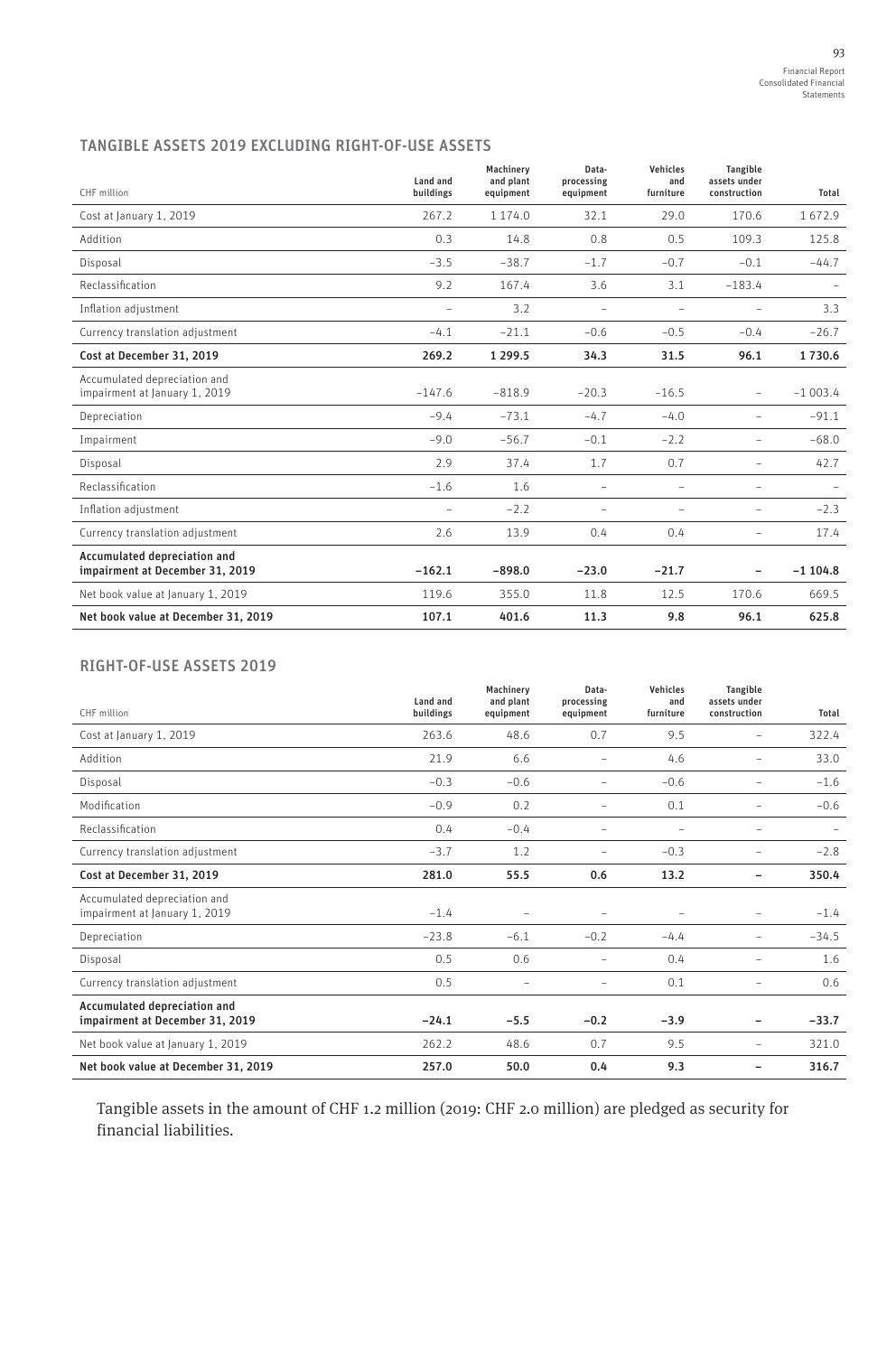CHF million 2020 2019 Lease expenses relating to short-term leases and low-value assets –11.8 –12.6 Depreciation charge for right-of-use assets example of the state of the state of the state of the state of the state of the state of the state of the state of the state of the state of the state of the state of the state o Interest expenses on lease liabilities –12.5 –13.9 Total recognized in profit or loss –57.4 –61.0 Lease expenses paid relating to short-term leases and low-value assets –11.8 –12.6 Interest paid on lease liabilities –12.5 –13.9 Total recognized in cash flows from operating activities –24.3 –26.5 Repayment of lease liabilities –28.9 –25.8 Total recognized in cash flows from financing activities –28.9 –25.8 Total cash flows used for leases  $-52.3$   $-52.3$ 

Lease accounting has impacted profit or loss and the consolidated statement of cash flows as follows:

#### IMPAIRMENT

Tangible assets are tested for impairment if there are indications that, due to changed circumstances, their carrying amount may no longer be recoverable. In 2020, no material impairments have been identified as a result of this test and the carrying amount of the cash-generating units are recoverable.

In 2019, CHF 62.0 million of the impairment charges on tangible assets are attributable to Business Group North America, CHF 5.8 million to Business Group Asia and CHF 0.2 million to Business Group Europe.

## 14 INTANGIBLE ASSETS

| CHF million                                            | 2020    | 2019    |
|--------------------------------------------------------|---------|---------|
| Cost at January 1                                      | 25.4    | 22.0    |
| Addition                                               | 0.7     | 4.0     |
| Disposal                                               | $-0.1$  | $-0.4$  |
| Currency translation adjustment                        | $-0.7$  | $-0.3$  |
| Cost at December 31                                    | 25.2    | 25.4    |
| Accumulated amortization and impairment at January 1   | $-13.4$ | $-10.5$ |
| Amortization                                           | $-2.9$  | $-3.1$  |
| Impairment                                             |         | $-0.2$  |
| Disposal                                               | 0.1     | 0.3     |
| Currency translation adjustment                        | 0.4     | 0.1     |
| Accumulated amortization and impairment at December 31 | $-15.8$ | $-13.4$ |
| Net book value at January 1                            | 12.0    | 11.5    |
| Net book value at December 31                          | 9.4     | 12.0    |

Intangible assets comprise mainly investments in a new ERP system.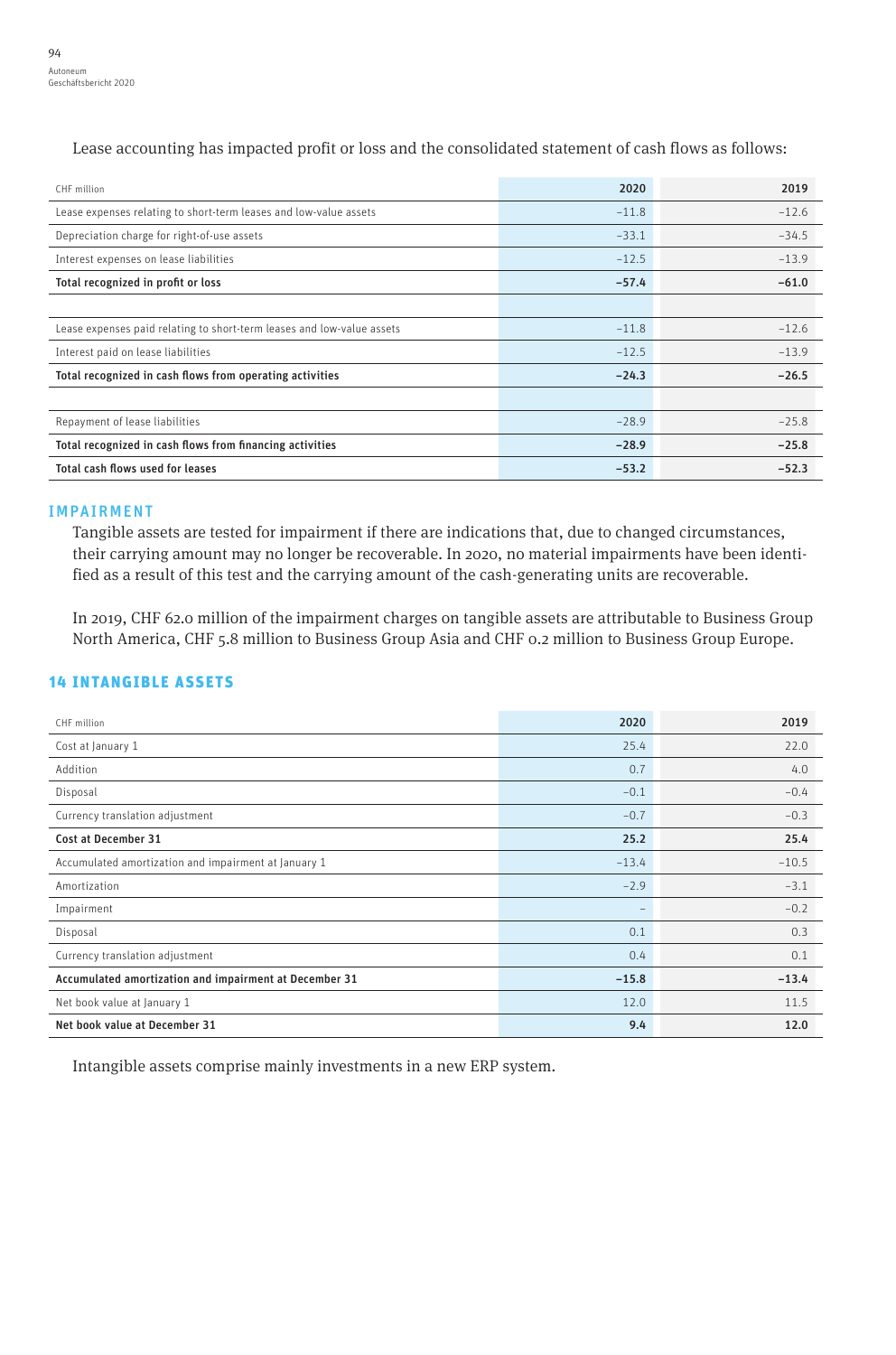#### 15 INVESTMENTS IN ASSOCIATED COMPANIES

Investments in associated companies comprise the 30% share in SRN Sound Proof Co., Ltd., Chonburi, Thailand, the 25% share in Wuhan Nittoku Autoneum Sound-Proof Co. Ltd., Wuhan, China, the 25% share in Wuhan Nittoku Autoneum Auto Parts Co. Ltd., Wuhan, China, and the 25% share in ATN Auto Acoustics Inc., Kamioguchi, Japan. The investments in associated companies are measured using the equity method. The net book value of investments in associated companies changed as follows:

| CHF million                                                            | 2020   | 2019   |
|------------------------------------------------------------------------|--------|--------|
| Net book value at January 1                                            | 18.5   | 16.1   |
| Addition                                                               | 1.4    |        |
| Share of profit and other comprehensive income of associated companies | 3.5    | 4.0    |
| Dividends received                                                     | $-1.8$ | $-1.8$ |
| Currency translation adjustment                                        | $-1.0$ | 0.2    |
| Net book value at December 31                                          | 20.5   | 18.5   |

The 2020 dividend payment of Wuhan Nittoku Autoneum Sound-Proof Co. Ltd. based in Wuhan, China, was fully used for a capital increase into Wuhan Nittoku Autoneum Auto Parts Co. Ltd. based in Wuhan, China. These two transactions are shown net as non-cash transactions in the consolidated statement of cash flows.

# 16 FINANCIAL ASSETS

| CHF million                                                    | 31.12.2020 | 31.12.2019 |
|----------------------------------------------------------------|------------|------------|
| Investments in non-consolidated companies                      | 33.8       | 43.4       |
| Loans                                                          | 2.4        | 5.4        |
| Other financial assets                                         | 6.7        | 7.1        |
| Total non-current portion                                      | 42.9       | 55.9       |
| Loans                                                          | 0.9        | 1.0        |
| Time deposits with original maturities between 3 and 12 months | 0.1        |            |
| <b>Total current portion</b>                                   | 1.0        | 1.0        |

The decrease in investments in non-consolidated companies results from a change in the market value of those investments of CHF 9.6 million which is recognized in other comprehensive income.

# 17 OTHER ASSETS

| CHF million                                    | 31.12.2020 | 31.12.2019 |
|------------------------------------------------|------------|------------|
| Capitalized preproduction costs                | 67.4       | 83.5       |
| Contract assets                                | 24.8       | 34.8       |
| Other receivables                              | 0.9        | 2.5        |
| Total non-current portion                      | 93.0       | 120.8      |
| Non-income tax receivables                     | 26.6       | 30.4       |
| Accrued income                                 | 23.3       | 17.3       |
| Contract assets                                | 10.5       | 16.1       |
| Deferred expenses                              | 5.3        | 6.9        |
| Advance payments to suppliers                  | 3.1        | 4.0        |
| Fair value of derivative financial instruments | 1.7        | 2.1        |
| Other receivables                              | 4.2        | 4.5        |
| <b>Total current portion</b>                   | 74.8       | 81.3       |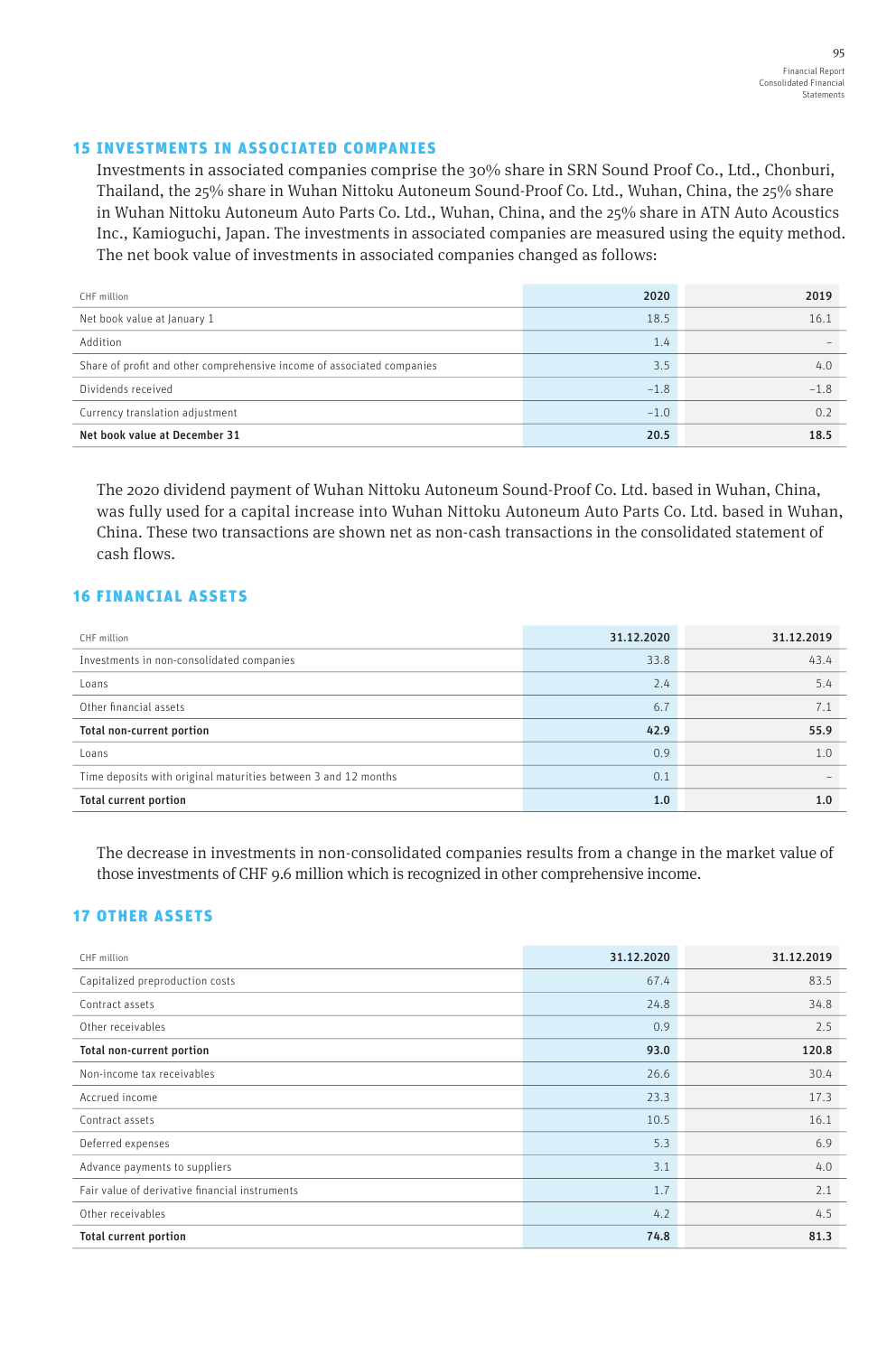Contract assets result mainly when tools are sold to the OEM and Autoneum is not reimbursed at the same point in time, but with a predefined part of the price of the serial products that are sold to the OEM over the production period. The contract assets are transferred to receivables when the right for payment becomes unconditional. This usually occurs when the Group issues an invoice to the customer, which is expected within the next year for the current portion and within the next two to eight years for the non-current portion.

The following table shows the movements in capitalized pre-production costs during the year:

| CHF million                           | 2020    | 2019    |
|---------------------------------------|---------|---------|
| Net book value at January 1           | 83.5    | 83.4    |
| Capitalization of preproduction costs | 12.8    | 21.7    |
| Amortization of preproduction costs   | $-25.5$ | $-20.9$ |
| Currency translation adjustment       | $-3.4$  | $-0.8$  |
| Net book value at December 31         | 67.4    | 83.5    |

Autoneum spent CHF 42.8 million (2019: CHF 61.3 million) on research and development in the period under review, whereof CHF 12.8 million (2019: CHF 21.7 million) were capitalized. The remaining portion was recognized as an expense in the period when incurred.

# 18 INVENTORIES

| CHF million                   | 31.12.2020 | 31.12.2019 |
|-------------------------------|------------|------------|
| Raw materials and consumables | 25.8       | 35.8       |
| Purchased parts               | 1.6        | 1.7        |
| Finished goods                | 26.3       | 33.1       |
| Work in progress              | 106.9      | 126.6      |
| Allowance                     | $-6.6$     | $-3.4$     |
| <b>Total</b>                  | 154.0      | 193.8      |

# 19 TRADE RECEIVABLES

| CHF million               | 31.12.2020 | 31.12.2019 |
|---------------------------|------------|------------|
| Trade receivables (gross) | 251.0      | 284.0      |
| Allowance for impairment  | $-4.5$     | $-2.5$     |
| <b>Total</b>              | 246.5      | 281.5      |

The following table summarizes the movement in the allowance for impairment:

| CHF million                     | 2020   | 2019   |
|---------------------------------|--------|--------|
| Allowance at January 1          | $-2.5$ | $-2.4$ |
| Addition                        | $-2.7$ | $-0.8$ |
| Utilization                     | 0.1    | 0.1    |
| Release                         | 0.5    | 0.5    |
| Currency translation adjustment | 0.2    |        |
| <b>Allowance at December 31</b> | $-4.5$ | $-2.5$ |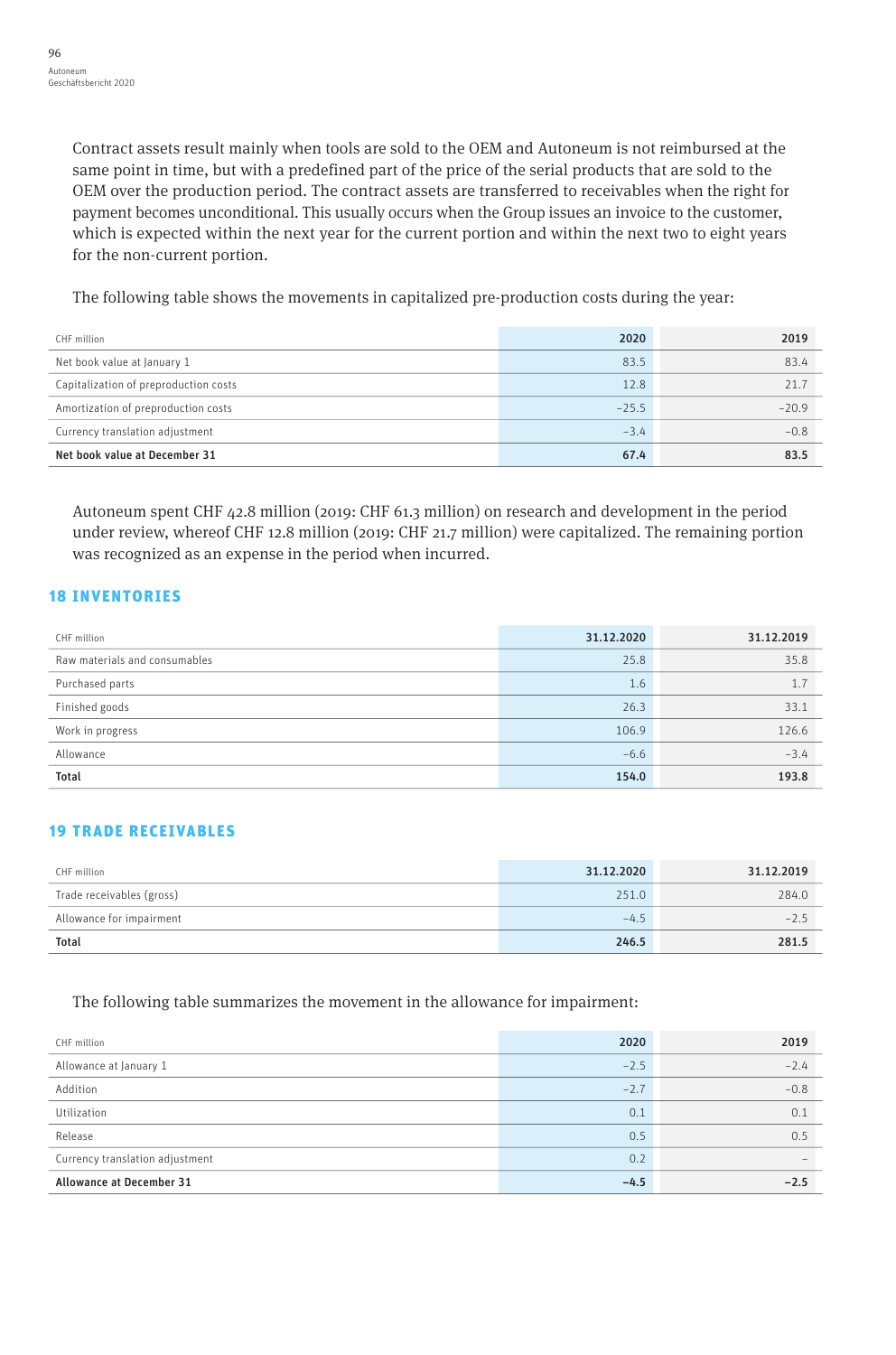Trade receivables comprise receivables due from customers with the following credit rating (Standard&Poor's long-term issuer rating):

| CHF million  | 31.12.2020 | 31.12.2019 |
|--------------|------------|------------|
| A- or higher | 90.1       | 109.7      |
| BBB-to BBB+  | 56.4       | 120.0      |
| BB+ or lower | 89.4       | 44.3       |
| Not rated    | 10.6       | 7.6        |
| Total        | 246.5      | 281.5      |

At December 31, 2020 no trade receivables are pledged as security for financial liabilities (2019: nil). Trade receivables with a book value of CHF 0.1 million (2019: CHF 0.4 million) were sold to third parties based on factoring agreements and no material risks remain with Autoneum.

## 20 CASH AND CASH EQUIVALENTS

| CHF million                                           | 31.12.2020 | 31.12.2019 |
|-------------------------------------------------------|------------|------------|
| Cash at banks                                         | 232.0      | 98.6       |
| Time deposits with original maturities up to 3 months | 90.0       | 0.1        |
| <b>Total</b>                                          | 322.0      | 98.7       |

## 21 SHAREHOLDERS' EQUITY

Since the founding of Autoneum Holding Ltd on December 2, 2010 the number of registered shares has remained unchanged at 4 672 363, each with a nominal value of CHF 0.05 per share. The share capital amounts to CHF 233 618 and is composed as follows:

|                            |                  | 31.12.2020 | 31.12.2019    |
|----------------------------|------------------|------------|---------------|
| Shares outstanding         | Number of shares | 4638560    | 4 6 4 6 5 8 0 |
| Treasury shares            | Number of shares | 33 803     | 25 7 8 3      |
| <b>Total shares issued</b> | Number of shares | 4672363    | 4672363       |
| Nominal value per share    | <b>CHF</b>       | 0.05       | 0.05          |
| Share capital              | <b>CHF</b>       | 233 618    | 233 618       |

## SHARE CAPITAL

The holders of shares are entitled to receive dividends and are entitled to one vote per share at general meetings of the Company.

# CONDITIONAL SHARE CAPITAL

For issuing convertible bonds, warranty bonds, and for granting shareholder options, the share capital can be increased by a maximum of 700 000 fully paid-up registered shares with a par value of CHF 0.05 up to a maximum value of CHF 35 000. Furthermore, for the issuance of shares to employees of subsidiaries, the share capital can be increased by a maximum of 250000 fully paid-up registered shares with a par value of CHF 0.05 up to a maximum value of CHF 12 500.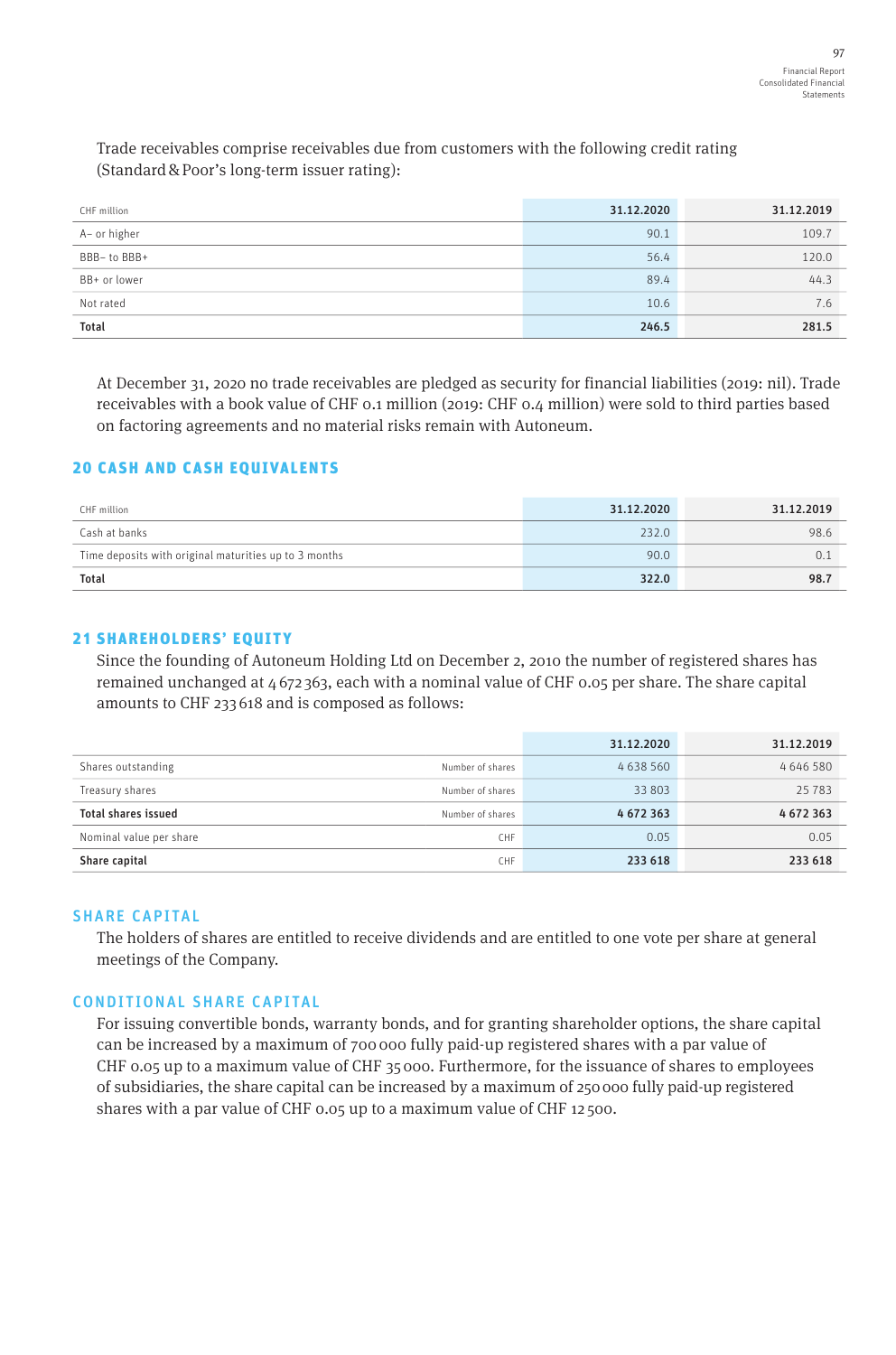#### TREASURY SHARES

The following transactions with treasury shares were performed during the financial year:

|                                | 2020<br>in shares | 2020<br>in CHF<br>million | 2019<br>in shares | 2019<br>in CHF<br>million |
|--------------------------------|-------------------|---------------------------|-------------------|---------------------------|
| Treasury shares at January 1   | 25783             | 3.6                       | 19 9 8 5          | 3.7                       |
| Purchase of treasury shares    | 21 000            | 1.6                       | 21 677            | 2.8                       |
| Transfer of treasury shares    | $-12980$          | $-1.7$                    | $-15879$          | $-2.9$                    |
| Treasury shares at December 31 | 33 803            | 3.5                       | 25 783            | 3.6                       |

#### CAPITAL RESERVE

The capital reserve originates from the contribution of the Autoneum companies to the Group in the course of the separation in 2011.

## FAIR VALUE RESERVE

The fair value reserve contains changes in the fair value of listed non-consolidated investments. The reserve will be reclassified to retained earnings at disposal.

#### RETAINED EARNINGS

Retained earnings include accumulated earnings since the Group was established in December 2010.

#### CURRENCY TRANSLATION ADJUSTMENT

The currency translation adjustment comprises all foreign exchange differences arising from the translation of the financial statements of foreign entities included in the consolidated financial statements.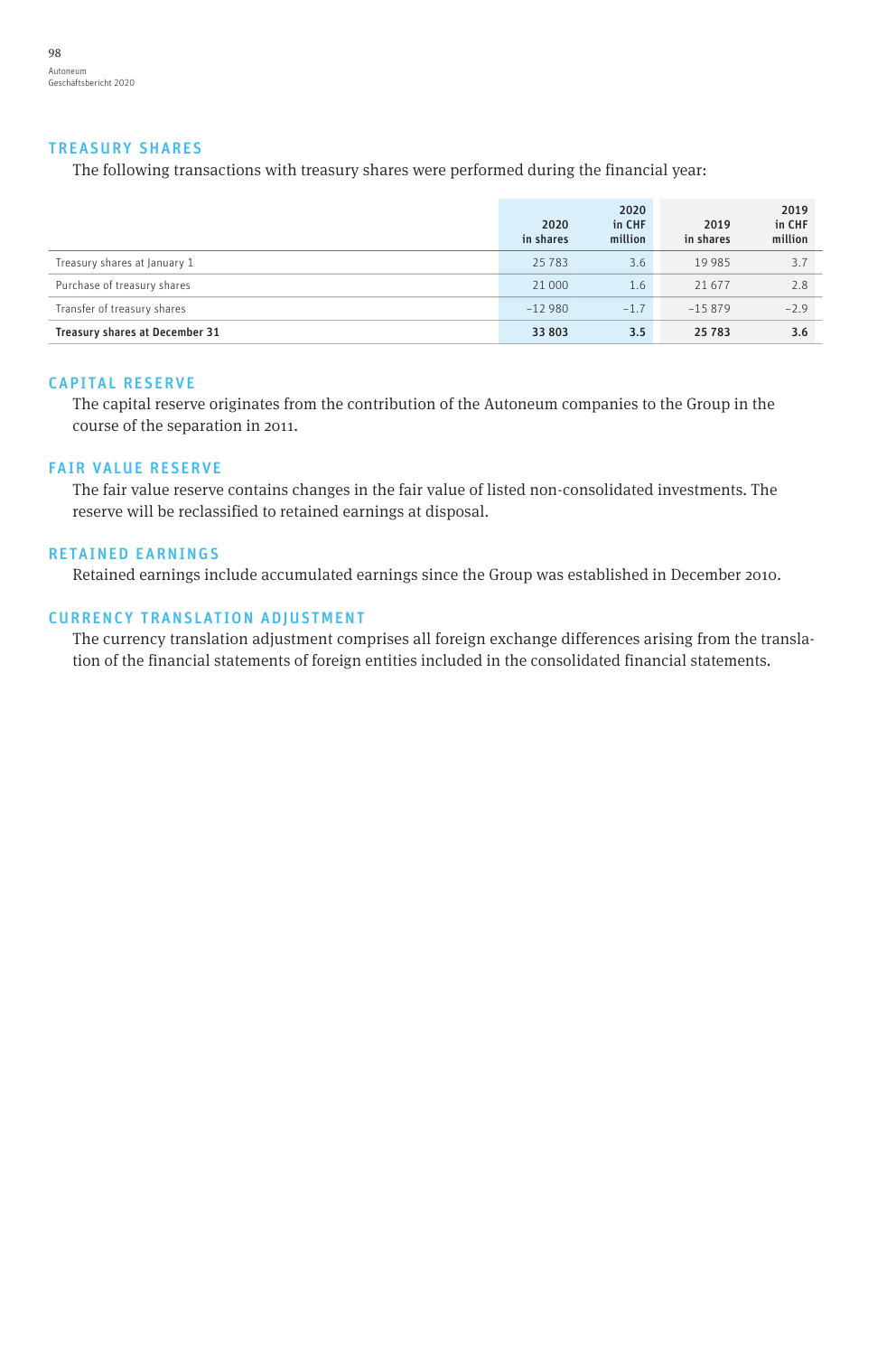## CHANGES RESULTING FROM OTHER COMPREHENSIVE INCOME

The table below discloses changes resulting from other comprehensive income to each component of equity:

## OTHER COMPREHENSIVE INCOME 2020

| CHF million                                                      | <b>Fair value</b><br>reserve | Retained<br>earnings | Currency<br>transl.<br>adjustm. | Total   | Attributable to<br>non-control-<br>ling interests | <b>Total equity</b> |
|------------------------------------------------------------------|------------------------------|----------------------|---------------------------------|---------|---------------------------------------------------|---------------------|
| Currency translation adjustment                                  |                              |                      | $-48.3$                         | $-48.3$ | $-10.3$                                           | $-58.6$             |
| Inflation adjustment                                             | $\overline{\phantom{0}}$     | 1.3                  | -                               | 1.3     | $\qquad \qquad$                                   | 1.3                 |
| Total items that will be reclassified to income statement        |                              | 1.3                  | $-48.3$                         | $-47.1$ | $-10.3$                                           | $-57.4$             |
| Remeasurement of defined benefit pension plans                   | -                            | 3.8                  | -                               | 3.8     | -                                                 | 3.8                 |
| Change in fair value of equity investments (FVOCI)               | $-9.6$                       |                      | $\overline{\phantom{a}}$        | $-9.6$  | -                                                 | $-9.6$              |
| Income taxes                                                     | -                            | $-0.8$               | -                               | $-0.8$  | $\overline{\phantom{0}}$                          | $-0.8$              |
| Total items that will not be reclassified to income<br>statement | $-9.6$                       | 3.0                  |                                 | $-6.6$  |                                                   | $-6.6$              |
| <b>Total</b>                                                     | $-9.6$                       | 4.3                  | $-48.3$                         | $-53.7$ | $-10.3$                                           | $-63.9$             |

## OTHER COMPREHENSIVE INCOME 2019

| CHF million                                                      | <b>Fair value</b><br>reserve | Retained<br>earnings     | Currency<br>transl.<br>adjustm. | Total   | Attributable to<br>non-control-<br>ling interests | <b>Total equity</b> |
|------------------------------------------------------------------|------------------------------|--------------------------|---------------------------------|---------|---------------------------------------------------|---------------------|
| Currency translation adjustment                                  |                              |                          | $-9.7$                          | $-9.7$  | $-2.2$                                            | $-11.8$             |
| Inflation adjustment                                             | $\overline{\phantom{0}}$     | 1.8                      | $\overline{\phantom{0}}$        | 1.8     | ۰                                                 | 1.8                 |
| Total items that will be reclassified to income statement        |                              | 1.8                      | $-9.7$                          | $-7.9$  | $-2.2$                                            | $-10.0$             |
| Remeasurement of defined benefit pension plans                   | -                            | $-13.1$                  | -                               | $-13.1$ | $\overline{\phantom{0}}$                          | $-13.1$             |
| Change in fair value of equity investments (FVOCI)               | 6.0                          | $\overline{\phantom{0}}$ | -                               | 6.0     | ۰                                                 | 6.0                 |
| Income taxes                                                     | -                            | 1.1                      | $\qquad \qquad$                 | 1.1     | ۰                                                 | 1.1                 |
| Total items that will not be reclassified to income<br>statement | 6.0                          | $-11.9$                  |                                 | $-6.0$  |                                                   | $-6.0$              |
| <b>Total</b>                                                     | 6.0                          | $-10.1$                  | $-9.7$                          | $-13.8$ | $-2.2$                                            | $-16.0$             |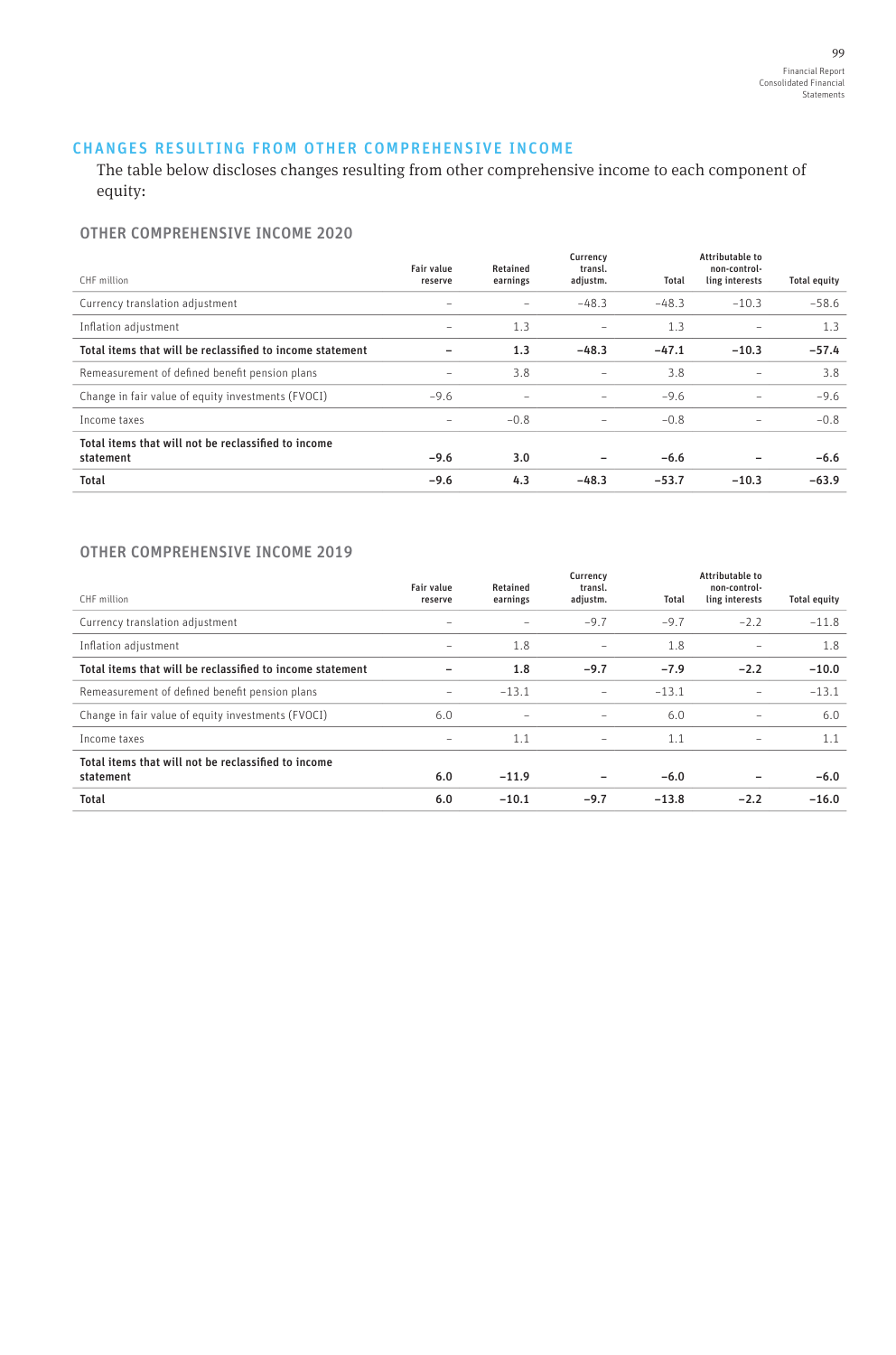## 22 NON-CONTROLLING INTERESTS

The non-controlling interests derive from entities that are controlled by the Group (subsidiaries), but Autoneum has not all of the entities' capital rights. Those subsidiaries are listed in note 35 on page 111. Due to disclosure restrictions in shareholder agreements, information on significant non-controlling interests is only disclosed on an aggregated level. The table below sets out aggregated financial information of the subsidiaries with non-controlling interests:

| CHF million                                    | 31.12.2020 | 31.12.2019 |
|------------------------------------------------|------------|------------|
| Non-current assets                             | 236.3      | 277.1      |
| Current assets                                 | 211.5      | 170.2      |
| Non-current liabilities                        | $-93.8$    | $-75.1$    |
| Current liabilities                            | $-140.3$   | $-147.8$   |
| Net assets                                     | 213.6      | 224.4      |
| Attributable to non-controlling interests      | 103.9      | 109.8      |
|                                                |            |            |
|                                                | 2020       | 2019       |
| Revenue                                        | 528.2      | 643.3      |
|                                                |            |            |
| Net profit                                     | 32.5       | 40.8       |
| Other comprehensive income                     | $-20.6$    | $-4.5$     |
| Total comprehensive income                     | 12.0       | 36.3       |
| Attributable to non-controlling interests      | 4.3        | 16.9       |
|                                                |            |            |
| Cash flows from operating activities           | 67.3       | 81.6       |
| Cash flows used in investing activities        | $-15.5$    | $-43.0$    |
| Cash flows from/(used in) financing activities | 0.4        | $-36.4$    |
| Change in cash and cash equivalents            | 52.3       | 2.2        |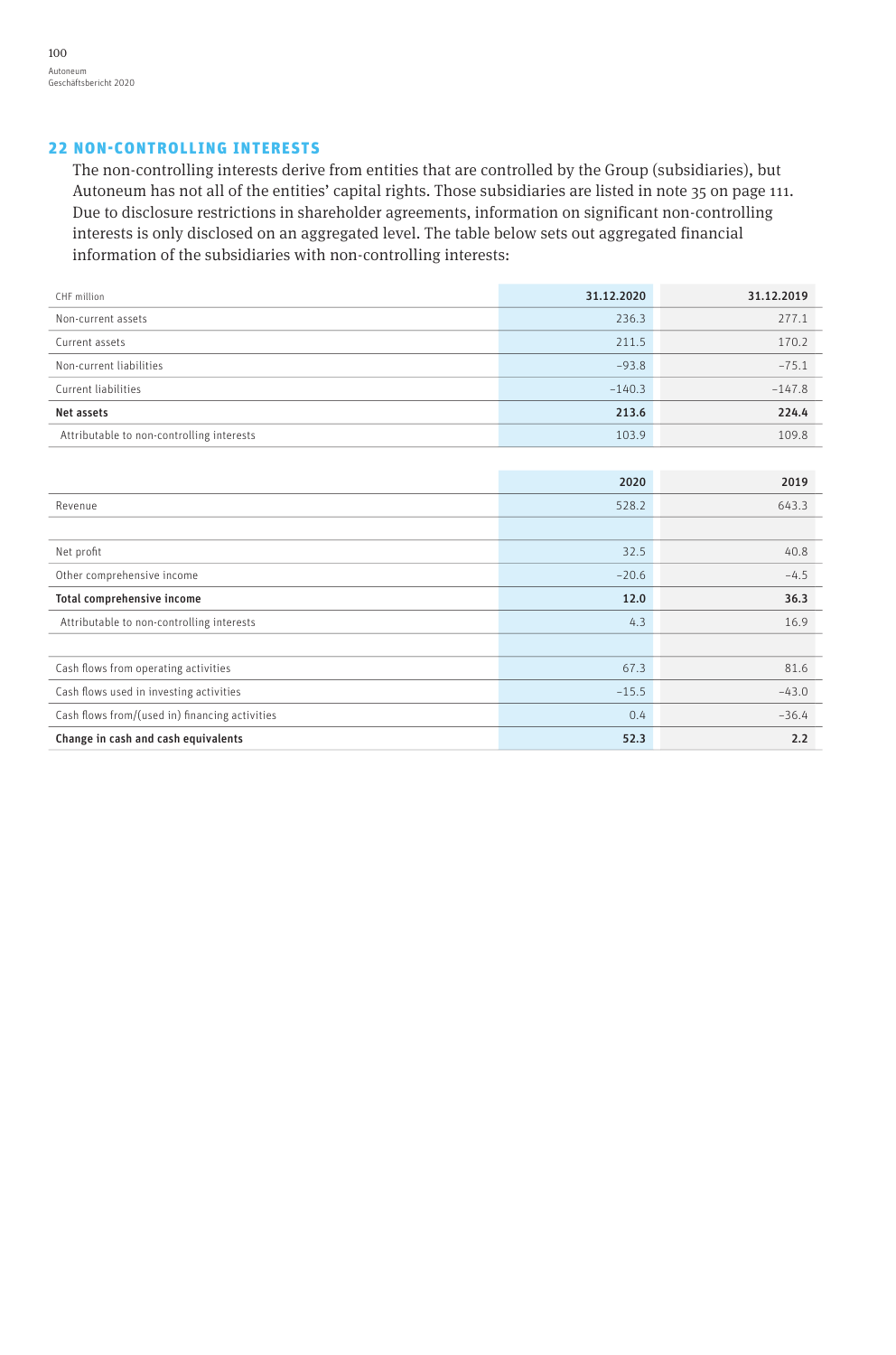## 23 BORROWINGS

| CHF million                     | <b>Bonds</b>             | <b>Bank</b><br>debts | Lease<br>liabilities | Other<br>borrowings      | Total    |
|---------------------------------|--------------------------|----------------------|----------------------|--------------------------|----------|
| Borrowings at January 1, 2020   | 174.6                    | 210.6                | 324.6                | 48.5                     | 758.3    |
| Proceeds                        | $\overline{\phantom{0}}$ | 330.9                | $\qquad \qquad -$    | 9.4                      | 340.2    |
| Repayment                       | -                        | $-175.9$             | $-28.9$              | $-1.3$                   | $-206.1$ |
| <b>Cash flows</b>               |                          | 154.9                | $-28.9$              | 8.1                      | 134.1    |
| Addition                        |                          | -                    | 11.9                 | $\qquad \qquad -$        | 11.9     |
| Increase in present value       | 0.1                      | 0.6                  | -                    | $\overline{\phantom{a}}$ | 0.7      |
| Modification                    | $\overline{\phantom{0}}$ |                      | $-0.1$               | $\qquad \qquad -$        | $-0.1$   |
| Currency translation adjustment | $\overline{\phantom{0}}$ | $-2.9$               | $-15.4$              | $-0.8$                   | $-19.1$  |
| Non-cash changes                | 0.1                      | $-2.3$               | $-3.7$               | $-0.8$                   | $-6.7$   |
| Borrowings at December 31, 2020 | 174.7                    | 363.2                | 292.1                | 55.8                     | 885.8    |
| Thereof non-current             | 174.7                    | 304.5                | 257.5                | 50.8                     | 787.5    |
| Thereof current                 | -                        | 58.7                 | 34.6                 | 5.0                      | 98.3     |

| CHF million                     | <b>Bonds</b>             | <b>Bank</b><br>debts     | Lease<br>liabilities     | Other<br>borrowings | Total    |
|---------------------------------|--------------------------|--------------------------|--------------------------|---------------------|----------|
| Borrowings at January 1, 2019   | 174.5                    | 173.3                    | 21.0                     | 8.1                 | 376.8    |
| Application of IFRS 16          | -                        | -                        | 301.6                    | $\qquad \qquad -$   | 301.6    |
| Proceeds                        | $\overline{\phantom{0}}$ | 296.7                    | $\overline{\phantom{a}}$ | 40.7                | 337.4    |
| Repayment                       | -                        | $-258.9$                 | $-25.8$                  | $-0.1$              | $-284.8$ |
| Cash flows                      |                          | 37.8                     | $-25.8$                  | 40.6                | 52.6     |
| Addition                        | $\overline{\phantom{0}}$ | $\overline{\phantom{0}}$ | 33.0                     | -                   | 33.0     |
| Increase in present value       | 0.1                      | 0.3                      |                          |                     | 0.4      |
| Modification                    | $\overline{\phantom{0}}$ | $\overline{\phantom{0}}$ | $-1.6$                   | $\qquad \qquad -$   | $-1.6$   |
| Currency translation adjustment |                          | $-0.7$                   | $-3.8$                   | $-0.1$              | $-4.6$   |
| Non-cash changes                | 0.1                      | $-0.5$                   | 27.8                     | $-0.1$              | 27.3     |
| Borrowings at December 31, 2019 | 174.6                    | 210.6                    | 324.6                    | 48.5                | 758.3    |
| Thereof non-current             | 174.6                    | 148.9                    | 286.8                    | 42.2                | 652.4    |
| Thereof current                 |                          | 61.7                     | 37.8                     | 6.3                 | 105.9    |

On July 4, 2016 Autoneum Holding Ltd issued a fixed-rate bond with a nominal value of CHF 75.0 million, which is listed on the SIX Swiss Exchange (AUH16, ISIN: CH0326213904). The bond carries a coupon rate of 1.125% and has a term of seven years with a final maturity on July 4, 2023. On December 31, 2020 the market value of the bond was CHF 74.4 million (2019: CHF 75.0 million).

On December 8, 2017 Autoneum Holding Ltd issued a fixed-rate bond with a nominal value of CHF 100.0 million, which is listed on the SIX Swiss Exchange (AUT17, ISIN: CH0373476032). The bond carries a coupon rate of 1.125% and has a term of eight years with a final maturity on December 8, 2025. On December 31, 2020 the market value of the bond was CHF 91.5 million (2019: CHF 98.0 million).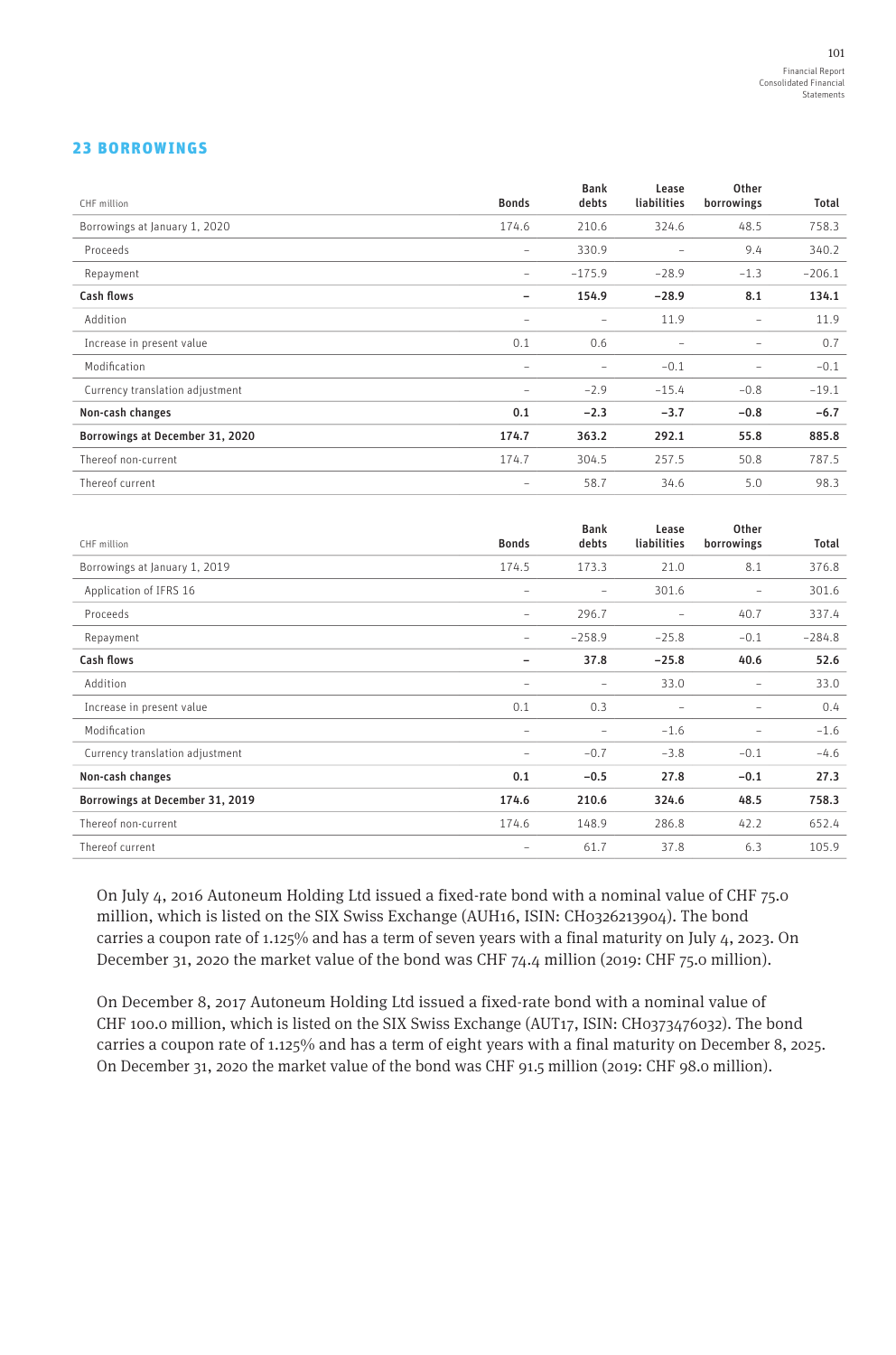Autoneum maintains a long-term credit agreement with a banking syndicate in the amount of CHF 350.0 million, whereof CHF 305.0 million was drawn at year end (2019: CHF 150.0 million). The line of credit may partly be used as a guarantee facility. On December 7, 2017 the long-term credit agreement was amended and the final maturity date extended from December 31, 2019 to December 31, 2022. On May 7, 2019 the existing long-term credit agreement was increased from CHF 150.0 million to CHF 350.0 million with an unchanged final maturity date. On June 29, 2020 the existing long-term credit agreement was amended, among other things, with regards to the financial covenants. The final maturity date remained unchanged at December 31, 2022. The interest rate is based on the LIBOR rate plus an applicable margin, which is determined based on the ratio of net debt to EBITDA. The credit agreement contains customary financial covenants, which include an adjusted ratio of net debt to EBITDA, a minimum of last-twelve-months-EBITDA and a minimum liquidity. Compliance with financial covenants is checked on a regular basis and reported to the banking syndicate. In the fiscal years 2020 and 2019, the financial covenants were met at all times.

In addition to the aforementioned bonds and the long-term credit agreement, local credit limits and borrowings with individual customary market conditions exist in several countries.

In 2019, two shareholders of Autoneum Holding Ltd have provided subordinated shareholder loans. In the reporting period, it was agreed to extend the term of the subordinated shareholder loans in alignment with the credit agreement with the bank syndicate. Further information is disclosed in note 30 on page 109.

The borrowings are denominated in the following currencies:

| CHF million | 31.12.2020 | 31.12.2019 |
|-------------|------------|------------|
| CHF         | 574.6      | 404.2      |
| <b>USD</b>  | 128.8      | 181.8      |
| EUR         | 55.0       | 74.0       |
| CNY<br>--   | 43.4       | 64.7       |
| Other       | 83.9       | 33.6       |
| Total       | 885.8      | 758.3      |

## 24 EMPLOYEE BENEFITS

| CHF million                         | 31.12.2020 | 31.12.2019 |
|-------------------------------------|------------|------------|
| Post-employment benefit liabilities | 32.4       | 42.5       |
| Other long-term employee benefits   | 4.8        |            |
| Employee benefit liabilities        | 37.2       | 47.6       |

In the reporting period, total expenses for pensions in the amount of CHF 8.5 million have been recognized as employee expenses and interest expenses (2019: CHF 15.2 million).

Some employees participate in defined contribution plans whose insurance benefit results solely from the paid contributions and the return on investment on the plan asset. The other employees participate in defined benefit plans that are based upon direct benefits of the Autoneum Group.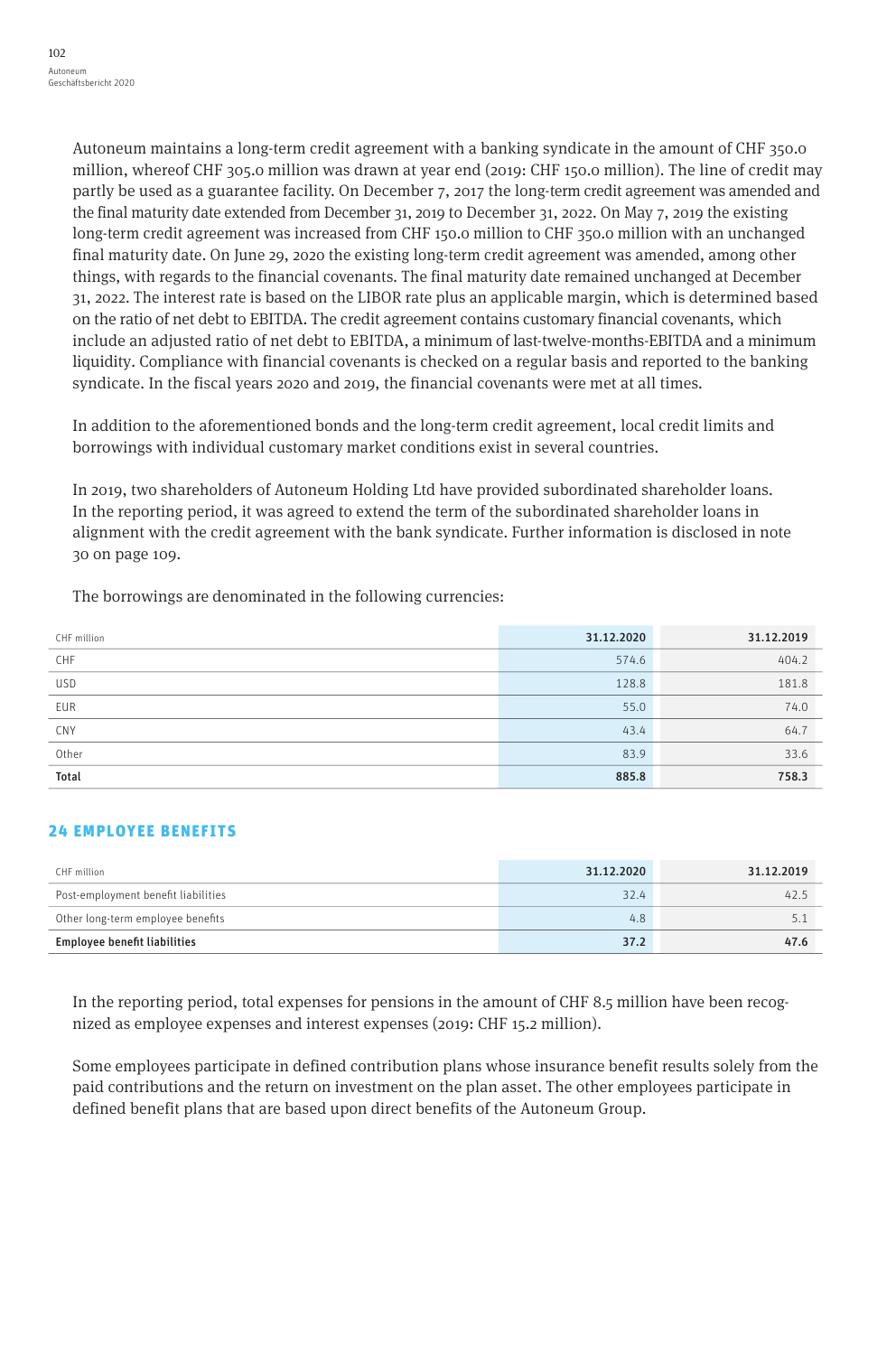## DEFINED CONTRIBUTION PLANS

The expenses for defined contribution plans totaled CHF 5.6 million in the current reporting period (2019: CHF 7.4 million).

## DEFINED BENEFIT PLANS

Autoneum maintains defined benefit pension plans in Switzerland, the USA, Canada, Great Britain, France and the Netherlands. The most significant pension plans are those in Switzerland and the USA. Those plans sum up to 76.7% (2019: 77.1%) of the Group's defined benefit obligation and to 79.1% (2019: 78.7%) of the Group's plan assets.

The status of the defined benefit plans at year end was as follows:

| CHF million                                                | 2020     | 2019     |
|------------------------------------------------------------|----------|----------|
| Switzerland                                                |          |          |
| Fair value of plan assets at December 31                   | 141.3    | 139.1    |
| Present value of defined benefit obligation at December 31 | $-147.6$ | $-151.0$ |
| Deficit at December 31                                     | $-6.3$   | $-11.9$  |
|                                                            |          |          |
| <b>USA</b>                                                 |          |          |
| Fair value of plan assets at December 31                   | 31.8     | 29.7     |
| Present value of defined benefit obligation at December 31 | $-42.7$  | $-44.3$  |
| Deficit at December 31                                     | $-10.8$  | $-14.7$  |
|                                                            |          |          |
| Other countries                                            |          |          |
| Fair value of plan assets at December 31                   | 45.9     | 45.6     |
| Present value of defined benefit obligation at December 31 | $-57.9$  | $-58.1$  |
| Deficit at December 31                                     | $-12.1$  | $-12.6$  |
|                                                            |          |          |
| <b>Total deficit at December 31</b>                        | $-29.2$  | $-39.2$  |
|                                                            |          |          |
| Recognized in the balance sheet                            |          |          |
| as employee benefit assets                                 | 3.2      | 3.4      |
| as employee benefit liabilities                            | 32.4     | 42.5     |

#### SWISS PENSION PLANS

Pension plans are governed by the Swiss Federal Law on Occupational Retirement, Survivors' and Disability Pension Plans (BVG). The Group's pension plans are administered by separate legal foundations, which are funded by regular employee and company contributions. Plan participants are insured against the financial consequences of old age, disability and death. The most senior governing body of the pension plan is the Board of Trustees. The Board of Trustees is responsible for the investment of the plan assets. All investment decisions made by the Board of Trustees need to conform to the guidelines set out in a long-term investment strategy. This strategy is based on legal requirements, expected future contributions and expected future obligations and is reassessed at least once a year. All governing and administration bodies have an obligation to act in the interests of the plan participants. The final benefit is contribution-based with certain minimum guarantees. Due to these minimum guarantees, the Swiss plans are treated as defined benefit plans for the purposes of these IFRS financial statements, although they have many characteristics of defined contribution plans. Retirement benefits are based on the accumulated savings capital, which can either be drawn as a lifelong pension or as a lump-sum payment. The pension is calculated by multiplying the balance of the savings capital with the applicable conversion rate. The plan is exposed to actuarial risks, such as longevity risk, interest rate risk and market (investment) risk.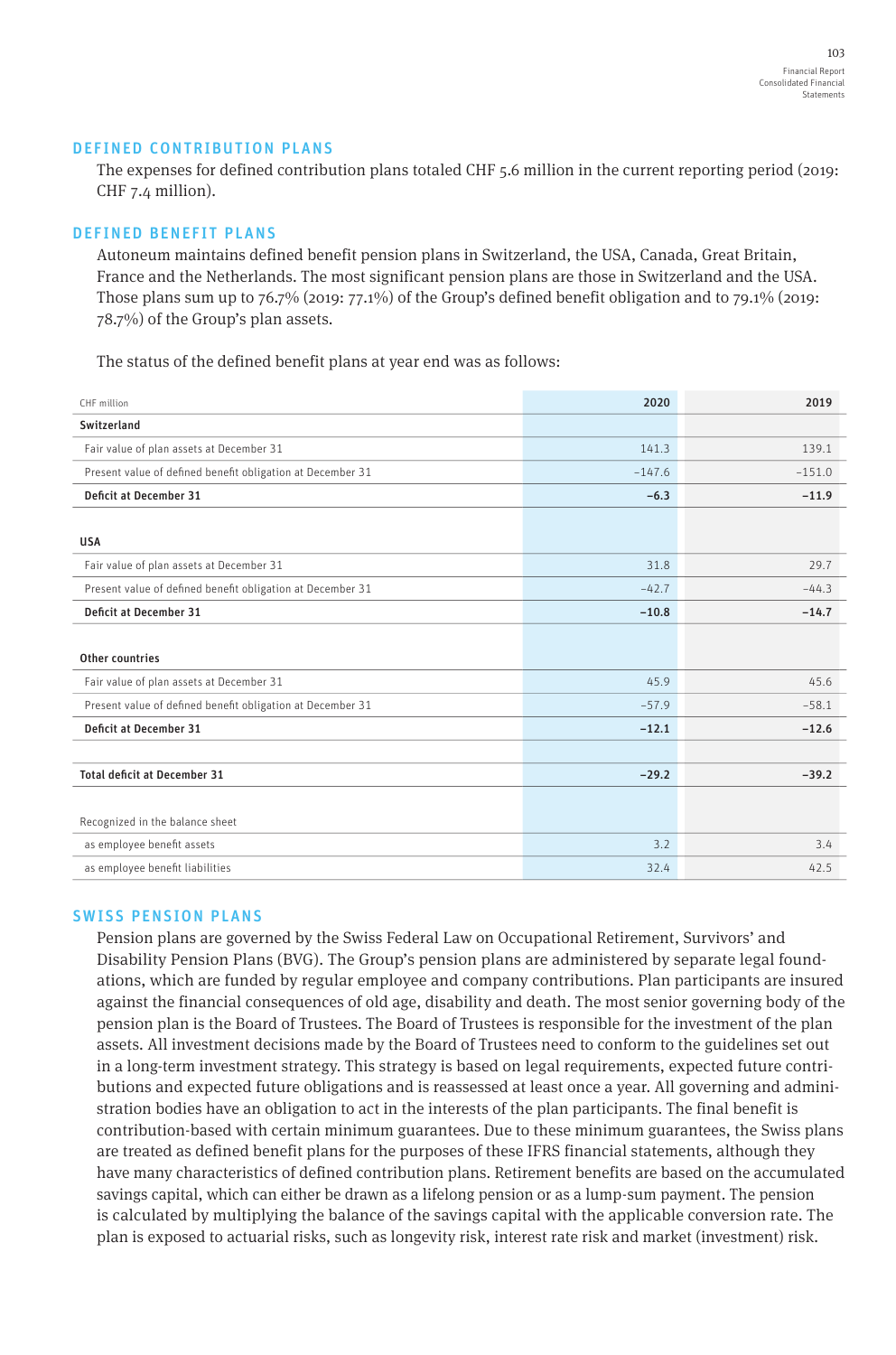In case of underfunding, the Board of Trustees is required to take the necessary measures to ensure that full funding can be expected to be restored within a reasonable period. The measures may include increasing employee and company contributions, lowering the interest rate on retirement account balances or reducing prospective benefits.

## US PENSION PLANS

Autoneum maintains five defined benefit pension plans in the USA. Four of those plans are funded and one plan is unfunded. The defined benefit plans in the USA have been closed to new members. New employees in the USA join defined contribution plans. The defined benefit plans are subject to the provisions of the Employee Retirement Income Security Act of 1974 (ERISA), which defines minimum standards such as the statutory minimum funded status.

## PENSION PLANS IN OTHER COUNTRIES

Autoneum maintains defined benefit plans in Canada, Great Britain, France and in the Netherlands. The pension plan in Canada is closed to new members. The plan is funded, and the majority of the contributions are paid by the employer. The pension plan in Great Britain is funded and has been closed to new members. New employees join a defined contribution plan. The plan in France is unfunded and settled by the employer while the plan in the Netherlands is funded and has been closed to new members.

The movement in the defined benefit obligation over the year was as follows:

| CHF million                               | 2020              | 2019   |
|-------------------------------------------|-------------------|--------|
| Defined benefit obligation at January 1   | 253.5             | 207.8  |
| Current service cost                      | 6.7               | 6.6    |
| Past service cost from plan curtailments  | $-4.8$            |        |
| Interest expenses                         | 3.0               | 4.4    |
| Remeasurement gains and losses            | 10.3              | 36.5   |
| Employee contributions                    | 3.1               | 3.4    |
| Settlements                               | $\qquad \qquad -$ | $-0.2$ |
| Benefits paid                             | $-15.9$           | $-7.4$ |
| Reclassification                          | $\qquad \qquad -$ | 1.9    |
| Currency translation adjustment           | $-7.6$            | 0.6    |
| Defined benefit obligation at December 31 | 248.2             | 253.5  |

In 2020, a material change in the plan participants led to a plan curtailment under IAS19.105 for the Swiss plans. The resulting past service cost was recognized in profit and loss as an income of CHF 4.8 million.

The movement in the fair value of plan assets over the year was as follows:

| CHF million                                     | 2020    | 2019   |
|-------------------------------------------------|---------|--------|
| Fair value of plan assets at January 1          | 214.3   | 184.7  |
| Interest income                                 | 1.9     | 3.0    |
| Return on plan assets excluding interest income | 14.1    | 23.4   |
| Employer contributions                          | 7.6     | 6.3    |
| Employee contributions                          | 3.1     | 3.4    |
| Benefits paid                                   | $-15.9$ | $-7.4$ |
| Currency translation adjustment                 | $-6.1$  | 0.9    |
| Fair value of plan assets at December 31        | 219.0   | 214.3  |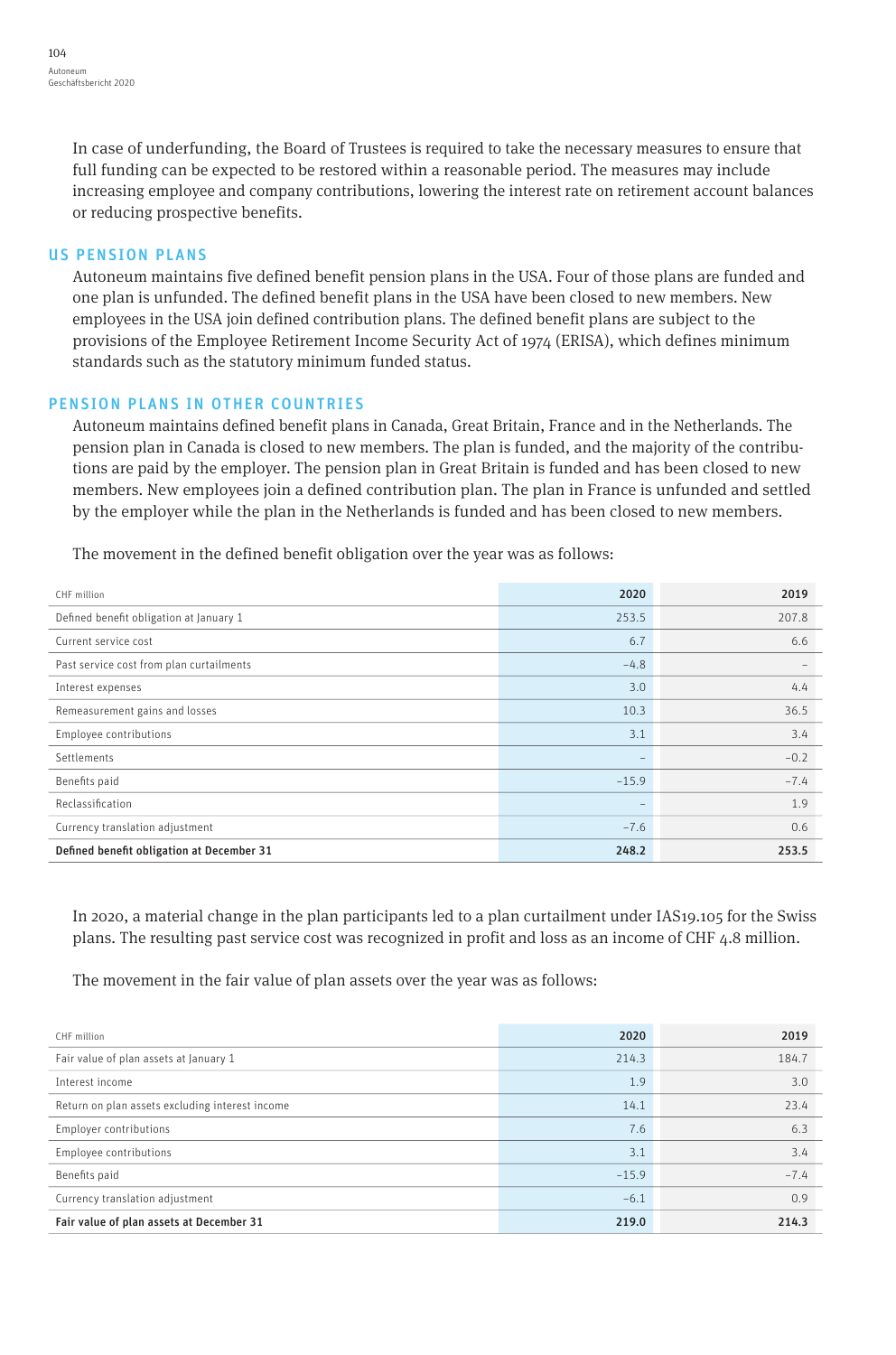The major categories of plan assets were as follows:

| CHF million<br>___ | 31.12.2020 | 31.12.2019 |
|--------------------|------------|------------|
| Equity             | 109.7      | 101.6      |
| Debt               | 57.8       | 63.2       |
| Real estate        | 39.0       | 37.4       |
| Cash               | 8.7        | 9.7        |
| Other              | 3.8        | 2.3        |
| Total              | 219.0      | 214.3      |

All equity and debt instruments are listed on a stock exchange.

The amounts recognized in profit or loss were as follows:

| CHF million                                | 2020                     | 2019   |
|--------------------------------------------|--------------------------|--------|
| Current service cost                       | $-6.7$                   | $-6.6$ |
| Past service cost from plan curtailments   | 4.8                      |        |
| Gain on settlements                        | $\overline{\phantom{a}}$ | 0.2    |
| Net interest expenses                      | $-1.0$                   | $-1.4$ |
| Pension expenses for defined benefit plans | $-2.9$                   | $-7.8$ |
|                                            |                          |        |
| Recognized in the income statement:        |                          |        |
| as employee expenses                       | $-1.8$                   | $-6.4$ |
| as interest expenses                       | $-1.0$                   | $-1.4$ |

## The amounts recognized in profit or loss result from plans in the following regions:

| CHF million                                            | 2020   | 2019   |
|--------------------------------------------------------|--------|--------|
| Expenses from defined benefit plans in Switzerland     | $-0.6$ | $-5.3$ |
| Expenses from defined benefit plans in the USA         | $-1.2$ | $-1.5$ |
| Expenses from defined benefit plans in other countries | $-1.1$ | $-1.0$ |
| <b>Total</b>                                           | $-2.9$ | $-7.8$ |

The expected employer contributions for the Group's defined benefit pension plans for 2021 amount to CHF 5.7 million. The expected benefit payments for 2021 are CHF 14.7 million.

The effect from remeasurement of the defined benefit pension plans recognized in other comprehensive income is as follows:

| CHF million                                     | 2020   | 2019    |
|-------------------------------------------------|--------|---------|
| Remeasurement gains and losses                  |        |         |
| from changes in demographic assumptions         | $-2.3$ | $-1.6$  |
| from changes in financial assumptions           | $-3.0$ | $-29.7$ |
| from experience adjustment                      | $-5.0$ | $-5.2$  |
| Return on plan assets excluding interest income | 14.1   | 23.4    |
| <b>Total</b>                                    | 3.8    | $-13.1$ |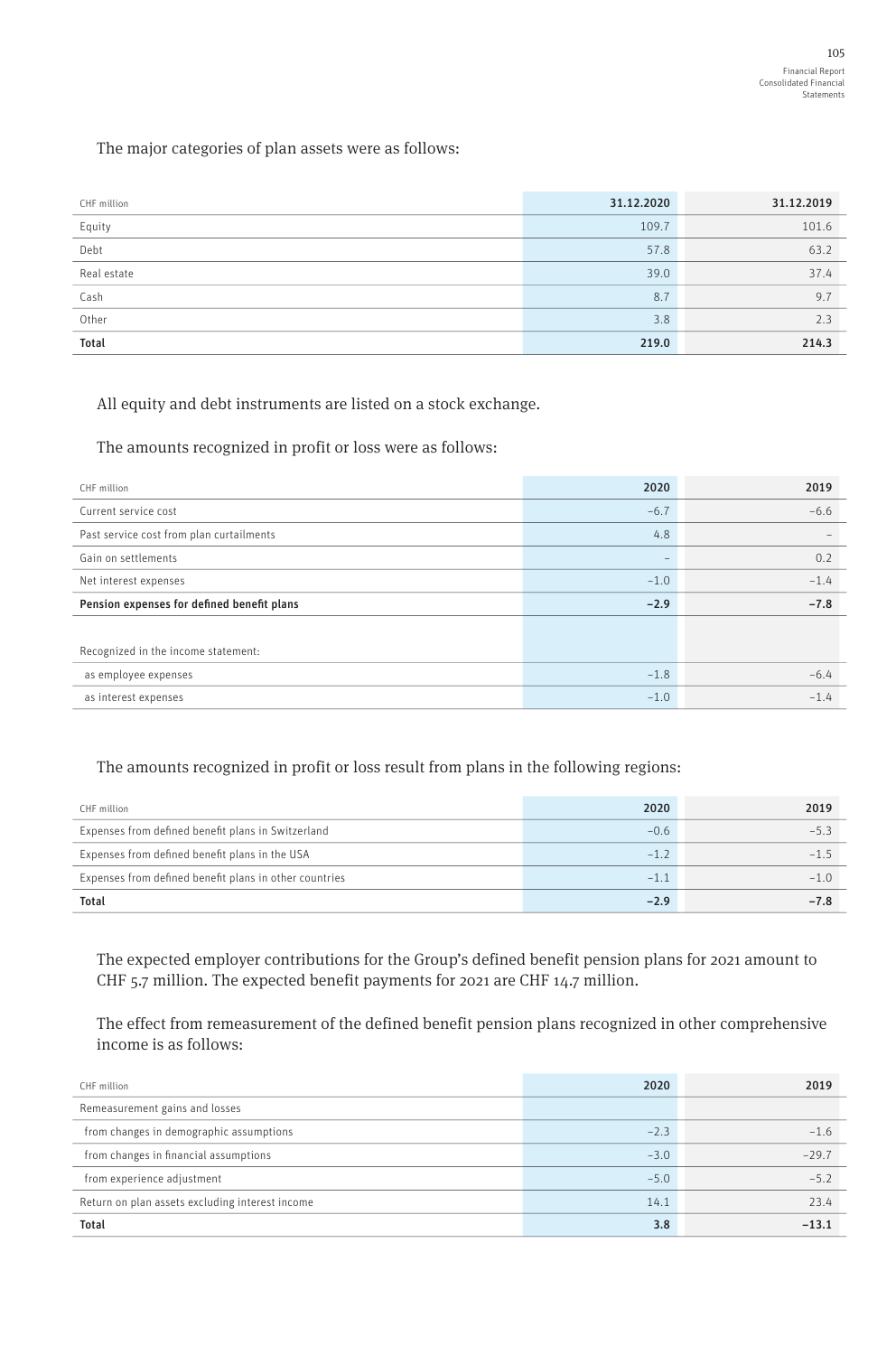The table below discloses the main actuarial assumptions at year end:

| Weighted average of all pension plans                | 31.12.2020       | 31.12.2019 |
|------------------------------------------------------|------------------|------------|
| Discount rate<br>in $%$                              | 1.0              |            |
| Expected future salary growth<br>in $%$              | $0.\overline{7}$ | 0.6        |
| Expected future pension growth<br>in $%$             | 0.1              | 0.1        |
| Life expectancy for females at age of 65<br>in years | 24.1             | 23.9       |
| Life expectancy for males at age of 65<br>in years   | 22.0             | 21.8       |

At December 31, 2020 the weighted average duration of the defined benefit obligation was 16.6 years (2019: 16.9 years).

The table below shows the results of the sensitivity analysis. It was analyzed how expected changes in the discount rate, in future salary and pension growth, and in the life expectancy would impact the defined benefit obligation. Changes in these parameters would have the following effect on the defined benefit obligation:

| CHF million                                                  | 31.12.2020 | 31.12.2019 |
|--------------------------------------------------------------|------------|------------|
| Increase in discount rate by 0.25 percentage point           | $-9.8$     | $-10.1$    |
| Decrease in discount rate by 0.25 percentage point           | 10.5       | 10.8       |
| Increase in future salary growth by 0.5 percentage point     | 2.9        | 2.6        |
| Decrease in future salary growth by 0.5 percentage point     | $-2.9$     | $-2.7$     |
| Increase in future pension increase by 0.25 percentage point | 3.8        | 3.9        |
| Decrease in future pension increase by 0.25 percentage point | $-3.6$     | $-3.7$     |
| Increase in life expectancy by one year                      | 7.5        | 7.4        |
| Decrease in life expectancy by one year                      | $-6.7$     | $-6.8$     |

## 25 PROVISIONS

| CHF million                     | Guarantee<br>and warranty | Litigation and<br>tax risk | Environmental            | Other  | Total  |
|---------------------------------|---------------------------|----------------------------|--------------------------|--------|--------|
| Provisions at January 1, 2020   | 0.3                       | 17.3                       | 7.6                      | 8.5    | 33.8   |
| Addition                        | 3.2                       | 2.2                        | 0.1                      | 14.9   | 20.4   |
| Utilization                     | -                         | $-1.9$                     | $-0.4$                   | $-5.3$ | $-7.7$ |
| Release                         |                           | $-8.1$                     | $\overline{\phantom{a}}$ | $-1.5$ | $-9.7$ |
| Currency translation adjustment | $-0.1$                    | $-1.7$                     | $-0.2$                   | $-0.5$ | $-2.4$ |
| Provisions at December 31, 2020 | 3.5                       | 7.7                        | 7.0                      | 16.1   | 34.3   |
| Thereof non-current             | 0.7                       | 4.6                        | 6.8                      | 2.6    | 14.8   |
| Thereof current                 | 2.7                       | 3.1                        | 0.2                      | 13.5   | 19.5   |

Guarantee and warranty provisions are related to the production and supply of goods or services and are based on experience.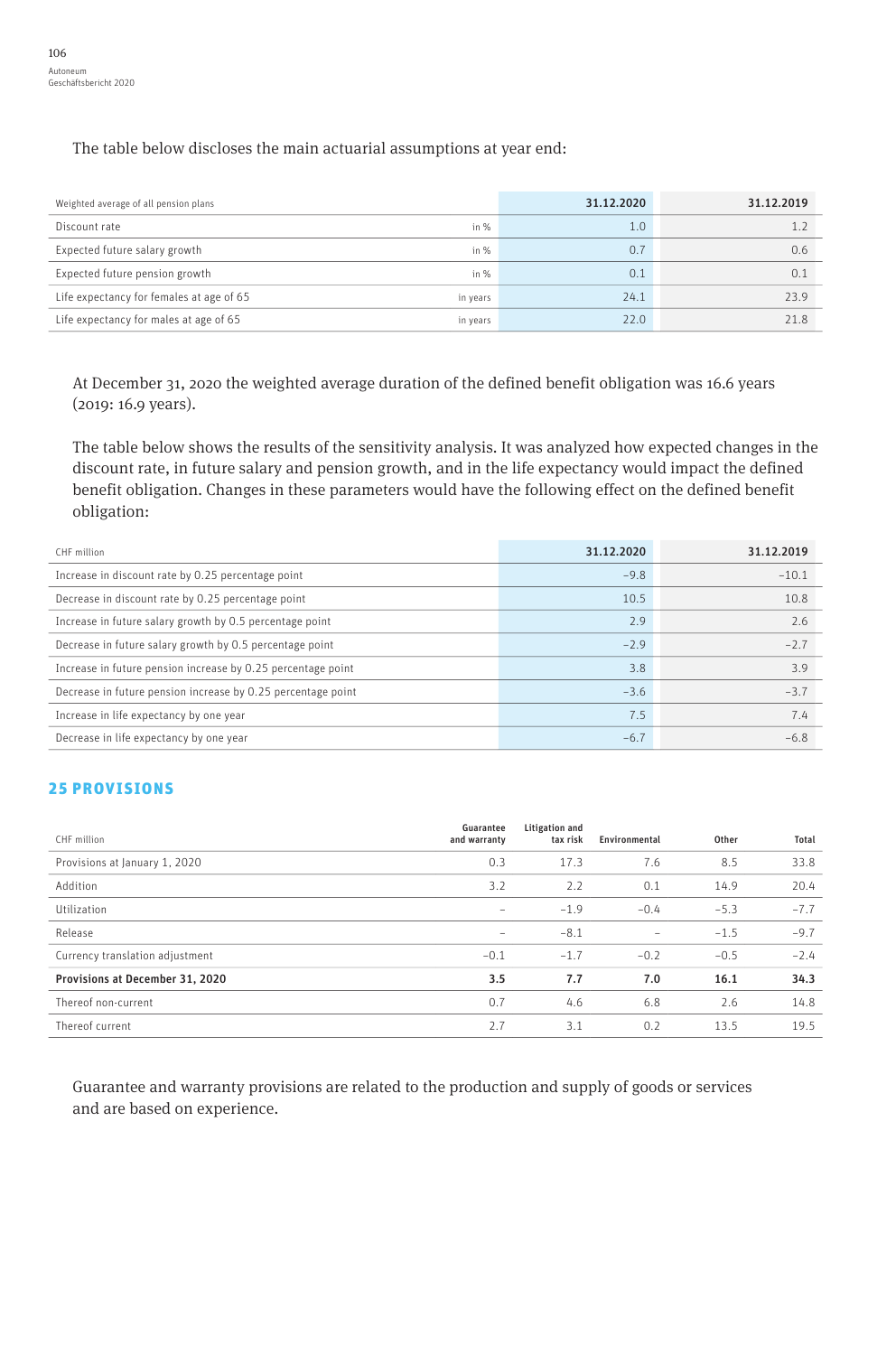Litigation and non-income tax risk provisions comprise provisions for expected costs resulting from investigations and proceedings of government agencies, provisions for court cases, such as claims brought by workers for health- or accident-related incidents, and provisions for non-income tax risk. The majority of litigation and non-income tax risk provisions are expected to be used over the next five years.

Environmental provisions contain the estimated costs for the clean-up of contaminated sites due to past industrial operations. The majority of provisions are from Group companies within Business Group Europe. Long-term environmental provisions are expected to be used mainly over the next five to ten years.

Other provisions are made for contracts where the unavoidable costs to fulfill the obligation are greater than the expected economic benefits, as well as for other constructive or legal liabilities of Group companies. The majority of other non-current provisions are expected to be used in two to three years.

## 26 OTHER LIABILITIES

| CHF million                                    | 31.12.2020 | 31.12.2019 |
|------------------------------------------------|------------|------------|
| Advance payments from customers                | 5.6        | 3.3        |
| Deferred income                                | 0.3        | 0.6        |
| Other payables                                 | 1.2        | 0.1        |
| Total non-current portion                      | 7.2        | 4.0        |
| Advance payments from customers                | 59.6       | 61.2       |
| Accrued expenses                               | 83.3       | 68.7       |
| Accrued holidays and overtime                  | 11.3       | 11.8       |
| Non-income tax payables                        | 15.4       | 14.3       |
| Deferred income                                | 2.1        | 1.4        |
| Fair value of derivative financial instruments | 1.6        | 1.0        |
| Other payables                                 | 12.0       | 18.4       |
| <b>Total current portion</b>                   | 185.2      | 176.9      |

Advance payments from customers qualify as contract liabilities and stem primarily from the sale of tools to the OEM which could already be invoiced, but the final acceptance from the OEM is still missing and consequently revenue is not yet recognized. The current portion of advance payments from customers is usually recognized as revenue within the next twelve months. No material amount of revenue was recognized in 2020 or in 2019 from performance obligations that were satisfied in previous periods.

## 27 OTHER COMMITMENTS

At year end, open commitments for investments in tangible and intangible assets amounted to CHF 5.0 million (2019: CHF 38.2 million).

## 28 CONTINGENT LIABILITIES

There are no single matters pending that Autoneum expects to be material in relation to the Group's business, financial position or results of operations.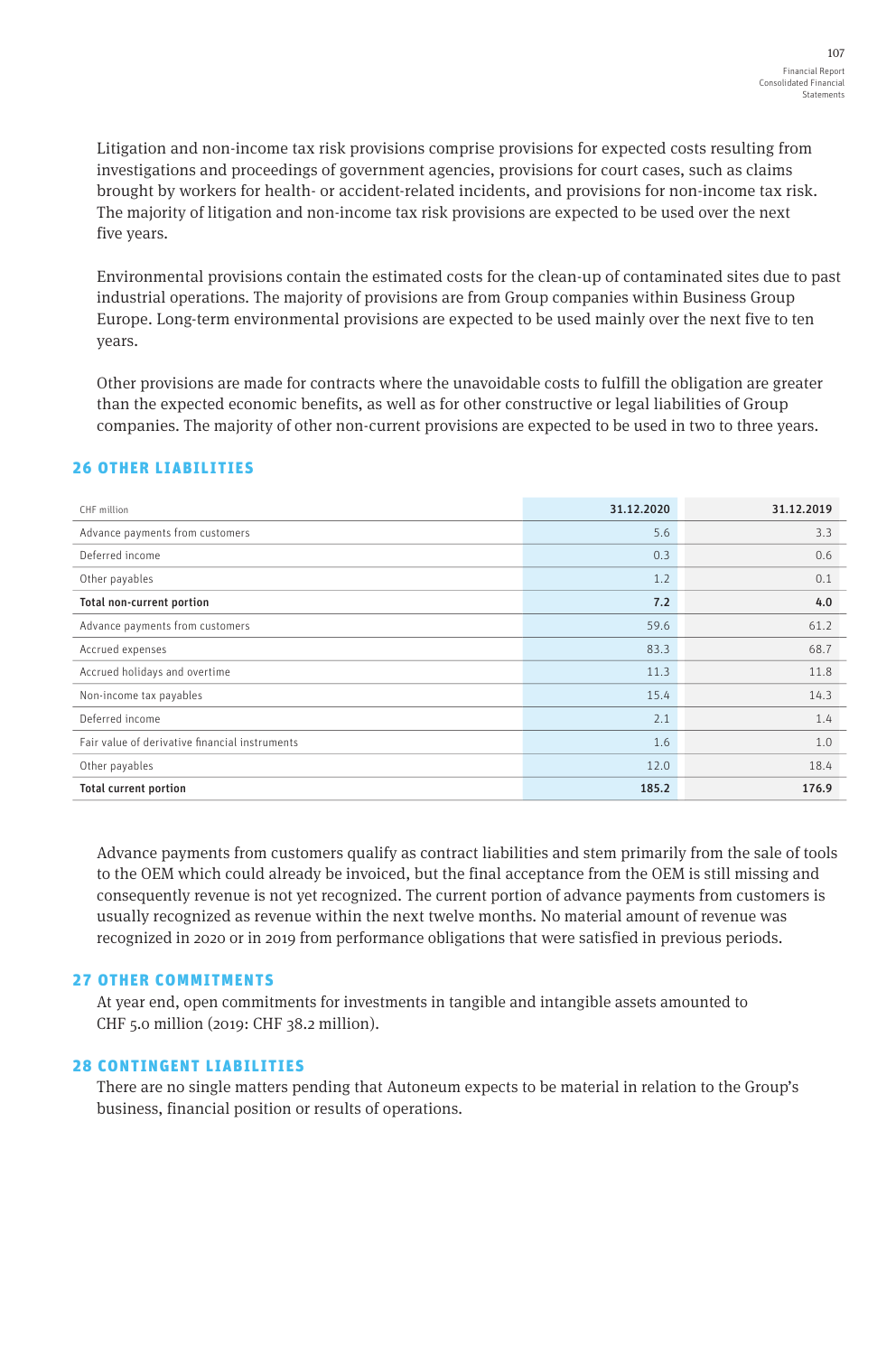## 29 FINANCIAL INSTRUMENTS

The following tables summarize all financial instruments classified by categories according to IFRS 9:

| CHF million                                                             | 31.12.2020  | 31.12.2019  |
|-------------------------------------------------------------------------|-------------|-------------|
| Fair value of derivative financial instruments <sup>1</sup>             | 1.7         | 2.1         |
| Total financial assets at fair value through profit or loss             | 1.7         | 2.1         |
| Cash at banks                                                           | 232.0       | 98.6        |
| Time deposits with original maturities up to 3 months                   | 90.0        | 0.1         |
| Time deposits with original maturities between 3 and 12 months          | 0.1         |             |
| Trade receivables                                                       | 246.5       | 281.5       |
| Other receivables                                                       | 5.2         | 7.1         |
| Accrued income                                                          | 23.3        | 17.3        |
| l oans                                                                  | 3.3         | 6.4         |
| Other financial assets                                                  | 6.7         | 7.1         |
| Total financial assets at amortized cost                                | 607.1       | 418.2       |
| Investments in non-consolidated companies <sup>2</sup>                  | 33.8        | 43.4        |
| Total financial assets at fair value through other comprehensive income | 33.8        | 43.4        |
| <b>Total</b>                                                            | 642.6       | 463.7       |
|                                                                         |             |             |
| CHF million                                                             | 31.12.2020  | 31.12.2019  |
| Borrowings                                                              | 885.8       | 758.3       |
| Trade payables                                                          | 203.7       | 274.2       |
| Accrued expenses                                                        | 83.3        | 68.7        |
| Other payables                                                          | 13.2        | 18.6        |
| Total financial liabilities at amortized cost                           | 1 1 8 6 . 1 | 1 1 1 9 . 8 |
| Fair value of derivative financial instruments <sup>1</sup>             | 1.6         | 1.0         |
| Total financial liabilities at fair value through profit or loss        | 1.6         | 1.0         |
| <b>Total</b>                                                            | 1 187.6     | 1 1 2 0 . 8 |

1 Measured at fair values that are calculated based on observable market data (level 2). 2 Measured at fair values that are based on quoted prices in active markets (level 1).

Borrowings comprise two bonds with a total net book value of CHF 174.7 million (2019: CHF 174.6 million) and a total fair value of CHF 165.9 million (2019: CHF 173.0 million) based on quoted prices in active markets. The fair value of the discounted contractual future cash flows is equal to the carrying amount of the variable interest bank borrowings. Refer to note 23 on page 101 for further information. The book values of other financial instruments measured at amortized cost correspond to their fair values.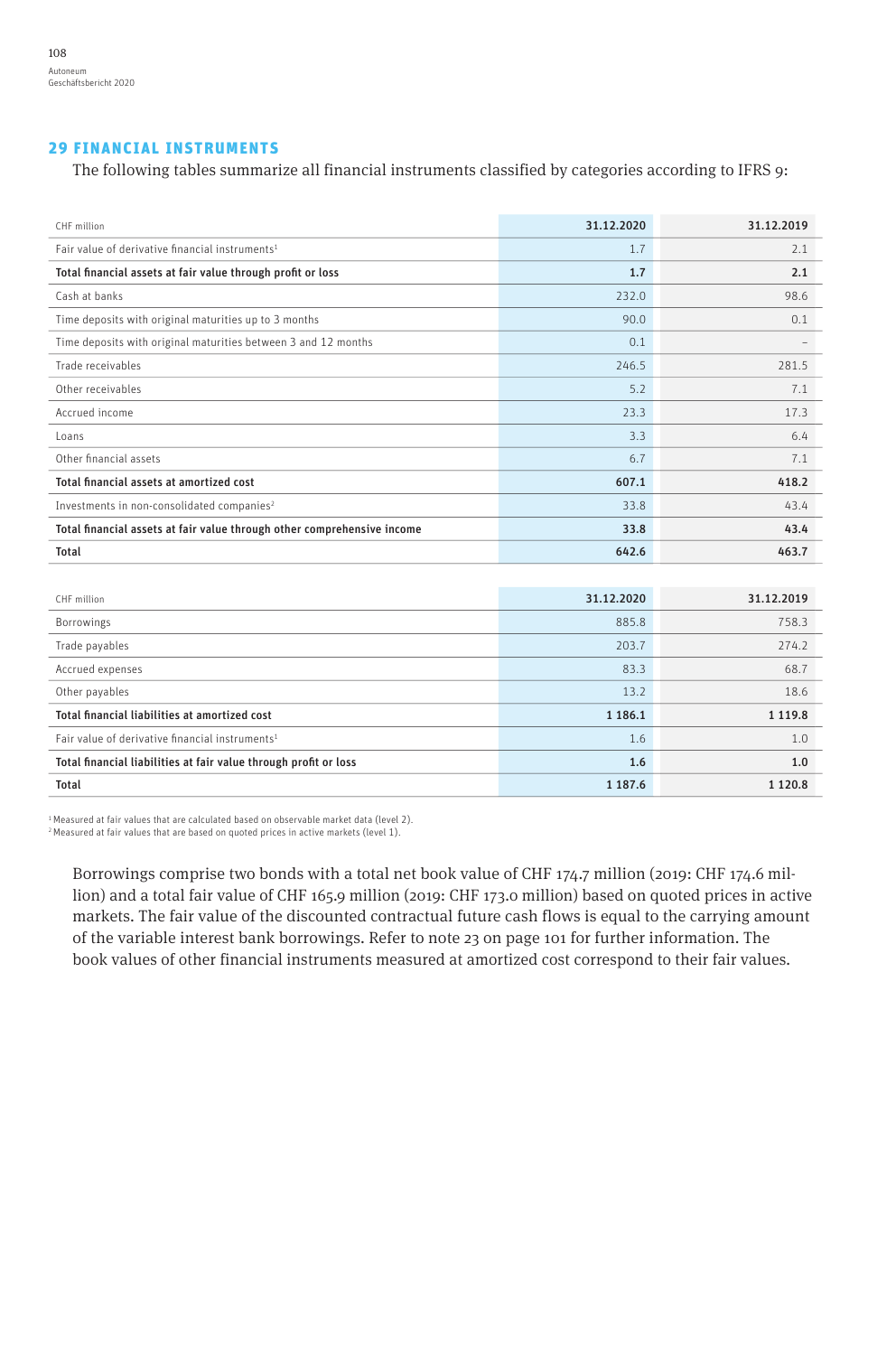## 30 RELATED PARTIES

Related parties are members of the Board of Directors and the Executive Board or close members of that person's family, pension funds, associated companies as well as companies controlled by significant shareholders. At December 31, 2020 Artemis Beteiligungen I Ltd, Hergiswil, Switzerland, Centinox Holding Ltd, Hergiswil, Switzerland, and Michael Pieper, Hergiswil, Switzerland, held 21.30% (2019: 21.10%) of the shares of the Company and PCS Holding Ltd, Warth-Weiningen, Switzerland, and Peter Spuhler, Weiningen, Switzerland, held 16.17% (2019: 16.15%) of the shares of the Company.

In 2019, Artemis Beteiligungen I Ltd and PCS Holding Ltd have granted a subordinated loan of CHF 20.0 million each and with an interest rate of  $4.0\%$ . The loans are not available for repayment before a certain financial ratio is reached in two consecutive financial quarters, but can be terminated afterwards by each party.

The pension fund of an Autoneum Group entity granted a loan to the Company. The loan bears an interest rate of 1.5% and is due within six days upon cancellation of the agreement by either the lender or the borrower.

The total remuneration to the Board of Directors and to the Group Executive Board was as follows:

| CHF million              | 2020 | 2019 |
|--------------------------|------|------|
| Short-term benefits      | 4.0  | 4.8  |
| Share-based payments     | 0.8  |      |
| Post-employment benefits | 0.1  | 0.2  |
| <b>Total</b>             | 5.0  | ხ.∠  |

The compensation of the Board of Directors and of the Group Executive Board is disclosed in the Remuneration Report on pages 129–133.

Year-end balances with related parties were as follows:

| CHF million                                | 31.12.2020 | 31.12.2019 |
|--------------------------------------------|------------|------------|
| Current borrowings due to pension funds    | 5.0        |            |
| Non-current borrowings due to shareholders | 40.0       | 40.0       |
| <b>Total</b>                               | 45.0       | 45.0       |

## 31 NET DEBT

| CHF million                      | 31.12.2020 | 31.12.2019 |
|----------------------------------|------------|------------|
| Cash and cash equivalents        | $-322.0$   | $-98.7$    |
| Bonds                            | 174.7      | 174.6      |
| Bank debts                       | 363.2      | 210.6      |
| Other borrowings                 | 55.8       | 48.5       |
| Net debt excl. lease liabilities | 271.7      | 335.0      |
| Lease liabilities                | 292.1      | 324.6      |
| Net debt                         | 563.7      | 659.6      |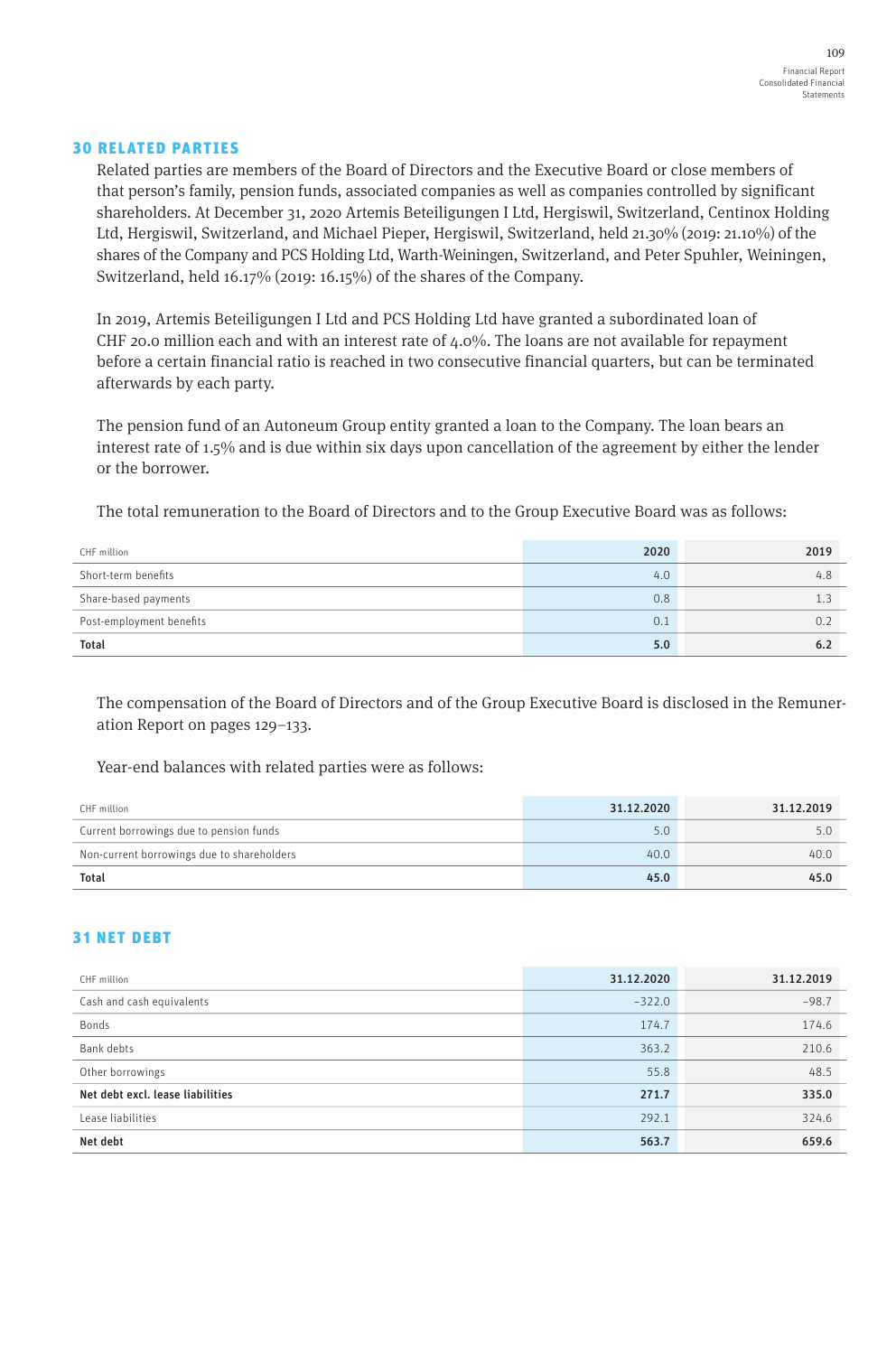## 32 EXCHANGE RATES FOR CURRENCY TRANSLATION

|                      |            |              | Average<br>rate | Average<br>rate | Year-end<br>rate | Year-end<br>rate |
|----------------------|------------|--------------|-----------------|-----------------|------------------|------------------|
| <b>CHF</b>           | ISO code   | <b>Units</b> | 2020            | 2019            | 2020             | 2019             |
| Argentine peso       | ARS        | 100          | 1.35            | 2.12            | 1.05             | 1.62             |
| Brazilian real       | <b>BRL</b> | $\mathbf{1}$ | 0.19            | 0.25            | 0.17             | 0.24             |
| Canadian dollar      | CAD        | 1            | 0.70            | 0.75            | 0.69             | 0.74             |
| Chinese yuan         | <b>CNY</b> | 100          | 13.59           | 14.40           | 13.55            | 13.91            |
| Czech koruna         | CZK        | 100          | 4.06            | 4.33            | 4.14             | 4.28             |
| Euro                 | EUR        | $\mathbf{1}$ | 1.07            | 1.11            | 1.09             | 1.09             |
| Pound sterling       | GBP        | $\mathbf{1}$ | 1.21            | 1.27            | 1.20             | 1.28             |
| Indian rupee         | INR        | 100          | 1.27            | 1.41            | 1.21             | 1.36             |
| Mexican peso         | <b>MXN</b> | 100          | 4.42            | 5.15            | 4.45             | 5.16             |
| Polish złoty         | PLN        | 100          | 24.09           | 25.85           | 23.83            | 25.54            |
| United States dollar | <b>USD</b> | $\mathbf{1}$ | 0.94            | 0.99            | 0.88             | 0.97             |

## 33 EVENTS AFTER BALANCE SHEET DATE

There were no events between December 31, 2020 and March 2, 2021 which would necessitate adjustments to the book value of the Group's assets or liabilities, or which require additional disclosure in the consolidated financial statements.

## 34 PROPOSAL OF THE BOARD OF DIRECTORS

For the financial year 2020 the Board of Directors proposes to the Annual General Meeting on March 25, 2021 no dividend to be distributed. In 2020, no dividend was distributed to the shareholders of Autoneum Holding Ltd.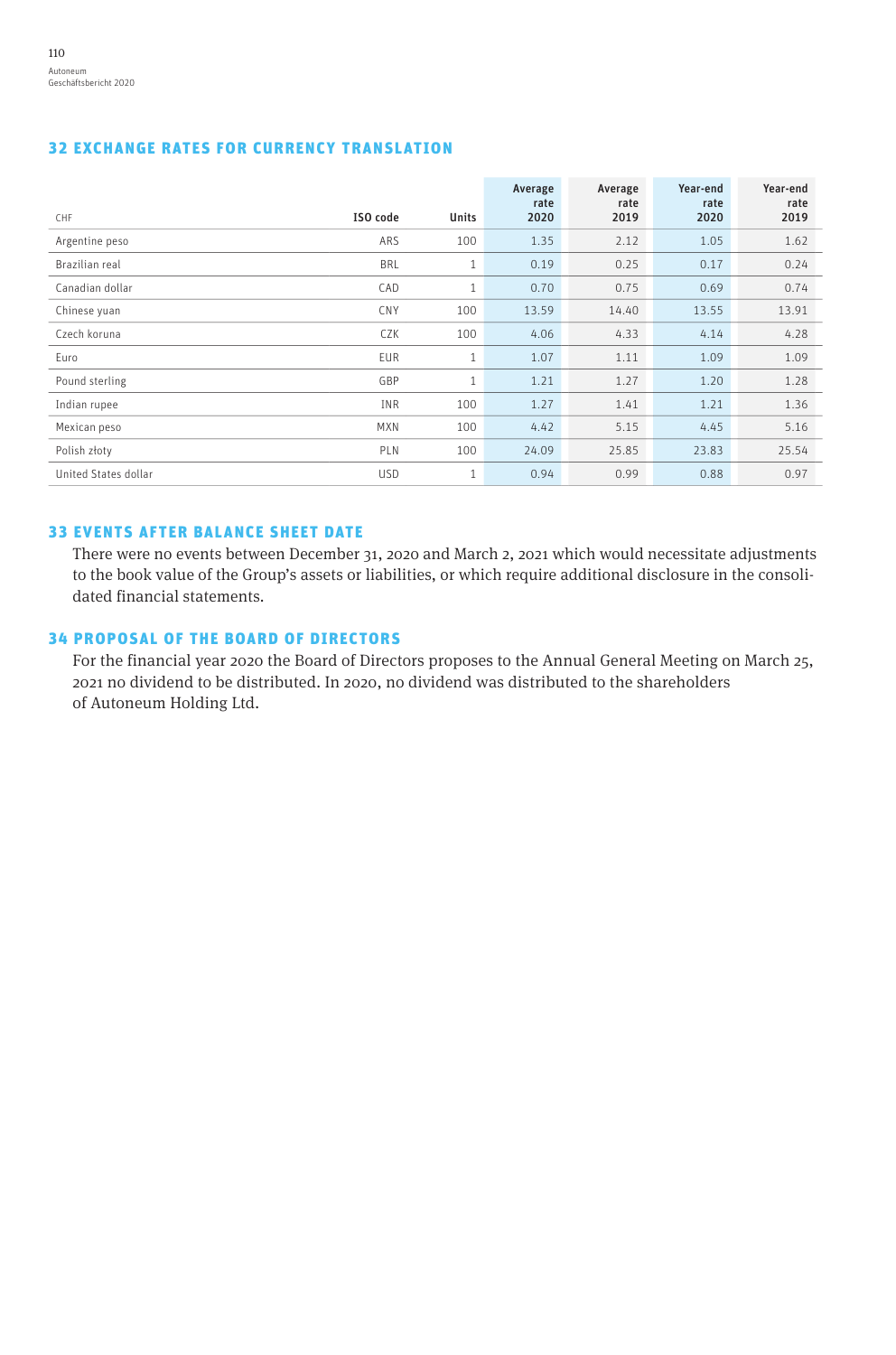## 35 SUBSIDIARIES, ASSOCIATED COMPANIES AND NON-CONSOLIDATED INVESTMENTS

|                       |                                                                |            | Nominal capital<br>in millions | Subsidiaries       | Von-cons. investments<br>Associated companies | Voting & capital rights | Research & technology | Application developm. | Production & supply<br>Service & financing |           |
|-----------------------|----------------------------------------------------------------|------------|--------------------------------|--------------------|-----------------------------------------------|-------------------------|-----------------------|-----------------------|--------------------------------------------|-----------|
| Switzerland           | Autoneum Holding Ltd, Winterthur                               | CHF        | $0.2 -$                        |                    |                                               | 100%                    |                       |                       | $\bullet$                                  |           |
|                       | Autoneum International Ltd, Winterthur                         | CHF        | 7.0                            | $\blacksquare$     |                                               | 100%                    |                       |                       | ٠                                          |           |
|                       | Autoneum Management Ltd, Winterthur                            | CHF        | 1.3                            | $\bullet$          |                                               | 100%                    | $\bullet$             |                       |                                            | $\bullet$ |
|                       | Autoneum Switzerland Ltd, Sevelen                              | CHF        | $0.3 \cdot$                    |                    |                                               | 100%                    |                       | $\bullet$ .           |                                            |           |
| Argentina             | Autoneum Argentina S.A., Córdoba                               | ARS        | 22.5                           | $\bullet$          |                                               | 100%                    |                       |                       |                                            |           |
| Belgium               | Autoneum Belgium NV, Genk                                      | EUR        | 8.0                            | $\bullet$          |                                               | 100%                    |                       |                       | $\bullet$                                  |           |
| <b>Brazil</b>         | Autoneum Brasil Têxteis Acústicos Ltda., São Paulo             | <b>BRL</b> | $201.6$ .                      |                    |                                               | 100%                    |                       | $\bullet$             | ٠                                          |           |
| Canada                | Autoneum Canada Ltd., Tillsonburg                              | CAD        |                                | $ +$               |                                               | 100%                    |                       |                       | $\bullet$                                  |           |
| China                 | Autoneum (Chongging) Sound-Proof Parts Co., Ltd., Chongging    | CNY        | $49.3 \cdot$                   |                    |                                               | 100%                    |                       |                       |                                            |           |
|                       | Autoneum (Shenyang) Sound-Proof Parts Co., Ltd., Shenyang      | CNY        | $49.2 \cdot$                   |                    |                                               | 100%                    |                       |                       | $\bullet$                                  |           |
|                       | Autoneum (Shanghai) Management Co., Ltd., Shanghai             | CNY        | $13.2 \cdot$                   |                    |                                               | 100%                    |                       | $\bullet$             |                                            | $\bullet$ |
|                       | Autoneum (Yantai) Co., Ltd., Yantai                            | CNY        | $34.5 \cdot$                   |                    |                                               | 100%                    |                       |                       | ٠                                          |           |
|                       | Autoneum (Changsha) Co., Ltd., Changsha                        | CNY        | $34.5 -$                       |                    |                                               | 100%                    |                       |                       | ٠                                          |           |
|                       | Autoneum (Pinghu) Co., Ltd., Pinghu                            | CNY        | 144.9                          | $\bullet$          |                                               | 100%                    |                       |                       | ٠                                          |           |
|                       | Autoneum (Tianjin) Co., Ltd., Tianjin                          | CNY        | $17.0 \cdot$                   |                    |                                               | 100%                    |                       |                       | $\bullet$                                  |           |
|                       | Autoneum Nittoku (Guangzhou) Sound-Proof Co., Ltd., Guangzhou  | CNY        | 75.8                           | $\blacksquare$     |                                               | 51%                     |                       |                       | ٠                                          |           |
|                       | Tianjin Autoneum Nittoku Sound-Proof Co., Ltd., Tianjin        | CNY        | 47.2                           | $\bullet$          |                                               | 51%                     |                       |                       | $\ddot{\phantom{0}}$                       |           |
|                       | Wuhan Nittoku Autoneum Sound-Proof Co., Ltd., Wuhan            | CNY        | 89.6                           |                    | $\bullet$                                     | 25%                     |                       |                       |                                            |           |
|                       | Wuhan Nittoku Autoneum Auto Parts Co., Ltd., Wuhan             | CNY        | 81.0                           |                    |                                               | 25%                     |                       |                       | $\bullet$                                  |           |
| <b>Czech Republic</b> | Autoneum CZ s.r.o., Choceň                                     | CZK        | 206.2                          | $\blacksquare$     |                                               | 100%                    |                       |                       | ٠                                          |           |
| <b>France</b>         | Autoneum Holding France SAS, Lyon                              | EUR        | 39.8                           | $\bullet$          |                                               | 100%                    |                       |                       |                                            | $\bullet$ |
|                       | Autoneum France SAS, Aubergenville                             | EUR        | 8.0                            | $\blacksquare$     |                                               | 100%                    |                       | ٠                     |                                            |           |
| Germany               | Autoneum Germany GmbH, Rossdorf                                | EUR        | $11.2 \cdot$                   |                    |                                               | 100%                    |                       |                       | ٠                                          |           |
| <b>Great Britain</b>  | Autoneum Great Britain Ltd., Stoke-on-Trent                    | GBP        | 49.8                           | $\cdot$            |                                               | 100%                    |                       |                       | $\ddot{\phantom{0}}$                       |           |
| Hungary               | Autoneum Hungary Ltd., Komárom                                 | EUR        |                                | $ \cdot$           |                                               | 100%                    |                       |                       | ٠                                          |           |
| India                 | Autoneum India Pvt. Ltd., New Delhi                            | INR        | $571.4 \cdot$                  |                    |                                               | 100%                    |                       |                       | ٠                                          |           |
|                       | Autoneum Nittoku Sound Proof Products India Pvt. Ltd., Chennai | INR        | $220.0 \cdot$                  |                    |                                               | 51%                     |                       |                       | ٠                                          |           |
| Indonesia             | PT Tuffindo Nittoku Autoneum, Jakarta                          | IDR        | 162 666.0                      |                    | $\bullet$                                     | 9%                      |                       |                       | $\bullet$                                  |           |
| Italy                 | Porfima Uno S.r.l., Torino                                     | EUR        | $ \,$                          | $\cdot$            |                                               | 100%                    |                       |                       |                                            |           |
| Japan                 | Nihon Tokushu Toryo Co. Ltd., Tokyo                            | JPY        | 4753.0                         |                    | $\bullet$                                     | 13%                     | $\bullet$             | $\bullet$             | $\cdot$ $\cdot$                            |           |
|                       | ATN Auto Acoustics Inc., Kamioguchi                            | JPY        | 100.0                          |                    |                                               | 25%                     |                       | ٠                     |                                            |           |
| Korea                 | Autoneum Korea Ltd., Incheon                                   | <b>KRW</b> | 264.0                          | $\bullet$          |                                               | 100%                    |                       |                       |                                            | $\bullet$ |
| Mexico                | Autoneum Mexico, S. de R.L. de C.V., Hermosillo                | <b>MXN</b> |                                | $ \rightarrow$     |                                               | 100%                    |                       |                       | ٠                                          |           |
|                       | Autoneum Mexico Operations, S.A. de C.V., San Luis Potosí      | <b>MXN</b> | $803.9 \cdot$                  |                    |                                               | 100%                    |                       |                       | $\ddot{\phantom{0}}$                       |           |
|                       | Autoneum Mexico Servicios, S.A. de C.V., San Luis Potosí       | <b>MXN</b> | 3.1                            | $\blacksquare$ .   |                                               | 100%                    |                       |                       |                                            | $\bullet$ |
|                       | UGN de Mexico, S. de R.L. de C.V., Silao                       | <b>MXN</b> | $0.1$ $\cdot$                  |                    |                                               | 50%                     |                       |                       | ٠                                          |           |
|                       | Servicios de Acoustical Solutions, S. de R.L. de C.V., Silao   | MXN        | 0.1                            | $\cdot$            |                                               | 50%                     |                       |                       |                                            | $\bullet$ |
| Poland                | Autoneum Poland Sp.z.o.o., Katowice                            | PLN        | 20.8                           | $\blacksquare$     |                                               | 100%                    |                       |                       |                                            |           |
|                       |                                                                |            |                                |                    |                                               |                         |                       |                       | ٠                                          |           |
| Portugal<br>Russia    | Autoneum Portugal Lda., Setúbal<br>Autoneum Rus LLC, Ryazan    | EUR        | $0.6$ $\cdot$                  |                    |                                               | 87%                     |                       |                       |                                            |           |
|                       |                                                                | RUB        | $0.8$ .                        |                    |                                               | 100%                    |                       |                       | ٠                                          |           |
| South Africa          | Autoneum Feltex (Pty) Ltd., Durban                             | ZAR        |                                | $ +$               |                                               | 51%                     |                       |                       | ٠                                          |           |
| Spain                 | Autoneum Spain S.A.U., Terrassa                                | EUR        | $5.8 \cdot$                    |                    |                                               | 100%                    |                       |                       | ٠                                          |           |
| Thailand              | SRN Sound Proof Co., Ltd., Chonburi                            | THB        | 100.0                          |                    | $\bullet$                                     | 30%                     |                       |                       | ٠                                          |           |
|                       | Summit & Autoneum (Thailand) Co., Ltd., Chonburi               | THB        | $16.0 +$                       |                    |                                               | 51%1                    |                       |                       | ٠                                          |           |
| Turkey                | Autoneum Erkurt Otomotiv A.S., Bursa                           | TRY        | $2.5 -$                        |                    |                                               | 51%                     |                       |                       | ٠                                          |           |
| USA                   | Autoneum America Corporation, Novi                             | <b>USD</b> |                                | $ \cdot$           |                                               | 100%                    |                       |                       |                                            |           |
|                       | Autoneum North America, Inc., Novi                             | <b>USD</b> |                                | $ \cdot$           |                                               | 100%                    |                       | $\bullet$             |                                            |           |
|                       | UGN Inc., Tinley Park                                          | <b>USD</b> |                                | $ \quad$ $\bullet$ |                                               | 50%                     |                       | $\ddotsc$             |                                            |           |

1 Autoneum has 49% of the capital rights.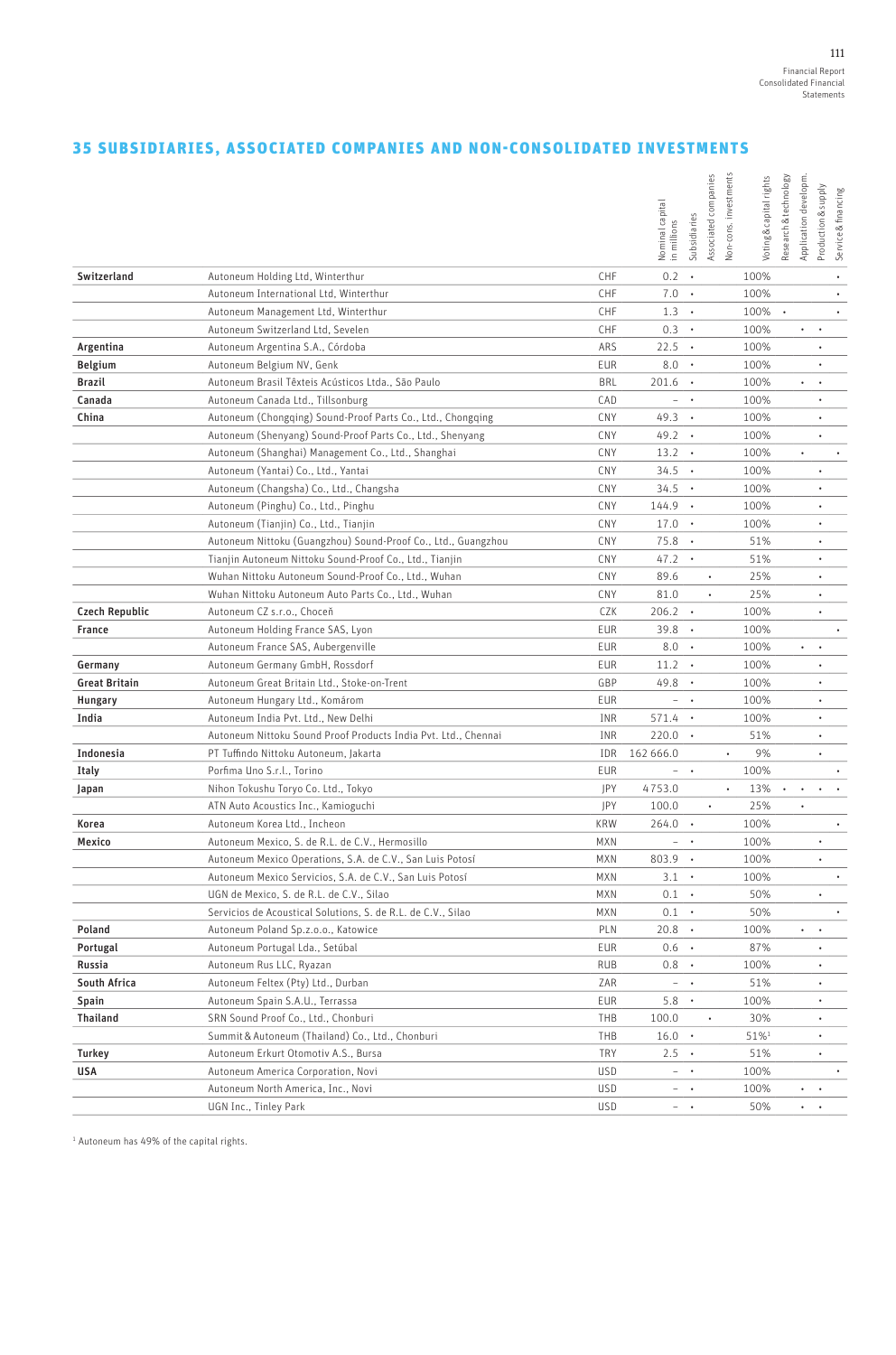

# Statutory Auditor's Report Statutory Auditor's Report

**To the General Meeting of Autoneum Holding Ltd, Winterthur To the General Meeting of Autoneum Holding Ltd, Winterthur** 

## **Report on the Audit of the Consolidated Financial Statements**

#### $W$ have audited the consolidated financial statements of  $A$ utoneum Holding Ltd and its subsidiaries (the Group),  $W$ **Opinion**

who bays quidited the consolidated financial at themsets of Autonoum Holding I to and the consolidated financial statements of Autonoum Holding I to and the We have audited the consolidated financial statements of Autoneum Holding Ltd and its subsidiaries (the Group),<br>We have audited the consolidated financial statements of Autoneum Holding Ltd and its subsidiaries (the Group) which comprise the consolidated balance sheet as at December  $31, \, 2020$  and the consolidated income statement, consolidated statement of comprehensive income, consolidated statement of changes in equity and  $I_{\rm 2}$  our operator operation the consolidation  $I_{\rm 2}$  to  $I_{\rm 1}$  and fair view of the consolidation  $I_{\rm 2}$ including a summary of significant accounting policies. consolidated statement of cash flows for the year then ended, and notes to the consolidated financial statements,

In our opinion the consolidated financial statements (pages 64 to 111) give a true and fair view of the consolidated **Basis for Opinion**  (IFRS) and comply with Swiss law. financial position of the Group as at December 31, 2020, and its consolidated financial performance and its consolidated cash flows for the year then ended in accordance with International Financial Reporting Standards

#### Auditor's Responsibilities for the Audit of the Consolidated Financial Statements section of our report. We are **Basis for Opinion** independent of the Group in accordance with the provisions of Swiss law and the Swiss law and the Swiss audit of the Swiss audit of the Swiss and the Swiss audit of the Swiss audit of the Swiss audit of the Swiss audit of

We conducted our audit in accordance with Swiss law, International Standards on Auditing (ISAs) and Swiss Auditing Standards. Our responsibilities under those provisions and standards are further described in the Auditor's Responsibilities for the Audit of the Consolidated Financial Statements section of our report. We are independent of the Group in accordance with the provisions of Swiss law and the requirements of the Swiss audit profession, as well as the International Ethics Standards Board for Accountants' International Code of Ethics for Professional Accountants (including International Independence Standards) (IESBA Code), and we have fulfilled our other ethical responsibilities in accordance with these requirements.

We believe that the audit evidence we have obtained is sufficient and appropriate to provide a basis for our opinion.

## Key audit matters are those matters that, in our professional judgment, were of most significance in our audit of **Key Audit Matters**



**provide a separate a separate opinion**<br>The matter matter matters. In the matter matter



**Valuation of Tangible Assets**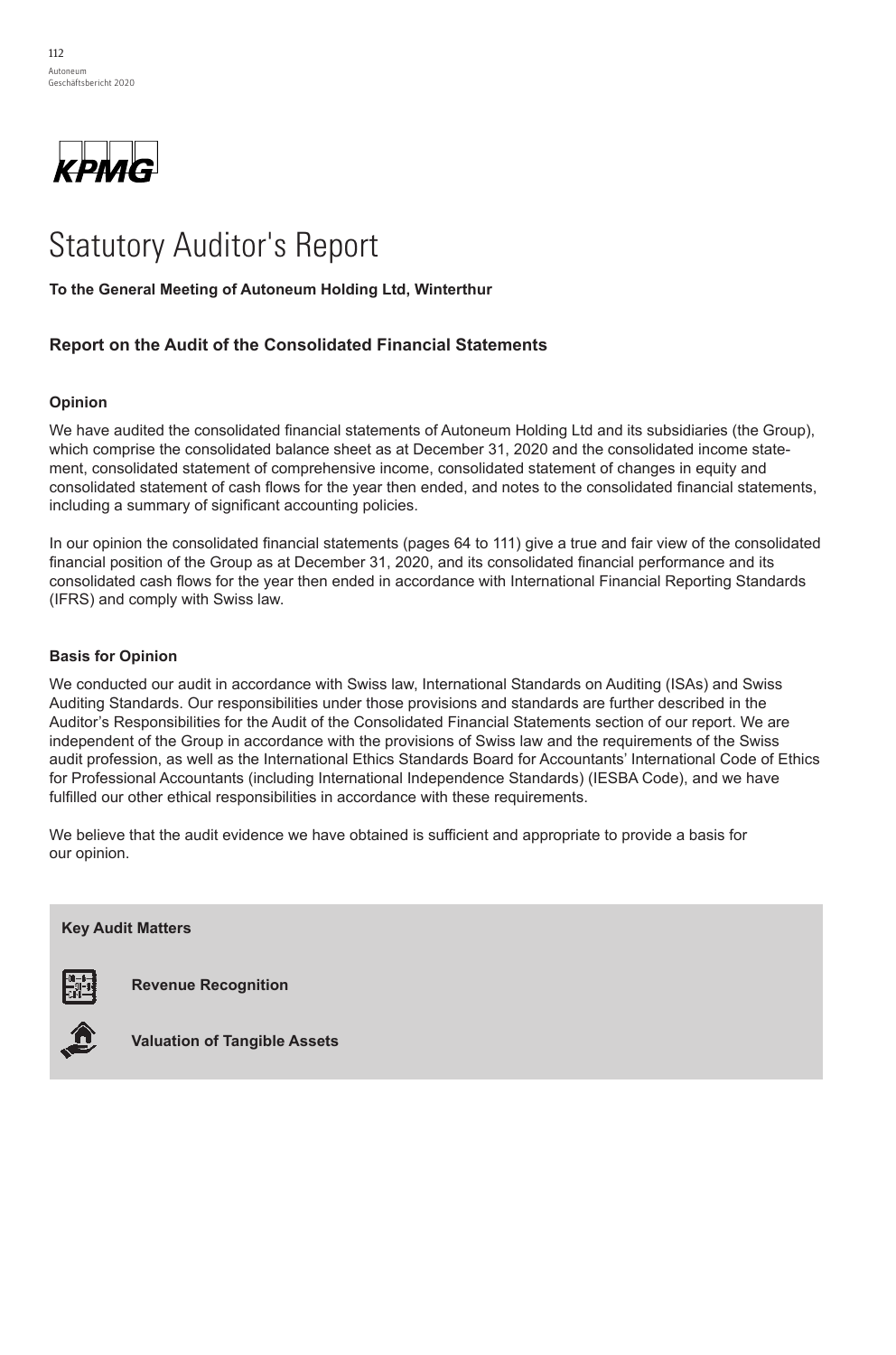## **Key Audit Matter**

麗

Total consolidated revenue of the financial year 2020 amounted to CHF 1 740.6 million (2019: CHF 2 297.4 million).

Revenue is a key performance indicator and therefore in the focus of internal and external stakeholders. The Group recognizes revenue when it transfers control over a good or service to its customers.

The majority of the Group's revenue relates to the sale of serial parts to Original Equipment Manufacturers (OEM) over a production period of usually five to eight years. Revenue from the sale of the serial parts is recognized at the point in time when control of the parts is transferred to the OEM in accordance with the agreed delivery terms.

There is a risk that revenue may be recognized in the wrong accounting period.

#### **Our response**

Our audit procedures included, amongst others, inquiring of management regarding significant new contracts and their assessment of existing contracts.

We gained an understanding of the internal controls and processes with respect to revenue recognition and performed testing of key controls. This included walkthroughs and where appropriate testing operating effectiveness of internal controls.

We took a sample of transactions before and after the year-end and agreed the details of these transactions to underlying documentation such as the contractual terms, to assess that revenue has been recognized in the appropriate period and in the appropriate amount.

Furthermore, we assessed the Group's disclosures relating to revenue recognition.

#### **For further information on revenue recognition refer to the following:**

Significant accounting policies, Note 1.21 Revenue Recognition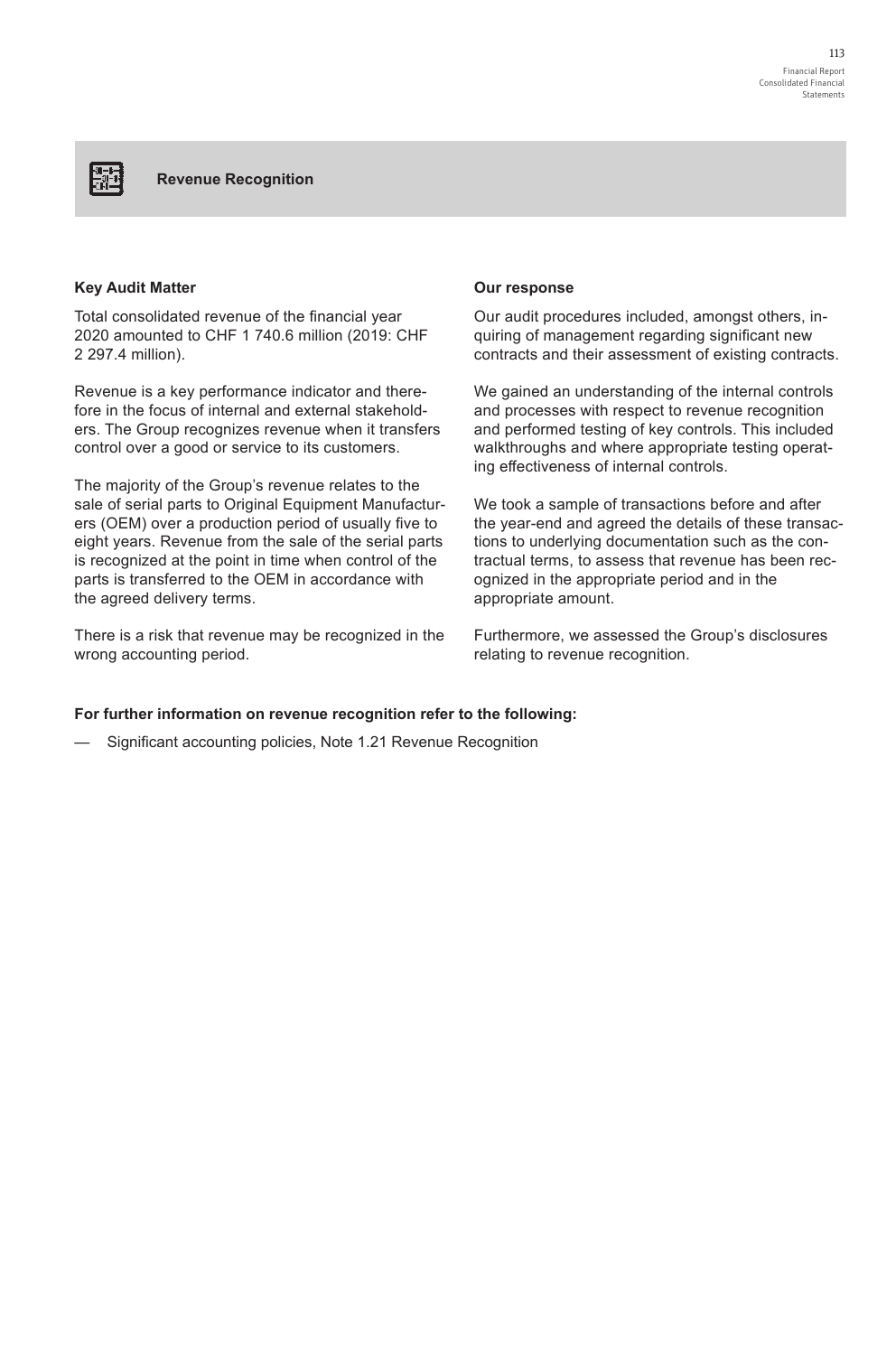

**Valuation of Tangible Assets**

## **Key Audit Matter**

Tangible assets including leased assets used as part of the operating activities amounted to CHF 810.5 million (2019: CHF 942.5 million).

The Group assesses whether there is any indication of tangible assets being impaired. If any such indication exists, the company estimates the appropriate value of the tangible assets and records an impairment, if necessary.

In 2020, Autoneum identified the following indicators triggered by the COVID-19 pandemic:

- Temporary business interruptions and short-time working
- Decline in demand in the first half year 2020
- Deterioration of the economic environment

In this context, the tangible assets for each cashgenerating units were tested for impairment.

To determine a potential need for impairment, management performs valuations using various estimates and assumptions regarding remaining useful life, expected revenues and production costs and utilization level.

The assessment of the valuation involves significant judgment, in particular regarding estimated future cash flows, long-term growth rates and discount rates.

## **Our response**

In the context of our audit, we have, among other procedures, critically examined management's assessment whether there are any indications of impairment by means of discussions with the Group Management and by reviewing the minutes of the meetings of the Board of Directors, the annual financial statements and business plans.

We have assessed the valuations that have been performed by Group Management. In particular, we have carried out the following audit procedures:

- We have assessed whether a methodologically correct valuation approach was chosen and whether the calculations are comprehensible and mathematically correct.
- We have gone over the forecasted figures with Group Management and compared Management's assumptions to external data where available.
- We reconciled the forecasted figures applied with business plans approved by the Board of Directors.

Additionally, in case of possible impairment we have carried out the following audit procedures:

- We used our own valuation specialists to independently calculate an appropriate pre-tax discount rate and to verify the long-term growth rate used by management to observable market data.
- We have tested the sensitivity analyses prepared by Group Management for reasonableness and accuracy.

Furthermore, we assessed the Group's disclosures relating to the impairment test.

## **For further information on valuation of tangible assets refer to the following:**

- —— Significant accounting judgments, estimates and assumptions relating to impairment losses of tangible assets, Note 1.2
- Significant accounting policies, Note 1.11 Impairment of assets
- Note 13, Tangible assets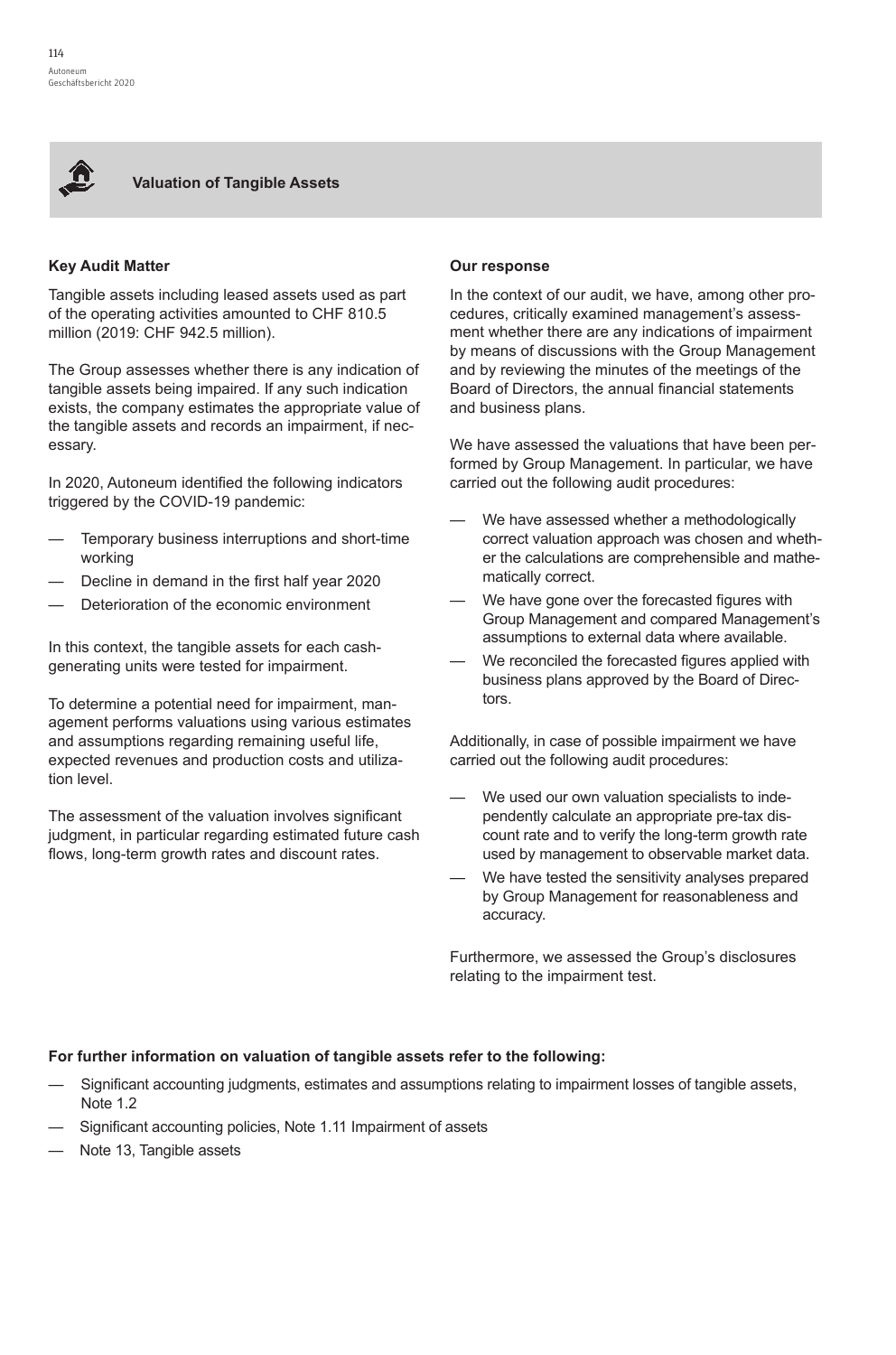## **Other Information in the Annual Report**

The Board of Directors is responsible for the other information in the annual report. The other information comprises all information included in the annual report, but does not include the consolidated financial statements, the stand-alone financial statements of the company, the remuneration report and our auditor's reports thereon. Our opinion on the consolidated financial statements does not cover the other information in the annual report and we do not express any form of assurance conclusion thereon.

In connection with our audit of the consolidated financial statements, our responsibility is to read the other information in the annual report and, in doing so, consider whether the other information is materially inconsistent with the consolidated financial statements or our knowledge obtained in the audit, or otherwise appears to be materially misstated. If, based on the work we have performed, we conclude that there is a material misstatement of this other information, we are required to report that fact. We have nothing to report in this regard.

## **Responsibility of the Board of Directors for the Consolidated Financial Statements**

The Board of Directors is responsible for the preparation of the consolidated financial statements that give a true and fair view in accordance with IFRS and the provisions of Swiss law, and for such internal control as the Board of Directors determines is necessary to enable the preparation of consolidated financial statements that are free from material misstatement, whether due to fraud or error.

In preparing the consolidated financial statements, the Board of Directors is responsible for assessing the Group's ability to continue as a going concern, disclosing, as applicable, matters related to going concern and using the going concern basis of accounting unless the Board of Directors either intends to liquidate the Group or to cease operations, or has no realistic alternative but to do so.

#### **Auditor's Responsibilities for the Audit of the Consolidated Financial Statements**

Our objectives are to obtain reasonable assurance about whether the consolidated financial statements as a whole are free from material misstatement, whether due to fraud or error, and to issue an auditor's report that includes our opinion. Reasonable assurance is a high level of assurance, but is not a guarantee that an audit conducted in accordance with Swiss law, ISAs and Swiss Auditing Standards will always detect a material misstatement when it exists. Misstatements can arise from fraud or error and are considered material if, individually or in the aggregate, they could reasonably be expected to influence the economic decisions of users taken on the basis of these consolidated financial statements.

As part of an audit in accordance with Swiss law, ISAs and Swiss Auditing Standards, we exercise professional judgment and maintain professional skepticism throughout the audit. We also:

- Identify and assess the risks of material misstatement of the consolidated financial statements, whether due to fraud or error, design and perform audit procedures responsive to those risks, and obtain audit evidence that is sufficient and appropriate to provide a basis for our opinion. The risk of not detecting a material misstatement resulting from fraud is higher than for one resulting from error, as fraud may involve collusion, forgery, intentional omissions, misrepresentations, or the override of internal control.
- —— Obtain an understanding of internal control relevant to the audit in order to design audit procedures that are appropriate in the circumstances, but not for the purpose of expressing an opinion on the effectiveness of the Group's internal control.
- —— Evaluate the appropriateness of accounting policies used and the reasonableness of accounting estimates and related disclosures made.
- —— Conclude on the appropriateness of the Board of Directors' use of the going concern basis of accounting and, based on the audit evidence obtained, whether a material uncertainty exists related to events or conditions that may cast significant doubt on the Group's ability to continue as a going concern. If we conclude that a material uncertainty exists, we are required to draw attention in our auditor's report to the related disclosures in the consolidated financial statements or, if such disclosures are inadequate, to modify our opinion. Our conclusions are based on the audit evidence obtained up to the date of our auditor's report. However, future events or conditions may cause the Group to cease to continue as a going concern.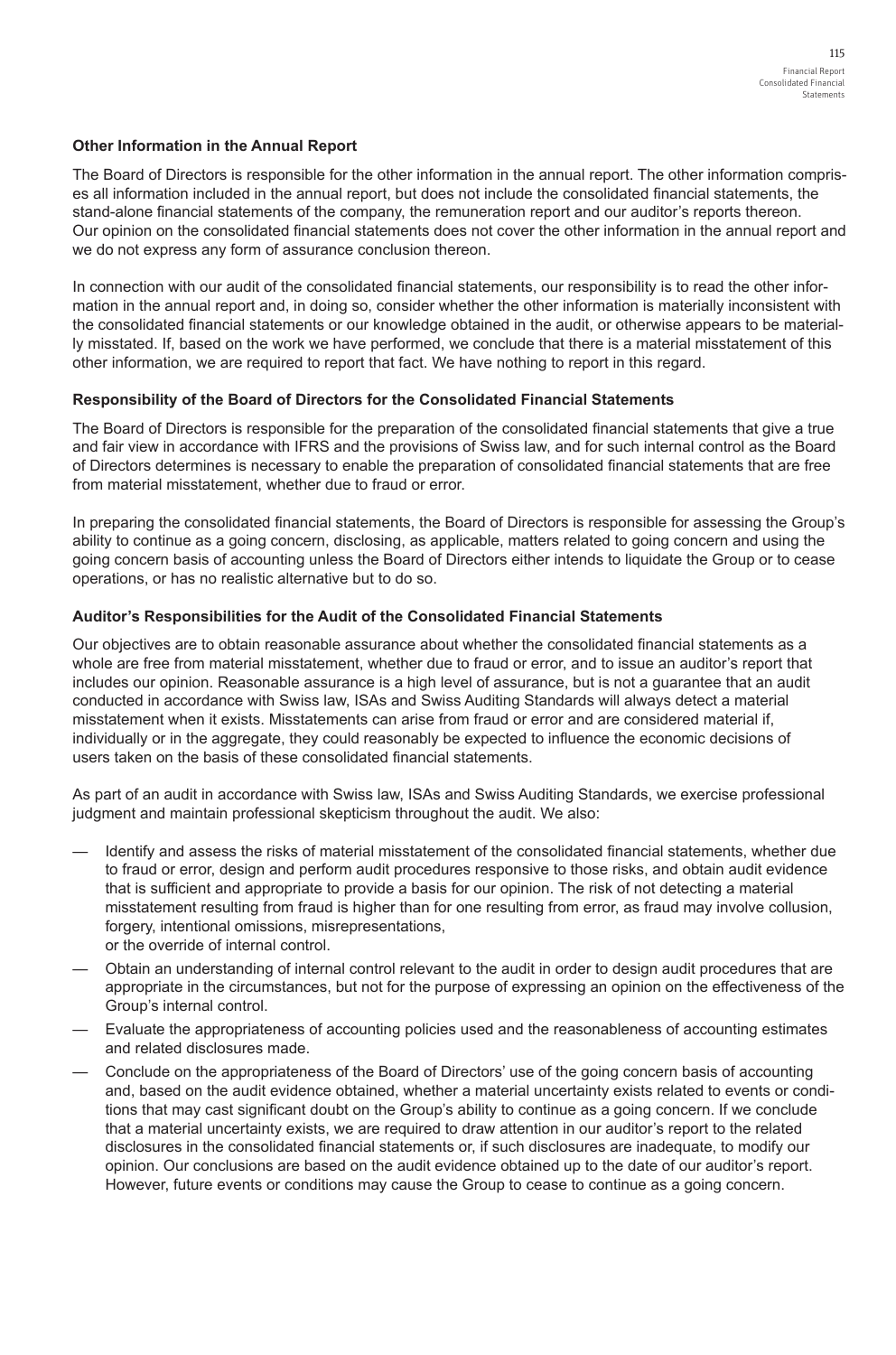- —— Evaluate the overall presentation, structure and content of the consolidated financial statements, including the disclosures, and whether the consolidated financial statements represent the underlying transactions and events in a manner that achieves fair presentation.
- —— Obtain sufficient appropriate audit evidence regarding the financial information of the entities or business activities within the Group to express an opinion on the consolidated financial statements. We are responsible for the direction, supervision and performance of the Group audit. We remain solely responsible for our audit opinion.

We communicate with the Board of Directors or its relevant committee regarding, among other matters, the planned scope and timing of the audit and significant audit findings, including any significant deficiencies in internal control that we identify during our audit.

We also provide the Board of Directors or its relevant committee with a statement that we have complied with relevant ethical requirements regarding independence, and communicate with them all relationships and other matters that may reasonably be thought to bear on our independence, and where applicable, actions taken to eliminate threats or safeguards applied.

From the matters communicated with the Board of Directors or its relevant committee, we determine those matters that were of most significance in the audit of the consolidated financial statements of the current period and are therefore the key audit matters. We describe these matters in our auditor's report, unless law or regulation precludes public disclosure about the matter or when, in extremely rare circumstances, we determine that a matter should not be communicated in our report because the adverse consequences of doing so would reasonably be expected to outweigh the public interest benefits of such communication.

## **Report on Other Legal and Regulatory Requirements**

In accordance with article 728a para. 1 item 3 CO and the Swiss Auditing Standard 890, we confirm that an internal control system exists, which has been designed for the preparation of consolidated financial statements according to the instructions of the Board of Directors.

We recommend that the consolidated financial statements submitted to you be approved.

KPMG AG

Reto Benz **Kathrin Schünke** Licensed Audit Expert Licensed Audit Expert Auditor in Charge

Zurich, March 2, 2021

KPMG AG, Räffelstrasse 28, CH-8036 Zurich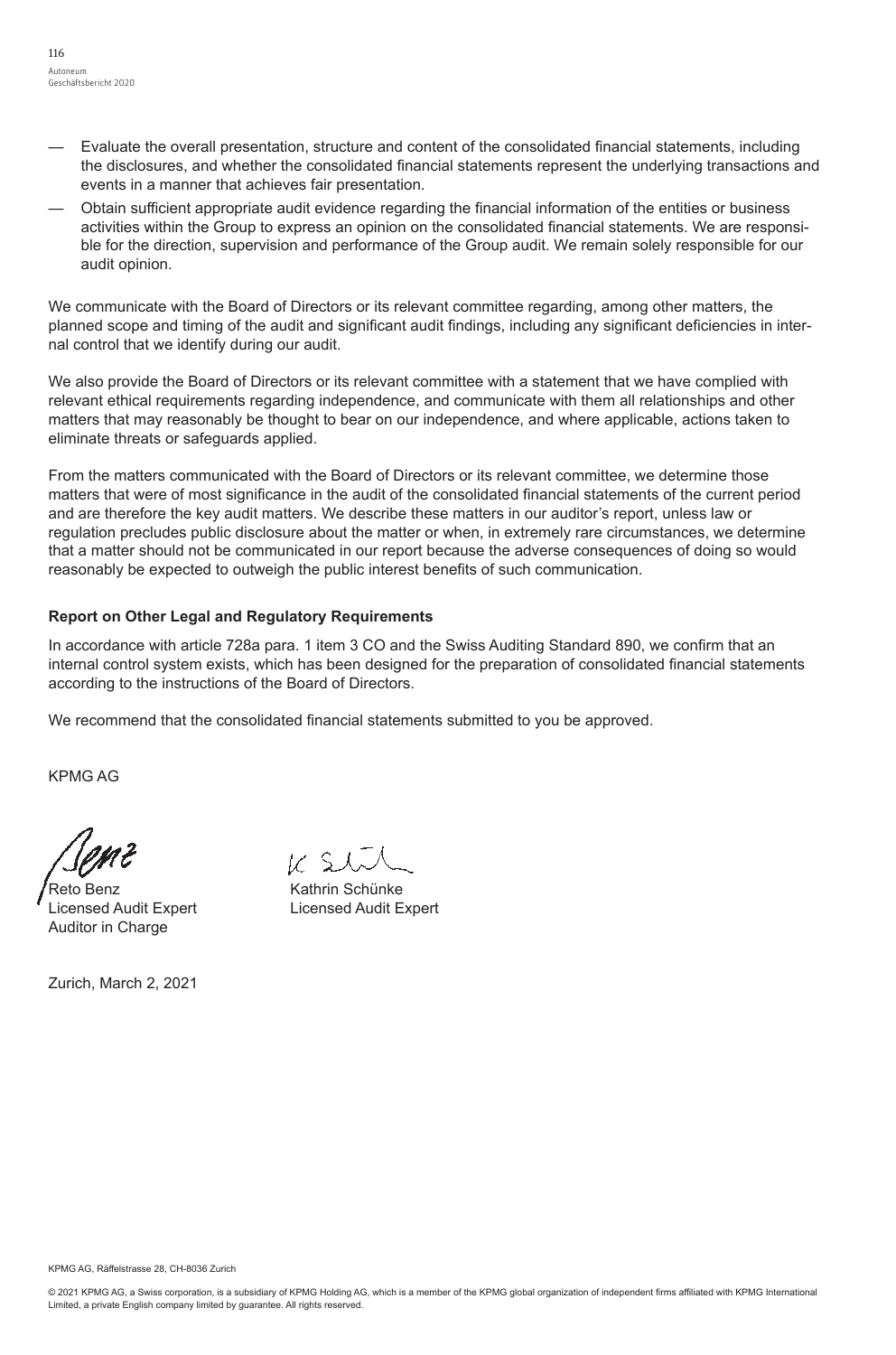# Income statement of Autoneum Holding Ltd

| CHF million<br>Notes                                  | 2020    | 2019    |
|-------------------------------------------------------|---------|---------|
| Income                                                |         |         |
| Dividend income                                       | 68.3    | 52.2    |
| Financial income<br>(2)                               | 7.3     | 5.9     |
| License income                                        | 3.5     | 4.8     |
| <b>Total income</b>                                   | 79.1    | 62.9    |
|                                                       |         |         |
| <b>Expenses</b>                                       |         |         |
| Valuation adjustments on investments and loans<br>(3) | $-2.8$  | $-8.2$  |
| Financial expenses<br>(4)                             | $-46.4$ | $-15.6$ |
| Administration expenses                               | $-5.4$  | $-9.2$  |
| Taxes                                                 | $-0.3$  | $-0.2$  |
| <b>Total expenses</b>                                 | $-54.9$ | $-33.2$ |
| Net profit                                            | 24.3    | 29.7    |

## Balance sheet of Autoneum Holding Ltd

| CHF million<br>Notes                         | 31.12.2020 | 31.12.2019 |
|----------------------------------------------|------------|------------|
| Assets                                       |            |            |
| Cash and cash equivalents                    | 189.9      | 8.3        |
| Loans and financial receivables<br>(6)       | 69.8       | 101.8      |
| Accrued income and deferred expenses<br>(7)  | 7.8        | 8.9        |
| <b>Current assets</b>                        | 267.6      | 119.0      |
| Loans and financial receivables<br>(6)       | 398.5      | 411.6      |
| <b>Investments</b><br>(8)                    | 422.5      | 413.0      |
| Non-current assets                           | 820.9      | 824.6      |
| <b>Total assets</b>                          | 1 088.5    | 943.6      |
|                                              |            |            |
| Liabilities and shareholders' equity         |            |            |
| Borrowings<br>(9)                            | 63.3       | 96.6       |
| Other liabilities<br>(10)                    | 4.2        | 7.1        |
| Deferred income and accrued expenses<br>(11) | 4.1        | 2.4        |
| <b>Current liabilities</b>                   | 71.6       | 106.1      |
| Borrowings<br>(9)                            | 520.0      | 365.0      |
| <b>Non-current liabilities</b>               | 520.0      | 365.0      |
| <b>Liabilities</b>                           | 591.6      | 471.1      |
| Share capital<br>(12)                        | 0.2        | 0.2        |
| Legal capital reserves<br>(12)               | 350.0      | 350.0      |
| Retained earnings                            |            |            |
| Balance brought forward                      | 125.9      | 96.2       |
| Net profit                                   | 24.3       | 29.7       |
| Treasury shares<br>(12)                      | $-3.5$     | $-3.6$     |
| Shareholders' equity                         | 496.9      | 472.5      |
| Total liabilities and shareholders' equity   | 1 088.5    | 943.6      |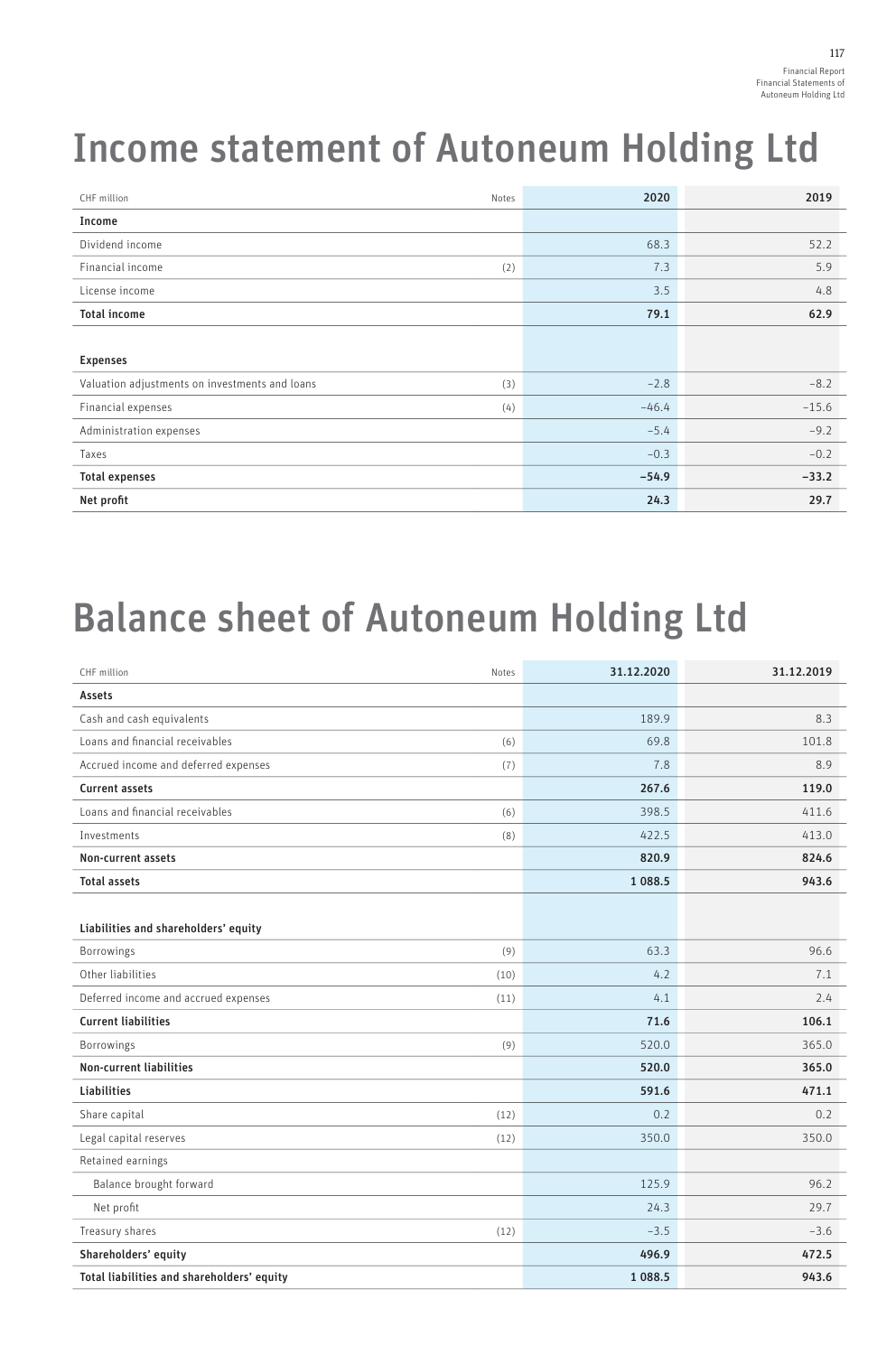## Notes to the financial statements of Autoneum Holding Ltd

## 1 PRINCIPLES

### GENERAL

Autoneum Holding Ltd was incorporated on December 2, 2010 as a Swiss corporation domiciled in Winterthur. The Company does not have any employees.

The financial statements were prepared according to the provisions of the Swiss Law on Accounting and Financial Reporting (32nd title of the Swiss Code of Obligations). Where not prescribed by law, the significant accounting and valuation principles applied are described below.

## LOANS AND FINANCIAL RECEIVABLES

Loans granted in foreign currencies are translated at the rate at the balance sheet date, whereby unrealized losses are recorded but unrealized gains are not recognized. In the case where the currency effect of loans is hedged, both unrealized losses and gains are recognized.

## TREASURY SHARES

Treasury shares are recognized at acquisition cost and deducted from shareholders' equity at the time of acquisition. In case of a sale, the gain or loss is recognized in the income statement as financial income or financial expenses.

## BONDS AND BANK DEBTS

Borrowings are recognized in the balance sheet at nominal value. The issue costs for the bonds and for finance agreements are recognized as accrued income and deferred expenses due from third parties and amortized on a straight-line basis over the maturity period.

## INVESTMENTS

Investments are valued using the single-item approach.

## 2 FINANCIAL INCOME

| CHF million            | 2020 | 2019 |
|------------------------|------|------|
| Interest income        | J.J  |      |
| Other financial income | 2.0  |      |
| Total                  | 7.3  |      |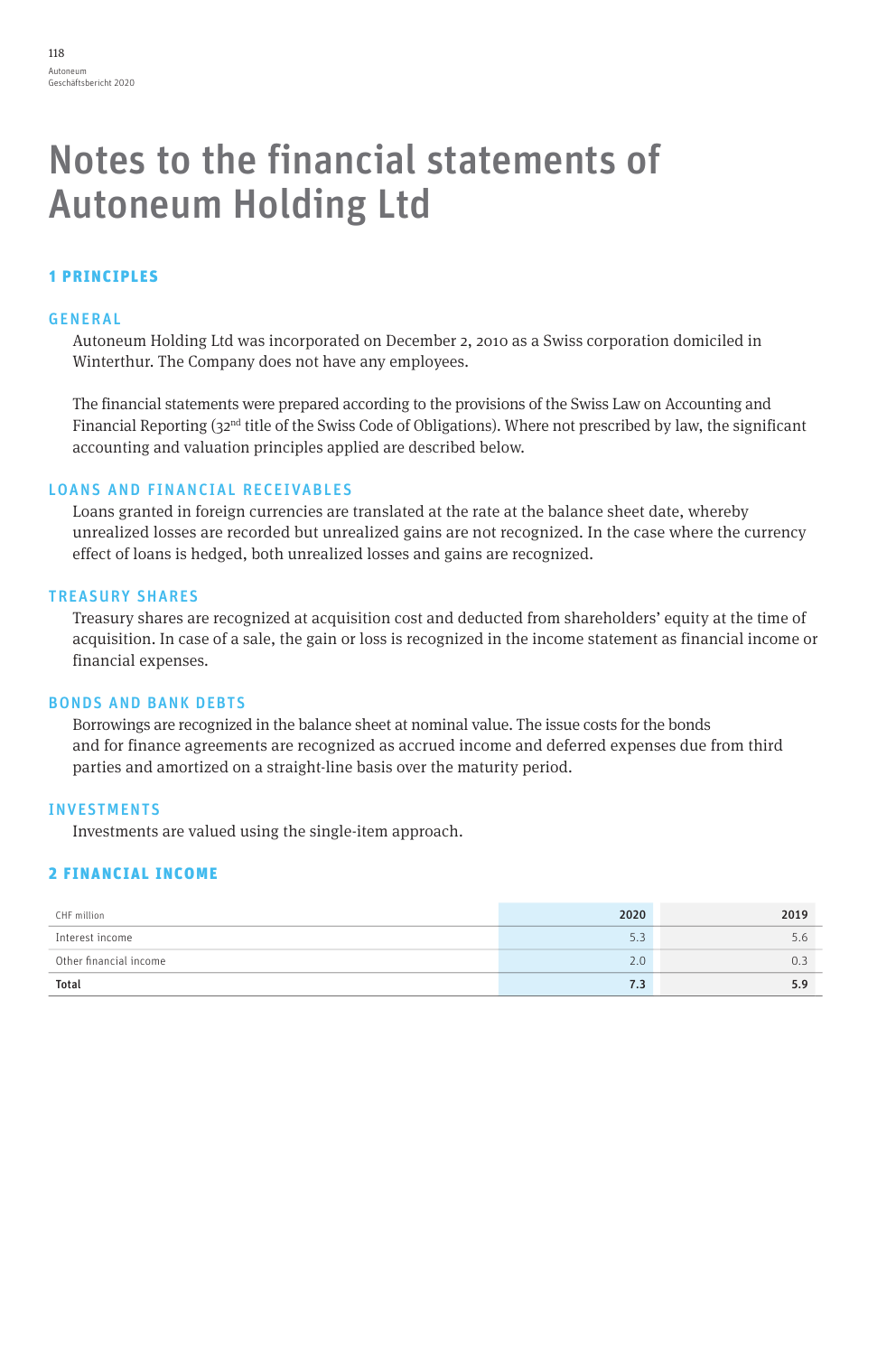## 3 VALUATION ADJUSTMENTS ON INVESTMENTS AND LOANS

| CHF million                                                       | 2020   | 2019   |
|-------------------------------------------------------------------|--------|--------|
| Increase of valuation adjustments on investments                  |        | $-721$ |
| Increase of valuation adjustments on loans due from third parties | $-2.8$ |        |
| Reversal of valuation adjustments on loans due from subsidiaries  |        | 63.9   |
| <b>Total</b>                                                      | $-2.8$ | $-8.7$ |

## 4 FINANCIAL EXPENSES

| CHF million                 | 2020    | 2019    |
|-----------------------------|---------|---------|
| Interest expenses           | $-12.2$ | $-7.7$  |
| Net foreign exchange losses | $-32.8$ | $-7.0$  |
| Other financial expenses    | $-1.3$  | $-0.9$  |
| <b>Total</b>                | $-46.4$ | $-15.6$ |

## 5 EXTRAORDINARY EXPENSES

There are no extraordinary expenses in 2020 and 2019.

## 6 LOANS AND FINANCIAL RECEIVABLES

| CHF million                                 | 31.12.2020 | 31.12.2019 |
|---------------------------------------------|------------|------------|
| Loans due from subsidiaries                 | 52.8       | 83.0       |
| Loans due from third parties                | 0.9        | 1.0        |
| Cash pool receivables due from subsidiaries | 16.2       | 17.8       |
| <b>Total current portion</b>                | 69.8       | 101.8      |
| Loans due from subsidiaries                 | 396.5      | 406.6      |
| Loans due from third parties                | 1.9        | 5.0        |
| Total non-current portion                   | 398.5      | 411.6      |

## 7 ACCRUED INCOME AND DEFERRED EXPENSES

| CHF million                                                 | 31.12.2020 | 31.12.2019 |
|-------------------------------------------------------------|------------|------------|
| Accrued income and deferred expenses due from subsidiaries  | 4.1        |            |
| Accrued income and deferred expenses due from third parties | 3.6        |            |
| <b>Total</b>                                                | 7.8        |            |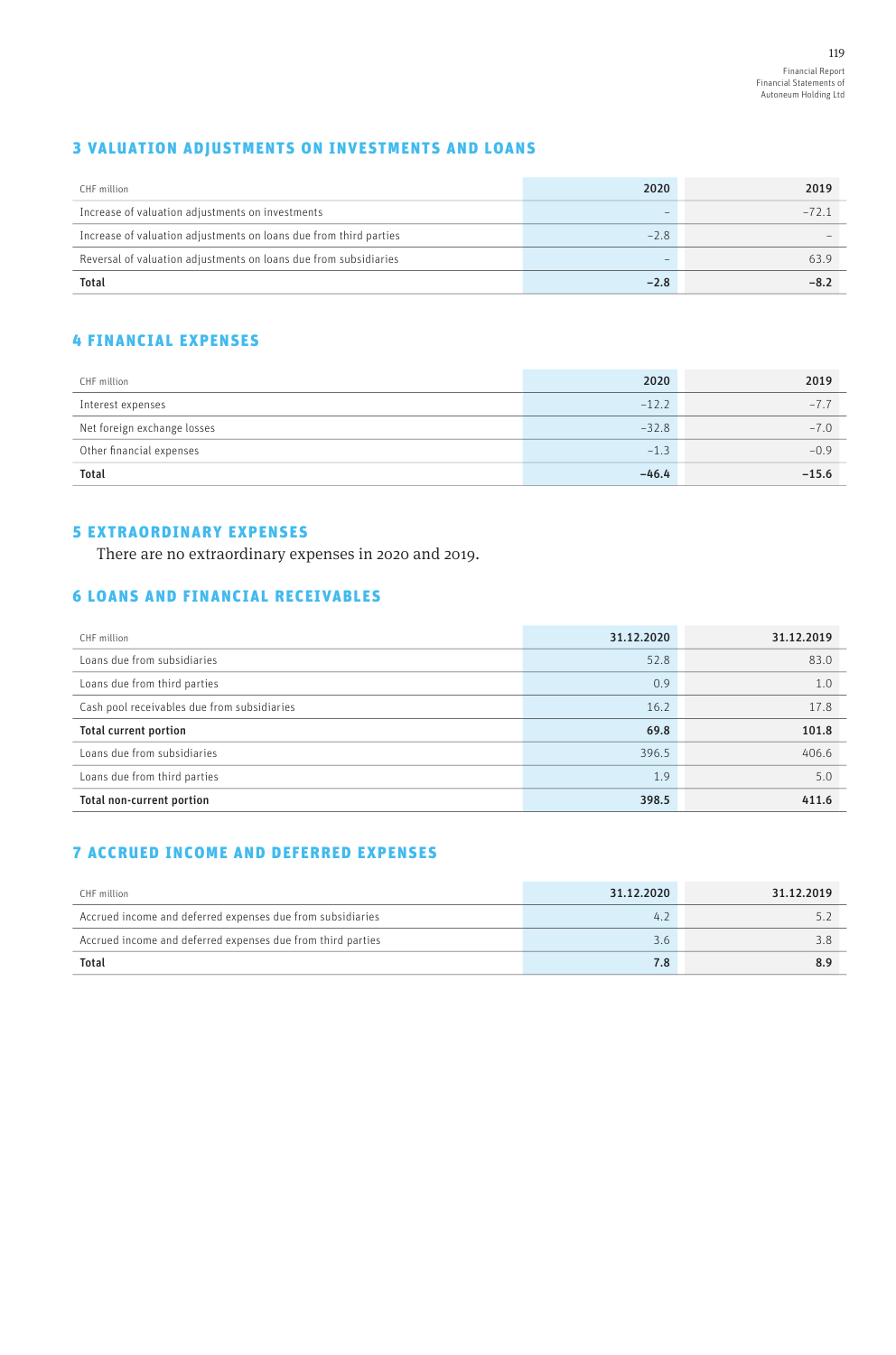#### 8 INVESTMENTS

The subsidiaries, associated companies and non-consolidated investments are listed in note 16 on page 123. They are owned directly or indirectly by Autoneum Holding Ltd.

## 9 BORROWINGS

| CHF million                               | 31.12.2020 | 31.12.2019 |
|-------------------------------------------|------------|------------|
| Cash pool liabilities due to subsidiaries | 37.3       | 70.6       |
| Bank debts                                | 21.0       | 21.0       |
| Loans due to related parties              | 5.0        | 5.0        |
| <b>Total current portion</b>              | 63.3       | 96.6       |
| Bonds                                     | 175.0      | 175.0      |
| Bank debts                                | 305.0      | 150.0      |
| Subordinated shareholder loans            | 40.0       | 40.0       |
| Total non-current portion                 | 520.0      | 365.0      |

Loans due to related parties comprise a loan of CHF 5.0 million that was granted by the pension fund of an Autoneum Group entity to the Company. The loan bears an interest rate of 1.5% and is due within six days upon cancellation of the agreement by either the lender or the borrower.

The two main shareholders of Autoneum Holding Ltd have granted a subordinated loan of CHF 20.0 million each and with an interest of 4.0%. The loans are not available for repayment before a certain financial ratio is reached in two consecutive financial quarters, but can be terminated afterwards by each party.

On July 4, 2016 Autoneum Holding Ltd issued a fixed-rate bond with a nominal value of CHF 75.0 million, which is listed on the SIX Swiss Exchange (AUH16, ISIN: CH0326213904). The bond carries a coupon rate of 1.125% and has a term of seven years with a final maturity on July 4, 2023.

On December 8, 2017 Autoneum Holding Ltd issued a fixed-rate bond with a nominal value of CHF 100.0 million, which is listed on the SIX Swiss Exchange (AUT17, ISIN: CH0373476032). The bond carries a coupon rate of 1.125% and has a term of eight years with a final maturity on December 8, 2025.

Autoneum maintains a long-term credit agreement with a banking syndicate in the amount of CHF 350.0 million, whereof CHF 305.0 million was drawn at year end (2019: CHF 150.0 million). The line of credit may partly be used as a guarantee facility. On December 7, 2017 the long-term credit agreement was amended and the final maturity date extended from December 31, 2019 to December 31, 2022. On May 7, 2019 the existing long-term credit agreement was increased from CHF 150.0 million to CHF 350.0 million with an unchanged final maturity date. On June 29, 2020 the existing long-term credit agreement was amended, among other things, with regards to the financial covenants. The final maturity date remained unchanged at December 31, 2022. The interest rate is based on the LIBOR rate plus an applicable margin, which is determined based on the ratio of net debt to EBITDA. The credit agreement contains customary financial covenants, which include an adjusted ratio of net debt to EBITDA, a minimum of last-twelve-months-EBITDA and a minimum liquidity. Compliance with financial covenants is checked on a regular basis and reported to the banking syndicate. In the fiscal years 2020 and 2019, the financial covenants were met at all times.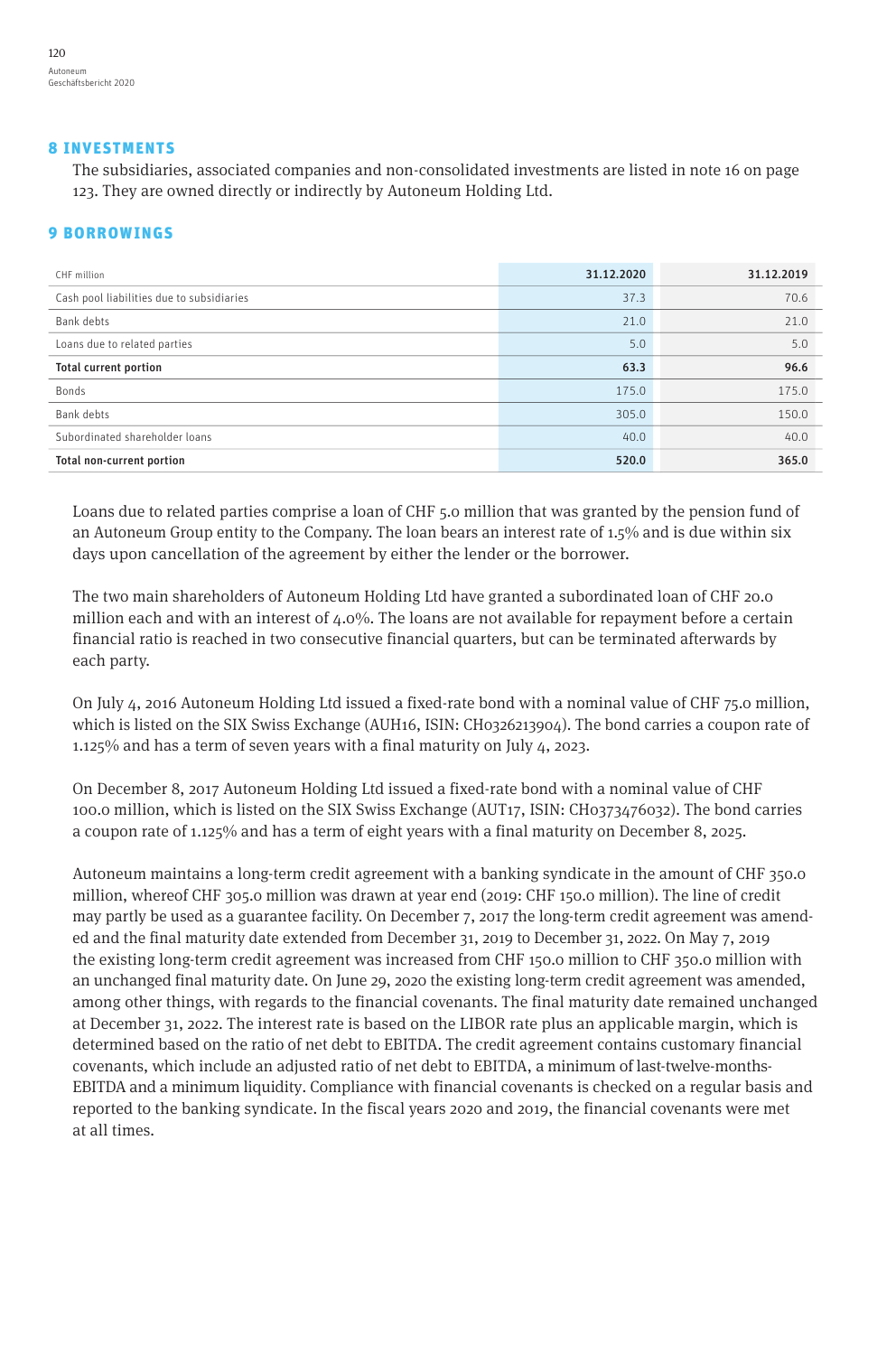## 10 OTHER LIABILITIES

| CHF million                            | 31.12.2020 | 31.12.2019 |
|----------------------------------------|------------|------------|
| Other liabilities due to subsidiaries  | 27<br>. ر  | 6.6        |
| Other liabilities due to third parties | 0.5        | 0.5        |
| <b>Total</b>                           | 4.2        | 7.1        |

## 11 DEFERRED INCOME AND ACCRUED EXPENSES

| CHF million                                                 | 31.12.2020 | 31.12.2019 |
|-------------------------------------------------------------|------------|------------|
| Deferred income and accrued expenses due from subsidiaries  |            | 0. .       |
| Deferred income and accrued expenses due from third parties | 4.         |            |
| <b>Total</b>                                                | 4.1        | 2.4        |

## 12 SHAREHOLDERS' EQUITY

#### SHARE CAPITAL

The share capital amounts to CHF 233 618.15. It is divided into 4 672 363 fully paid-up registered shares with a par value of CHF 0.05 each.

#### CONDITIONAL SHARE CAPITAL

For issuing convertible bonds, warranty bonds and for granting shareholder options, the share capital can be increased by a maximum of 700 000 fully paid-up registered shares with a par value of CHF 0.05 up to a maximum value of CHF 35 000. Furthermore, for the issuance of shares to employees of subsidiaries, the share capital can be increased by a maximum of 250 000 fully paid-up registered shares with a par value of CHF 0.05 up to a maximum value of CHF 12 500.

## LEGAL CAPITAL RESERVES

These reserves include an amount of CHF 0.1 million (2019: CHF 0.1 million) whose distribution as dividends is not subject to income taxes in Switzerland and can be effected free of Swiss withholding tax. The remaining part of the legal capital reserve does not benefit from the Swiss capital contribution principle.

#### TREASURY SHARES

The following transactions with treasury shares were performed during the financial year:

|                                | 2020<br>in shares | 2020<br>in CHF<br>million | 2019<br>in shares | 2019<br>in CHF<br>million |
|--------------------------------|-------------------|---------------------------|-------------------|---------------------------|
| Treasury shares at January 1   | 25783             | 3.6                       | 19 9 8 5          | 3.7                       |
| Purchase of treasury shares    | 21 000            | 1.6                       | 21 677            | 2.8                       |
| Sale of treasury shares        | $-3110$           | $-0.4$                    | $-8420$           | $-1.5$                    |
| Transfer of treasury shares    | $-9870$           | $-1.3$                    | $-7459$           | $-1.4$                    |
| Treasury shares at December 31 | 33 803            | 3.5                       | 25 7 8 3          | 3.6                       |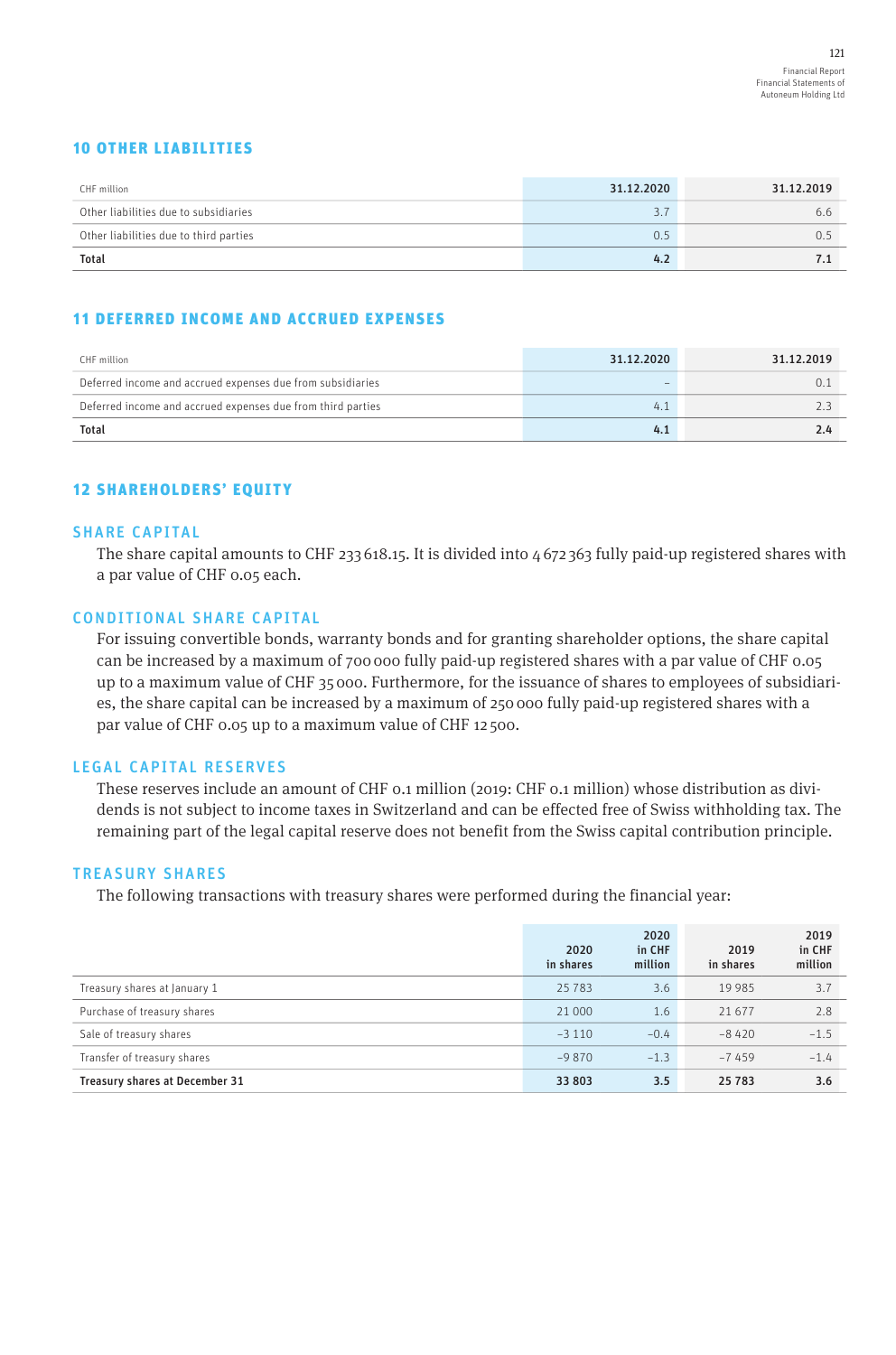## 13 GUARANTEES AND COLLATERAL PROVIDED

Autoneum Holding Ltd has guaranteed CHF 33.1 million (2019: CHF 34.1 million) to financial institutions for granting credit facilities to direct and indirect subsidiaries and CHF 3.8 million (2019: CHF 7.2 million) to other third parties for securing transactions they entered into with direct and indirect subsidiaries and other third parties. No financing commitment was given in favor of a subsidiary (2019: CHF 7.6 million).

## 14 SHARES ALLOCATED TO THE BOARD OF DIRECTORS

Part of the remuneration of the Board of Directors is paid in shares of Autoneum Holding Ltd. In 2020, 11 605 shares (2019: 8 693 shares) with a total value of CHF 702 451 (2019: CHF 1 079 671) were allocated and 9 871 shares (2019: 7 461 shares) were transferred to the members of the Board of Directors. The remaining shares were withheld by the Company to account for the beneficiaries' part of social security contributions and withholding taxes.

## 15 SHARES HELD BY THE MEMBERS OF THE BOARD OF DIRECTORS OR GROUP EXECUTIVE BOARD

The following shares were held by members of the Board of Directors or the Group Executive Board, including parties related to them (Art. 663c Swiss Code of Obligations):

| Number of shares                   | 31.12.2020               | 31.12.2019               |
|------------------------------------|--------------------------|--------------------------|
| Hans-Peter Schwald, Chairman       | 46 154                   | 43 29 6                  |
| Rainer Schmückle, Vice Chairman    | 4 1 5 2                  | 2677                     |
| Norbert Indlekofer                 | 1416                     | 538                      |
| Michael Pieper                     | 995 014                  | 986 068                  |
| This E. Schneider                  | 16 8 37                  | 14794                    |
| Peter Spuhler                      | 755 523                  | 754 603                  |
| Ferdinand Stutz                    | 5 2 6 4                  | 3 5 1 4                  |
| <b>Total Board of Directors</b>    | 1824360                  | 1805490                  |
|                                    |                          |                          |
| Matthias Holzammer, CEO            | 6839                     | 6 2 0 2                  |
| Bernhard Wiehl                     | 149                      | 89                       |
| Alexandra Bendler                  | 703                      | 628                      |
| Greg Sibley                        | $\overline{\phantom{a}}$ |                          |
| Andreas Kolf                       | 1015                     | 1015                     |
| Fausto Bigi                        | $\qquad \qquad -$        | $\overline{\phantom{0}}$ |
| <b>Total Group Executive Board</b> | 8706                     | 7934                     |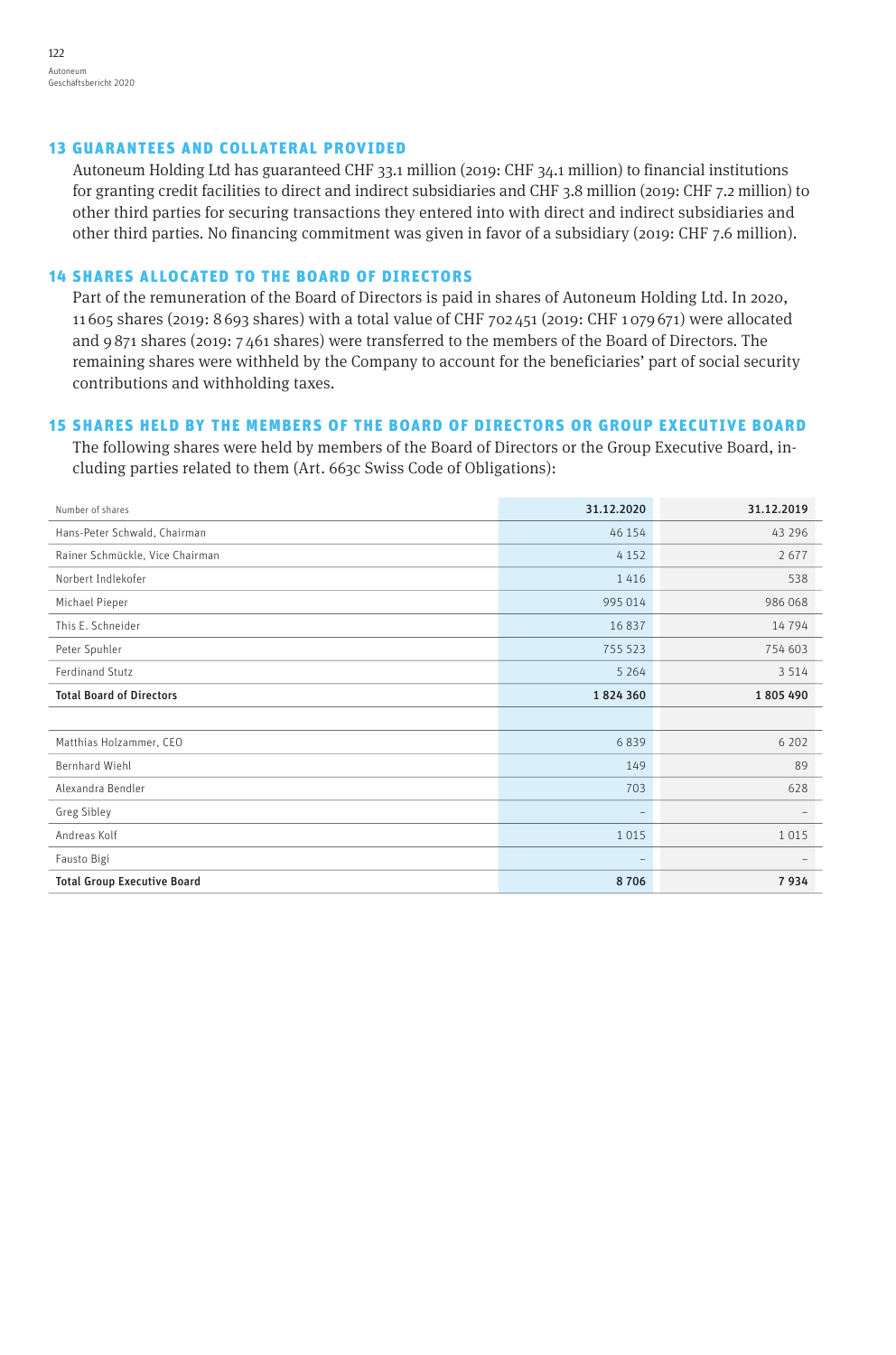## 16 SUBSIDIARIES, ASSOCIATED COMPANIES AND INVESTMENTS

|                       |                                                                |            | Nominal capital<br>in millions | Directly owned        | Indirectly owned | Voting and capital rights <sup>1</sup> | Research & technology | Application development | Production & supply | Service & financing |
|-----------------------|----------------------------------------------------------------|------------|--------------------------------|-----------------------|------------------|----------------------------------------|-----------------------|-------------------------|---------------------|---------------------|
| Switzerland           | Autoneum International Ltd, Winterthur                         | CHF        | 7.0                            | $\bullet$             |                  | 100%                                   |                       |                         |                     |                     |
|                       | Autoneum Management Ltd, Winterthur                            | CHF        | 1.3                            |                       |                  | 100%                                   |                       |                         |                     |                     |
|                       | Autoneum Switzerland Ltd, Sevelen                              | CHF        | 0.3                            | $\cdot$               |                  | 100%                                   |                       | ٠                       | $\cdot$             |                     |
| Argentina             | Autoneum Argentina S.A., Córdoba                               | ARS        | 22.5                           |                       | ٠                | 100%                                   |                       |                         |                     |                     |
| <b>Belgium</b>        | Autoneum Belgium NV, Genk                                      | EUR        | 8.0                            | $\bullet$             |                  | 100%                                   |                       |                         |                     |                     |
| <b>Brazil</b>         | Autoneum Brasil Têxteis Acústicos Ltda., São Paulo             | <b>BRL</b> | 201.6                          | $\bullet$             |                  | 100%                                   |                       |                         |                     |                     |
| Canada                | Autoneum Canada Ltd., Tillsonburg                              | CAD        | $\overline{\phantom{0}}$       |                       | $\bullet$        | 100%                                   |                       |                         |                     |                     |
| China                 | Autoneum (Chongqing) Sound-Proof Parts Co., Ltd., Chongqing    | CNY        | 49.3                           |                       | $\bullet$        | 100%                                   |                       |                         | $\bullet$           |                     |
|                       | Autoneum (Shenyang) Sound-Proof Parts Co., Ltd., Shenyang      | CNY        | 49.2                           |                       | $\bullet$        | 100%                                   |                       |                         | $\bullet$           |                     |
|                       | Autoneum (Shanghai) Management Co., Ltd., Shanghai             | CNY        | 13.2                           |                       | ٠                | 100%                                   |                       | $\bullet$               |                     | $\bullet$           |
|                       | Autoneum (Yantai) Co., Ltd., Yantai                            | CNY        | 34.5                           |                       | ٠                | 100%                                   |                       |                         |                     |                     |
|                       | Autoneum (Changsha) Co., Ltd., Changsha                        | CNY        | 34.5                           |                       | $\bullet$        | 100%                                   |                       |                         |                     |                     |
|                       | Autoneum (Pinghu) Co., Ltd., Pinghu                            | CNY        | 144.9                          |                       | ٠                | 100%                                   |                       |                         | $\bullet$           |                     |
|                       | Autoneum (Tianjin) Co., Ltd., Tianjin                          | CNY        | 17.0                           |                       | ٠                | 100%                                   |                       |                         |                     |                     |
|                       | Autoneum Nittoku (Guangzhou) Sound-Proof Co. Ltd., Guangzhou   | CNY        | 75.8                           |                       |                  | 51%                                    |                       |                         |                     |                     |
|                       | Tianjin Autoneum Nittoku Sound-Proof Co., Ltd., Tianjin        | CNY        | 47.2                           |                       | $\bullet$        | 51%                                    |                       |                         |                     |                     |
|                       | Wuhan Nittoku Autoneum Sound-Proof Co., Ltd., Wuhan            | CNY        | 89.6                           |                       | $\bullet$        | 25%                                    |                       |                         | $\bullet$           |                     |
|                       | Wuhan Nittoku Autoneum Auto Parts Co., Ltd., Wuhan             | CNY        | 81.0                           |                       | ٠                | 25%                                    |                       |                         |                     |                     |
| <b>Czech Republic</b> | Autoneum CZ s.r.o., Choceň                                     | CZK        | 206.2                          | $\bullet$             |                  | 100%                                   |                       |                         | $\bullet$           |                     |
| France                | Autoneum Holding France SAS, Lyon                              | EUR        | 39.8                           | $\cdot$               |                  | 100%                                   |                       |                         |                     | ٠                   |
|                       | Autoneum France SAS, Aubergenville                             | EUR        | 8.0                            |                       | $\bullet$        | 100%                                   |                       | ٠                       |                     |                     |
| Germany               | Autoneum Germany GmbH, Rossdorf                                | EUR        | 11.2                           | $\bullet$             |                  | 100%                                   |                       |                         |                     |                     |
| <b>Great Britain</b>  | Autoneum Great Britain Ltd., Stoke-on-Trent                    | GBP        | 49.8                           | $\bullet$             |                  | 100%                                   |                       |                         |                     |                     |
| Hungary               | Autoneum Hungary Ltd., Komárom                                 | EUR        |                                |                       |                  | 100%                                   |                       |                         |                     |                     |
| India                 | Autoneum India Pvt. Ltd., New Delhi                            | INR        | 571.4                          |                       | $\bullet$        | 100%                                   |                       |                         |                     |                     |
|                       | Autoneum Nittoku Sound Proof Products India Pvt. Ltd., Chennai | INR        | 220.0                          |                       | ٠                | 51%                                    |                       |                         | $\bullet$           |                     |
| Indonesia             | PT Tuffindo Nittoku Autoneum, Jakarta                          | IDR        | 162666.0                       |                       | ٠                | 9%                                     |                       |                         | ٠                   |                     |
| Italy                 | Porfima Uno S.r.l., Torino                                     | EUR        | $ \cdot$                       |                       |                  | 100%                                   |                       |                         |                     | $\bullet$           |
| Japan                 | Nihon Tokushu Toryo Co. Ltd., Tokyo                            | JPY        | 4753.0                         | $\blacksquare$        |                  | 13%                                    | $\bullet$             | ٠                       | $\bullet$           |                     |
|                       | ATN Auto Acoustics Inc., Kamioguchi                            | JPY        | 100.0                          |                       | ٠                | 25%                                    |                       |                         |                     |                     |
| Korea                 | Autoneum Korea Ltd., Incheon                                   | KRW        | 264.0                          |                       | ٠                | 100%                                   |                       |                         |                     | $\bullet$           |
| Mexico                | Autoneum Mexico, S. de R.L. de C.V., Hermosillo                | <b>MXN</b> |                                |                       |                  | 100%                                   |                       |                         |                     |                     |
|                       | Autoneum Mexico Operations, S.A. de C.V., San Luis Potosí      | MXN        | 803.9                          | $\bullet$             |                  | 100%                                   |                       |                         |                     |                     |
|                       | Autoneum Mexico Servicios, S.A. de C.V., San Luis Potosí       | <b>MXN</b> | 3.1                            |                       |                  | 100%                                   |                       |                         |                     |                     |
|                       | UGN de Mexico, S. de R.L. de C.V., Silao                       | MXN        | 0.1                            |                       | ٠                | 50%                                    |                       |                         | $\bullet$           |                     |
|                       | Servicios de Acoustical Solutions, S. de R.L. de C.V., Silao   | MXN        | 0.1                            |                       | ٠                | 50%                                    |                       |                         |                     | $\bullet$           |
| Poland                | Autoneum Poland Sp.z.o.o., Katowice                            | PLN        | 20.8                           |                       | ۰                | 100%                                   |                       | . .                     | $\bullet$           |                     |
| Portugal              | Autoneum Portugal Lda., Setúbal                                | EUR        | 0.6                            | $\sim$ $\sim$         |                  | 87%                                    |                       |                         |                     |                     |
| Russia                | Autoneum Rus LLC, Ryazan                                       | RUB        | 0.8                            | $\bullet$ . $\bullet$ |                  | 100%                                   |                       |                         | $\bullet$           |                     |
| South Africa          | Autoneum Feltex (Pty) Ltd., Durban                             | ZAR        | $\overline{\phantom{0}}$       |                       | ٠                | 51%                                    |                       |                         |                     |                     |
| Spain                 | Autoneum Spain S.A.U., Terrassa                                | EUR        | 5.8                            | $\cdot$               |                  | 100%                                   |                       |                         |                     |                     |
| <b>Thailand</b>       | SRN Sound Proof Co., Ltd., Chonburi                            | THB        | 100.0                          |                       |                  | 30%                                    |                       |                         |                     |                     |
|                       | Summit & Autoneum (Thailand) Co., Ltd., Chonburi               | THB        | 16.0                           |                       | ٠                | 51% <sup>2</sup>                       |                       |                         |                     |                     |
| Turkey                | Autoneum Erkurt Otomotive AS, Bursa                            | TRY        | 2.5                            |                       | ٠                | 51%                                    |                       |                         | ٠                   |                     |
| USA                   | Autoneum America Corporation, Novi                             | <b>USD</b> | $ \cdot$                       |                       |                  | 100%                                   |                       |                         |                     | $\bullet$           |
|                       | Autoneum North America Inc., Novi                              | <b>USD</b> | $\overline{\phantom{0}}$       |                       | $\bullet$        | 100%                                   |                       | $\cdot$ $\cdot$         |                     |                     |
|                       | UGN Inc., Tinley Park                                          | <b>USD</b> | $\overline{\phantom{0}}$       |                       | ٠                | 50%                                    |                       |                         | $\ddotsc$           |                     |

<sup>1</sup> Unless otherwise noted, voting and capital rights have not changed compared to prior year.<br><sup>2</sup> Autoneum has 49% of the capital rights.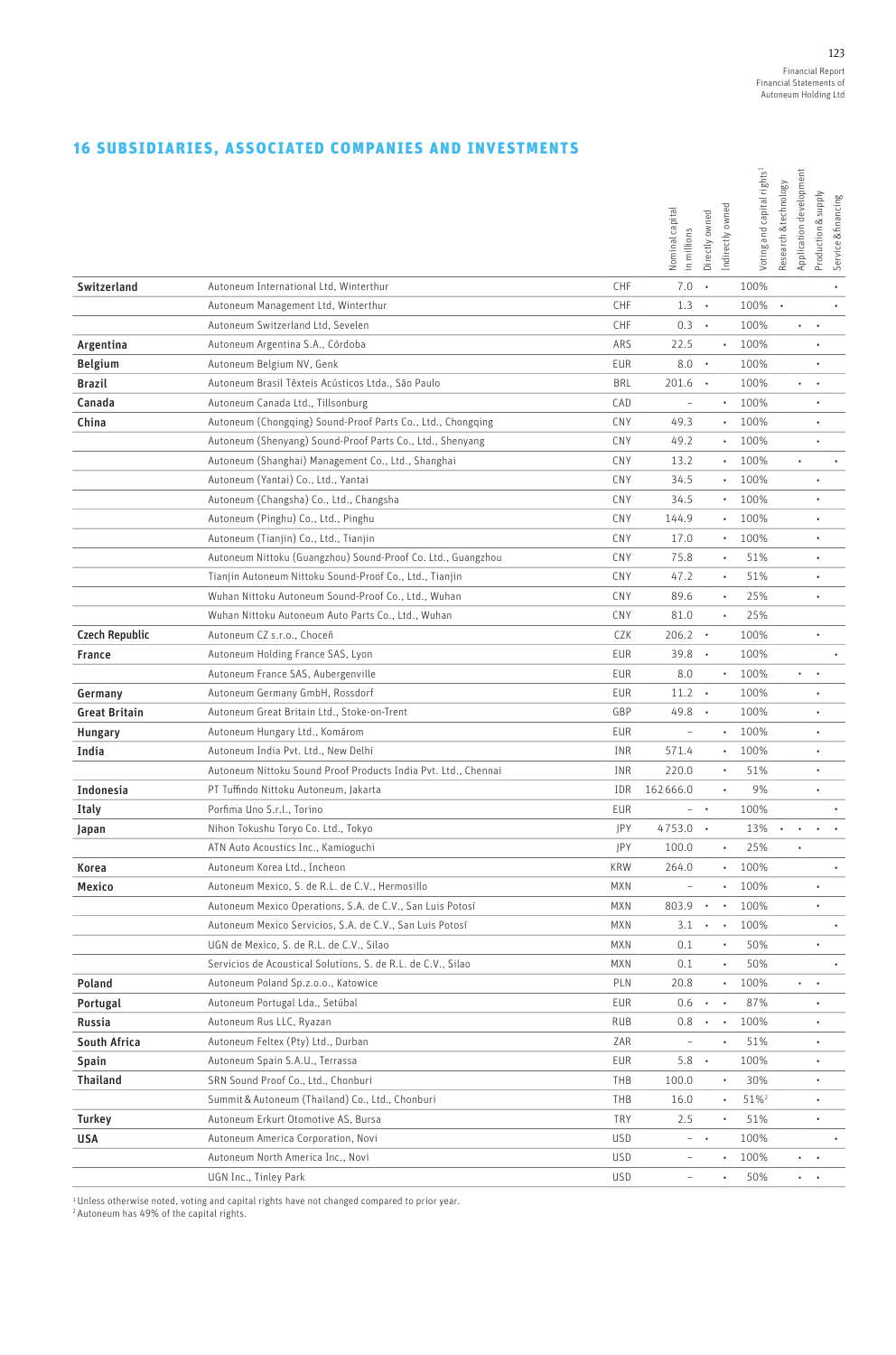## 17 SIGNIFICANT SHAREHOLDERS

At December 31, 2020 Autoneum knew that the following shareholders had more than 3% of the Company voting rights (in accordance with Art. 663c of the Swiss Code of Obligations):

|                                                                                                                                                               | 31.12.2020 | 31.12.2019 |
|---------------------------------------------------------------------------------------------------------------------------------------------------------------|------------|------------|
| Artemis Beteiligungen I Ltd, Hergiswil, Switzerland; Centinox Holding Ltd,<br>Hergiswil, Switzerland; and Michael Pieper, Hergiswil, Switzerland <sup>1</sup> | 21.30%     | 21.10%     |
| PCS Holding Ltd, Frauenfeld, Switzerland; and Peter Spuhler,<br>Warth-Weiningen, Switzerland <sup>1</sup>                                                     | 16 17%     | 16 15%     |
| Martin and Rosmarie Ebner via BZ Bank Limited, Wilen, Switzerland                                                                                             | 3.10%      | 3.10%      |

1 Voting rights according to the Company's records at December 31.

Details of the disclosures can be found at:

[www.six-exchange-regulation.com/en/home/publications/significant-shareholders.html](http://www.six-exchange-regulation.com/en/home/publications/significant-shareholders.html)

## 18 EVENTS AFTER BALANCE SHEET DATE

There were no events between December 31, 2020 and March 2, 2021 that would necessitate adjustments to the book value of the Company's assets or liabilities, or that require additional disclosure in the financial statements.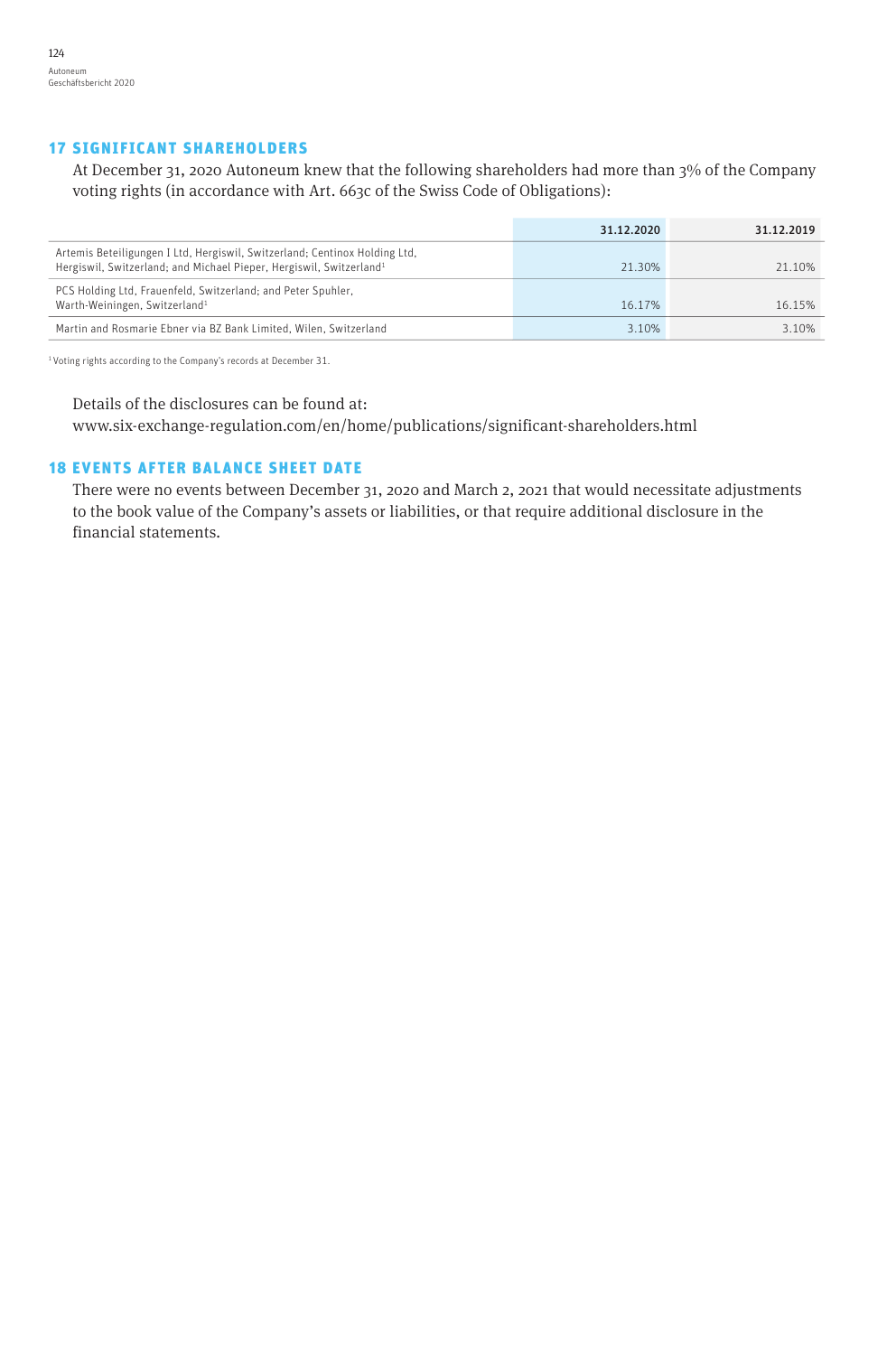## Dividend proposal for the appropriation of available earnings

| CHF                                           | 2020        |
|-----------------------------------------------|-------------|
| Balance brought forward                       | 125 915 843 |
| Net profit                                    | 24 268 626  |
| At the disposal of the Annual General Meeting | 150 184 469 |
|                                               |             |
| Proposal                                      |             |
| Distribution of a dividend <sup>1</sup>       |             |
| Carried forward to new account                | 150 184 469 |
| <b>Total</b>                                  | 150 184 469 |

1 Shares held by Autoneum Holding Ltd at the time of dividend distribution are not entitled to dividends. The amount distributed will be reduced accordingly at the time of distribution.

The Board of Directors proposes no dividend to be distributed.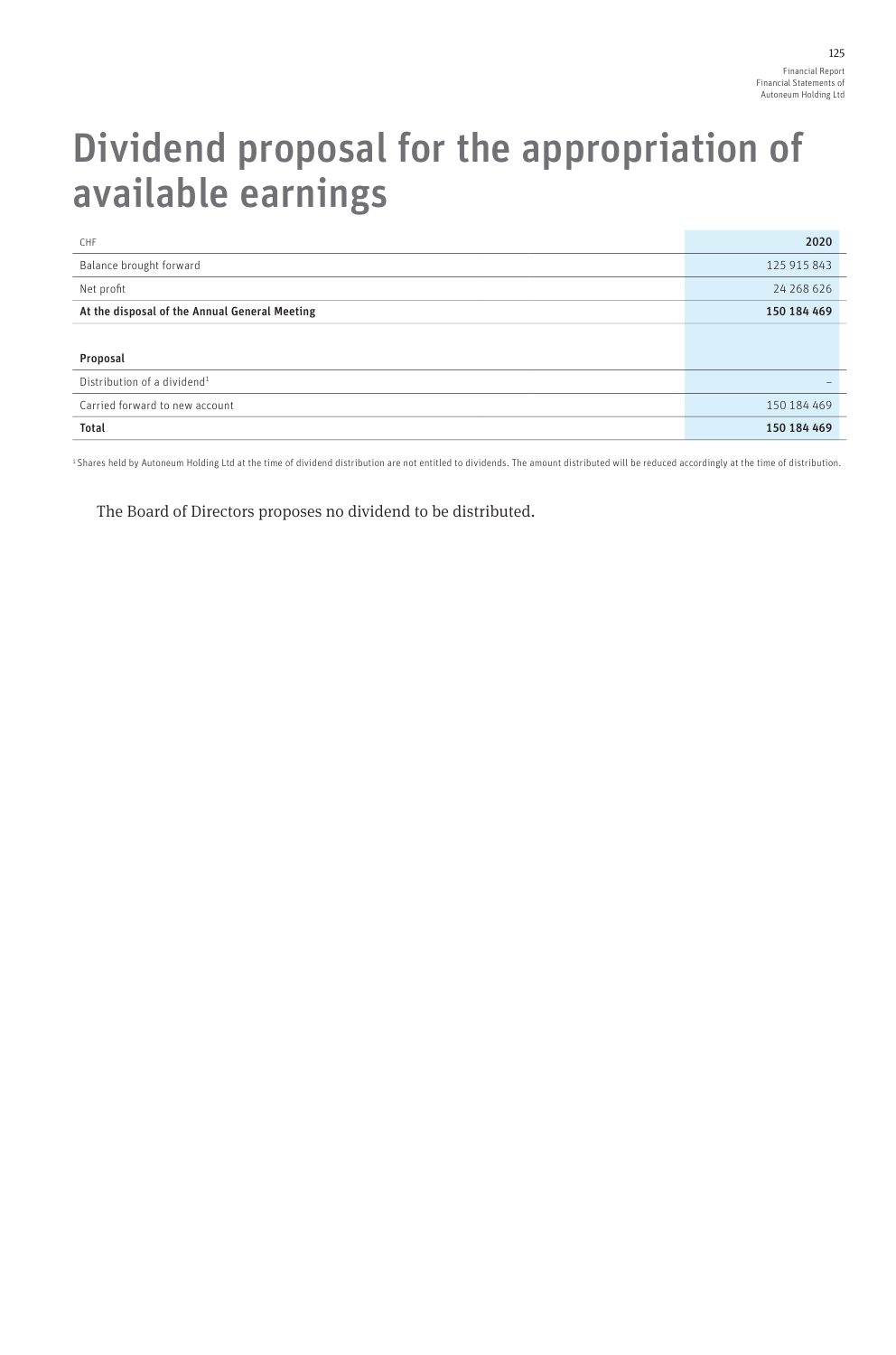

# Statutory Auditor's Report Statutory Auditor's Report

## **To the General Meeting of Autoneum Holding Ltd, Winterthur To the General Meeting of Autoneum Holding Ltd, Winterthur**

## **Report on the Audit of the Financial Statements Report on the Audit of the Financial Statements**

#### **Opinion** We have audited the financial statements of Autoneum Holding Ltd, which comprise the balance sheet as at

We have audited the financial statements of Autoneum Holding Ltd, which comprise the balance sheet as at The name addition the imational elaterments of ridiometric mediating Etd, which computes the statements of December 31, 2020, and the income statement for the year then ended, and notes to the financial statements, including a summary of significant accounting policies.

In our opinion the financial statements (pages 117 to 124) for the year ended December 31, 2020 comply with Swiss law and the company's articles of incorporation.

#### those provisions and standards are further described in the Auditor's Responsibilities for the Auditor's Responsibilities for the Audit of the Audit of the Audit of the Financial of the Financial of the Financial of the Fi Statements section of our report. We are independent of the entity in accordance with the provisions of Swiss law

We conducted our audit in accordance with Swiss law and Swiss Auditing Standards. Our responsibilities under those provisions and standards are further described in the Auditor's Responsibilities for the Audit of the Financial Statements section of our report. We are independent of the entity in accordance with the provisions of Swiss law and the requirements of the Swiss audit profession and we have fulfilled our other ethical responsibilities in accordance with these requirements.

We believe that the audit evidence we have obtained is sufficient and appropriate to provide a basis for our opinion.

#### **Report on Key Audit Matters based on the circular 1/2015 of the Federal Audit Oversight Authority**



**Investments and loans due from subsidiaries** the financial statements of the current period. These matters were addressed in the context of our audit of the  $\mathcal{F}$  investments and loans due from subsidiaries and we do not provide a separate opinion there are not provide a separate opinion there are  $\mathcal{F}$ 

Key audit matters are those matters that, in our professional judgment, were of most significance in our audit of the financial statements of the current period. These matters were addressed in the context of our audit of the financial statements as a whole, and in forming our opinion thereon, and we do not provide a separate opinion on these matters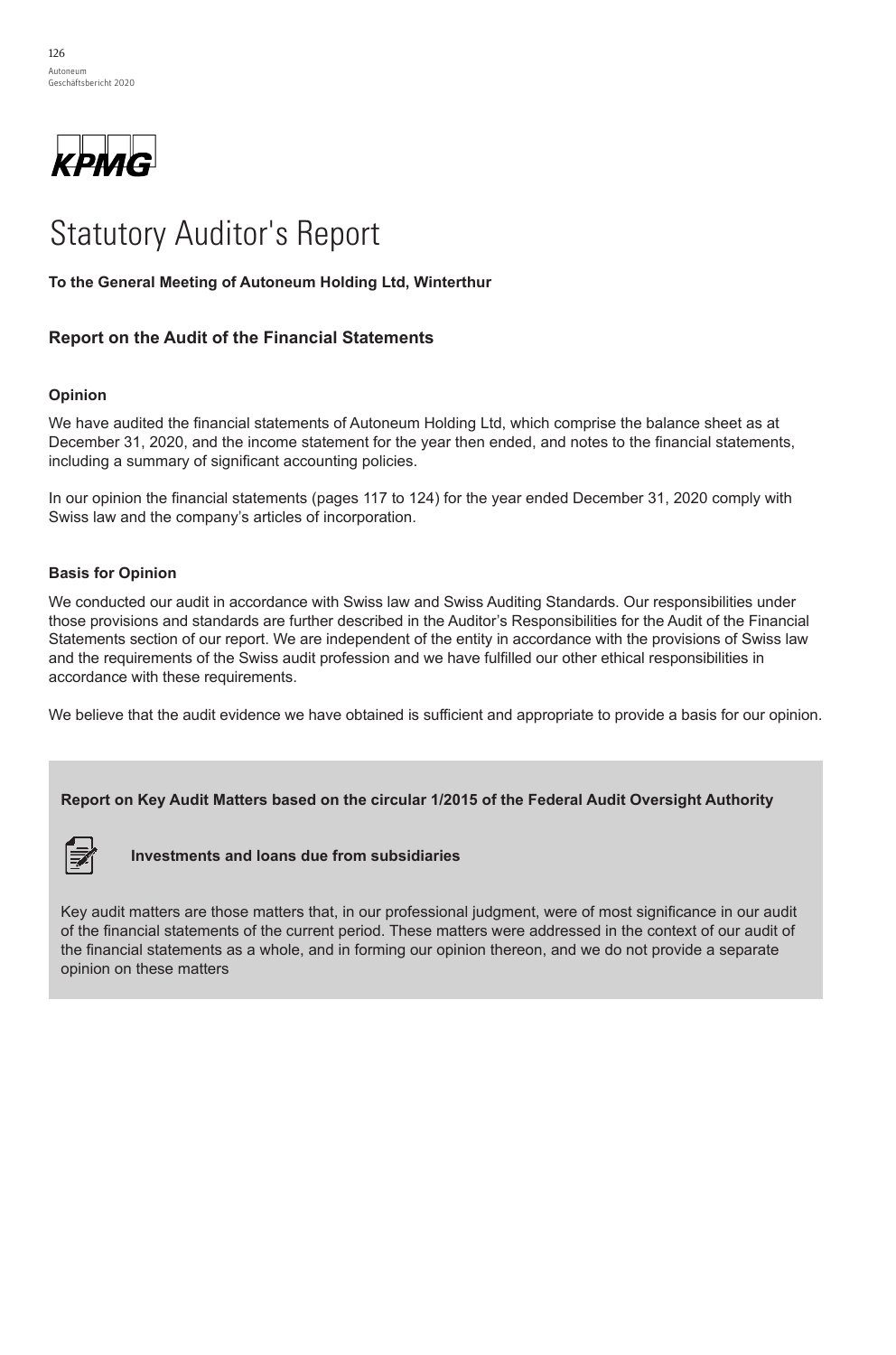## **Investments and loans due from subsidiaries**

### **Key Audit Matter**

序

The financial statements of Autoneum Holding Ltd as at December 31, 2020, include investments in the amount of CHF 422.5 million, current loans due from subsidiaries in the amount of CHF 52.8 million and non-current loans due from subsidiaries in the amount of CHF 396.5 million.

The company annually reviews investments and loans due from subsidiaries for impairment on an individual basis.

The impairment assessment of investments and loans due from subsidiaries requires significant management judgment, in particular in relation to the forecast earnings and growth rates as well as discount rates, and is therefore a key area that our audit was concentrated on.

#### **Our response**

Our audit procedures included, amongst others, evaluating the methodical and mathematical accuracy of the model used for the impairment tests as well as the appropriateness of management's assumptions.

This comprised:

- Agreeing forecasts used in the impairment tests to current expectations of management.
- Challenging the robustness of key assumptions on a sample basis, based on our understanding of the commercial prospects of the respective entities.

## **For further information on investments and loans due from subsidiaries refer to the following:**

- Note 3, Valuation adjustments on investments and loans
- Note 6, Loans and financial receivables
- Note 8, Investments

#### **Responsibility of the Board of Directors for the Financial Statements**

The Board of Directors is responsible for the preparation of the financial statements in accordance with the provisions of Swiss law and the company's articles of incorporation, and for such internal control as the Board of Directors determines is necessary to enable the preparation of financial statements that are free from material misstatement, whether due to fraud or error.

In preparing the financial statements, the Board of Directors is responsible for assessing the entity's ability to continue as a going concern, disclosing, as applicable, matters related to going concern and using the going concern basis of accounting unless the Board of Directors either intends to liquidate the entity or to cease operations, or has no realistic alternative but to do so.

#### **Auditor's Responsibilities for the Audit of the Financial Statements**

Our objectives are to obtain reasonable assurance about whether the financial statements as a whole are free from material misstatement, whether due to fraud or error, and to issue an auditor's report that includes our opinion. Reasonable assurance is a high level of assurance, but is not a guarantee that an audit conducted in accordance with Swiss law and Swiss Auditing Standards will always detect a material misstatement when it exists. Misstatements can arise from fraud or error and are considered material if, individually or in the aggregate, they could reasonably be expected to influence the economic decisions of users taken on the basis of these financial statements.

As part of an audit in accordance with Swiss law and Swiss Auditing Standards, we exercise professional judgment and maintain professional scepticism throughout the audit. We also: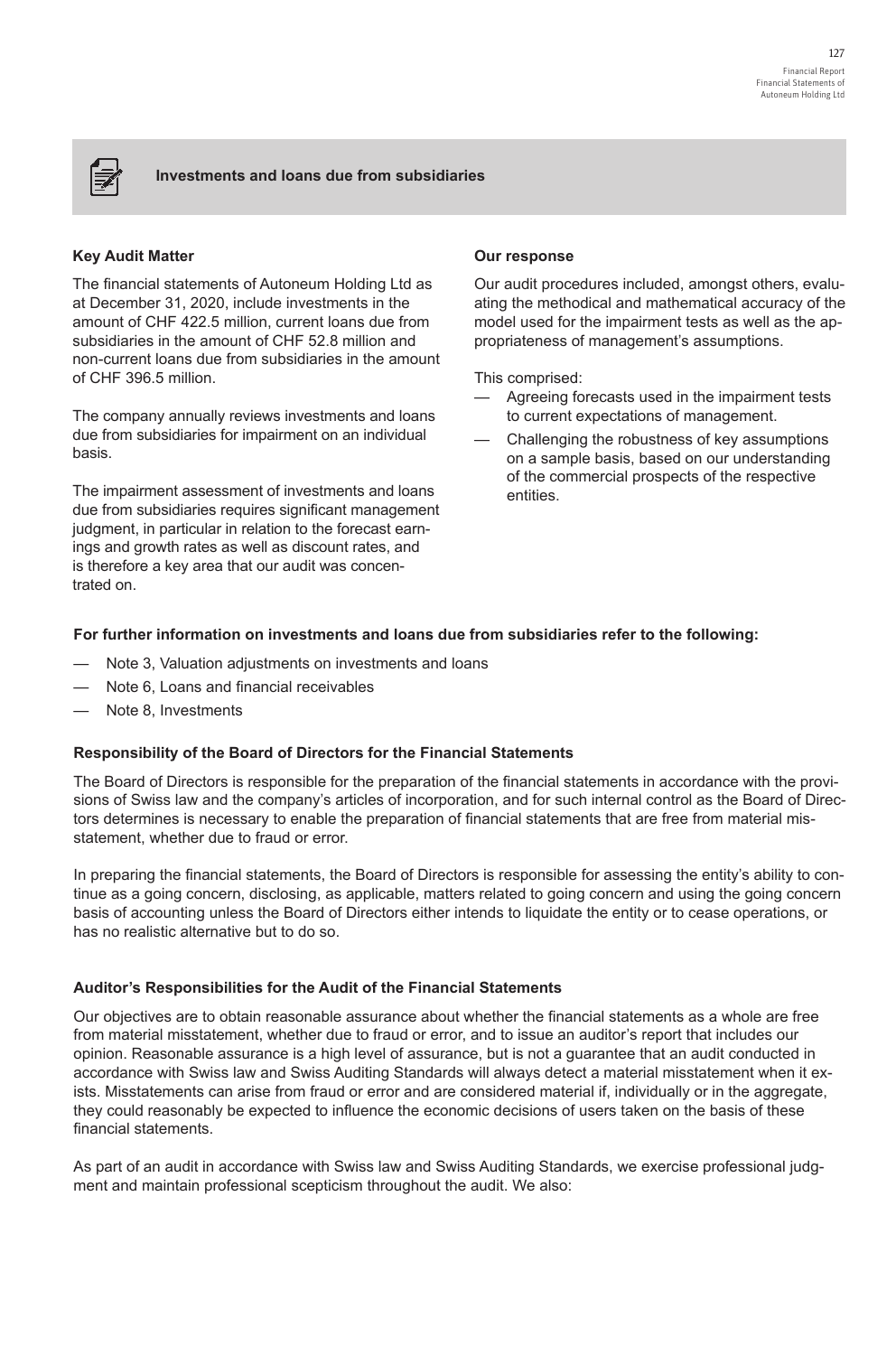- —— Identify and assess the risks of material misstatement of the financial statements, whether due to fraud or error, design and perform audit procedures responsive to those risks, and obtain audit evidence that is sufficient and appropriate to provide a basis for our opinion. The risk of not detecting a material misstatement resulting from fraud is higher than for one resulting from error, as fraud may involve collusion, forgery, intentional omissions, misrepresentations, or the override of internal control.
- —— Obtain an understanding of internal control relevant to the audit in order to design audit procedures that are appropriate in the circumstances, but not for the purpose of expressing an opinion on the effectiveness of internal control.
- —— Evaluate the appropriateness of accounting policies used and the reasonableness of accounting estimates and related disclosures made.
- —— Conclude on the appropriateness of the Board of Directors' use of the going concern basis of accounting and, based on the audit evidence obtained, whether a material uncertainty exists related to events or conditions that may cast significant doubt on the entity's ability to continue as a going concern. If we conclude that a material uncertainty exists, we are required to draw attention in our auditor's report to the related disclosures in the financial statements or, if such disclosures are inadequate, to modify our opinion. Our conclusions are based on the audit evidence obtained up to the date of our auditor's report. However, future events or conditions may cause the entity to cease to continue as a going concern.

We communicate with the Board of Directors or its relevant committee regarding, among other matters, the planned scope and timing of the audit and significant audit findings, including any significant deficiencies in internal control that we identify during our audit.

We also provide the Board of Directors or its relevant committee with a statement that we have complied with relevant ethical requirements regarding independence, and communicate with them all relationships and other matters that may reasonably be thought to bear on our independence, and where applicable, actions taken to eliminate threats or safeguards applied.

From the matters communicated with the Board of Directors or its relevant committee, we determine those matters that were of most significance in the audit of the financial statements of the current period and are therefore the key audit matters. We describe these matters in our auditor's report, unless law or regulation precludes public disclosure about the matter or when, in extremely rare circumstances, we determine that a matter should not be communicated in our report because the adverse consequences of doing so would reasonably be expected to outweigh the public interest benefits of such communication.

## **Report on Other Legal and Regulatory Requirements**

In accordance with article 728a para. 1 item 3 CO and the Swiss Auditing Standard 890, we confirm that an internal control system exists, which has been designed for the preparation of financial statements according to the instructions of the Board of Directors.

We further confirm that the proposed appropriation of available earnings complies with Swiss law and the company's articles of incorporation. We recommend that the financial statements submitted to you be approved.

KPMG AG

Reto Benz **Kathrin Schünke** Licensed Audit Expert Licensed Audit Expert Auditor in Charge

 $11.51$ 

Zurich, March 2, 2021

KPMG AG, Räffelstrasse 28, CH-8036 Zurich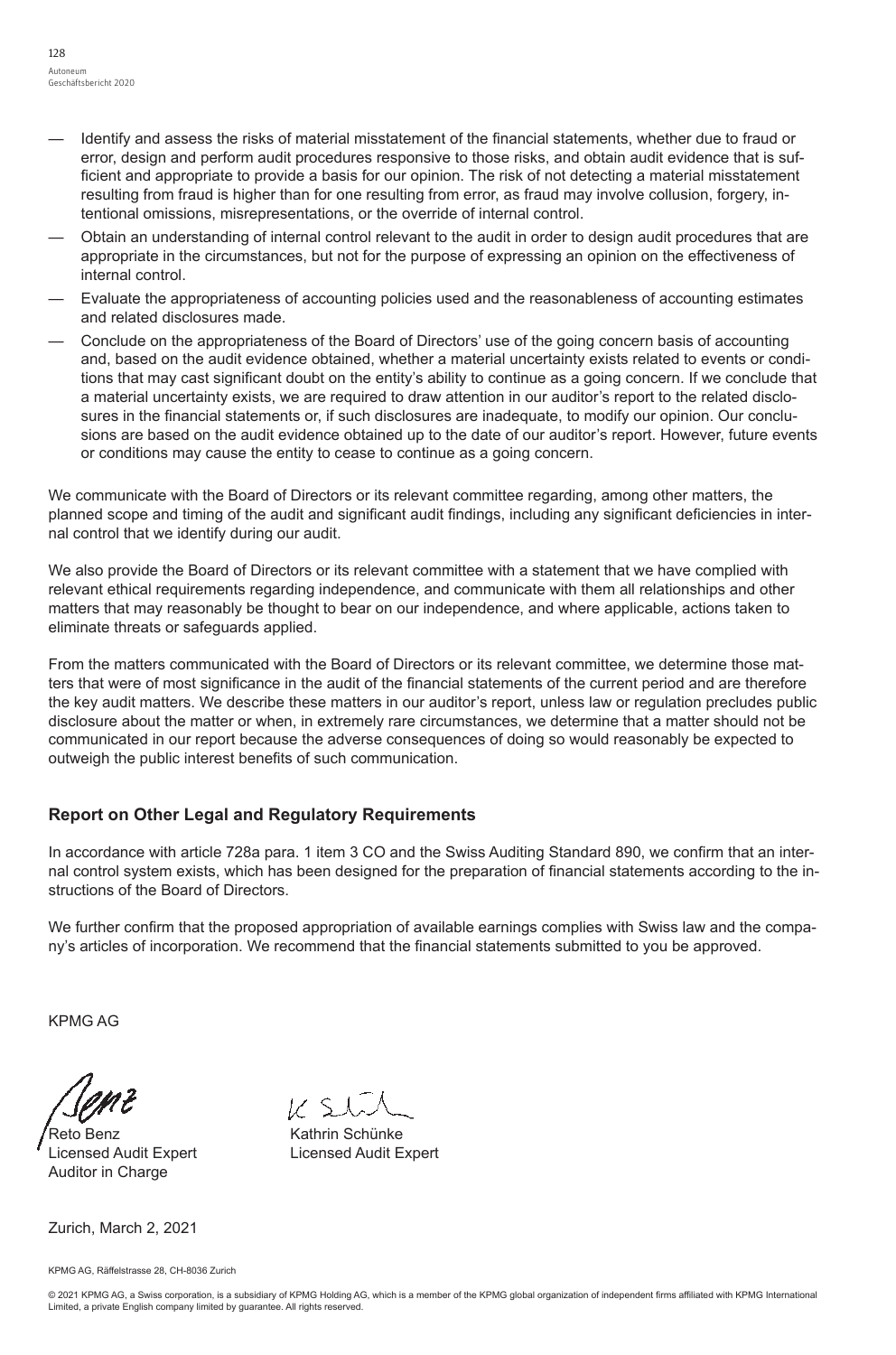# Remuneration Report/Vergütungsbericht

## 1 EINLEITUNG

## INHALT UND GRUNDLAGEN DES VERGÜTUNGSBERICHTS

Dieser Vergütungsbericht erläutert die Zuständigkeit und Festsetzung der Vergütung an die Mitglieder des Verwaltungsrats und der Konzernleitung sowie das Vergütungssystem von Autoneum und dessen Anwendung in der Berichtsperiode. Die Offenlegungen erfolgen in Übereinstimmung mit den geltenden Bestimmungen der Verordnung gegen übermässige Vergütungen bei börsenkotierten Aktiengesellschaften («VegüV»), der Richtlinie betreffend Informationen zur Corporate Governance der SIX Swiss Exchange und dem Swiss Code of Best Practice for Corporate Governance von economiesuisse. Die unter Ziffer 4 aufgeführten Vergütungstabellen wurden von der Revisionsstelle geprüft. Darüber hinaus wird dieser Vergütungsbericht den Aktionärinnen und Aktionären an der Generalversammlung vom 25. März 2021 konsultativ zur Abstimmung unterbreitet, damit diese ihre Meinung über die Vergütungspolitik und Vergütungssysteme zum Ausdruck bringen können.

## REGELUNGEN ZUR VERGÜTUNG IN DEN STATUTEN

Die Statuten von Autoneum enthalten Bestimmungen über die für die Mitglieder des Verwaltungsrats und der Konzernleitung geltenden Vergütungsgrundsätze:

- · Beschlussfassung und Befugnisse der Generalversammlung (§12/13)
- · Genehmigung von Vergütungen an die Mitglieder des Verwaltungsrats und der Konzernleitung sowie Zusatzbetrag für neue Mitglieder der Konzernleitung, die nach der Vergütungsgenehmigung durch den Verwaltungsrat berufen werden (§14)
- · Mandats- und Arbeitsverträge der Mitglieder des Verwaltungsrats und der Konzernleitung (§19)
- · Anzahl zulässiger Mandate (§20)
- · Wahl und Aufgaben des Vergütungsausschusses (§23)
- · Grundsätze zu den fixen und variablen erfolgsabhängigen Vergütungen sowie zur Zuteilung von Aktien an die Mitglieder des Verwaltungsrats und der Konzernleitung (§24)
- · Darlehen, Kredite und Renten an die Mitglieder der Konzernleitung (§25)

Der vollständige Wortlaut der Statuten ist online verfügbar unter [www.autoneum.com/wp-content/up](http://www.autoneum.com/wp-content/uploads/2017/08/Statuten.pdf)[loads/2017/08/Statuten.pdf](http://www.autoneum.com/wp-content/uploads/2017/08/Statuten.pdf).

Die vom Verwaltungsrat beantragten maximalen Gesamtbeträge der Vergütungen an die Mitglieder des Verwaltungsrats und der Konzernleitung werden den Aktionären anlässlich der Generalversammlung jährlich gesondert und prospektiv für das kommende Geschäftsjahr zur Genehmigung vorgelegt (§14 der Statuten).

## 2 ZUSTÄNDIGKEIT UND FESTSETZUNGSVERFAHREN

Die Grundzüge der Vergütungspolitik, das Vergütungssystem sowie die aktienbasierten Vergütungspläne werden vom Vergütungsausschuss erarbeitet, jährlich überprüft und vom Verwaltungsrat verabschiedet. Es wurden keine externen Berater zur Ausgestaltung der Vergütungspolitik oder der Vergütungsprogramme beigezogen.

Der Verwaltungsrat legt jährlich die Vergütung der Mitglieder des Verwaltungsrats und der Konzernleitung fest, befindet über den fixen Anteil der Vergütung und legt, basierend auf den Vorschlägen des Vergütungsausschusses und im Rahmen der von den Aktionären genehmigten Grenzen, die Ziele, Parameter und weitere Einzelheiten für die Bonus- und Aktienzuteilungspläne fest. Die Mitglieder des Verwaltungsrats, über deren Entschädigung entschieden wird, nehmen ebenfalls an der entsprechenden Sitzung teil. Die Festsetzung der Höhe der Vergütung an die Mitglieder des Verwaltungsrats und der Konzernleitung liegt im Ermessen des Verwaltungsrats. Dabei berücksichtigt er Funktion und Verantwortung, bei der Konzernleitung auch Erfahrung, und bezieht öffentlich zugängliche oder aus eigener Erfahrung bekannte Informationen mit ein.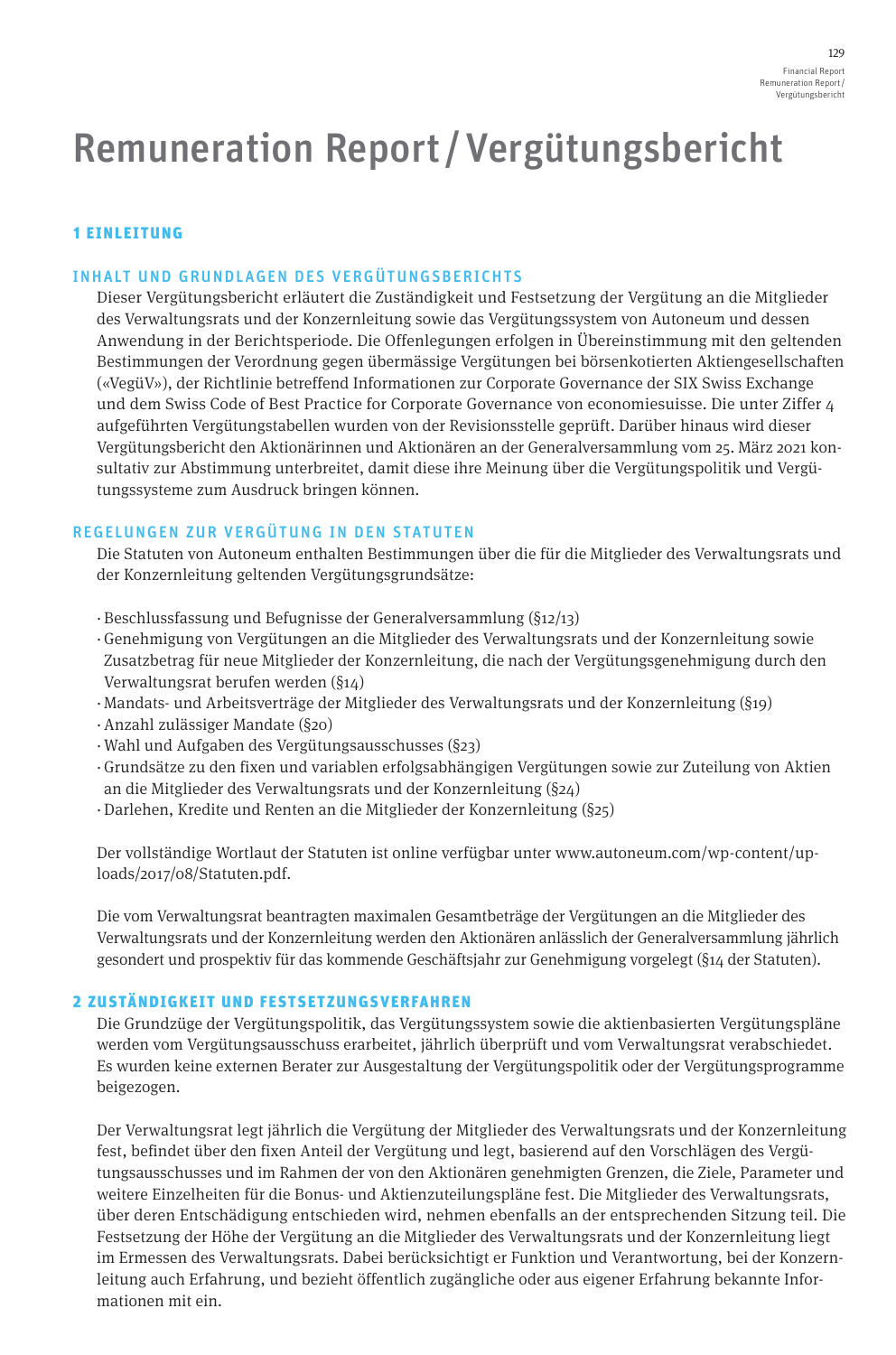## 3 VERGÜTUNGSSYSTEM

## VERGÜTUNG AN DIE MITGLIEDER DES VERWALTUNGSRATS

Die Mitglieder des Verwaltungsrats erhalten für ihre gesamte Verwaltungsratstätigkeit ein fixes jährliches Honorar sowie einen jährlichen Pauschalbetrag für Repräsentationsspesen. Sie erhalten keine variable Vergütung.

Die Mitglieder des Verwaltungsrats können wählen, ob sie einen Teil oder die gesamte Vergütung in bar oder in Form von Autoneum-Aktien beziehen möchten. Der Baranteil wird im Dezember des laufenden Geschäftsjahrs ausbezahlt. Die Aktien werden im jeweiligen Geschäftsjahr zugeteilt und sind für drei Jahre gesperrt. Der für die Umwandlung der Vergütung in Aktien anzuwendende Kurs basiert auf dem durchschnittlichen Schlusskurs der Aktie während der zehn Börsentage nach der Dividendenzahlung oder nach der Generalversammlung, falls keine Dividendenzahlung erfolgt, wobei ein Abschlag für die dreijährige Sperrfrist vorgenommen wird.

## VERGÜTUNG AN DIE MITGLIEDER DER KONZERNLEITUNG

Die Vergütungsstruktur für das obere Management des Konzerns besteht aus mehreren Komponenten und berücksichtigt im Rahmen einer marktgerechten Vergütung die individuelle Leistung und den Unternehmenserfolg im Geschäftsjahr sowie die langfristige und nachhaltige Wertschöpfung. Die Vergütung an das obere Management des Konzerns inklusive Mitgliedern der Konzernleitung besteht entsprechend aus einem Basissalär (fixe Vergütung), einem variablen, erfolgsabhängigen Bonus gemäss Bonusplan («Executive Bonus Plan») und der Beteiligung am Aktienzuteilungsplan («Long Term Incentive Plan», LTI). Um eine konsequente Ausrichtung auf die langfristigen Aktionärsinteressen sicherzustellen, wird ein Teil der variablen Vergütung in Form von gesperrten Aktien ausbezahlt. Durch die dreijährige Sperrfrist der zugeteilten Aktien ist diese Vergütung an die langfristige Entwicklung des Unternehmenswertes von Autoneum geknüpft.

Zu Beginn des Geschäftsjahrs 2020 hat der Verwaltungsrat die einmalige und ausserordentliche Beteiligung an einem Turnaround Incentive Plan («TIP») beschlossen. Damit soll angesichts der anstehenden Herausforderungen ein Anreizsystem geschaffen werden, um die mittelfristig gesetzten Ziele für den Turnaround des Unternehmens über die nächsten drei Jahre zu erreichen.

## BASISSALÄR

Das Basissalär der Mitglieder der Konzernleitung besteht aus einer fixen jährlichen Vergütung. Der Verwaltungsrat kann einen Anteil des Basissalärs definieren, der in Autoneum-Aktien entrichtet wird. Die Anzahl Aktien wird anhand des durchschnittlichen Schlusskurses während der ersten zehn Börsentage des betreffenden Jahres berechnet. Die Aktien werden im Dezember des laufenden Geschäftsjahrs zugeteilt und sind für drei Jahre gesperrt.

## BONUS

Die Mitglieder der Konzernleitung können eine variable, erfolgsabhängige Vergütung von bis zu 80% ihres Basissalärs in Form eines Bonus erzielen, abhängig vom Erreichen oder Übertreffen von definierten Mindestprofitabilitäts- und Liquiditätszielen auf Stufe Konzern oder Business Groups sowie von der Erreichung jährlich festgelegter, individueller Ziele. Die Zielvorgaben für den CEO und den CFO beziehen sich auf die Konzernergebnis-Marge (Gewichtung 52.5%), Konzern-RONA (22.5%) sowie auf individuelle Ziele (25%). Für die Leiter der Business Groups beziehen sich die Ziele auf die Konzernergebnis-Marge (17.5%), Konzern-RONA (7.5%), EBIT-Marge der Business Group (35%), Free Cashflow der Business Group (15%) und auf individuelle Ziele (25%). Für die gewichteten Ziele sind untere und obere Limiten definiert. Das Erreichen des unteren Limits ist Voraussetzung für die erfolgsabhängige Vergütung, das Erreichen des oberen Limits legt deren Maximum fest. Zwischen den beiden Limiten steigt die erfolgsabhängige Vergütung linear an. Ein Bonus wird ungeachtet der anderen Ziele nur ausgerichtet, wenn ein positives Konzernergebnis vorliegt. Mindestens 40% des Bonus werden in Autoneum-Aktien entrichtet. Jedes Mitglied der Konzernleitung kann bis zu 100% des Bonus in Aktien beziehen. Dabei besteht die Wahl zwischen Aktien mit einer Sperrfrist von drei Jahren oder einem Anrecht auf Aktien, die nach einem Aufschub von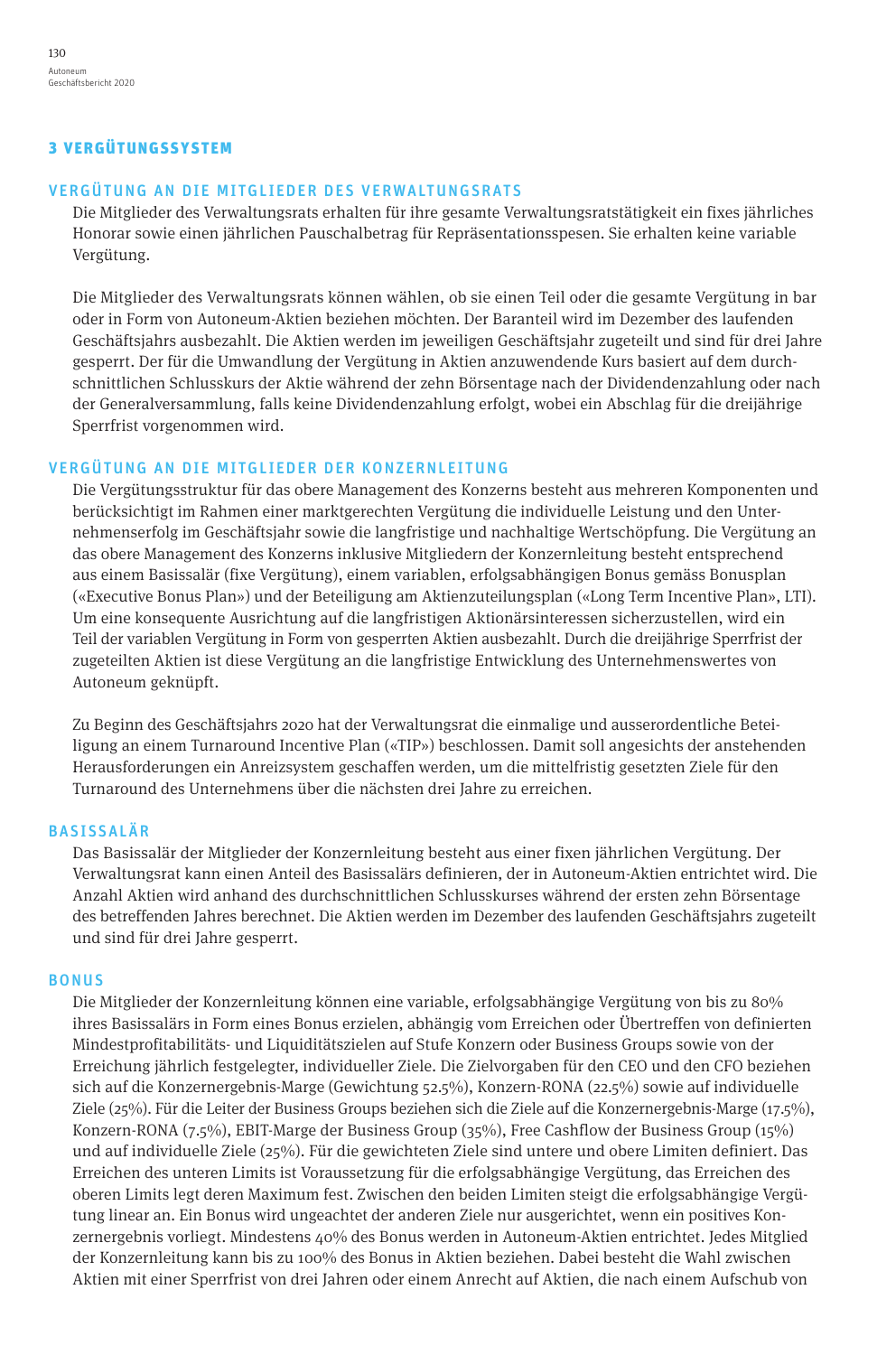drei Jahren übertragen werden. Der errechnete Bonus wird mit 1.4 multipliziert und dann in Aktien umgewandelt, wofür der durchschnittliche Schlusskurs der ersten zehn Börsentage im Januar des Folgejahrs herangezogen wird.

## AKTIENZUTEILUNGSPLAN (LTI)

Der LTI sieht vor, dass der Verwaltungsrat einen Teil des Konzerngewinns im Voraus definierten Berechtigten zuteilen kann. Berechtigte sind Mitglieder des oberen Managements des Konzerns inklusive der Konzernleitung. Eine Zuteilung erfolgt nur, wenn das Konzernresultat positiv ist und einen definierten Schwellenwert übersteigt. Der für den LTI zu verwendende Gesamtbetrag des Konzerngewinns wird in Autoneum-Aktien umgewandelt, die den Berechtigten zu festen Prozentsätzen entsprechend den internen Funktionsstufen zugeteilt werden. Die Aktien werden nach einer Vestingperiode von 35 Monaten auf die Berechtigten übertragen, falls diese Personen zu diesem Zeitpunkt weiterhin bei einem Unternehmen des Autoneum-Konzerns angestellt sind. Aufgrund der Vestingperiode von 35 Monaten besteht eine starke Korrelation zwischen dem Wert des LTI und der Kursentwicklung der Autoneum-Aktien. Die Vestingperiode endet bei Todesfall oder bei Altersrücktritt, womit die Aktien mit umgehender Wirkung auf die Berechtigten übertragen werden. Bei einer Beendigung des Arbeitsverhältnisses verfallen Aktien mit laufender Vestingperiode ohne Entschädigung. Ausnahmen davon sind nach dem Ermessen des Vergütungsausschusses möglich.

## TURNAROUND INCENTIVE PLAN (TIP)

Berechtigte des TIP sind Mitglieder des oberen Managements des Konzerns inklusive der Konzernleitung, denen einmalig im Geschäftsjahr 2020 eine individuelle, maximale Anzahl von Autoneum-Aktien zugeteilt wurde. Die Übertragung der Aktien auf die Berechtigten erfolgt nach einer Vestingperiode von 35 Monaten, falls diese Personen zu diesem Zeitpunkt weiterhin bei einem Unternehmen des Autoneum-Konzerns angestellt sind und soweit die für den Turnaround gesetzten Ziele am Ende der Laufzeit des TIP erreicht werden. Die Zielvorgaben basieren auf der Profitabilität (EBIT) und dem Free Cashflow des Konzerns über die Geschäftsjahre 2020 bis 2022 mit je einer Gewichtung der beiden Kriterien von 50%. Für die gewichteten Ziele sind jeweils untere und obere Limiten definiert. Das Erreichen des unteren Limits ist Voraussetzung für die Übertragung der Aktien. Das obere Limit entspricht der Anzahl der ursprünglich maximal zugeteilten Anzahl Aktien. Zwischen den beiden Limiten steigt die Anzahl der effektiv übertragenen Aktien linear an. Der Anspruch auf die übrigen Aktien verfällt ohne Entschädigung.

Es bestehen keine Aktienoptionen oder Aktienkaufpläne.

## ZULÄSSIGE TÄTIGKEITEN AUSSERHALB DES AUTONEUM-KONZERNS

Der Verwaltungsrat entscheidet, ob Mitglieder der Konzernleitung oder das obere Management des Konzerns zusätzliche Mandate bei anderen Unternehmen übernehmen dürfen. Sofern die Mandate ausserhalb der vertraglich vereinbarten Arbeitszeit ausgeübt werden, besteht keine Verpflichtung, die erhaltenen Mandatsvergütungen an Autoneum abzutreten.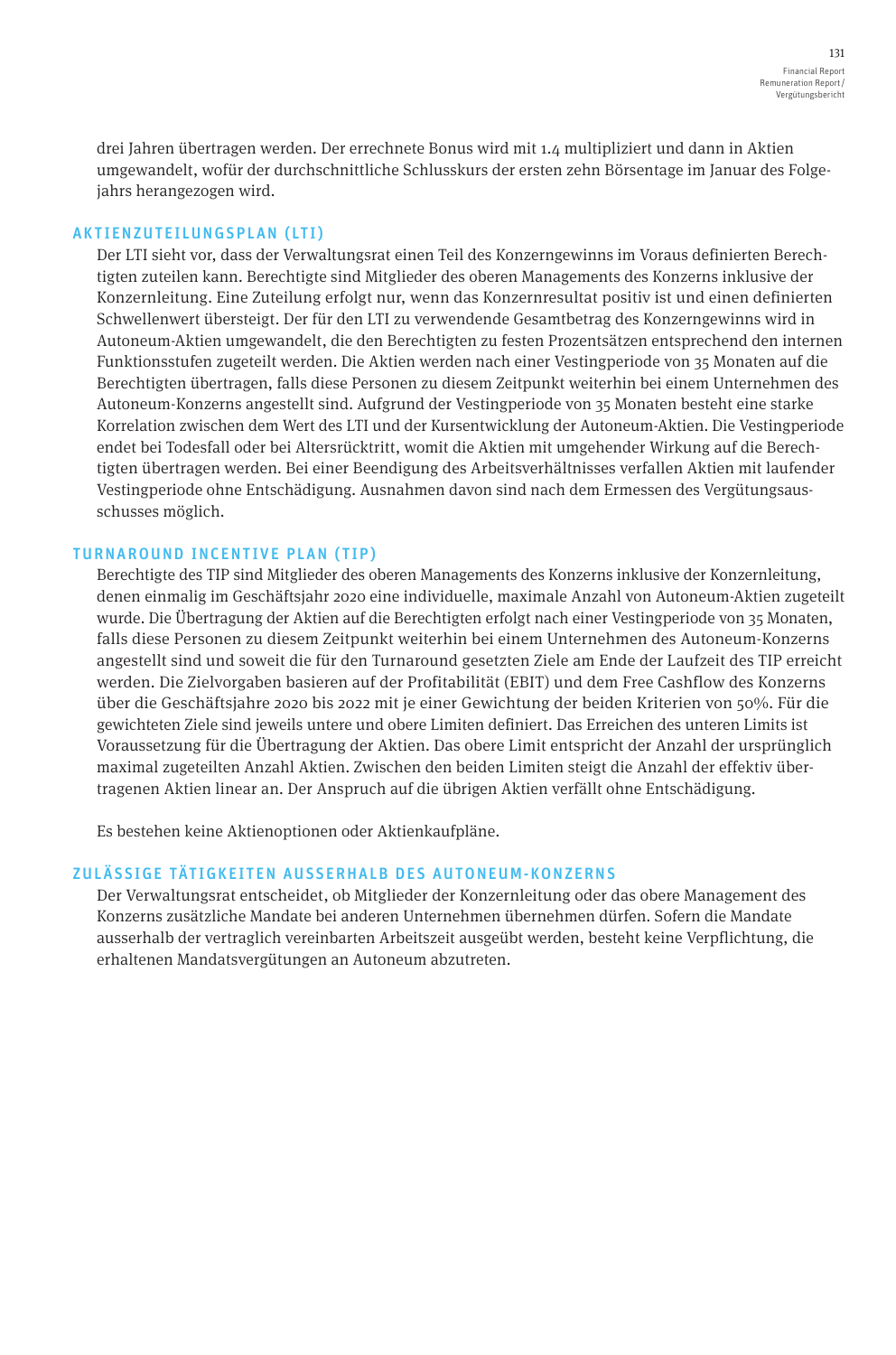## 4 OFFENLEGUNG DER VERGÜTUNG AN DIE MITGLIEDER DES VERWALTUNGSRATS UND DER KONZERNLEITUNG

## VERGÜTUNG AN DIE MITGLIEDER DES VERWALTUNGSRATS

Aufgrund der durch die Coronapandemie stark beeinträchtigten Geschäftsentwicklung haben die Mitglieder des Verwaltungsrats auf die Hälfte ihres Honorars für das Geschäftsjahr 2020 verzichtet und im Sinne einer Gleichschaltung mit den Aktionärsinteressen beschlossen, dieses vollumfänglich in Autoneum-Aktien zu beziehen.

Damit beträgt die Summe aller Vergütungen, die im Geschäftsjahr 2020 an die gegenwärtigen Mitglieder des Verwaltungsrats ausgerichtet wurden, 741 953 CHF. Es erfolgte keine Vergütung an ehemalige Mitglieder des Verwaltungsrats.

An der Generalversammlung 2019 wurde dem Verwaltungsrat für das Geschäftsjahr 2020 eine maximale Gesamtvergütung von 1.75 Mio. CHF zugesprochen, womit sich dessen Vergütung für 2020 im genehmigten Rahmen bewegt.

Es wurden keine Darlehen, Kredite oder zusätzlichen Honorare oder Vergütungen an die Mitglieder des Verwaltungsrats oder diesen nahestehende Personen ausgerichtet. Im Geschäftsjahr 2020 erfolgten Honorarzahlungen in Höhe von 42 358.10 CHF (2019: 44 989 CHF) für rechtliche Dienstleistungen an die durch den Präsidenten des Verwaltungsrats geleitete Kanzlei.

| Verwaltungsrat                    |                          |                        |                     | 2020         |                          |                        |                          | 2019         |
|-----------------------------------|--------------------------|------------------------|---------------------|--------------|--------------------------|------------------------|--------------------------|--------------|
|                                   |                          | <b>Fixe Vergütung</b>  | Andere <sup>1</sup> | <b>Total</b> |                          | <b>Fixe Vergütung</b>  |                          | <b>Total</b> |
| CHF                               | in bar                   | in Aktien <sup>2</sup> |                     |              | in bar                   | in Aktien <sup>3</sup> |                          |              |
| Hans-Peter Schwald<br>Präsident   | $\overline{\phantom{a}}$ | 184 556                | 13 560              | 198 116      | $\overline{\phantom{a}}$ | 369 122                | 22 4 28                  | 391 551      |
| Rainer Schmückle<br>Vizepräsident | $\overline{\phantom{0}}$ | 119 063                | $\qquad \qquad -$   | 119 063      | 50 000                   | 178 600                | $\overline{\phantom{a}}$ | 228 600      |
| Norbert Indlekofer                | $\qquad \qquad -$        | 77418                  | 5 7 7 1             | 83 189       | 83 074                   | 55890                  | 9807                     | 148 771      |
| Michael W. Pieper                 | -                        | 59 501                 | 2 7 0 2             | 62 203       | $\overline{\phantom{m}}$ | 118 984                | 5814                     | 124 798      |
| This E. Schneider                 | -                        | 89 28 2                | 4600                | 93 882       | $\qquad \qquad -$        | 178 600                | 9 1 7 7                  | 187 776      |
| Peter Spuhler                     | $\qquad \qquad -$        | 59 501                 | 4435                | 63 9 36      | $\overline{\phantom{m}}$ | 118 984                | 8073                     | 127 056      |
| <b>Ferdinand Stutz</b>            | $\qquad \qquad -$        | 113 131                | 8433                | 121 564      | 140 000                  | 59 492                 | 13 974                   | 213 465      |
| Total                             | -                        | 702 452                | 39 501              | 741953       | 273 074                  | 1079672                | 69 273                   | 1422017      |

Die Summe aller Vergütungen an die Mitglieder des Verwaltungsrats setzt sich wie folgt zusammen:

1 Andere Vergütungen enthalten den Arbeitgeberbeitrag für die Sozialabgaben.

2 Die fixe Vergütung in Aktien berechnet sich anhand der zugeteilten Anzahl Aktien, multipliziert mit dem durchschnittlichen Schlusskurs der zehn Börsentage nach der

Generalversammlung 2020 (60.53 CHF). Die Übertragung erfolgte nach Abzug der Sozialabgaben und Verrechnungssteuer.

3 Die fixe Vergütung in Aktien berechnet sich anhand der zugeteilten Anzahl Aktien, multipliziert mit dem durchschnittlichen Schlusskurs der zehn Börsentage nach der Dividendenauszahlung im Jahr 2019 (124.20 CHF). Die Übertragung erfolgte nach Abzug der Sozialabgaben und Verrechnungssteuer.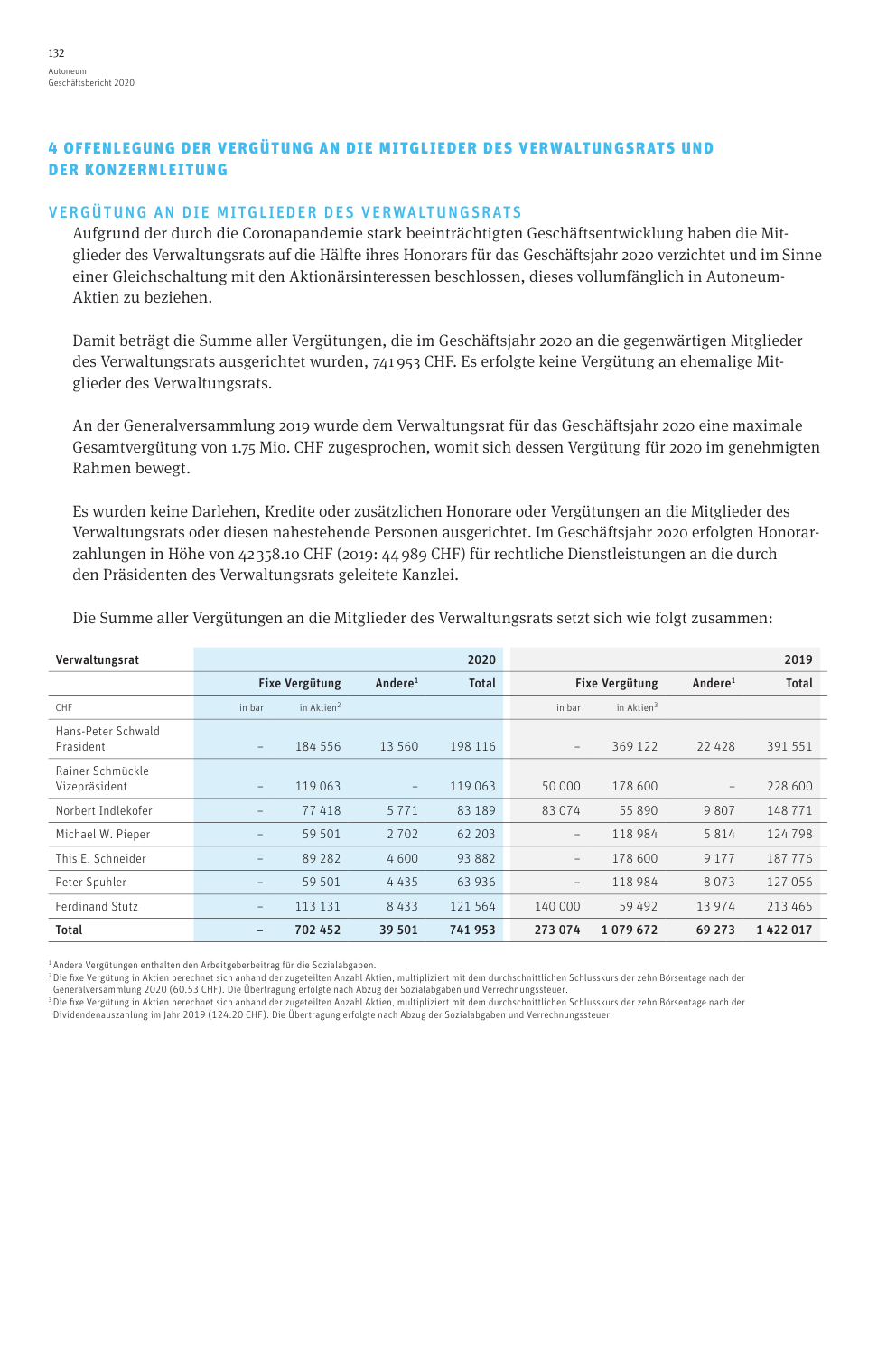#### VERGÜTUNG AN DIE MITGLIEDER DER KONZERNLEITUNG

Die durch die Coronapandemie ausgelösten Umsatz- und Ertragseinbussen haben die Konzernleitung zu konzernweiten, umfassenden Kostensenkungsmassnahmen veranlasst. Im Rahmen der Reduktion der Personalkosten wurde auch für die Konzernleitung ein Lohnverzicht in Höhe von 10% des Basissalärs über einen Zeitraum von drei Monaten vereinbart.

Im Geschäftsjahr 2020 wurden die Kriterien für die Ausrichtung eines Bonus und die Zuteilung eines LTIs nicht erfüllt, sodass keine entsprechenden Auszahlungen oder Aktienzuteilungen erfolgten. Der Wert des TIP ergibt sich aus der maximalen Anzahl der zugeteilten Aktien multipliziert mit dem Aktienkurs am Tag der Zuteilung. Die tatsächliche Anzahl der übertragenen Aktien errechnet sich nach Ablauf der Vestingperiode Ende Februar 2023 unter Berücksichtigung der Turnaround-Zielvorgaben.

Damit beträgt die Summe aller Vergütungen, die im Geschäftsjahr 2020 an die Mitglieder der Konzernleitung ausgerichtet wurden, 4 411 500 CHF, davon 898 563 CHF an den CEO, der einen Teil seines Basissalärs in Aktien erhält. In der Gesamtvergütung von 4 411 500 CHF sind auch Vergütungen an folgende ehemalige, 2019 ausgeschiedene Mitglieder der Konzernleitung enthalten: Martin Hirzel und Dr. Martin Zwyssig.

An der Generalversammlung 2019 wurde der Konzernleitung für das Geschäftsjahr 2020 eine maximale Gesamtvergütung von 8.5 Mio. CHF zugesprochen, womit sich deren Vergütung für 2020 im genehmigten Rahmen bewegt.

Es wurden keine Darlehen, Kredite oder zusätzlichen Honorare oder Vergütungen an die Mitglieder der Konzernleitung oder diesen nahestehende Personen ausgerichtet.

Die Summe aller Vergütungen an die Mitglieder der Konzernleitung setzt sich wie folgt zusammen:

| Konzernleitung                   | <b>Fixe Vergütung</b> |                        | Variable Vergütung       |                          | LTI                      | TIP <sup>1</sup>         | Andere <sup>2</sup> | <b>Total</b>  |
|----------------------------------|-----------------------|------------------------|--------------------------|--------------------------|--------------------------|--------------------------|---------------------|---------------|
| 2020                             |                       |                        |                          |                          |                          |                          |                     |               |
| CHF                              | in bar                | in Aktien <sup>3</sup> | in bar                   | in Aktien                |                          |                          |                     |               |
| Alle Mitglieder                  | 3 127 056             | 72077                  | ۰                        |                          | $\overline{\phantom{0}}$ | 156 947                  | 1055421             | 4 4 1 1 5 0 0 |
| Davon<br>Matthias Holzammer      | 657 150               | 72077                  | $\overline{\phantom{0}}$ |                          | $\overline{\phantom{m}}$ | 35 9 9 5                 | 133 342             | 898 563       |
| 2019                             |                       |                        |                          |                          |                          |                          |                     |               |
| CHF                              | in bar                | in Aktien <sup>4</sup> | in bar                   | in Aktien                |                          |                          |                     |               |
| Alle Mitglieder                  | 3 3 3 4 0 4 5         | 88 805                 | 152 967                  | $\overline{\phantom{0}}$ | -                        | $\overline{\phantom{a}}$ | 1 1 1 8 7 7 6       | 4694592       |
| Davon Martin Hirzel <sup>5</sup> | 674 000               | 72 154                 | ۰                        |                          | -                        | $\overline{\phantom{0}}$ | 137 161             | 883 315       |

1 Die maximale Anzahl der Aktien wurde mit dem anwendbaren Aktienkurs für die im April 2020 zugeteilten Rechte von 58.15 CHF multipliziert, die Vestingperiode endet Ende Februar 2023.

2 Andere Vergütungen enthalten den Arbeitgeberbeitrag für die Sozialabgaben, den Arbeitgeberbeitrag für die Pensionskasse und andere Nebenleistungen (fringe benefits).

3 Der anwendbare Aktienkurs während der definierten Periode war 113.15 CHF.

4 Der anwendbare Aktienkurs während der definierten Periode war 158.58 CHF.

5 CEO bis 7. Oktober 2019.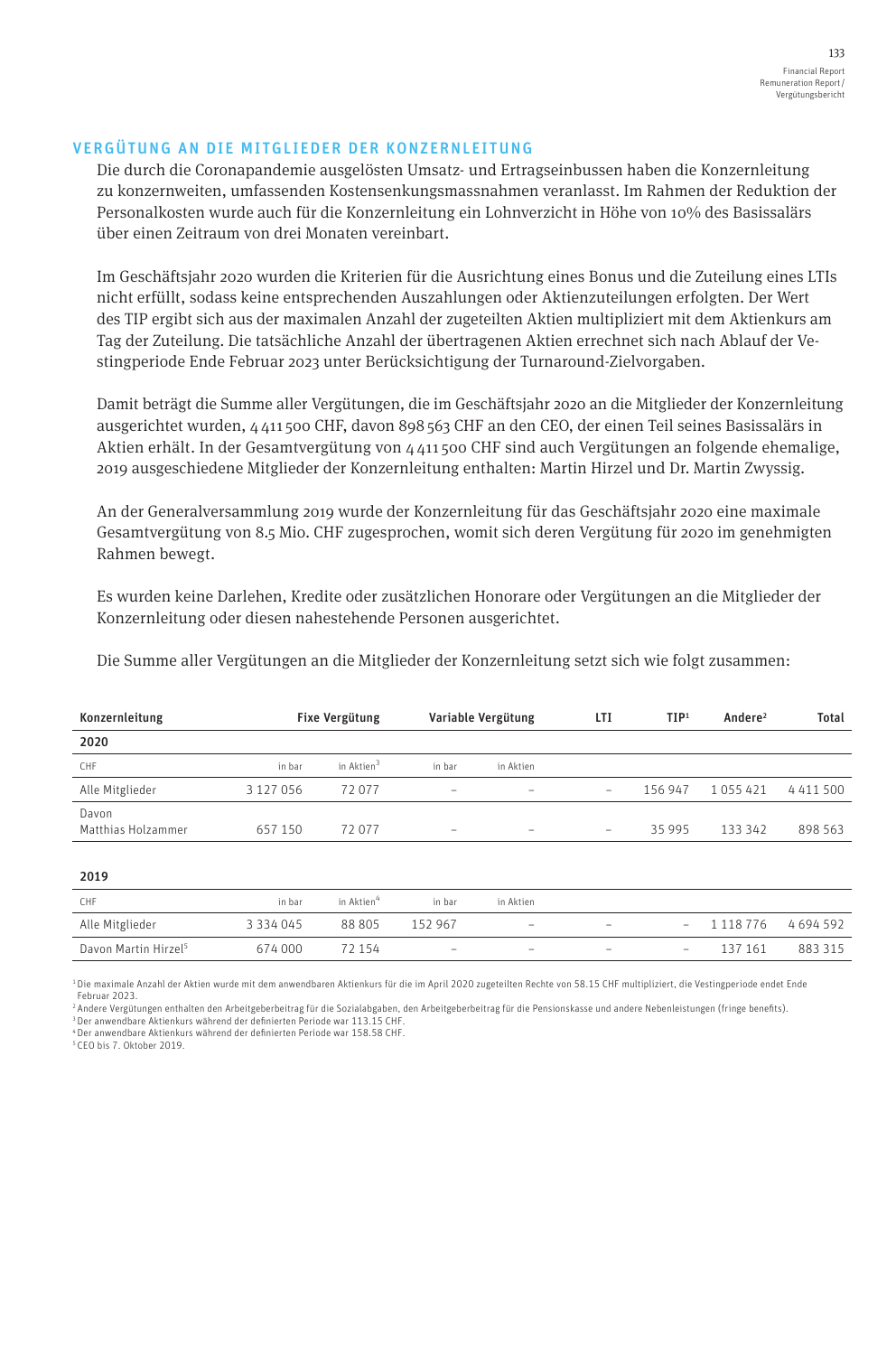

# Bericht der Revisionsstelle

### **To the General Meeting of Autoneum Holding Ltd, Winterthur An die Generalversammlung der Autoneum Holding AG, Winterthur**

#### **Report on the Audit of the Consolidated Financial Statements Bericht über die Prüfung des Vergütungsberichts**

**Opinion**  Wir haben den beigefügten Vergütungsbericht der Autoneum Holding AG für das am 31. Dezember 2020 abgeschlossene Geschäftsjahr geprüft.

Die Prüfung beschränkte sich dabei auf die Angaben nach Art. 14–16 der Verordnung gegen übermässige Vergütungen bei börsenkotierten Aktiengesellschaften (VegüV) in den Tabellen "Vergütung an die Mitglieder des Verwaltungsy<br>rats" und "Vergütung an die Mitglieder der Konzernleitung" auf den Seiten 132 bis 133 des Vergütungsberichts.

### financial position of the Group as at December 31, 2017, and its consolidated financial performance and its **Verantwortung des Verwaltungsrates**

Der Verwaltungsrat ist für die Erstellung und sachgerechte Gesamtdarstellung des Vergütungsberichts in Uberein-**Basis for Opinion**  grundsätze und die Festlegung der einzelnen Vergütungen. stimmung mit dem Gesetz und der Verordnung gegen übermässige Vergütungen bei börsenkotierten Aktiengesellschaften (VegüV) verantwortlich. Zudem obliegt ihm die Verantwortung für die Ausgestaltung der Vergütungs-

### Auditing Standards. Our responsibilities under those provisions and standards are further described in the **Verantwortung des Prüfers**

Unsere Aufgabe ist es, auf der Grundlage unserer Prüfung ein Urteil zum beigefügten Vergütungsbericht abzugeben. Wir haben unsere Prüfung in Übereinstimmung mit den Schweizer Prüfungsstandards durchgeführt. Nach diesen Standards haben wir die beruflichen Verhaltensanforderungen einzuhalten und die Prüfung so zu planen und durchzuführen, dass hinreichende Sicherheit darüber erlangt wird, ob der Vergütungsbericht dem Gesetz und den Art. 14–16 der VegüV entspricht.

Die Auswahl der Prüfungshandlungen liegt im pflichtgemässen Ermessen des Prüfers. Dies schliesst die Beurtei-**Deferred Tax Assets**  Vergütungselementen sowie die Beurteilung der Gesamtdarstellung des Vergütungsberichts. Eine Prüfung beinhaltet die Durchführung von Prüfungshandlungen, um Prüfungsnachweise für die im Vergütungsbericht enthaltenen Angaben zu den Vergütungen, Darlehen und Krediten gemäss Art. 14–16 VegüV zu erlangen. lung der Risiken wesentlicher – beabsichtigter oder unbeabsichtigter – falscher Darstellungen im Vergütungsbericht ein. Diese Prüfung umfasst auch die Beurteilung der Angemessenheit der angewandten Bewertungsmethoden von

Grundlage für unser Prüfungsurteil zu dienen.  $\,$ Wir sind der Auffassung, dass die von uns erlangten Prüfungsnachweise ausreichend und geeignet sind, um als

#### audit of the consolidated financial statements as a whole, and in forming our opinion thereon, and we do not **Prüfungsurteil** provide a separate opinion on the separate opinion of the separate opinion on the separate opinion of the separate opinion of the separate opinion of the separate opinion of the separate opinion of the separate opinion of

Nach unserer Beurteilung entspricht der Vergütungsbericht der Autoneum Holding AG für das am 31. Dezember 2020 abgeschlossene Geschäftsjahr dem Gesetz und den Art. 14–16 der VegüV.

KPMG AG

<sup>'</sup>Reto Benz **Kathrin Schünke** Zugelassener Revisionsexperte Zugelassene Revisionsexpertin Leitender Revisor

 $1/51$ 

Zürich, 2. März 2021

KPMG AG, Räffelstrasse 28, Postfach, CH-8036 Zürich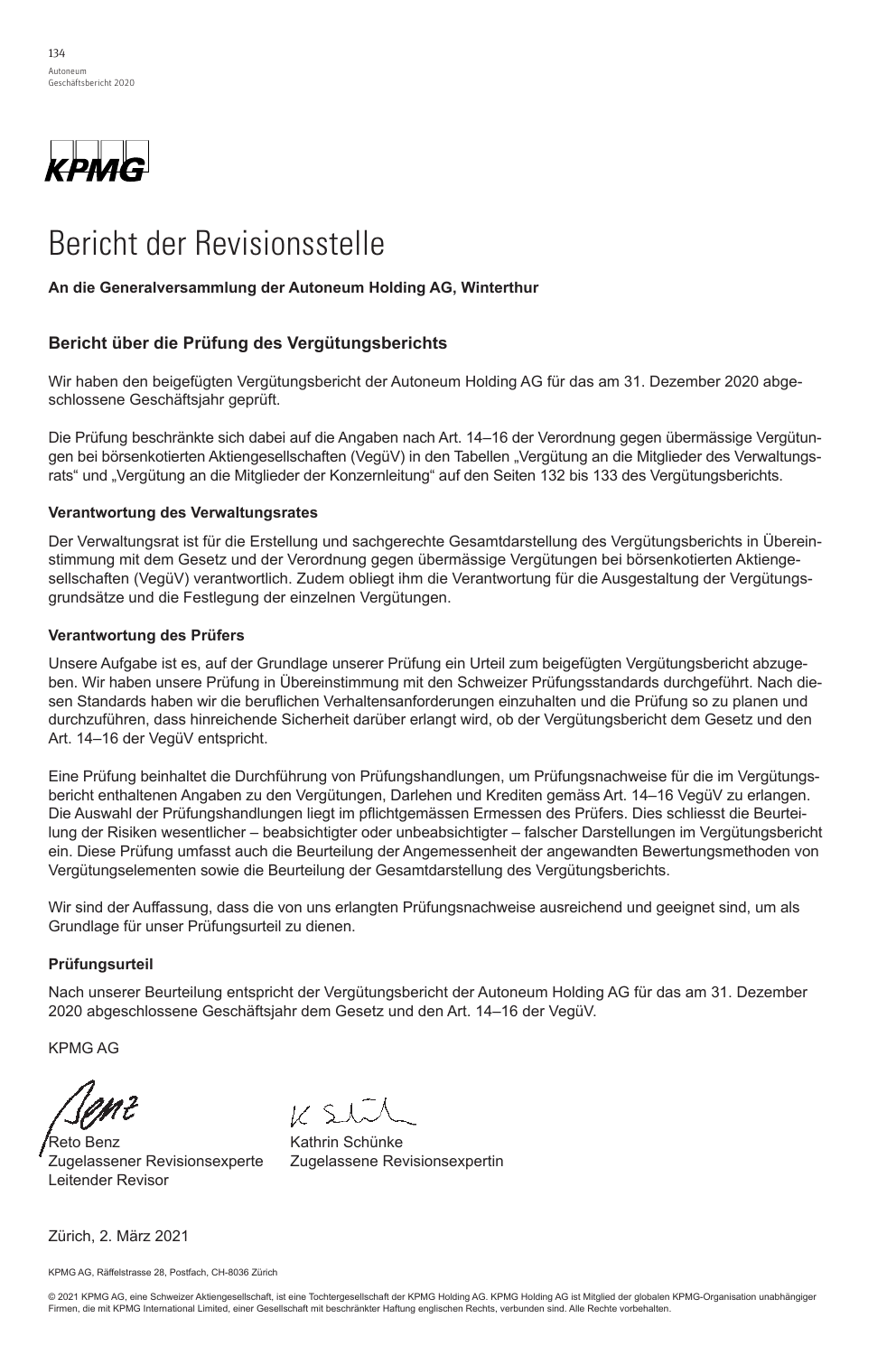## Review 2016–2020

### CONSOLIDATED INCOME STATEMENT

| CHF million                                      | 2020        | 2019        | 2018        | 20171     | 2016        |
|--------------------------------------------------|-------------|-------------|-------------|-----------|-------------|
| Revenue                                          | 1740.6      | 2 2 9 7 . 4 | 2 2 8 1 . 5 | 2 2 0 5.4 | 2 1 5 2 . 6 |
| <b>BG</b> Europe                                 | 641.8       | 900.9       | 984.5       | 886.2     | 833.4       |
| <b>BG North America</b>                          | 753.5       | 1 001.8     | 921.8       | 963.8     | 1 0 1 8 . 7 |
| <b>BG</b> Asia                                   | 254.1       | 275.7       | 260.3       | 241.9     | 210.7       |
| <b>BG SAMEA</b> <sup>2</sup>                     | 88.4        | 125.8       | 111.5       | 114.1     | 93.5        |
| EBITDA                                           | 148.5       | 164.0       | 197.2       | 257.8     | 278.1       |
| in % of revenue                                  | 8.5%        | 7.1%        | 8.6%        | 11.7%     | 12.9%       |
| EBIT                                             | 27.8        | $-32.9$     | 114.1       | 179.9     | 204.5       |
| in % of revenue                                  | 1.6%        | $-1.4%$     | 5.0%        | 8.2%      | 9.5%        |
| Net result                                       | $-10.7$     | $-77.7$     | 74.7        | 118.9     | 133.8       |
| in % of revenue                                  | $-0.6%$     | $-3.4%$     | 3.3%        | 5.4%      | 6.2%        |
| Return on net assets in % (RONA)                 | 1.3%        | $-3.9%$     | 7.8%        | 15.0%     | 21.5%       |
| Return on equity in % (ROE)                      | $-2.3%$     | $-13.8%$    | 11.6%       | 19.4%     | 29.9%       |
|                                                  |             |             |             |           |             |
| <b>Consolidated balance sheet at December 31</b> |             |             |             |           |             |
| Non-current assets                               | 1 0 0 2 . 0 | 1 174.7     | 897.5       | 853.0     | 648.0       |
| Current assets                                   | 806.1       | 664.4       | 703.8       | 689.9     | 649.8       |
| Equity attributable to shareholders of AUTN      | 309.7       | 389.1       | 519.3       | 545.7     | 394.3       |
| Equity attributable to non-controlling interests | 103.9       | 109.9       | 108.4       | 112.6     | 104.7       |
| Total shareholders' equity                       | 413.6       | 498.9       | 627.7       | 658.3     | 499.0       |
| Non-current liabilities                          | 874.1       | 748.0       | 423.1       | 348.6     | 220.7       |
| Current liabilities                              | 520.3       | 592.2       | 550.6       | 536.0     | 578.1       |
| Total assets                                     | 1808.1      | 1839.1      | 1 601.3     | 1542.9    | 1 2 9 7 . 8 |
| Net debt <sup>3</sup>                            | 271.7       | 335.0       | 262.7       | 162.4     | 57.4        |
| Shareholders' equity in % of total assets        | 22.9%       | 27.1%       | 39.2%       | 42.7%     | 38.4%       |
|                                                  |             |             |             |           |             |
| <b>Consolidated statement of cash flows</b>      |             |             |             |           |             |
| Cash flows from operating activities             | 149.7       | 119.2       | 124.0       | 145.2     | 194.1       |
| Cash flows used in investing activities          | $-37.2$     | $-129.1$    | $-164.7$    | $-195.7$  | $-92.8$     |
| Cash flows from/(used in) financing activities   | 122.3       | 17.5        | 34.3        | 5.4       | $-28.6$     |
|                                                  |             |             |             |           |             |
| Employees at December 31 <sup>4</sup>            | 12 7 7 4    | 13 1 28     | 12 946      | 12 133    | 11725       |

<sup>1</sup> Restated.<br><sup>2</sup> Including South America, Middle East and Africa.

3 Net debt excl. lease liabilities at December 31. 4 Full-time equivalents including temporary employees (excluding apprentices).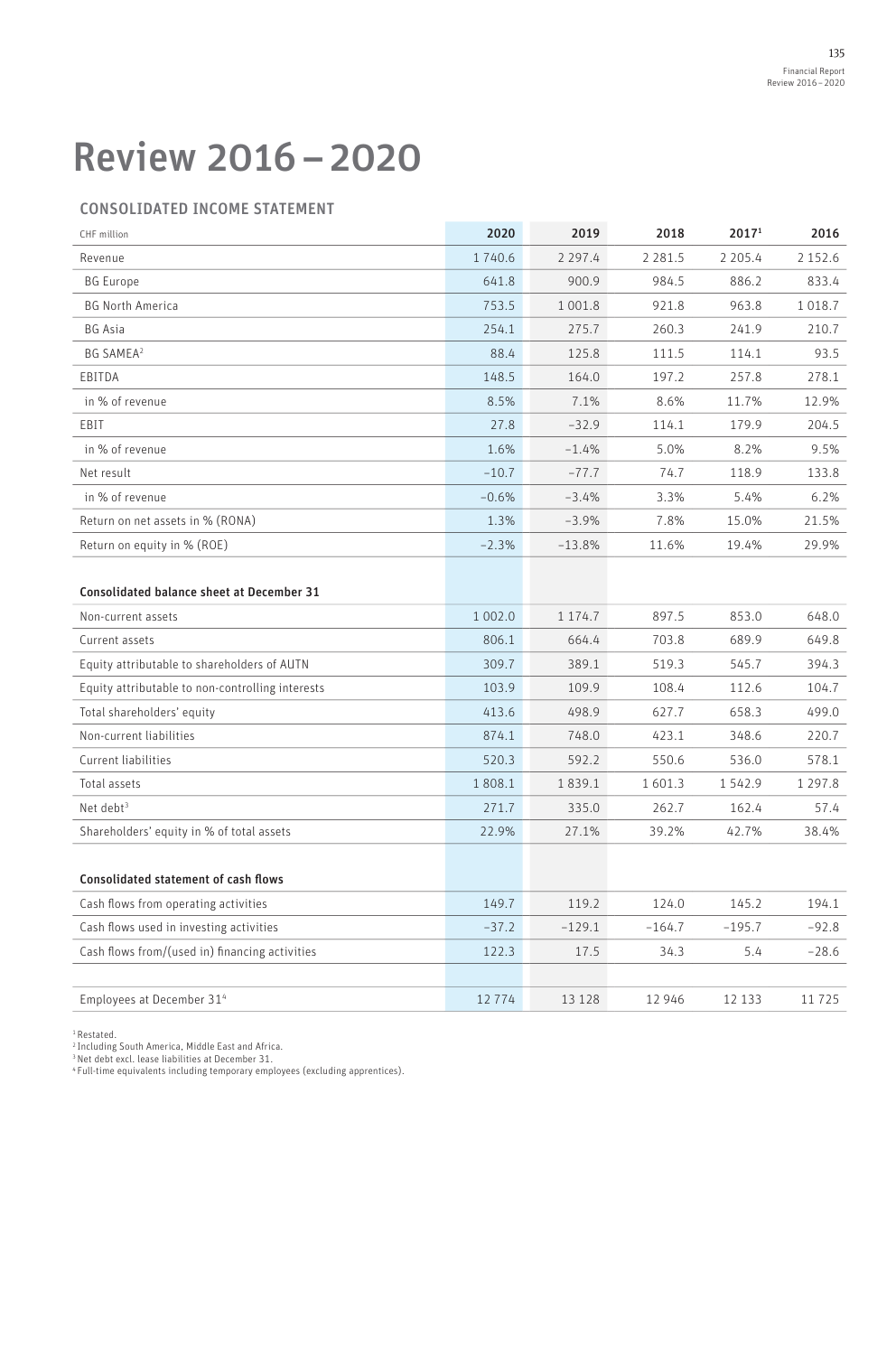### INFORMATION FOR INVESTORS

| CHF million                                  | 2020    | 2019    | 2018    | 20171   | 2016    |
|----------------------------------------------|---------|---------|---------|---------|---------|
| Number of issued shares                      | 4672363 | 4672363 | 4672363 | 4672363 | 4672363 |
| Share capital of Autoneum Holding Ltd        | 0.2     | 0.2     | 0.2     | 0.2     | 0.2     |
| Net result of Autoneum Holding Ltd           | 24.3    | 29.7    | 21.4    | 51.9    | 61.8    |
| Market capitalization at December 31         | 749.6   | 539.9   | 685.8   | 1 306.6 | 1 243.4 |
| in % of revenue                              | 43.1%   | 23.5%   | 30.1%   | 59.2%   | 57.8%   |
| in % of equity attr. to shareholders of AUTN | 242.0%  | 138.8%  | 132.1%  | 239.5%  | 315.4%  |

### DATA PER SHARE (AUTN)

| CHF                                             | 2020              | 2019     | 2018   | 2017 <sup>1</sup> | 2016   |
|-------------------------------------------------|-------------------|----------|--------|-------------------|--------|
| Basic earnings per share                        | $-5.45$           | $-20.82$ | 11.83  | 19.53             | 20.61  |
| Dividend per share <sup>2</sup>                 | $\qquad \qquad -$ | -        | 3.60   | 6.50              | 6.50   |
| Shareholders' equity per share <sup>3</sup>     | 66.77             | 83.73    | 111.62 | 117.25            | 84.74  |
| Share price at December 31                      | 161.60            | 116.20   | 147.40 | 280.75            | 267.25 |
| Share price development during the year<br>High | 167.50            | 174.30   | 317.00 | 298.00            | 290.00 |
| Low                                             | 50.00             | 91.65    | 130.00 | 228.80            | 185.00 |

1 Restated.

<sup>2</sup> As proposed by the Board of Directors and subject to the approval of the Annual General Meeting.<br><sup>3</sup> Equity attributable to shareholders of Autoneum Holding Ltd per share outstanding at December 31.